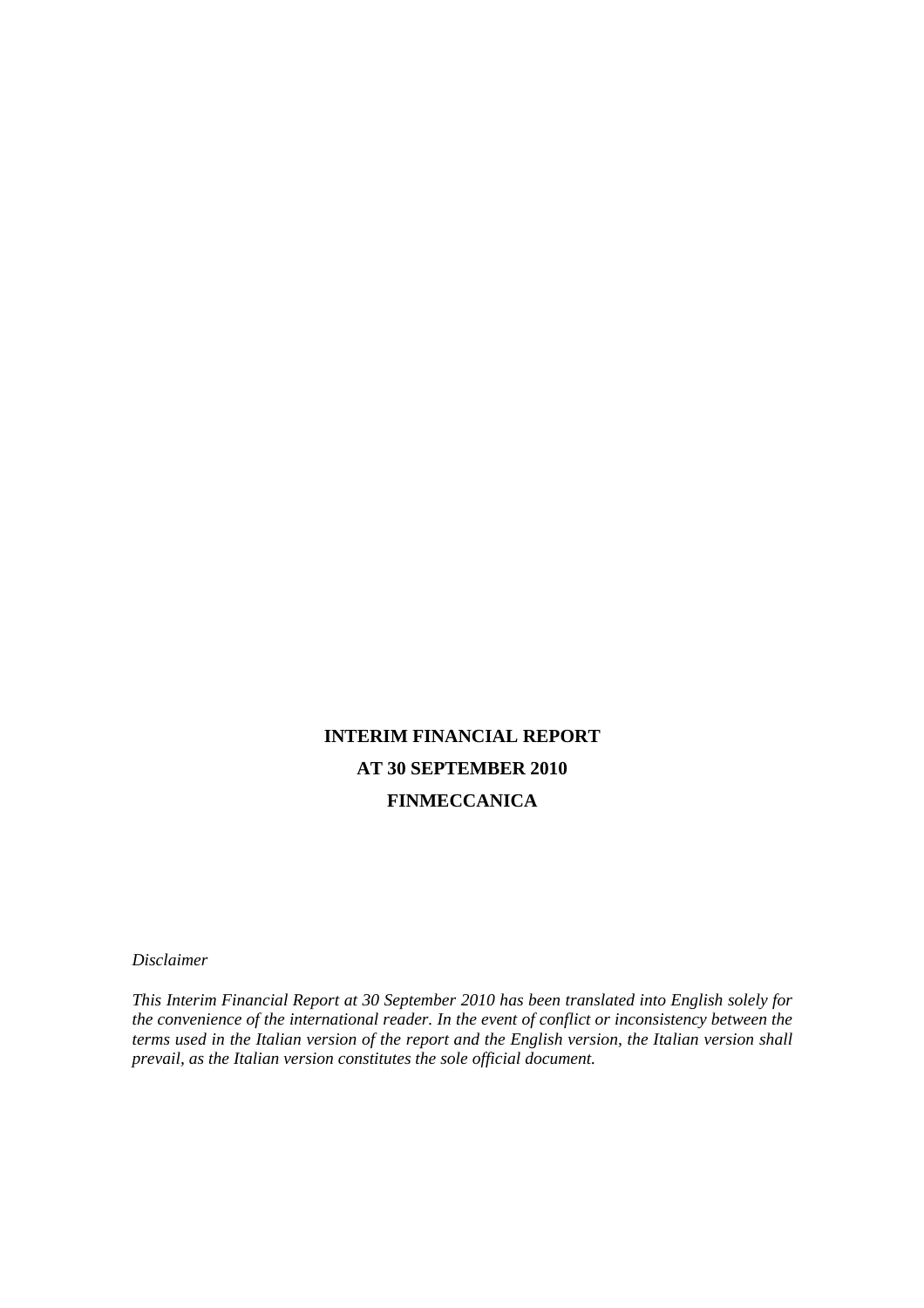# **CONTENTS**

| Significant events and events subsequent to closure of the accounts for the quarter 54 |  |
|----------------------------------------------------------------------------------------|--|
|                                                                                        |  |
| ANALYSIS OF THE FINANCIAL STATEMENTS AT 30 SEPTEMBER 2010 65                           |  |
|                                                                                        |  |
|                                                                                        |  |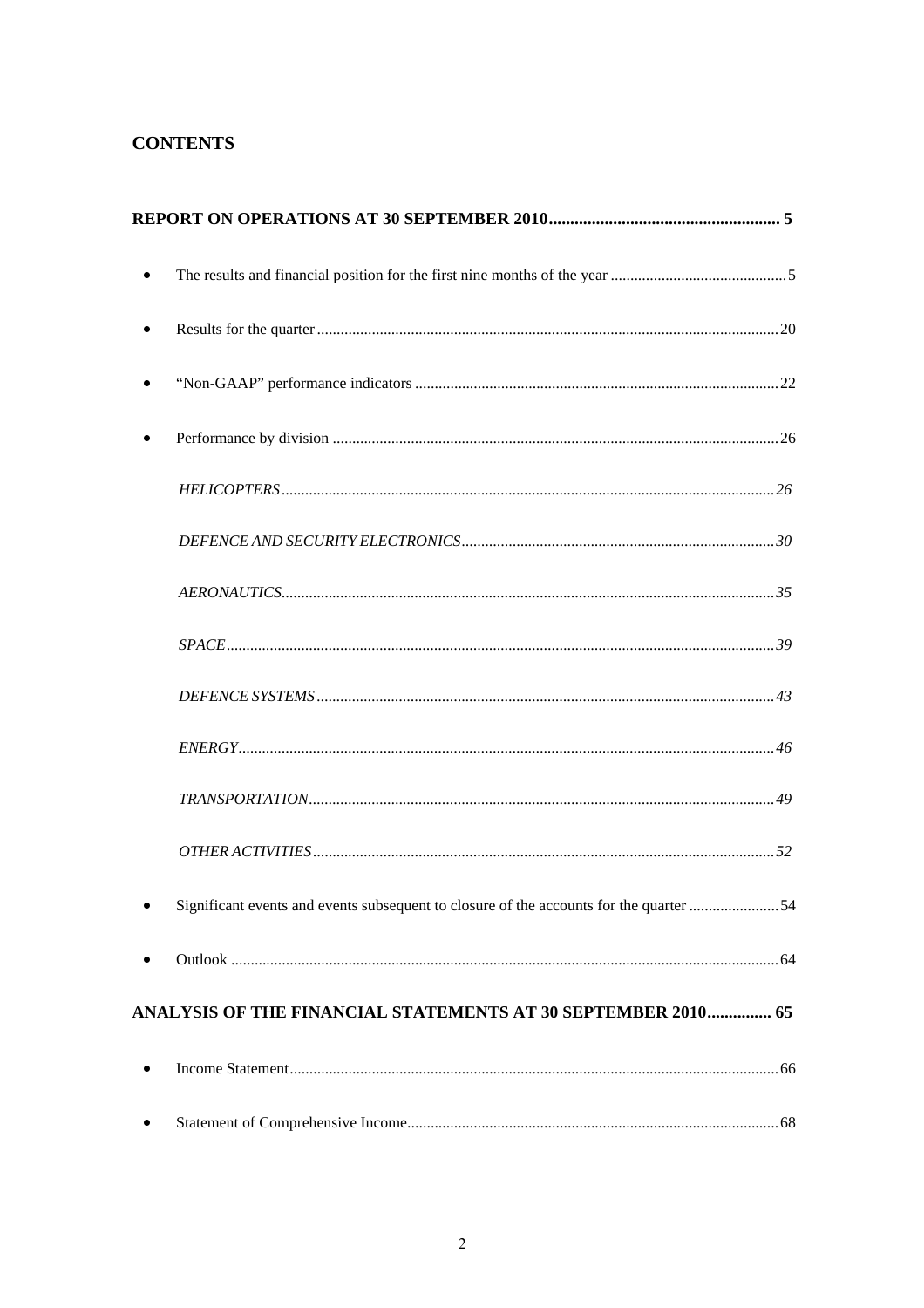| 1.               |                                                                             |  |
|------------------|-----------------------------------------------------------------------------|--|
| 2.               |                                                                             |  |
| 3.               | Treatment of income taxes applied in the preparation of interim reports and |  |
| $\overline{4}$ . |                                                                             |  |
| 5.               |                                                                             |  |
| 6.               |                                                                             |  |
| 7.               |                                                                             |  |
| 8.               |                                                                             |  |
| 9.               |                                                                             |  |
| 10.              |                                                                             |  |
| 11.              |                                                                             |  |
| 12.              |                                                                             |  |
| 13.              |                                                                             |  |
| 14.              |                                                                             |  |
| 15.              |                                                                             |  |
| 16.              |                                                                             |  |
| 17.              |                                                                             |  |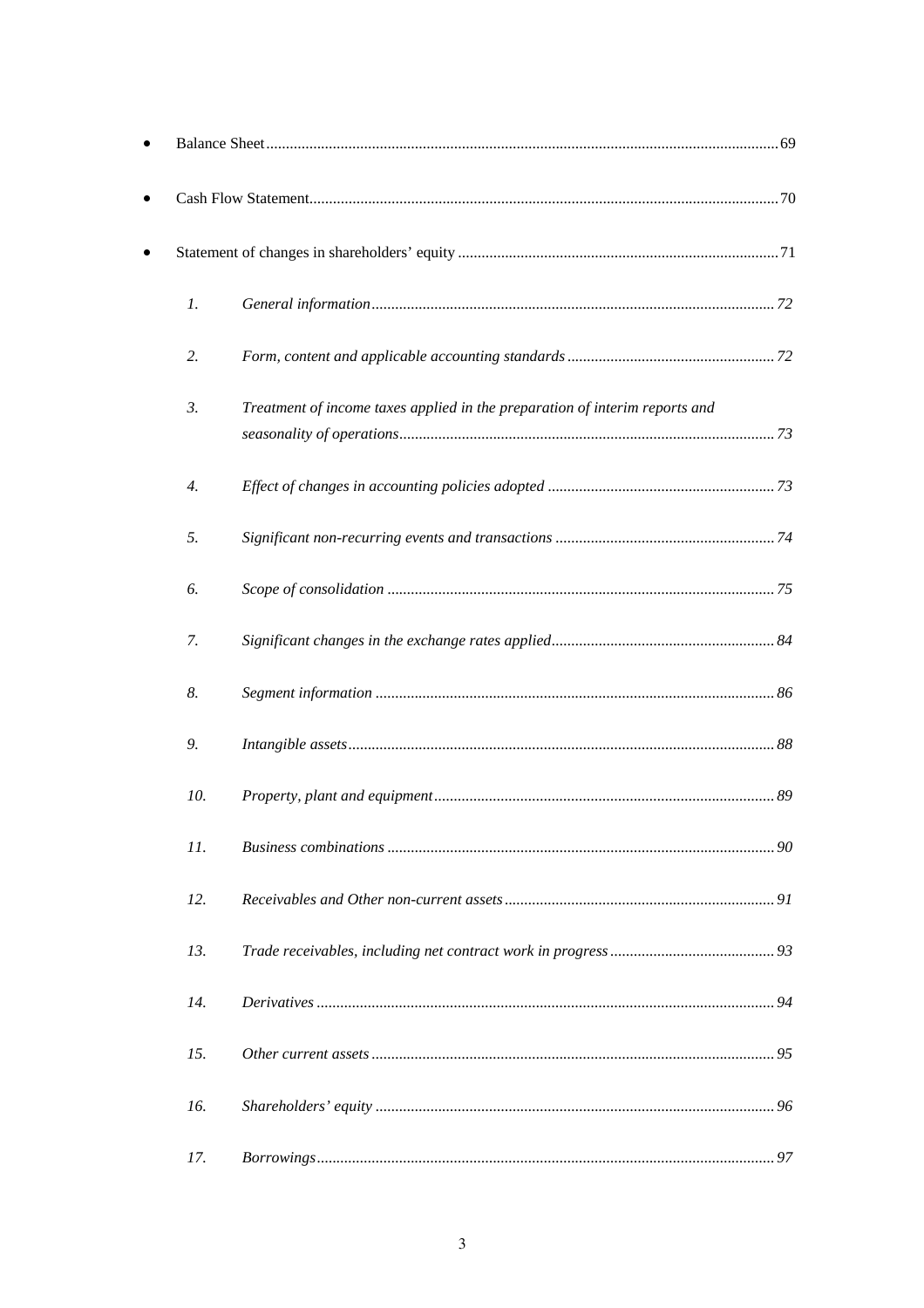| 18. |  |
|-----|--|
| 19. |  |
| 20. |  |
| 21. |  |
| 22. |  |
| 23. |  |
| 24. |  |
| 25. |  |
| 26. |  |
| 27. |  |
| 28. |  |
| 29. |  |
|     |  |

 Declaration of the officer responsible for the interim financial report at 30 September 2010 pursuant to art. 154-bis, paragraph 2 of Legislative Decree 58/98, as amended ............................ 125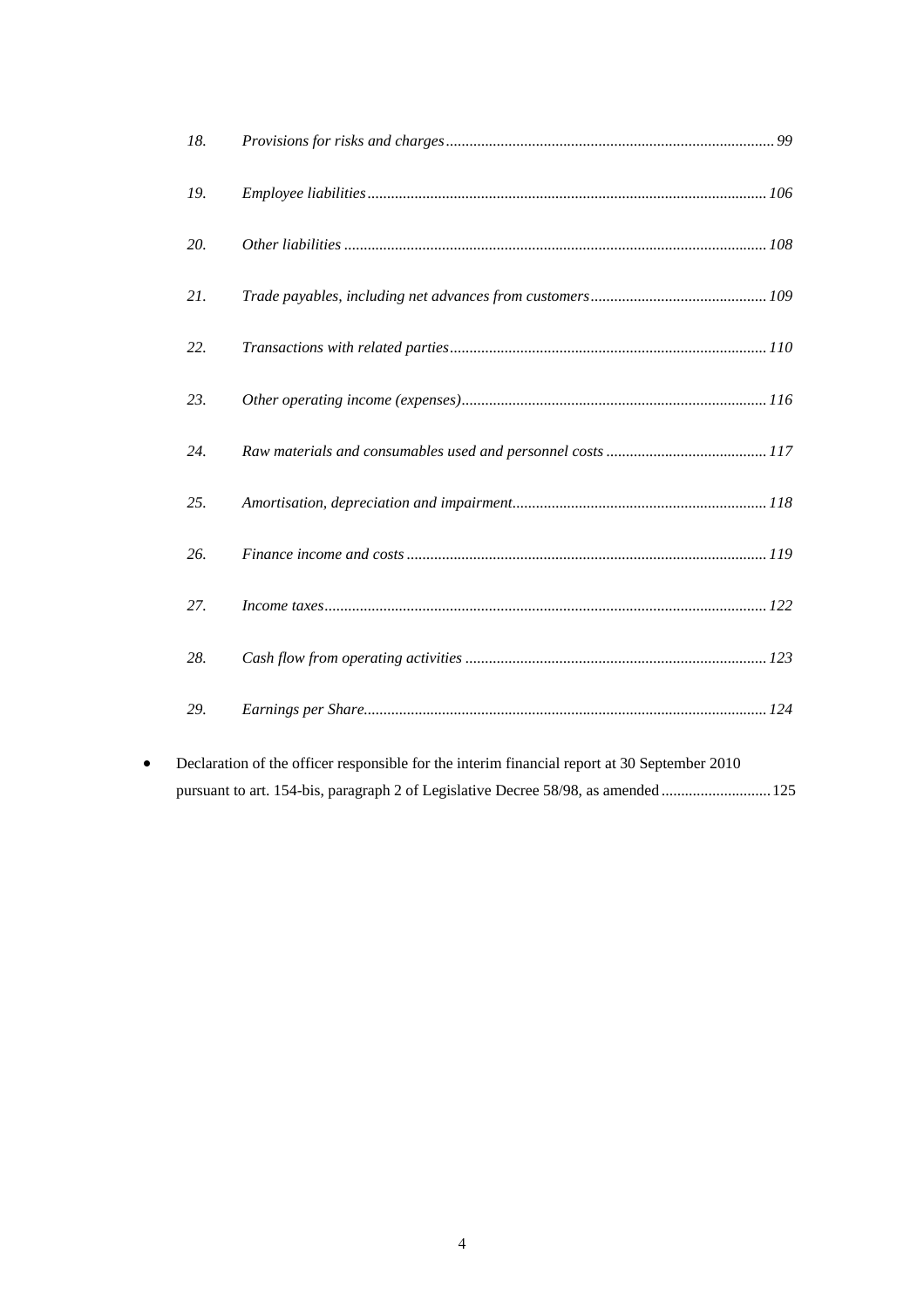## **Finmeccanica Group**

# **Report on operations at 30 September 2010**

#### **The results and financial position for the first nine months of the year**

## Highlights

| $\epsilon$ millions               | <b>September</b><br>2010 | <b>September</b><br>2009 | <b>Change</b> | 2009   |
|-----------------------------------|--------------------------|--------------------------|---------------|--------|
| New orders                        | 13,479                   | 13,656                   | $(1.3\%)$     | 21,099 |
| Order backlog                     | 45,843                   | 43,496                   | 5.4%          | 45,143 |
| <b>Revenues</b>                   | 12,924                   | 12,640                   | $2.2\%$       | 18,176 |
| <b>Adjusted EBITA</b>             | 856                      | 885                      | $(3.3\%)$     | 1,587  |
| Net profit                        | 321                      | 364                      | $(11.8\%)$    | 718    |
| <b>Adjusted net profit</b>        | 321                      | 364                      | $(11.8\%)$    | 700    |
| Net capital invested              | 11,626                   | 11,505                   | 1.1%          | 9,612  |
| <b>Net financial debt</b>         | 4,897                    | 5,220                    | $(6.2\%)$     | 3,070  |
| <b>FOCF</b>                       | (1,325)                  | (1,286)                  | $(3.0\%)$     | 563    |
| <b>ROS</b>                        | $6.6\%$                  | $7.0\%$                  | $(0.4)$ p.p.  | 8.7%   |
| <b>ROI</b>                        | 13.5%                    | 16.7%                    | (3.2) p.p.    | 16.7%  |
| <b>ROE</b>                        | 10.4%                    | 11.0%                    | $(0.6)$ p.p.  | 11.0%  |
| <b>EVA</b>                        | (142)                    | (78)                     | $(81.8\%)$    | 290    |
| <b>Research &amp; Development</b> | 1,345                    | 1,302                    | 3.3%          | 1,982  |
| Workforce (no.)                   | 75,733                   | 73,983                   | 2.4%          | 73,056 |

*Refer to page 22 for definitions of the indicators.* 

The Finmeccanica Group's (hereinafter the "Group") consolidated results for the first nine months of 2010 were positive, substantially in line with those of the same period of 2009 and in some cases better than expectations confirming the outlook for all of 2010. However, as will be shown below, the performance of the individual segments varies from that of the Group as a whole.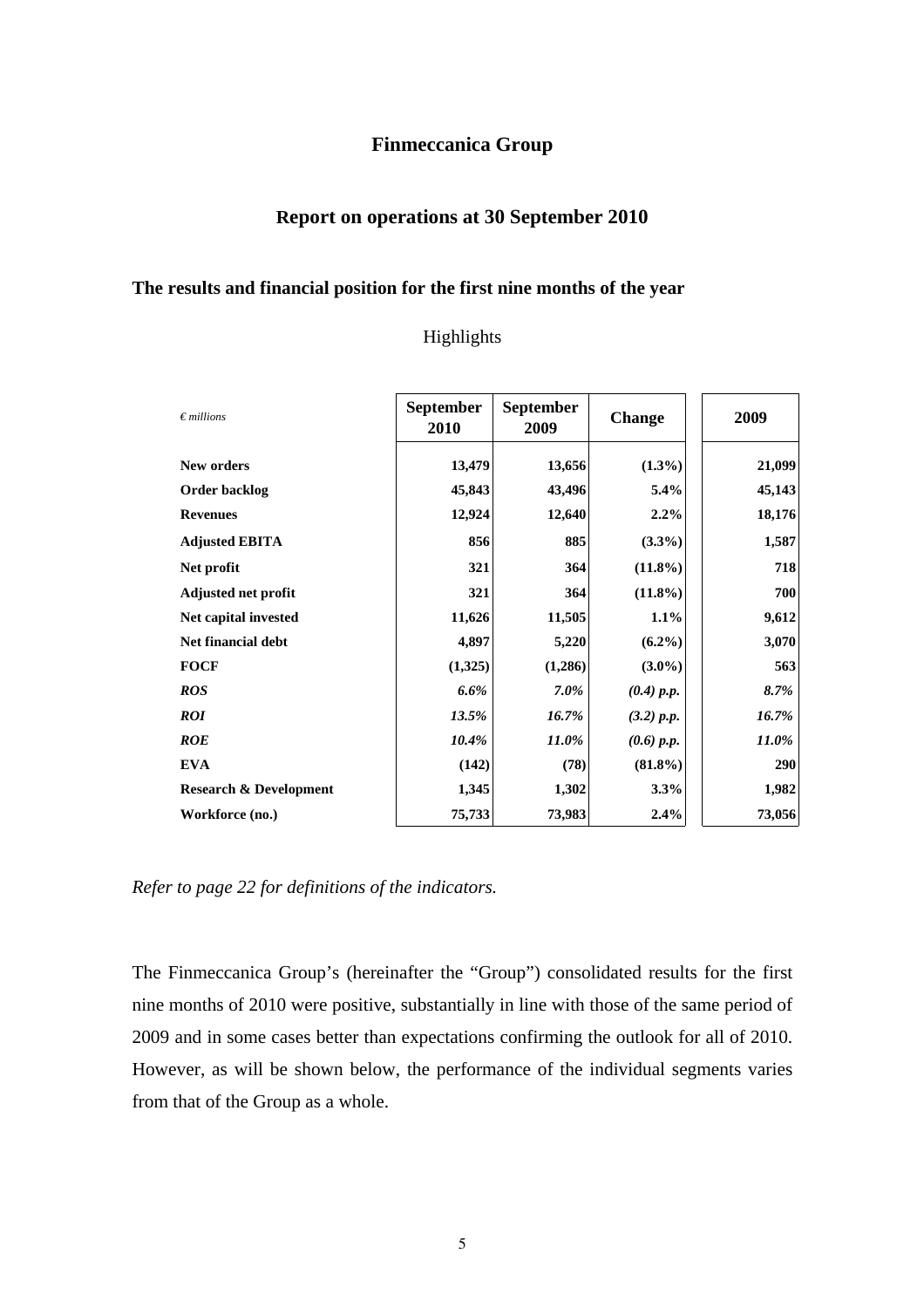As has been stated several times before, the results at 30 September 2010 are not entirely representative of the trend for the financial year as a whole since a considerable portion of the Group's business occurs in the fourth quarter of the year due to the high concentration of significant sub-supply and co-supply lots in production for the period.

Before analysing the main indicators, it should be noted that, in comparing the periods, the US dollar appreciated against the euro by around 5.0% during the first nine months of 2010 (comparison of the prevailing exchange rates at 30 September 2010 and at 31 December 2009). This change in the exchange rate for the two periods compared had an effect on the balance-sheet items, but had virtually no impact on the income statement and the cash flow statement*.*

New orders were substantially lined up with the figure of the same period of 2009, revenues rose by 2.2% and adjusted EBITA showed a slight fall, while return on sales (ROS) stood at at 6.6% (equal to 7.0% at 30 September 2009).

Return on investment (ROI) and EVA also reflect the full impact of the DRS group in the calculation of average net capital invested. Compared with the same period of the previous year, ROI stood at 13.5% (16.7% at 30 September 2009), EVA came to a negative €mil. 142 (negative €mil. 78) and return on equity (ROE) amounted to 10.4%  $(11.0\%)$ .

The Group's net profit at 30 September 2010 amounted to €mil. 321, compared with  $\theta$   $\theta$ iil. 364 at 30 September 2009, for a decrease of  $\theta$   $\theta$ iil. 43. This decline is primarily due to the deterioration in EBIT ( $\epsilon$ mil. 46), since the improvement in net finance costs (€mil. 8) was offset by higher taxes. The effective tax rate at 30 September 2010 (41.0%) is higher than that recorded at 30 September 2009 (37.7%) and the increase in taxes adversely affected the period result in the amount of <del>€m</del>il. 5.

\* \* \* \* \* \* \* \*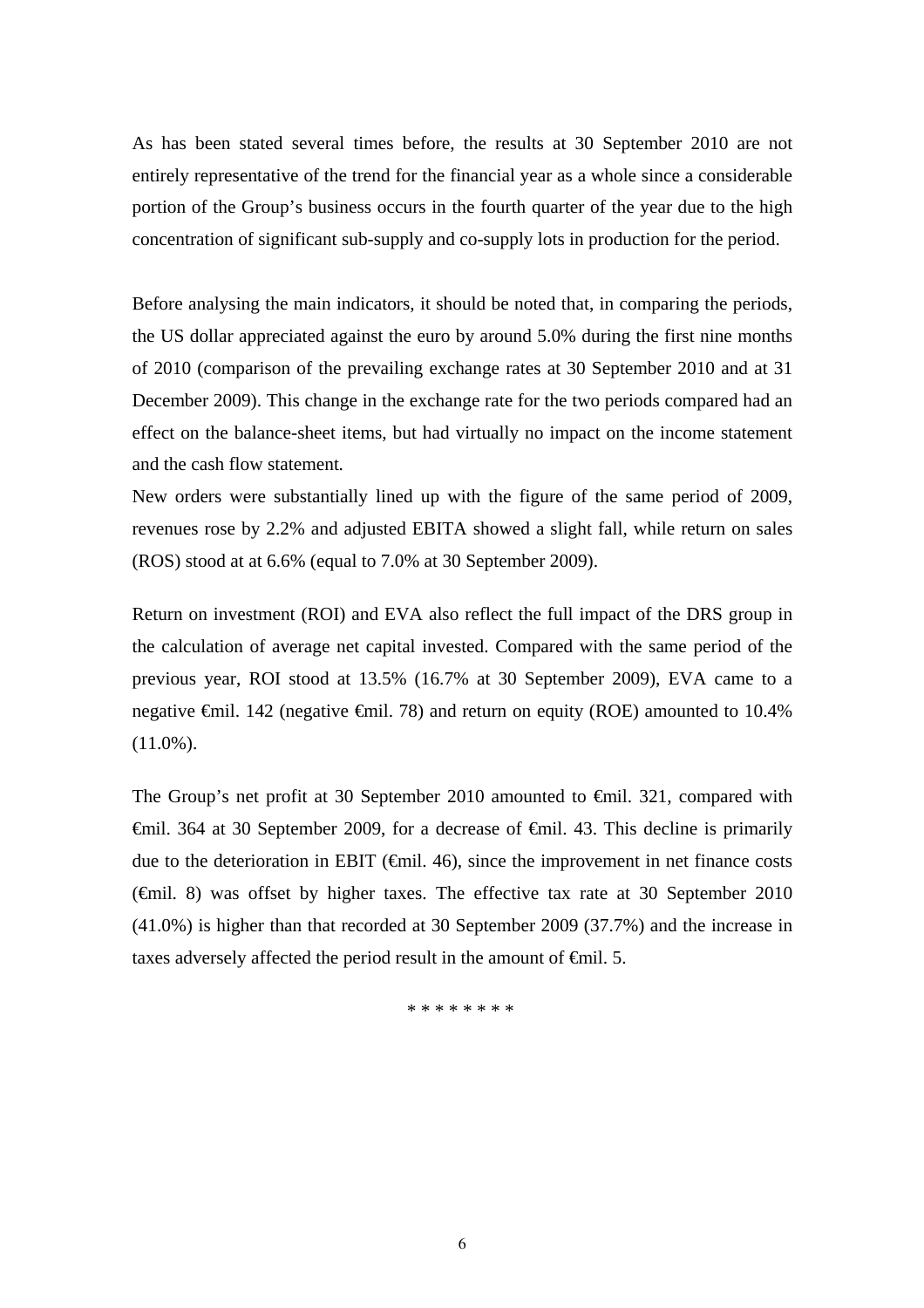| Income statement                                                                                       |             | For the nine months ended 30<br><b>September</b> |          |  |
|--------------------------------------------------------------------------------------------------------|-------------|--------------------------------------------------|----------|--|
|                                                                                                        | <b>Note</b> | 2010                                             | 2009     |  |
| $\epsilon$ <i>million</i>                                                                              |             |                                                  |          |  |
| <b>Revenue</b>                                                                                         |             | 12,924                                           | 12,640   |  |
| Raw materials and consumables used and personnel<br>costs                                              | $(*)$       | (11, 586)                                        | (11,318) |  |
| Amortisation and depreciation                                                                          | 25          | (411)                                            | (395)    |  |
| Other net operating income (expenses)                                                                  | $^{(**)}$   | (71)                                             | (42)     |  |
| <b>Adjusted EBITA</b>                                                                                  |             | 856                                              | 885      |  |
| Restructuring costs<br>Amortisation of intangible assets acquired through a                            |             | (24)                                             | (10)     |  |
| business combination                                                                                   | 25          | (64)                                             | (61)     |  |
| <b>EBIT</b>                                                                                            |             | 768                                              | 814      |  |
| Net finance income (costs)                                                                             | $(***)$     | (222)                                            | (230)    |  |
| Income taxes                                                                                           | 27          | (225)                                            | (220)    |  |
| <b>NET PROFIT (LOSS) BEFORE</b><br><b>DISCONTINUED OPERATIONS</b><br>Result of discontinued operations |             | 321                                              | 364      |  |
| <b>NET PROFIT (LOSS)</b>                                                                               |             | 321                                              | 364      |  |

*Notes on the reconciliation between the reclassified income statement and the statutory income statement:* 

*(\*) Includes "Raw materials and consumables used and personnel costs" net of "Restructuring costs".* 

*(\*\*) Includes "Other operating income", "Other operating expenses" (excluding restructuring costs,* 

*impairment of goodwill, non-recurring income/(costs) and including impairment).* 

*(\*\*\*) Includes "Finance income", "Finance costs" and "Share of profit (loss) of equity accounted investments".*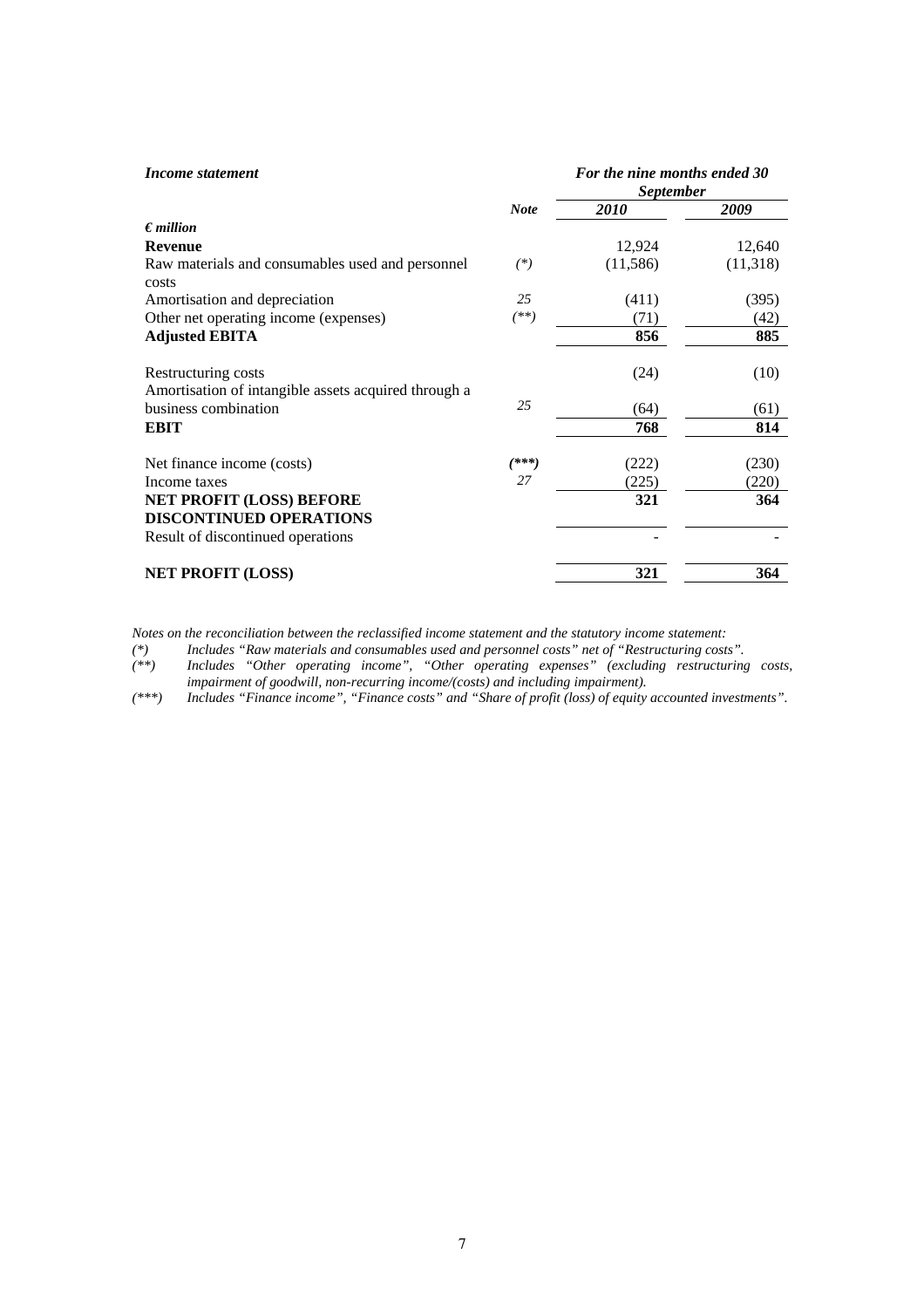| September 2010 (Emillions)              | New orders | Order<br>backlog | <b>Revenues</b> | Adj. EBITA | $ROS\%$ | R&D   | Workforce<br>(no.) |
|-----------------------------------------|------------|------------------|-----------------|------------|---------|-------|--------------------|
| <b>Helicopters</b>                      | 2,965      | 10,222           | 2,556           | 252        | 9.9%    | 285   | 13,886             |
| <b>Defence and Security Electroncis</b> | 5,235      | 12,615           | 4,978           | 426        | 8.6%    | 508   | 29,784             |
| <b>Aeronautics</b>                      | 1,586      | 8,710            | 1,857           | 71         | 3.8%    | 239   | 12,856             |
| <b>Space</b>                            | 762        | 1,775            | 616             | 15         | 2.4%    | 39    | 3,636              |
| <b>Defence Systems</b>                  | 661        | 3,748            | 802             | 61         | 7.6%    | 189   | 4,096              |
| <b>Energy</b>                           | 610        | 2,950            | 994             | 92         | 9.3%    | 25    | 3,427              |
| <b>Transportation</b>                   | 2,026      | 6,684            | 1,373           | 57         | 4.2%    | 55    | 7,243              |
| <b>Other activities</b>                 | 68         | 132              | 159             | (118)      | n.a.    | 5     | 805                |
| <b>Eliminations</b>                     | (434)      | (993)            | (411)           |            |         |       |                    |
|                                         | 13,479     | 45,843           | 12,924          | 856        | 6.6%    | 1,345 | 75,733             |

| <b>September 2009</b><br>$(\in$ millions) | New orders | Order<br>backlog | <b>Revenues</b> | Adj. EBITA | ROS %   | R&D   | Workforce<br>(no.) |
|-------------------------------------------|------------|------------------|-----------------|------------|---------|-------|--------------------|
|                                           |            | at 31 Dec. 2009  |                 |            |         |       | at 31 Dec. 2009    |
|                                           |            |                  |                 |            |         |       |                    |
| <b>Helicopters</b>                        | 2,747      | 9,786            | 2,499           | 237        | 9.5%    | 228   | 10,343             |
| <b>Defence and Security Electroncis</b>   | 4,716      | 12,280           | 4,526           | 394        | 8.7%    | 476   | 30,236             |
| <b>Aeronautics</b>                        | 2,098      | 8,850            | 1,768           | 120        | 6.8%    | 304   | 13,146             |
| Space                                     | 703        | 1,611            | 639             | 19         | 3.0%    | 53    | 3,662              |
| <b>Defence Systems</b>                    | 685        | 4,010            | 767             | 58         | 7.6%    | 178   | 4,098              |
| Energy                                    | 951        | 3,374            | 1,216           | 114        | 9.4%    | 23    | 3,477              |
| <b>Transportation</b>                     | 2,086      | 5,954            | 1,328           | 60         | 4.5%    | 39    | 7,295              |
| <b>Other activities</b>                   | 78         | 172              | 301             | (117)      | n.a.    | 1     | 799                |
| <b>Eliminations</b>                       | (408)      | (894)            | (404)           |            |         |       |                    |
|                                           | 13,656     | 45,143           | 12,640          | 885        | $7.0\%$ | 1,302 | 73,056             |

| <b>Change</b>                           | New orders | Order<br>backlog | <b>Revenues</b> | Adj. EBITA | ROS %        | R&D        | Workforce<br>(no.) |
|-----------------------------------------|------------|------------------|-----------------|------------|--------------|------------|--------------------|
|                                         | delta %    | delta %          | delta %         | delta %    | delta p.p.   | delta %    | delta %            |
| <b>Helicopters</b>                      | 7.9%       | 4.5%             | 2.3%            | 6.3%       | $0.4$ p.p.   | 25.0%      | 34.3%              |
| <b>Defence and Security Electroncis</b> | 11.0%      | 2.7%             | 10.0%           | 8.1%       | $(0.1)$ p.p. | 6.7%       | $(1.5\%)$          |
| <b>Aeronautics</b>                      | $(24.4\%)$ | $(1.6\%)$        | 5.0%            | $(40.8\%)$ | $(3.0)$ p.p. | $(21.4\%)$ | $(2.2\%)$          |
| <b>Space</b>                            | 8.4%       | 10.2%            | $(3.6\%)$       | $(21.1\%)$ | $(0.5)$ p.p. | $(26.4\%)$ | $(.7\%)$           |
| <b>Defence Systems</b>                  | $(3.5\%)$  | $(6.5\%)$        | 4.6%            | 5.2%       | n.s.         | 6.2%       | n.s.               |
| <b>Energy</b>                           | $(35.9\%)$ | $(12.6\%)$       | $(18.3\%)$      | $(19.3\%)$ | $(0.1)$ p.p. | 8.7%       | $(1.4\%)$          |
| <b>Transportation</b>                   | $(2.9\%)$  | 12.3%            | 3.4%            | $(5.0\%)$  | $(0.4)$ p.p. | 41.0%      | n.s.               |
| <b>Other activities</b>                 | $(12.8\%)$ | $(23.3\%)$       | $(47.2\%)$      | 0.9%       | n.a.         | n.a.       | n.s.               |
|                                         | $(1.3\%)$  | $1.6\%$          | 2.2%            | $(3.3\%)$  | $(0.4)$ p.p. | 3.3%       | 3.7%               |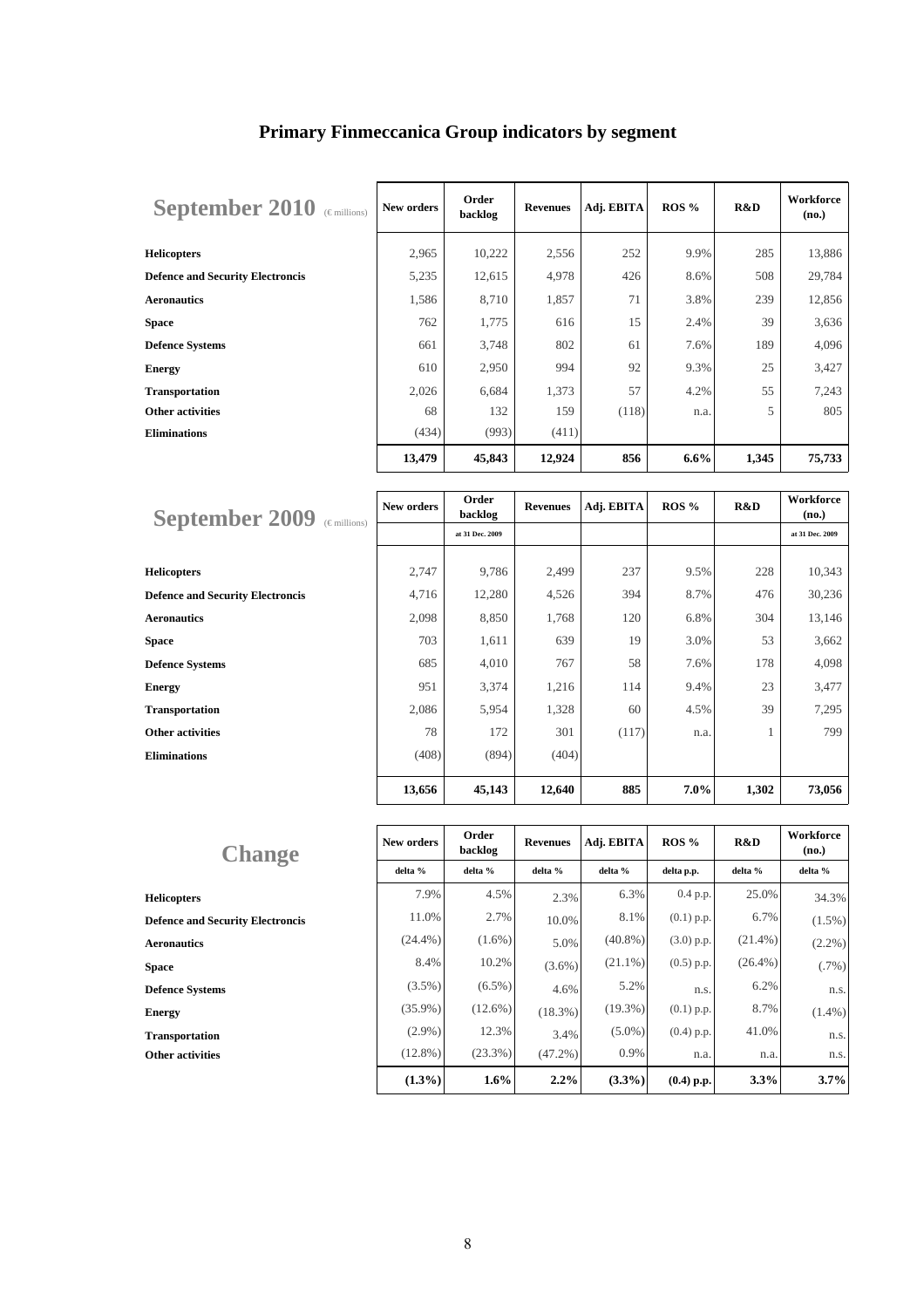The primary changes that marked the Group's performance compared with the figures posted at 30 September 2009 are described below. A deeper analysis can be found in the section covering the trends in each business segment.

From a commercial perspective, the Group reported a modest decline in **new orders,** which amounted to €mil. 13,479 at 30 September 2010 compared with €mil.13,656 for the same period of 2009, for a decrease of around 1.3%.

With regard to the divisions that contributed to the improvement in result, the following should be noted:

- *Helicopters:* due to the order for 12 AW101 helicopters for the Indian air force and orders in the civil segment, which has experienced a significant rebound;
- *Defence and Security Electronics*, due to the order for the third lot for the EFA programme;
- *Space*, due to new orders in the manufacturing segment.

This improvement was partially offset by the decline across all other sectors, mainly due to the delays in new orders during the period.

\* \* \* \* \* \* \* \*

The **order backlog** at 30 September 2010 amounted to €mil. 45,843, an increase of €mil. 700 over 31 December 2009 (€mil. 45,143).

The net change is due to the orinary acquisition of orders and invoicing to customers beside the effect deriving from the translation of backlog expressed in foreign currencies as a result of the movement in the US dollar/euro exchange rate at the end of the period.

The order backlog, based on workability, guarantees coverage of over 2.5 years of production.

\* \* \* \* \* \* \* \*

**Revenues** at 30 September 2010 came to €mil. 12,924, compared with €mil 12,640 for the same period of 2009, an increase of  $\epsilon$ mil. 284 (2.2%).

The primary changes were due to higher production volumes in the following sectors: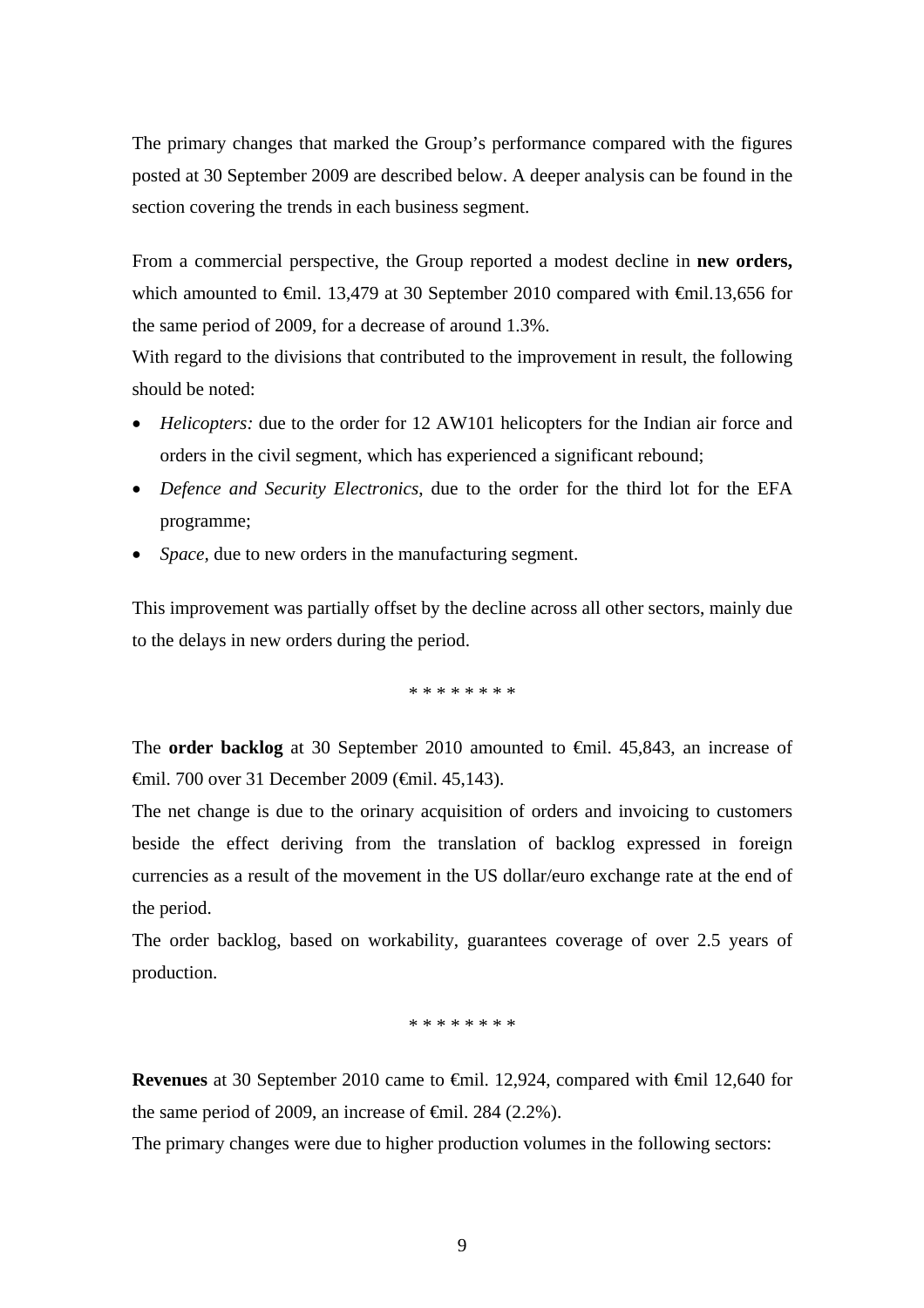- *Helicopters:* due to higher volumes for the AW139 and growth in product support activities;
- *Defence and Security Electronics:* in particular due to the growth in activity pertaining to *avionics and electro-optical systems* and, to a lesser extent, those relating to *major integrated defence and security systems* and value-added services;
- *Aeronautics:* due to greater activity in the *military segment,* specifically to increased production for the C27J and G222 programmes.

These increases were partially offset by the *Space* and *Energy* segments attributable to lower production volumes in the plants and components, resulting from a decline in component sub-supply contracts for foreign "sites". All the other sectors remained substantially stable compared with the same period of the previous year.

\* \* \* \* \* \* \* \*

Adjusted EBITA at 30 September 2010 came to €mil. 856, compared with €mil. 885 for the same period of the previous year.

Improvements were mainly recorded in the following segments:

- *Helicopters:* due to the increase in revenues and the different product mix;
- *Defence and Security Electronics:* due to higher volumes and the initial impact of cost containment measures that offset a less profitable mix of activities in certain segments.

The <del>€mil</del>. 29 decrease mainly refers to the following segments:

- *Aeronautics:* largely due to the different mix of progress made on programmes, the decline in production at a number of facilities (particularly for aerostructures). Specific industrial reorganisation actions were undertaken to counter this downturn;
- *Energy:* due mainly to the decline in production volumes mentioned above.

All the other sectors remained substantially stable compared with the same period of the previous year.

#### \* \* \* \* \* \* \* \*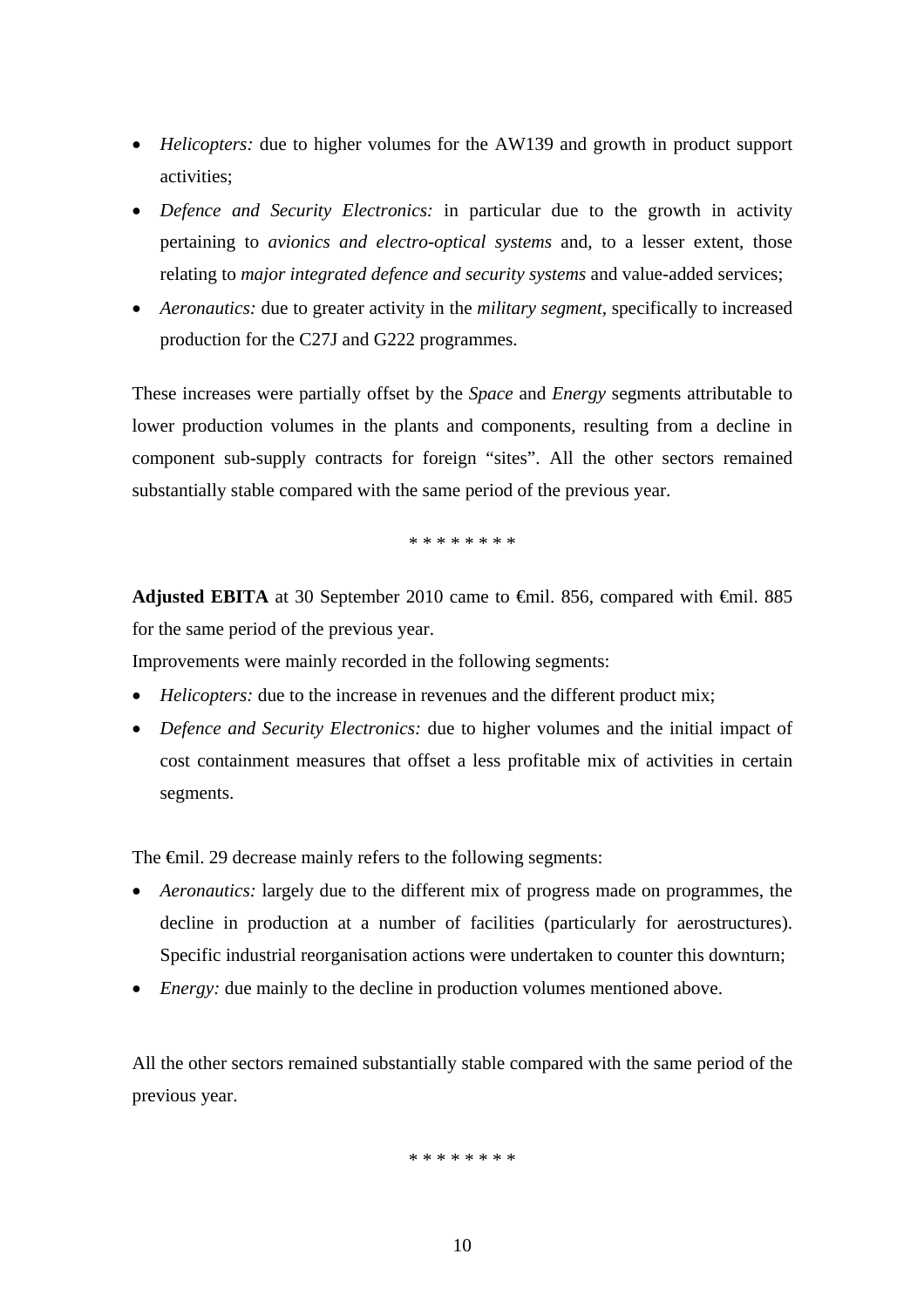**Research and development** costs at 30 September 2010 amounted to <del>€</del>mil. 1,345, up  $\theta$ mil. 43 compared with the third quarter of 2009 ( $\theta$ mil. 1,302).

Research and development costs in the *Aeronautics* segment for the third quarter of 2010 amounted to €mil. 239 (about 18% of the Group total), reflecting the commitment to programmes being developed in the civil and military segments.

In *Defence and Security Electronics,* R&D costs totalled €mil. 508 (roughly 38% of the Group total) and related in particular to:

- in the *avionics and electro-optical systems* segment: development for the EFA programme and new electronic-scan radar systems for both surveillance and combat;
- in the *integrated communications networks and systems* segment: development of TETRA technology and wideband data link products and software design radio;
- in the *radar and command and control systems* segment: the continuation of development of the 3D Kronos and active radar surveillance systems; upgrading of the current SATCAS products; the programme to develop capabilities and technologies for architectural design and construction of major systems for the integrated management of operations by armed ground forces (Combined Warfare Proposal (CWP)).

Finally, in the *Helicopters* segment*,* R&D costs came to €mil. 285 (about 21% of the Group's total) and mainly concerned the development of technologies primarily for military use (AW149) and of multi-role versions of the BA 609 convertiplane for national security.

\* \* \* \* \* \* \* \*

The **workforce** at 30 September 2010 came to 75,733, a net increase of 2,677 from 73,056 at 31 December 2009. This is the combined effect of the industrial reorganisation started in certain sectors and the consolidation of the Polish group Wytwornia Sprzetu Komunikacyjnego "PZL - WIDNIK" Spolka Akcyjna (PZL - SWIDNIK) in the *Helicopters* division (4,311 employees at the acquisition date).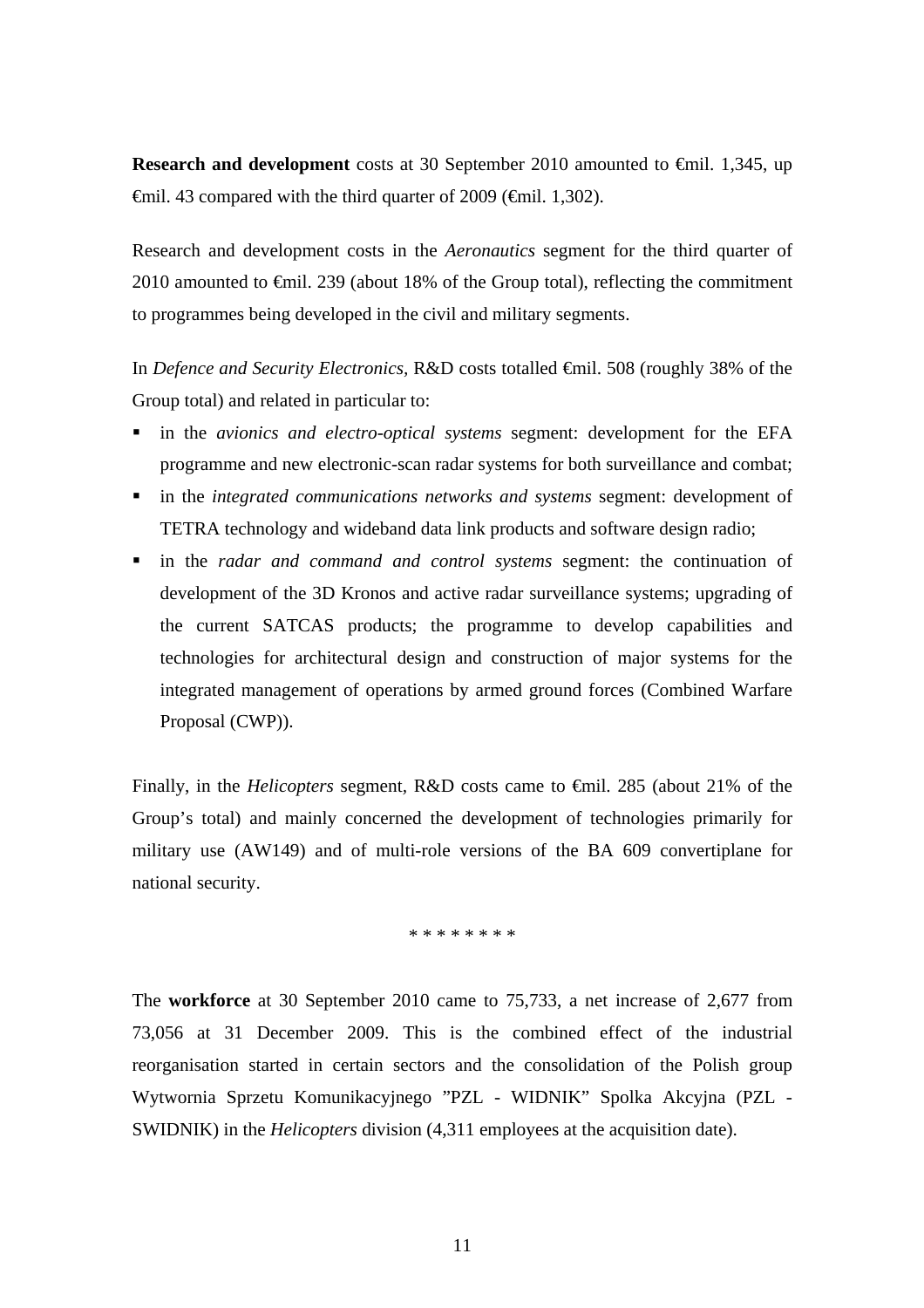The geographical distribution of the workforce at 30 September 2010 breaks down into 56% of the workforce in Italy and 44% in foreign countries, largely the United States (15.5%), the United Kingdom (12.9%), Poland (4.9%) and France (4.9%).

#### \* \* \* \* \* \* \* \*

| <b>Balance Sheet</b>                                                  | <b>Note</b> | 3 Sept.<br>2010 | 31 Dec.<br>2009 |
|-----------------------------------------------------------------------|-------------|-----------------|-----------------|
| $\epsilon$ <i>millions</i>                                            |             |                 |                 |
| Non-current assets                                                    |             | 13,480          | 12,956          |
| Non-current liabilities                                               | $(*)$       | (2,680)         | (2,639)         |
|                                                                       |             | 10,800          | 10,317          |
| Inventories                                                           |             | 4,809           | 4,662           |
| Trade receivables                                                     | $(**)$ 13   | 9,883           | 8,481           |
| Trade payables                                                        | (***) 21    | (12,680)        | (12,400)        |
| <b>Working capital</b>                                                |             | 2,012           | 743             |
| Provisions for short-term risks and charges                           | 18          | (595)           | (595)           |
| Other net current assets (liabilities)                                | $(****)$    | (591)           | (853)           |
| Net working capital                                                   |             | 826             | (705)           |
| Net capital invested                                                  |             | 11,626          | 9,612           |
| Capital and reserves attributable to equity holders of<br>the Company |             | 6,493           | 6,351           |
| Minority interests in equity                                          |             | 236             | 198             |
| <b>Shareholders' equity</b>                                           |             | 6,729           | 6,549           |
| Net financial debt (cash)                                             | 17          | 4,897           | 3,070           |
| Net (assets) liabilities held for sale                                | /*****]     |                 | (7)             |

*Notes on the reconciliation between the reclassified balance sheet and the statutory balance sheet:* 

*(\*) Includes all non-current liabilities except "Non-current borrowings".* 

*(\*\*) Includes "Contract work in progress - net."* 

*(\*\*\*) Includes "Advances from customers- net".* 

*(\*\*\*\*) Includes "Income tax receivables, "Other current assets" and "Derivative assets", excluding "Income tax payables", "Other current liabilities" and "Derivative liabilities".* 

*(\*\*\*\*\*) Includes the net amount of "Non-current assets held for sale" and "Liabilities directly connected with assets held for sale".* 

\* \* \* \* \* \* \* \*

At 30 September 2010 the consolidated **net capital invested** came to €mil. 11,626, compared with €mil. 9,612 at 31 December 2009, for a net increase of €mil. 2,014.

More specifically, there was a €mil. 1,531 increase in **net working capital** (positive €mil. 826 at 30 September 2010, compared with negative €mil. 705 at 31 December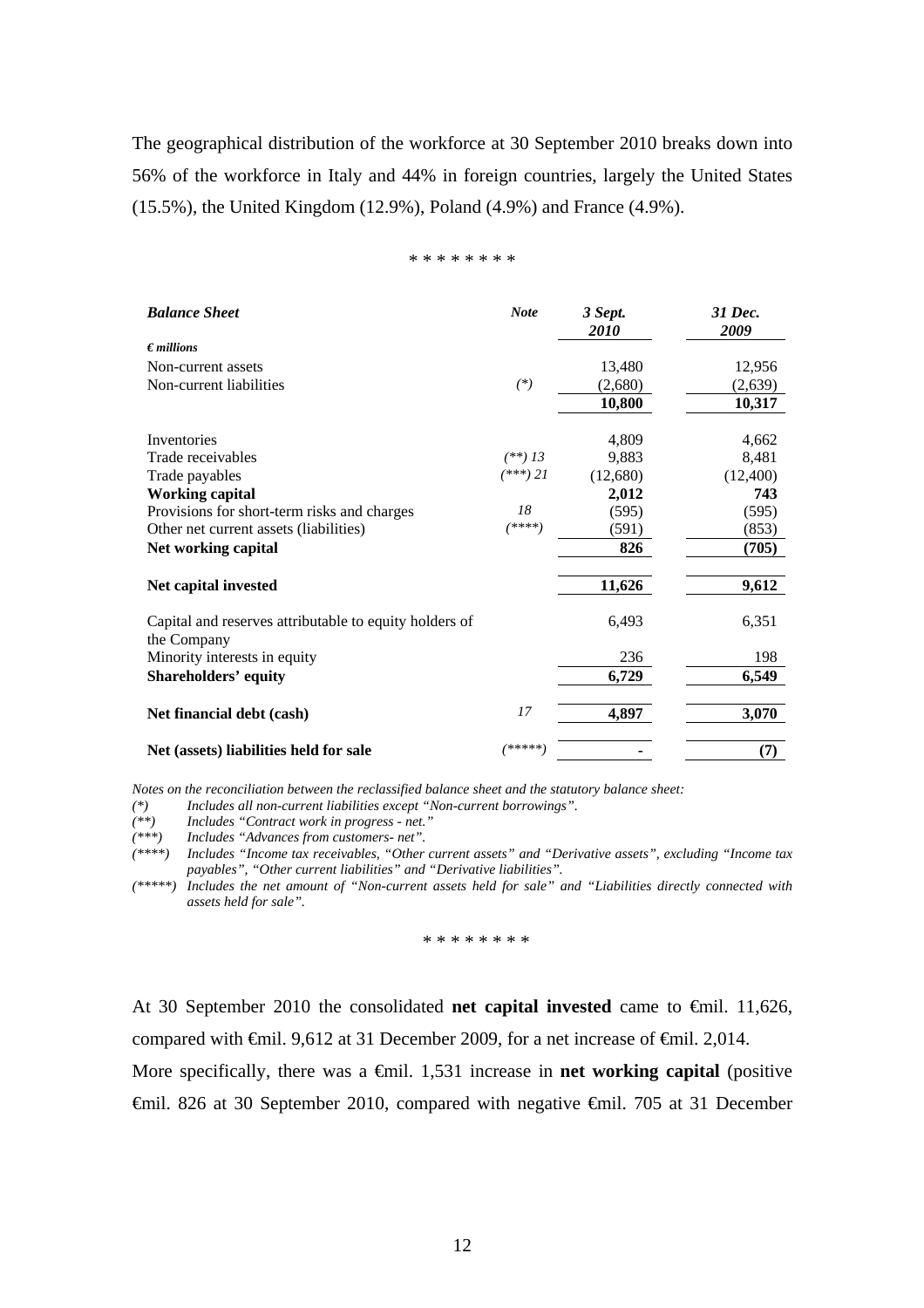2009). The level of working capital had a negative impact on the Group's ability to generate cash flow during the period (Free Operating Cash Flow) as described below. As to **capital assets**, there was an increase of €mil. 483 (€mil. 10,800 at 30 September 2010, compared with €mil. 10,317 at 31 December 2009).

\* \* \* \* \* \* \* \*

The *Free Operating Cash Flow* (FOCF) is to be analysed in the context of the period, and seasonal factors have to be taken into account. The balance between trade collections and payments reveals that payments are particularly higher than collections. At 30 September 2010, FOCF was therefore negative (use of cash) in the amount of about €mil.1,325, compared with negative €mil. 1,286 at 30 September 2009, for a deterioration of <del>€</del>mil. 39.

During the period, investing activity, needed for product development, was concentrated in Aeronautics (34%), Defence and Security Electronics (26%) and Helicopters (19%).

\* \* \* \* \* \* \* \*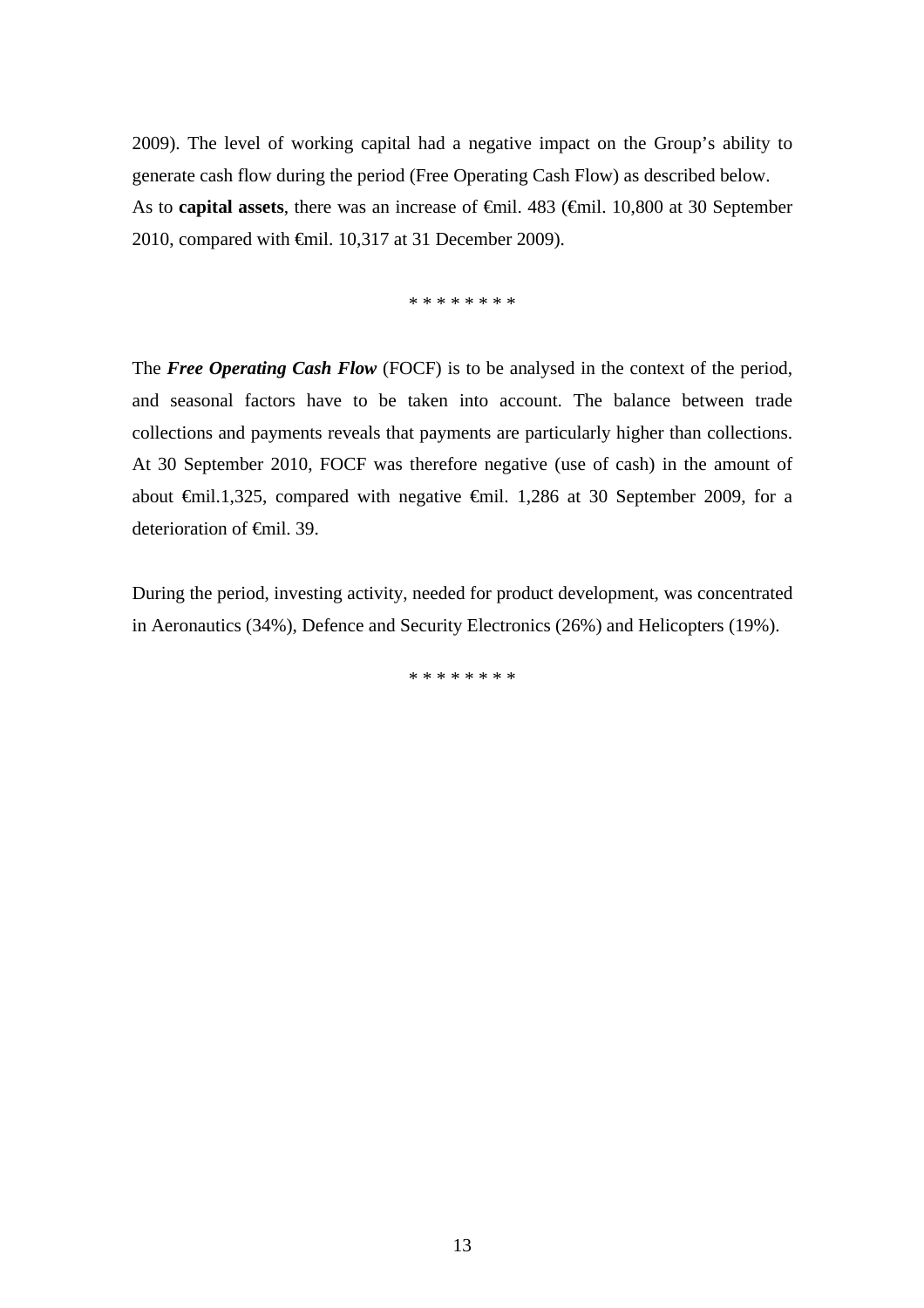|                                                                                               | For the nine months ended 30 September |         |         |  |
|-----------------------------------------------------------------------------------------------|----------------------------------------|---------|---------|--|
|                                                                                               | 2010                                   | 2009    |         |  |
| Cash and cash equivalents at 1 January                                                        | 2,630                                  | 2,297   |         |  |
| Gross cash flow from operating activities                                                     | 1,446                                  | 1,445   |         |  |
| Changes in other operating assets and liabilities and<br>provisions for risks and charges (*) | (849)                                  | (648)   |         |  |
| <b>Funds From Operations (FFO)</b>                                                            |                                        | 597     | 797     |  |
| Changes in working capital                                                                    | (1,286)                                | (1,483) |         |  |
| Cash flow generated from (used in) operating                                                  |                                        |         |         |  |
| activities                                                                                    | (689)                                  | (686)   |         |  |
| Cash flow from ordinary investing activities                                                  | (636)                                  | (600)   |         |  |
| <b>Free Operating Cash Flow (FOCF)</b>                                                        |                                        | (1,325) | (1,286) |  |
| Strategic operations                                                                          | (98)                                   | (168)   |         |  |
| Change in other investing activities (**)                                                     | 19                                     | (24)    |         |  |
| Cash flow generated from (used in) investing                                                  |                                        |         |         |  |
| activities                                                                                    | (715)                                  | (792)   |         |  |
| Dividends paid to shareholders                                                                | (257)                                  | (254)   |         |  |
| Net change in borrowings                                                                      | (134)                                  | (41)    |         |  |
| Cash flow generated from (used in) financing<br>activities                                    | (391)                                  | (295)   |         |  |
| Exchange gains/losses                                                                         | 25                                     | (13)    |         |  |
| Cash and cash equivalents at 30 September                                                     | 860                                    | 511     |         |  |

*(\*) Includes the amounts of "Changes in other operating assets and liabilities and provisions for risks and charges", "Finance costs paid" and "Income taxes paid".* 

*(\*\*) Includes "Other investing activities", dividends received from subsidiaries and loss coverage for subsidiaries.* 

\* \* \* \* \* \* \* \*

Group **net financial debt** (payables higher than financial receivables and cash and cash equivalents) at 30 September 2010 came to €mil. 4,897 (€mil. 5,220 at 30 September 2009) compared with  $\epsilon$ mil. 3,070 at 31 December 2009, for a net increase of  $\epsilon$ mil. 1,827.

The following graph shows the most significant movements that contributed to the change in net financial debt between the two periods being compared: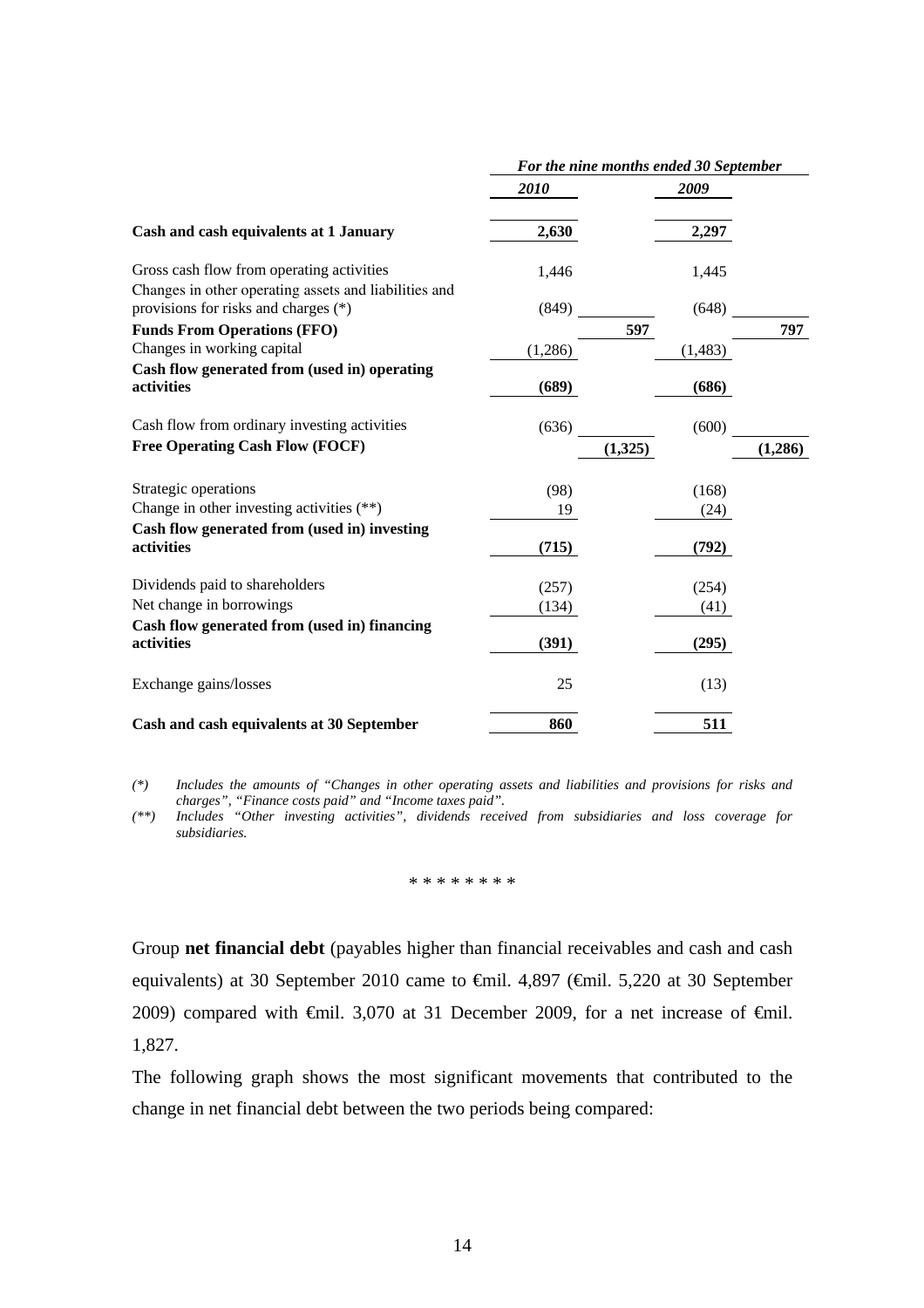



| $\epsilon$ <i>million</i>                   | 30 Sept. 2010 | 31 Dec. 2009 |
|---------------------------------------------|---------------|--------------|
| Short-term borrowings                       | 1,087         | 913          |
| Medium/long-term borrowings                 | 4,492         | 4,476        |
| Cash and cash equivalents                   | (860)         | (2,630)      |
| <b>BANK DEBT AND BONDS</b>                  | 4,719         | 2,759        |
| Securities                                  | (1)           | (11)         |
| Financial receivables from related parties  | (51)          | (34)         |
| Other financial receivables                 | (719)         | (763)        |
| <b>FINANCIAL RECEIVABLES AND SECURITIES</b> | (771)         | (808)        |
| Borrowings from related parties             | 710           | 679          |
| Other short-term borrowings                 | 114           | 312          |
| Other medium/long-term borrowings           | 125           | 128          |
| <b>OTHER BORROWINGS</b>                     | 949           | 1.119        |
| NET FINANCIAL DEBT (CASH)                   | 4,897         | 3,070        |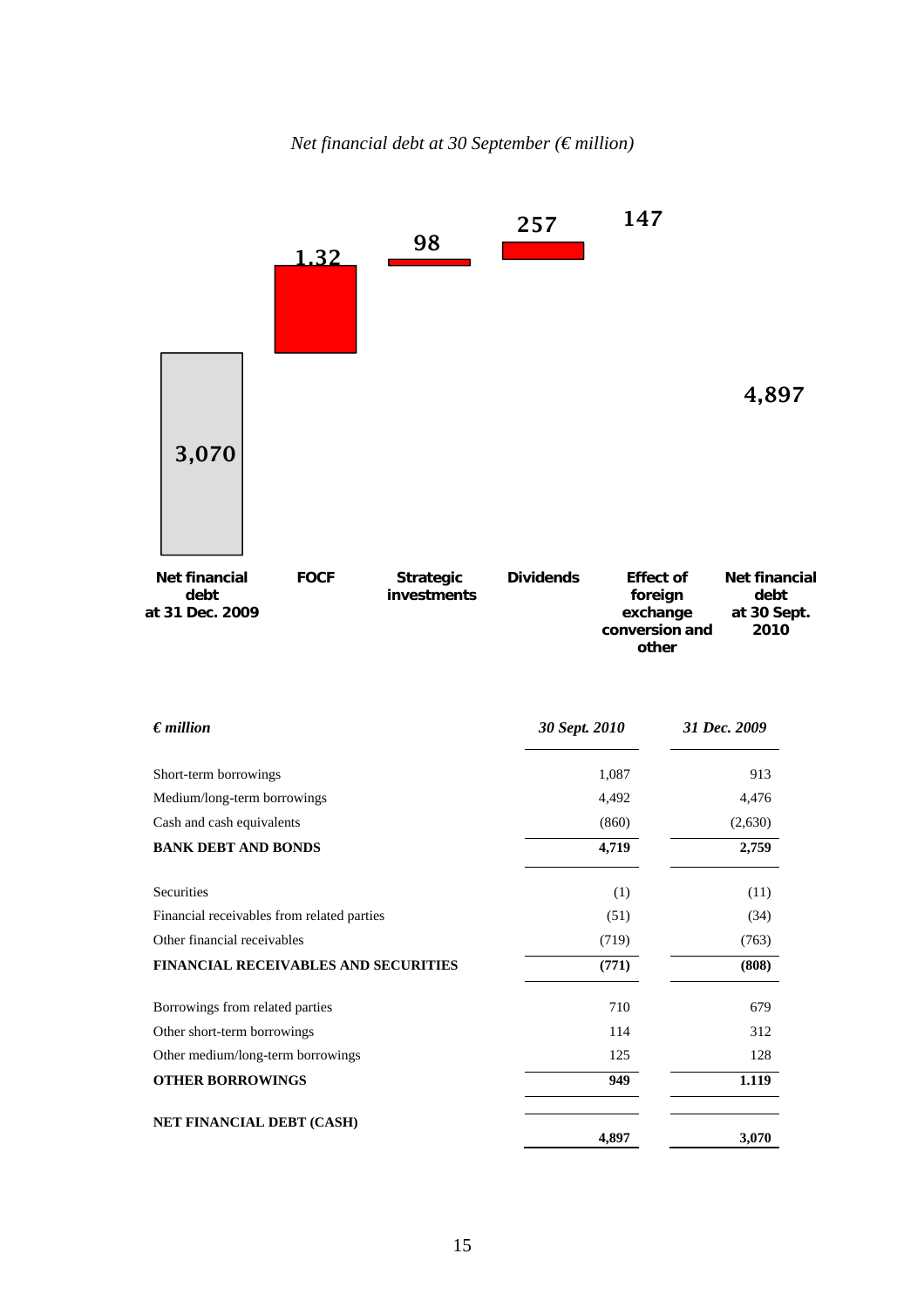Once again for September 2010, consistent with the approach adopted in the presentation of the accounts over the last few years, the net debt figure does not include the net fair value of derivatives at the date the accounts were closed (positive balance of €mil. 170).

As discussed in the section on FOCF, the deterioration seen over the period confirmed the ordinary pattern of the balance between trade collections and payments reveals that payments are particularly higher than collections, with significant use of cash in operating activities.

The change in the net debt figure for the period includes, among other things, the impact of the final FOCF figure and the effects of the following transactions:

- the payment of €mil. 237 relating to the ordinary dividends paid out by the Group Parent to its shareholders for 2009;
- the payment of  $\epsilon$ mil. 20 relating to the minority interest portion of the ordinary dividends paid out by other Group companies (including €mil. 19 from Ansaldo STS) to their shareholders for 2009;
- as explained elsewhere in this report, in January AgustaWestland purchased a further stake in the Polish group PZL-SWIDNIK. The overall impact of this on the Group's net debt, between the purchase price paid  $(\text{f})$ . 77 net of cash acquired) and inclusion of the new company and its subsidiaries within the scope of consolidation (with borrowings of  $\epsilon$ mil. 38) came to about  $\epsilon$ mil. 115.

The net debt figure also reflects the appreciation of the US dollar against the euro reported at 30 September 2010 compared with at the end of 2009, particularly with respect to the translation of net debt denominated in dollars.

During the period, the Group made assignments of non-recourse receivables totalling around €mil. 712 (€mil. 716 at 30 September 2009).

As regards the composition of the debt items, with particular regard to bank borrowings and bonds, which went from  $\epsilon$ mil. 5,389 at 31 December 2009 to  $\epsilon$ mil. 5,579 at 30 September 2010, the main changes were as follows: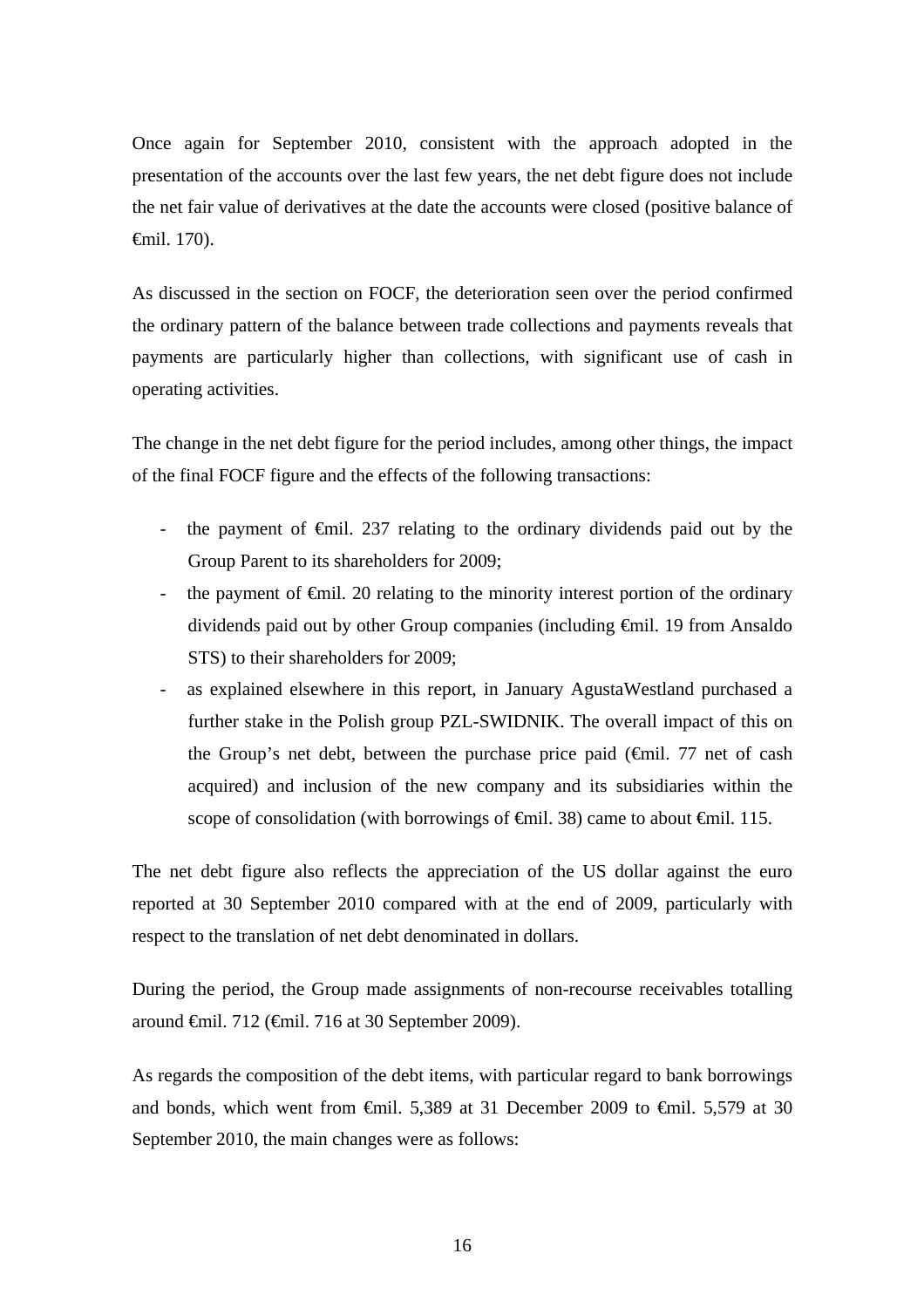- short-term borrowings fell from €mil. 913 at 31 December 2009 to €mil. 1,087 at 30 September 2010 mainly due to the net effect of the repurchase of bonds exchangeable into STM shares in August, as well as the use of a part of the shortterm lines of credit for financing Group activities;
- medium/long-term borrowings rose from €mil. 4,476 at 31 December 2009 to €mil.4,492 at 30 September 2010, mainly due to net impact of:
	- the full repayment of the Revolving Credit Facility of €mil. 639 a line of credit arising from the transformation of the final instalment (tranche C) of the Senior Term Loan Facility originally signed upon the purchase of the American company DRS (see the section "Financial transactions");
	- the use of the loan granted to Finmeccanica by the European Investment Bank (EIB) (see the section "Financial transactions");
	- the increase due to the appreciation of the dollar against the euro.

Cash and cash equivalents declined significantly from €mil. 2,630 at 31 December 2009 to €mil. 860 at 30 September 2010, caused mainly by the higher use of cash in ordinary operations, investing activities and the payment of dividends. A portion of the cash available was used to repay debt existing at 31 December 2009, as described above.

The item "financial receivables and securities" equal to  $\theta$ mil. 771 ( $\theta$ mil. 808 at 31 December 2009) includes the amount of <del>€m</del>il. 648 (€mil. 708 at 31 December 2009) in respect of the portion of financial receivables that the MBDA and Thales Alenia Space joint ventures hold vis-à-vis the other partners in implementation of existing treasury agreements. In accordance with the consolidation method used, these receivables, like all the other joint venture items, are included in the Group's scope of consolidation on a proportionate basis.

The item "borrowings from related parties" amounting to  $\theta$ mil. 710 ( $\theta$ mil. 679 at 31 December 2009) includes the debt of <del>€</del>mil. 638 (€mil. 646 at 31 December 2009) of Group companies in the above joint ventures for the unconsolidated portion, and the debt of €mil. 68 (€mil. 23 at 31 December 2009) to the company Eurofighter Jagdflugzeug Gmbh, of which Alenia Aeronautica owns 21%. In regard to this, under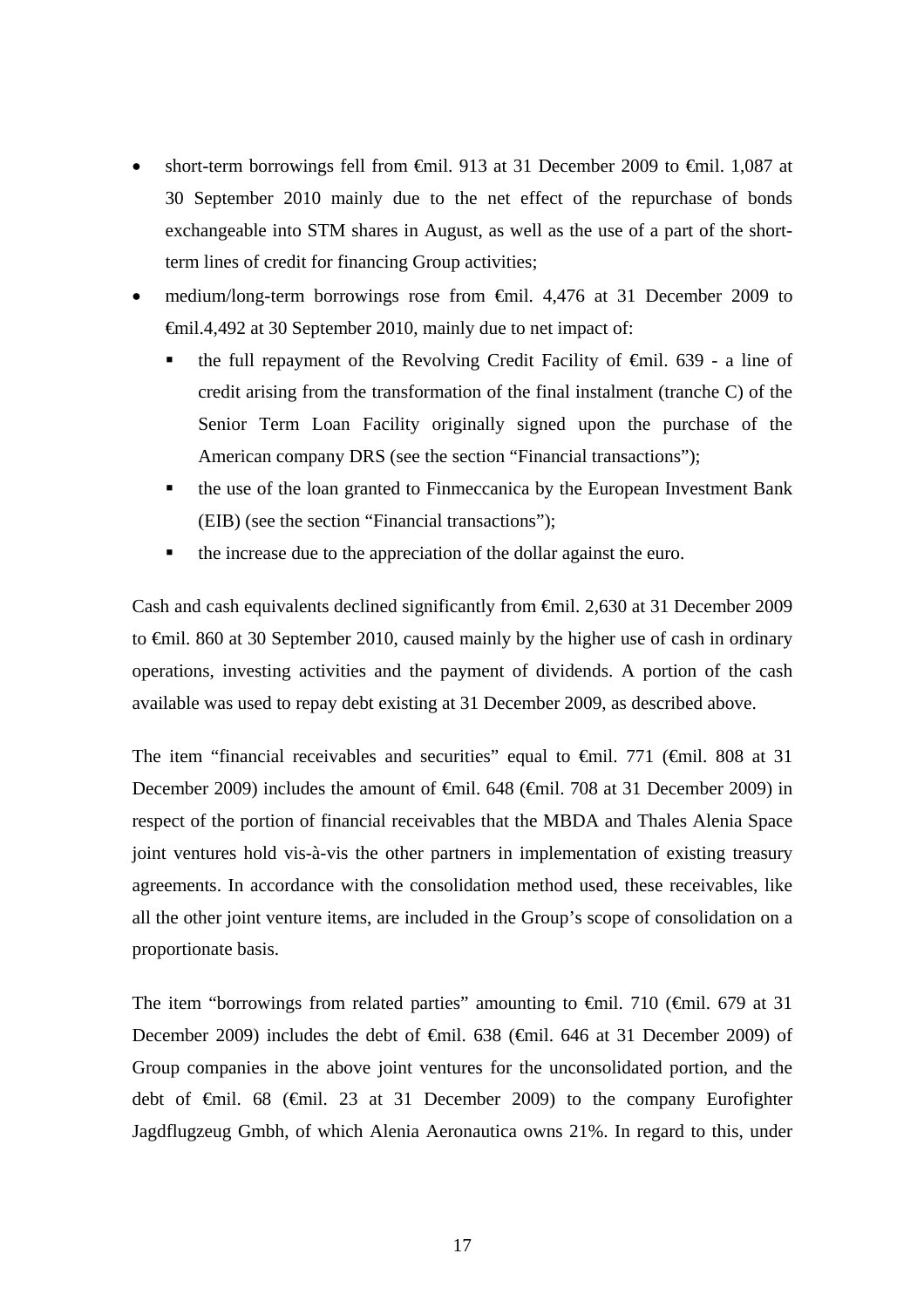the existing treasury agreement, surplus cash and cash equivalents are to be distributed among the partners.

In September 2010, Finmeccanica was also able to extend the maturity of certain shortterm confirmed lines of credit (with maturities up through 2012) to 2015. Specifically, on 21 September 2010, it signed a new revolving credit facility for €mil. 2,400 (final maturity in September 2015) with a pool of banks, including leading Italian and foreign banks. This line of credit (for information on the main contractual features refer to the section "Financial transactions") is an important source of medium-term liquidity and, given the amount and its revolving nature, it is useful for meeting the Group's working capital needs, primarily in connection with the seasonal pattern of the Group's collections.

When the new contract was signed, the following were cancelled ahead of natural maturity:

- the medium-term revolving line of credit of  $\epsilon$ mil. 1,200, signed in 2004, with a pool of domestic and foreign banks (maturity 2012);
- the revolving credit facility of  $\epsilon$ mil. 639 (maturity June 2011), entered into in February 2010 and arising from the transformation of the final instalment (tranche C) of the Senior Term Loan Facility originally signed upon the purchase of the American group DRS;
- all the confirmed bilateral lines of credit in existence at the time of signing of the new line (for a total of  $\epsilon$ mil. 670), except for one of  $\epsilon$ mil. 50 maturing at the end of 2011.

To repay the cancelled lines of credit, which at the reporting date had been used in the amount of €mil. 700, in September Finmeccanica made the first use of the new loan for a corresponding amount.

At 30 September 2010, Finmeccanica had additional unconfirmed short-term credit lines for around €mil. 690. Finally, there are also unconfirmed guarantees of around €mil.2,635.

\* \* \* \* \* \* \* \*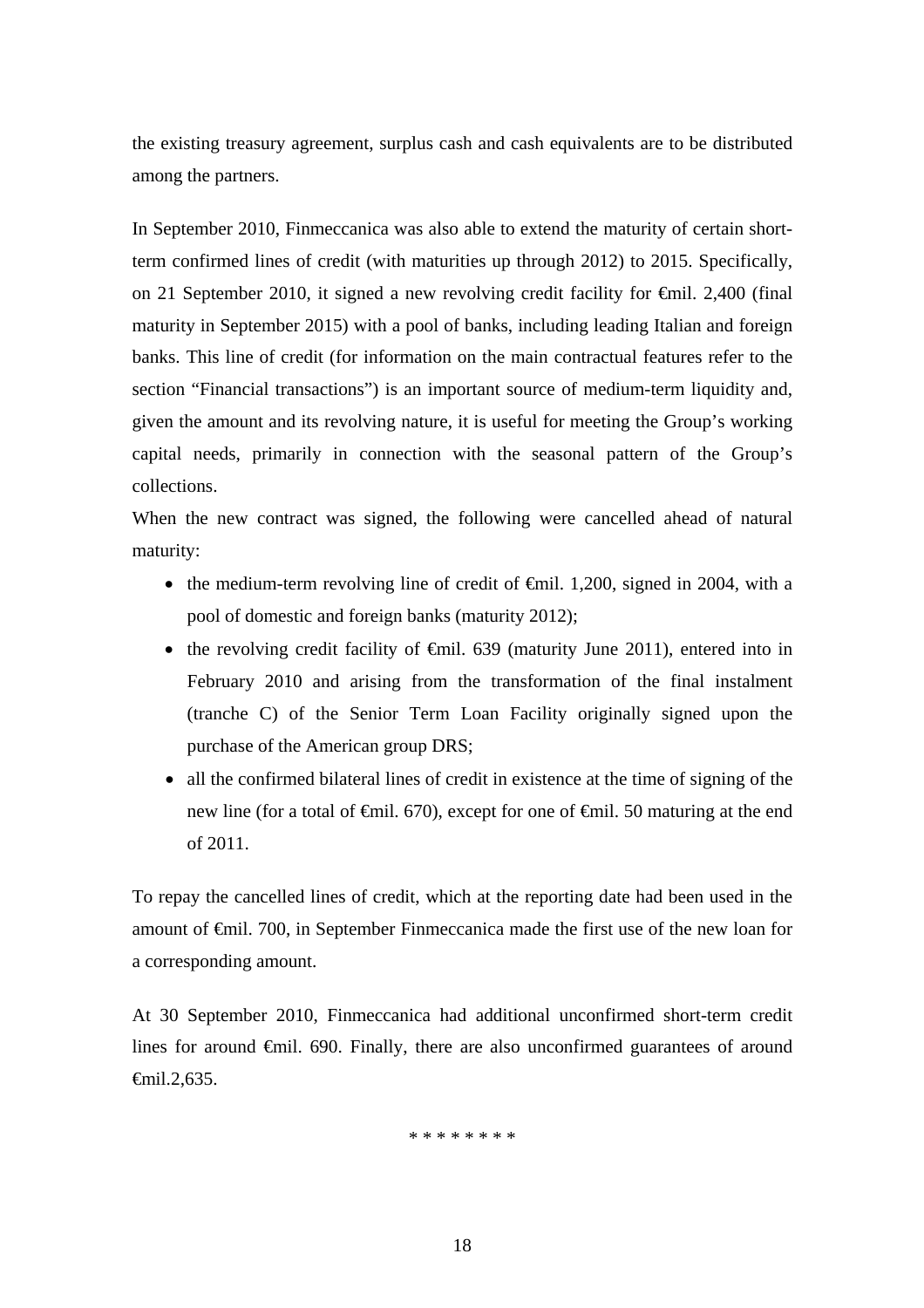#### **Transactions with related parties**

Transactions with related parties concern activities in the ordinary course of business and are carried out at arm's length (where they are not governed by specific contractual conditions), as is the settlement of interest-bearing payables and receivables.

These mainly relate to the exchange of assets, the performance of services and the generation and use of net cash from and to associated companies, held under common control (joint ventures), consortia, and unconsolidated subsidiaries.

The section "Analysis of the financial statements at 30 September 2010" contains a summary of income statement and balance sheet balances attributable to transactions with related parties, as well as the percentage impact of these transactions on the respective total balances (Note 22).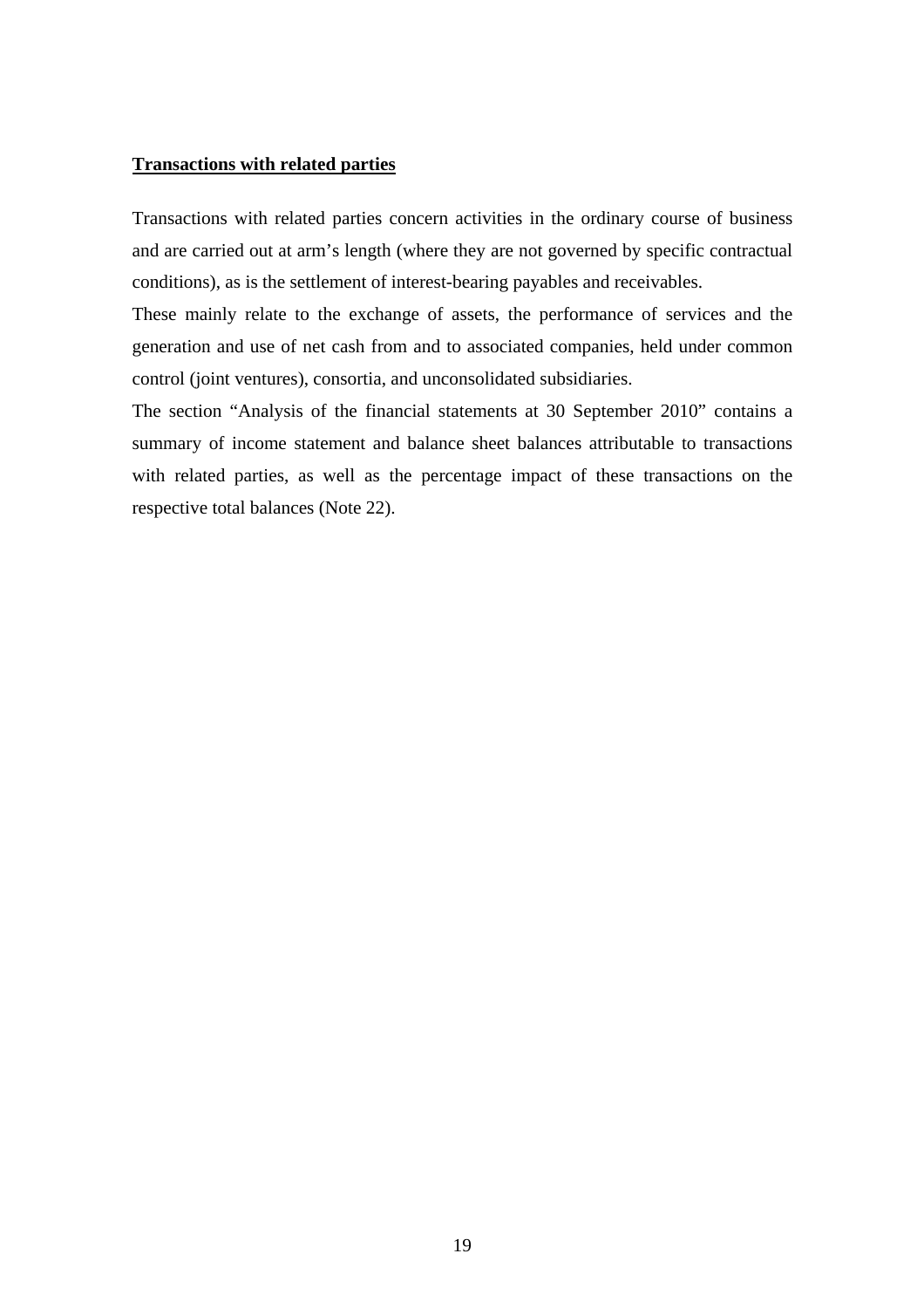#### **Results for the quarter**

The Finmeccanica Group's results for the third quarter of 2010 where in line with those of the same period of 2009.

New orders for the third quarter of 2010 came to €mil. 5,429, up slightly (about 2%) over the same period of 2009 ( $\epsilon$ mil. 5,329).

Revenues amounted to  $\epsilon$ mil. 4,234, up 2% over the  $\epsilon$ mil. 4,154 reported for the third quarter of 2009. Adjusted EBITA amounted to <del>€</del>mil. 268 (-6%), compared with <del>€</del>mil. 284 for the same period a year earlier.

| <b>Income Statement</b>                                                     | For the three months ended 30<br><i>September</i> |         |         |  |
|-----------------------------------------------------------------------------|---------------------------------------------------|---------|---------|--|
| $\epsilon$ <i>millions</i>                                                  | <b>Note</b>                                       | 2010    | 2009    |  |
| <b>Revenue</b>                                                              |                                                   | 4,234   | 4,154   |  |
| Raw materials and consumables used and personnel<br>costs                   | $(*)$                                             | (3,809) | (3,734) |  |
| Depreciation and amortisation                                               |                                                   | (135)   | (130)   |  |
| Other net operating income (expenses)                                       | $(**)$                                            | (22)    | (6)     |  |
| <b>Adjusted EBITA</b>                                                       |                                                   | 268     | 284     |  |
| Restructuring costs<br>Amortisation of intangible assets acquired through a |                                                   | (8)     | (3)     |  |
| business combination                                                        |                                                   | (21)    | (23)    |  |
| <b>EBIT</b>                                                                 |                                                   | 239     | 258     |  |
| Net finance income (costs)                                                  | (***)                                             | (36)    | (75)    |  |
| Income taxes                                                                |                                                   | (78)    | (59)    |  |
| <b>NET PROFIT (LOSS)</b>                                                    |                                                   | 125     | 124     |  |

*Notes on the reconciliation between the reclassified income statement and the statutory income statement:* 

*(\*) Includes "Raw materials and consumables used and personnel costs" excluding "Restructuring costs".* 

*(\*\*) Includes the net balance of "Other operating income" and "Other operating expenses" (excluding restructuring costs, impairment of goodwill, non-recurring income/(costs) and including impairment).* 

*(\*\*\*) Includes "Finance income", "Finance costs" and "Share of profit (loss) of equity accounted investments".* 

This performance led to a ROS (ratio of Adjusted EBITA and revenues) of 6.3% for the third quarter of 2010 (-0.5 p.p.) compared with the third quarter of 2009.

Restructuring costs pertain to the Helicopters, Defence Systems and Defence and Security Electronics divisions.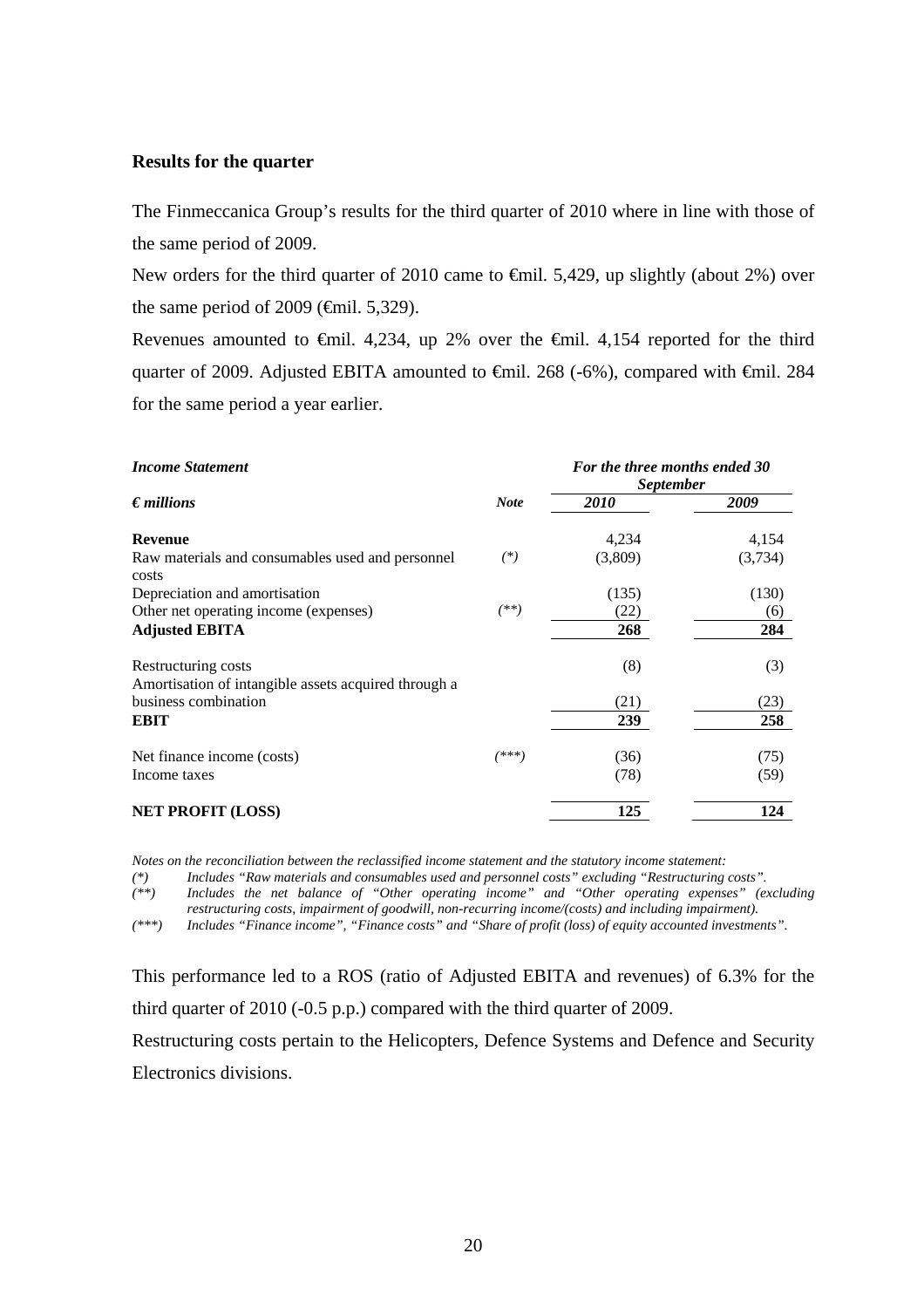| $\epsilon$ millions                 |          | 1 July $-30$ Sept. 2010  |             | 1 July $-30$ Sept. 2009 |                          |             |  |
|-------------------------------------|----------|--------------------------|-------------|-------------------------|--------------------------|-------------|--|
| Segments                            | Revenues | Adjusted<br><b>EBITA</b> | <b>EBIT</b> | Revenues                | Adjusted<br><b>EBITA</b> | <b>EBIT</b> |  |
| Helicopters<br>Defence and Security | 803      | 72                       | 65          | 853                     | 75                       | 73          |  |
| Electronics                         | 1,699    | 134                      | 113         | 1,481                   | 125                      | 104         |  |
| Aeronautics                         | 592      | 17                       | 17          | 566                     | 61                       | 61          |  |
| Space                               | 204      | 9                        | 9           | 204                     | 6                        | 3           |  |
| Defence Systems                     | 266      | 24                       | 23          | 253                     | 17                       | 17          |  |
| Energy                              | 317      | 25                       | 25          | 396                     | 37                       | 37          |  |
| Transportation                      | 447      | 22                       | 22          | 433                     | 5                        |             |  |
| <b>Other Activities</b>             | 45       | (35)                     | (35)        | 104                     | (42)                     | (42)        |  |
| Eliminations                        | (139)    |                          |             | (136)                   |                          |             |  |
|                                     | 4,234    | 268                      | 239         | 4,154                   | 284                      | 258         |  |

Compared with the same period of 2009, there was a €mil 39 decrease in finance costs in the third quarter of 2010 (despite a  $\epsilon$ mil. 11 deterioration resulting from the measuring of equity investments using the equity method) This was mainly due to lower expense on premiums collected/paid on the hedging of interest-rate risk (IRS), higher net exchange rate gains, as well as the impact of applying the fair value method.

Income taxes for the period came to €mil. 78 (€mil. 59 in the third quarter of 2009), with an increase of €mil. 19, substantially due to the reduced tax consolidation benefit  $(\text{6cm}1.16)$ .

The net profit for the period amounted to <del>€</del>mil. 125, compared with <del>€</del>mil. 124 for the third quarter of 2009.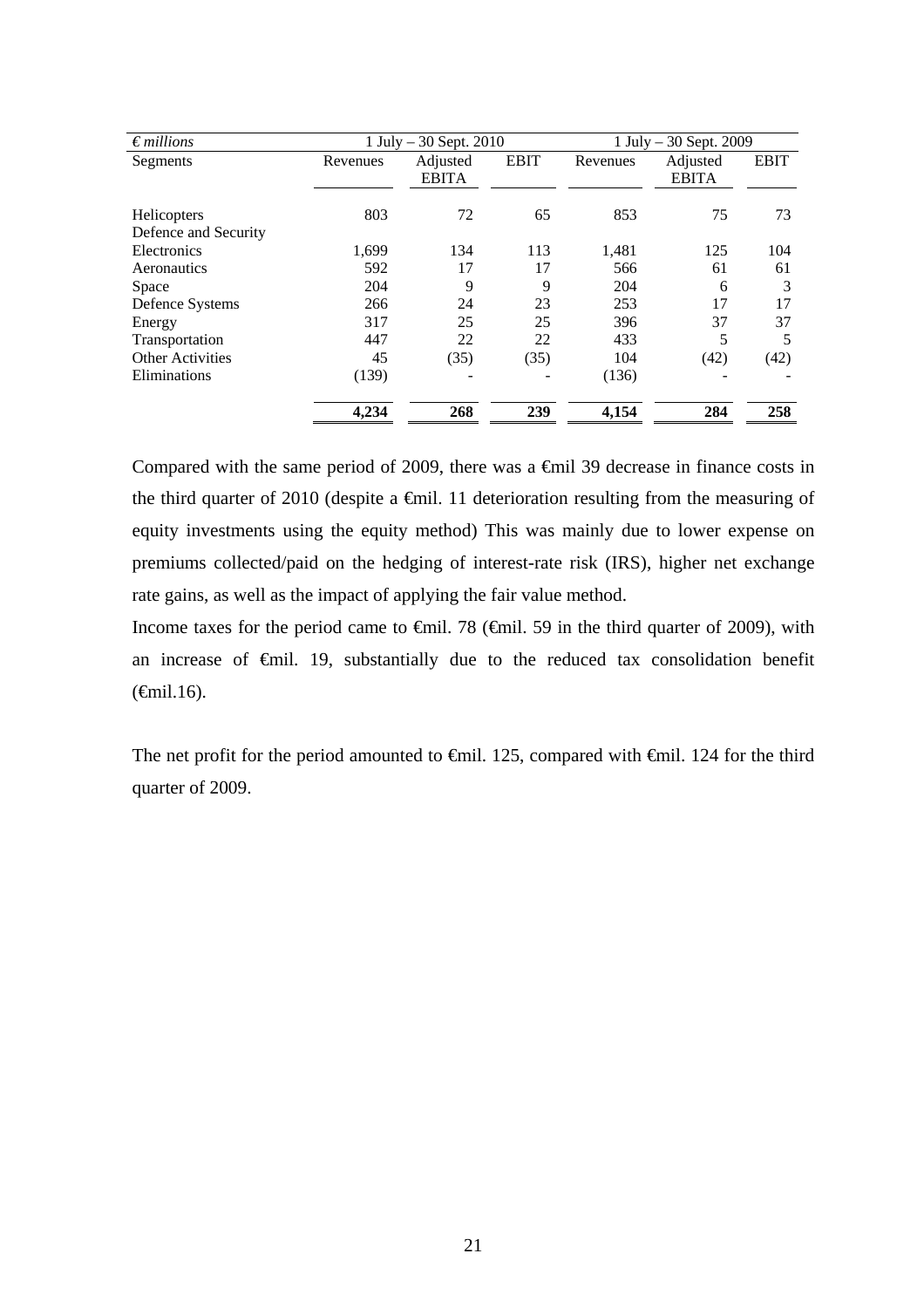### **"Non-GAAP" performance indicators**

Finmeccanica's management assesses the Group's performance and that of its business segments based on a number of indicators that are not envisaged by the IFRSs. Specifically, adjusted EBITA is used as the primary indicator of profitability, since it allows us to analyse the Group's marginality by eliminating the impact of the volatility associated with non-recurring items or items unrelated to ordinary operations.

As required by Communication CESR/05-178b, below is a description of the components of each of these indicators:

- *EBIT*: i.e. earnings before interest and taxes, with no adjustments. EBIT also does not include costs and income resulting from the management of unconsolidated equity investments and other securities, nor the results of any sales of consolidated shareholdings, which are classified on the financial statements either as "finance income and costs" or, for the results of equity investments accounted for with the equity method, under "share of profit (loss) of equity accounted investments".
- *Adjusted EBITA*: it is arrived at by eliminating from EBIT (as defined above) the following items:
	- any impairment in goodwill;
	- amortisation of the portion of the purchase price allocated to intangible assets in relation to business combinations, as required by IFRS 3;
	- restructuring costs that are a part of significant, defined plans;
	- other exceptional costs or income, i.e. connected to particularly significant events that are not related to the ordinary performance of the business.

Adjusted EBITA is then used to calculate return on sales (ROS) and on a 12-month basis return on investment (ROI) (which is calculated as the ratio of adjusted EBITA to the average value of capital invested during the two periods being compared)*.*

A reconciliation of EBIT and adjusted EBITA for the periods concerned is shown below: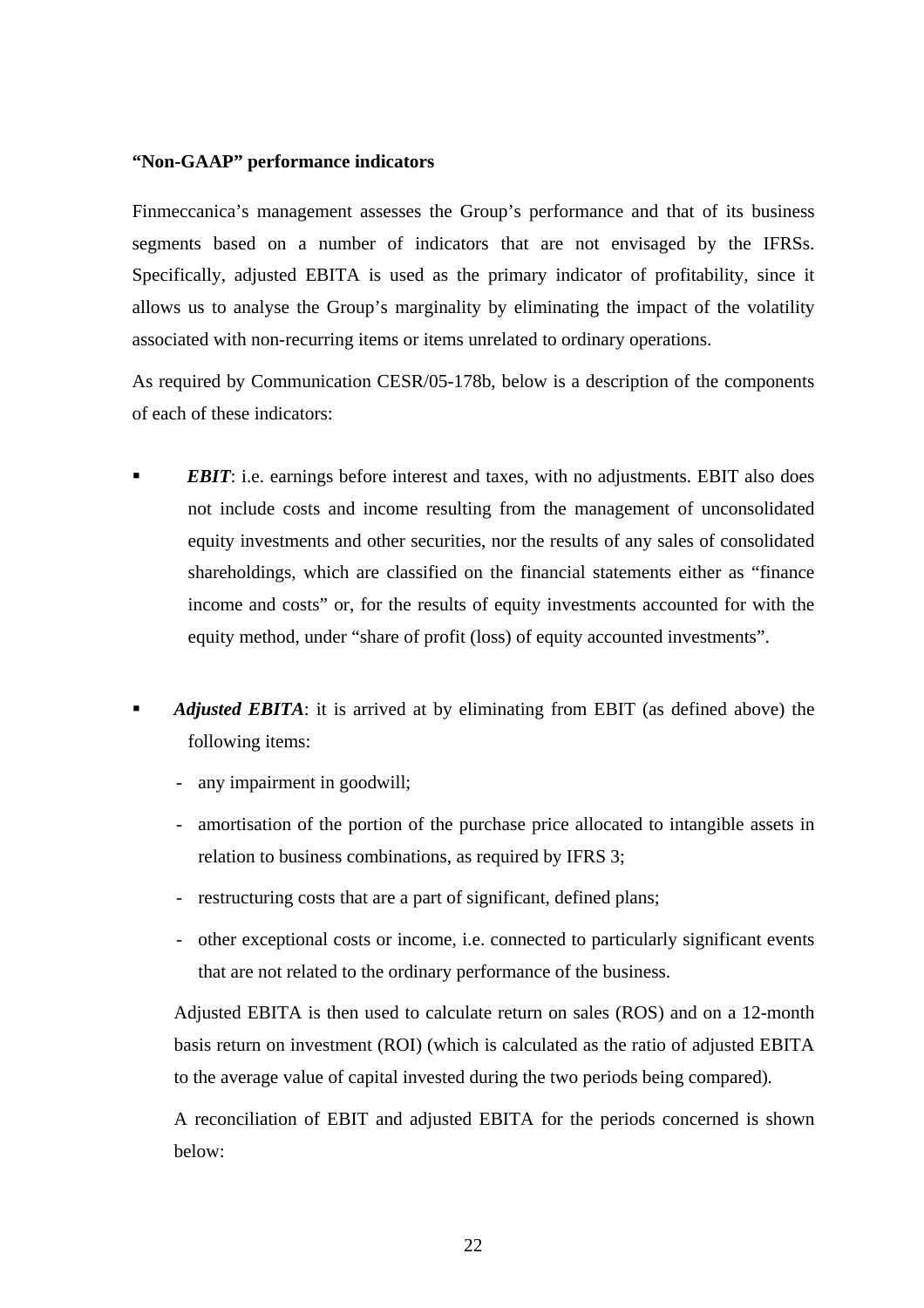| $\epsilon$ <i>millions</i>                                                   | 2010 | 2009 | <b>Note</b> |
|------------------------------------------------------------------------------|------|------|-------------|
| <b>EBIT</b>                                                                  | 768  | 814  | 8           |
| Amortisation of intangible assets acquired<br>through a business combination | 64   | 61   | 25          |
| Restructuring costs                                                          | 24   | 10   | 23/24       |
| <b>Adjusted EBIT</b>                                                         | 856  | 885  |             |

*For the nine months ended 30 September* 

 *Adjusted net profit:* This is arrived at by eliminating from net profits the positive and negative components of income that are the effects of events which, due to their scale and departure from the Group's usual performance, are treated as extraordinary.

This adjusted net profit is used to calculate return on equity (ROE) for the last 12 months, which is based on the average value of equity for the two periods being compared.

There are no components of net profit to be reconciled for the periods being compared.

- **Free Operating Cash Flow (FOCF):** This is the sum of the cash flow generated by (used in) operating activities and the cash flow generated by (used in) investment and divestment of intangible assets, property, plant and equipment, and equity investments, net of cash flows from the purchase or sale of equity investments that, due to their nature or significance, are considered "strategic investments". The calculation of FOCF for the periods concerned is presented in the reclassified statement of cash flows shown in the previous section.
- *Funds From Operations (FFO)*: This is cash flow generated by (used in) operating activities net of changes in working capital (as described under Note 28). The calculation of FFO for the periods concerned is presented in the reclassified statement of cash flows shown in the previous section.
- **Economic Value Added (EVA):** This is calculated as adjusted EBITA net of taxes and the cost (comparing like-for-like in terms of consolidated companies) of the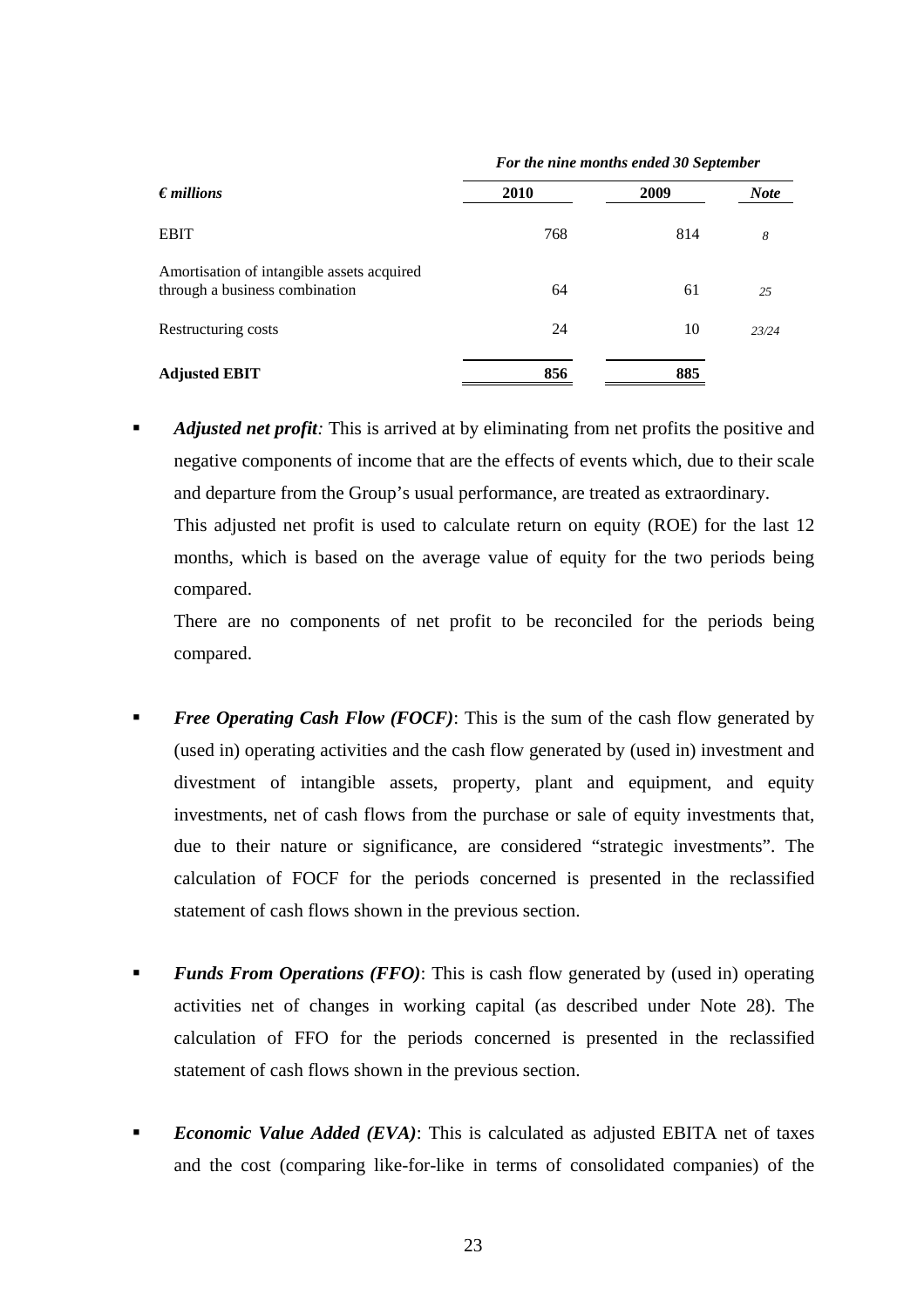average value of invested capital in the two periods concerned and measured on a weighted-average cost of capital (WACC) basis.

- *Working capital*: this includes trade receivables and payables, contract work in progress and advances received.
- **Net working capital:** this is equal to working capital less current provisions for risks and charges and other current assets and liabilities.
- **Net capital invested:** this is the algebraic sum of non-current assets, non-current liabilities and net working capital.
- *Net financial debt*: the calculation model complies with that provided in paragraph 127 of Recommendation CESR/05-054b implementing EC Regulation 809/2004. For details on its composition, refer to Note 17.
- **Research and Development spending:** the Group classifies under R&D all internal and external costs incurred relating to projects aimed at obtaining or employing new technologies, knowledge, materials, products and processes. These costs may be partly or entirely reimbursed by customers, funded by public institutions through grants or other incentives under law or, lastly, be borne by the Group. From an accounting standpoint, R&D costs can be categorised differently as indicated below:
	- if they are reimbursed by the customer pursuant to a contract, they are classified under "work in progress";
	- if they relate to research or if they are at a stage at which it is not possible to demonstrate that the activity will generate future economic benefits - they are taken to profit or loss in the period incurred;
	- finally, if they relate to a development activity for which the technical feasibility, the capability and the willingness to see the project through to the end, as well as the existence of a potential market for generating future economic benefits can be shown, they are capitalised under "intangible assets".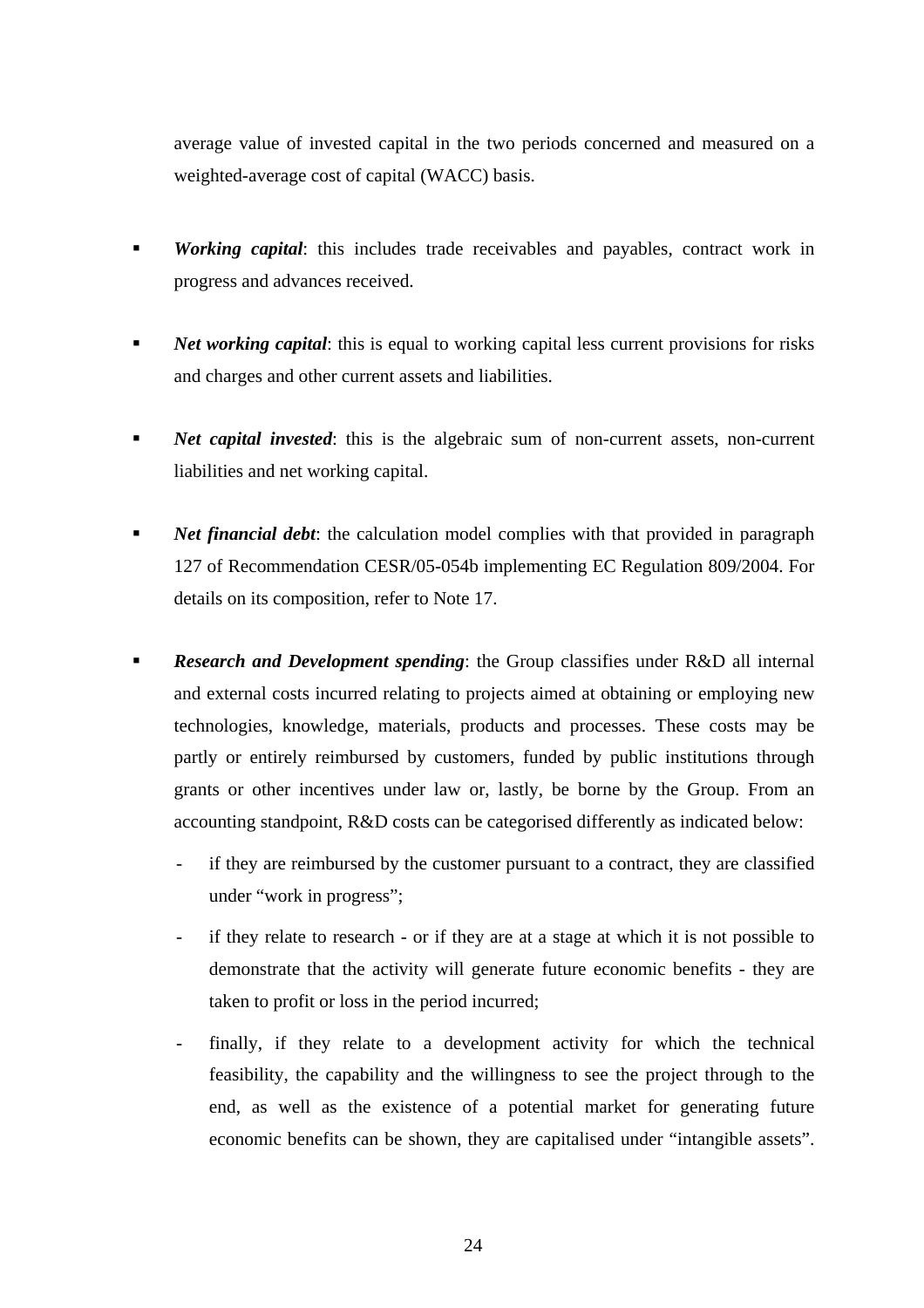In the case in which a grant is given towards these expenses, the carrying value of the intangible assets is reduced by the amount received or to be received.

- **New orders:** this is the sum of contracts signed with customers during the period that satisfy the requirements for being recorded in the order book.
- *Order backlog*: this figure is the difference between new orders and invoiced orders (income statement) during the reference period, excluding the change in contract work in progress. This difference is added to the backlog for the preceding period.
- **Workforce:** the number of employees reported on the last day of the year.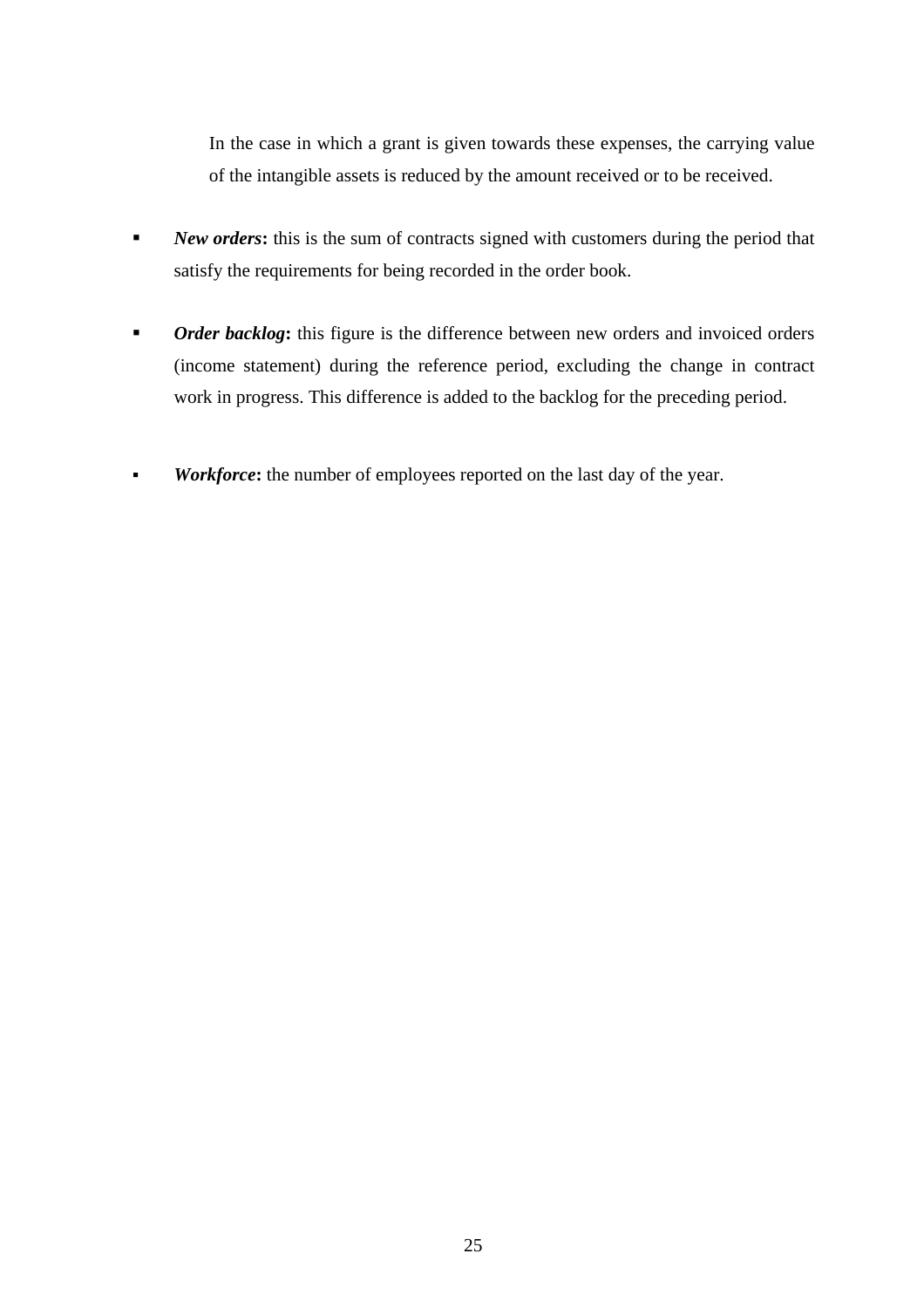#### **Performance by division**

| $\epsilon$ million | 30 Sept. | 30 Sept. | Q <sub>3</sub> | Q <sub>3</sub> | 31 Dec. |
|--------------------|----------|----------|----------------|----------------|---------|
|                    | 2010     | 2009     | 2010           | 2009           | 2009    |
| New orders         | 2,965    | 2,747    | 474            | 926            | 3,205   |
| Order backlog      | 10,222   | 10,318   | n.a            | n.a            | 9,786   |
| Revenues           | 2,556    | 2,499    | 803            | 853            | 3,480   |
| Adjusted EBITA     | 252      | 237      | 72             | 75             | 371     |
| <b>ROS</b>         | 9.9%     | 9.5%     | 9.0%           | 8.8%           | 10.7%   |
| R&D                | 285      | 228      | 111            | 66             | 328     |
| Workforce (no.)    | 13,886   | 10,350   | n.a            | n.a            | 10,343  |

#### *HELICOPTERS*

Finmeccanica, through the AgustaWestland NV group, is a world leader in the civil and military helicopter industry. The figures at 30 September 2010 include the effect of the line-by-line consolidation of the recently-acquired Polish group PZL-SWIDNIK from 1 January 2010.

The total volume of **new orders** at 30 September 2010 came to €mil. 2,965, an 8% increase over the same period of 2009 ( $\epsilon$ mil. 2,747), and breaks down into 62.1% for helicopters (new helicopters and upgrading) and 37.9% for support (spare parts, inspections and integrated support). The helicopters division posted growth on 40% compared with the same period of the previous year, particularly in the *civilgovernment* helicopter segment.

Among the most important new orders received in the *military-government segment* the following are noted: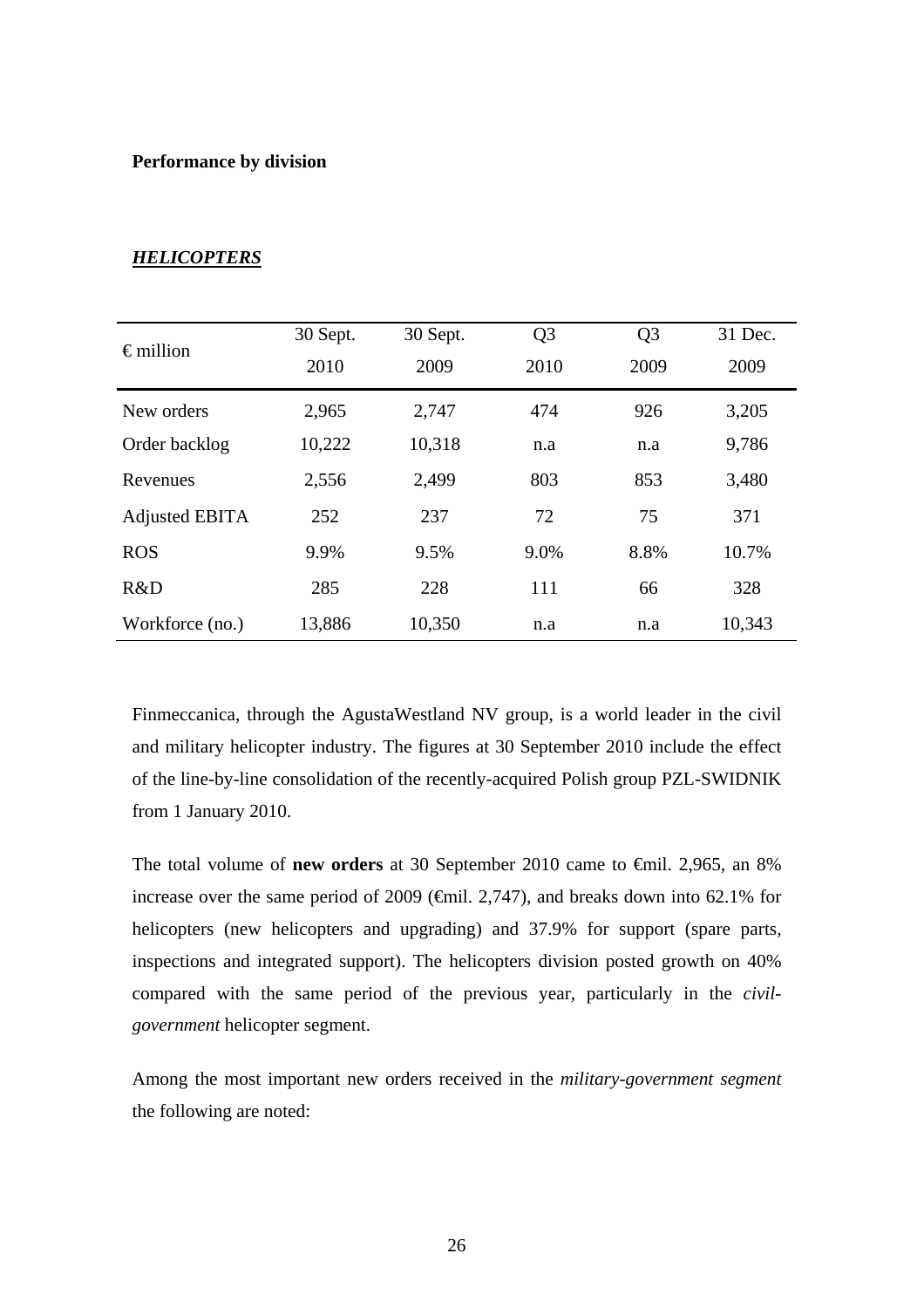- the order from the Indian Air Force for twelve AW101 helicopters for governmental transport use. The contract, including 5-year logistics support, is worth  $\widehat{\mathsf{f}}$ mil. 560 (Q1);
- the order from the UK Ministry of Defence to upgrade ten Lynx Mk 9 helicopters, a variant of the Super Lynx helicopter used by the UK armed forces, in order to ensure support to military operations prior to the entry into operation of the new Future Lynx helicopter. The contract is worth €mil. 47 (Q1);
- the order for a customer in the southern Mediterranean area for 30 helicopters, worth a total of around  $\oplus$ mil. 450 (O2).

In the *civil-government segment*, new orders for 93 helicopters were received in the first nine months of 2010, worth a total of about  $\bigoplus$  and  $\bigoplus$  and  $\bigoplus$  and  $\bigoplus$  are finite. the following:

- the contract with Era Group Inc for ten AW139 helicopters in offshore configuration (Q1)*;*
- the order from Esperia Aviation Services SpA, a company operating in the business aviation sector, for four helicopters (two AW119; one AW139; one AW109 Grand) (Q1);
- the order for four AW139 helicopters from the Trinidad and Tobago Air Guard for coastal patrols and related pilot training (Q2).
- the order from Turkmenistan for two AW101 helicopters in the VVIP configuration and five AW139 helicopters for transporting governmental officials (Q3);
- the order for nine AW139 helicopters from Wetstar Aviation Services Sdn Bhd (Malaysia)(Q3).

The value of the **order backlog** at 30 September 2010 came to €mil. 10,222, up 4.5% over 31 December 2009 ( $\bigoplus$ mil. 9,786) and is sufficient to guarantee coverage of production for an equivalent of about 3 years.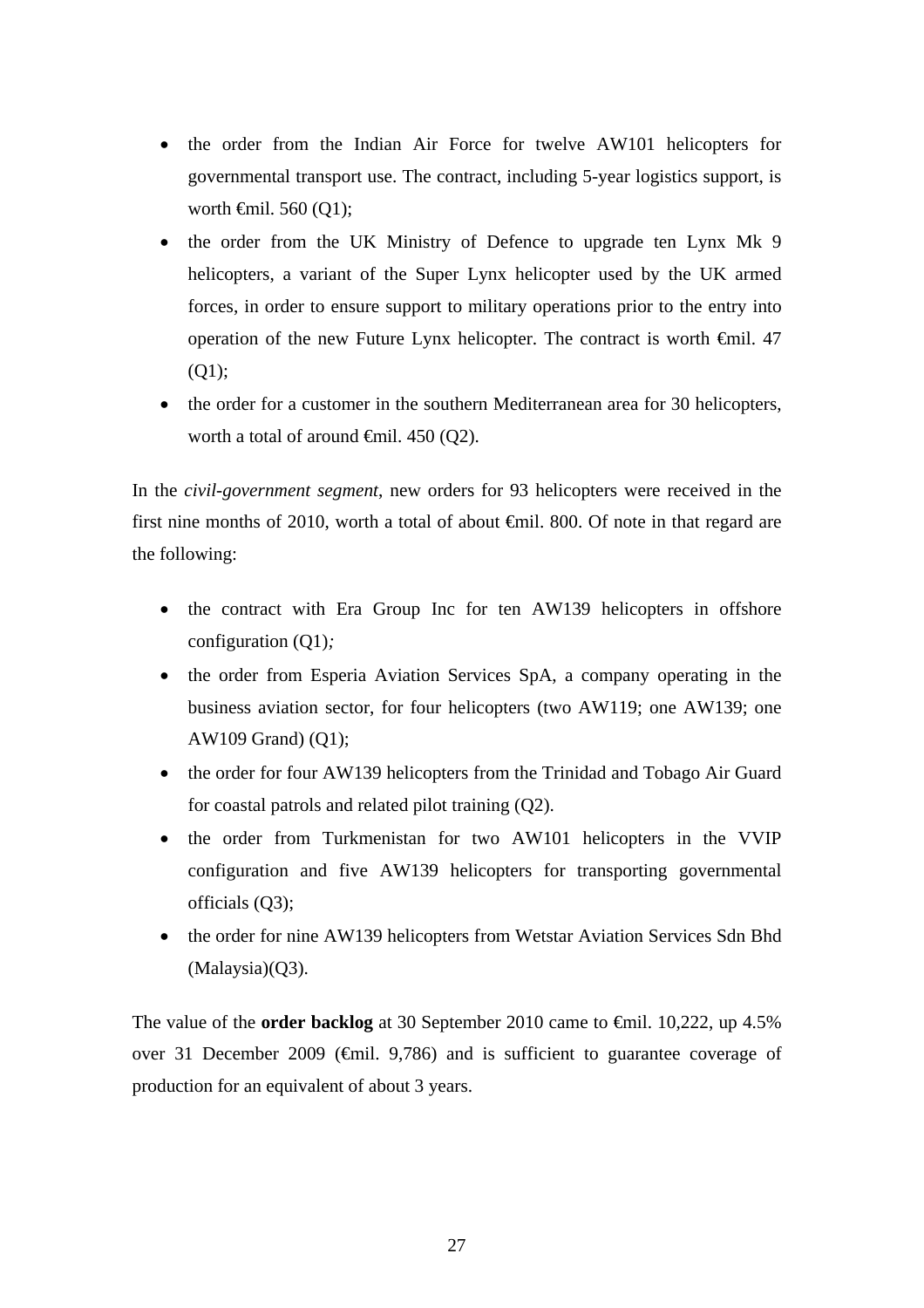On 24 May 2010, AgustaWestland and the Boeing Company signed an agreement for the VXX helicopter programme to replace the US Navy's Marine One helicopter for transporting the President of the United States. Boeing secured the rights to use AgustaWestland's intellectual property, data and production rights to integrate the AW101 helicopter's platform into a Boeing product solely for the VXX programme. AgustaWestland will play a role in developing the programme and will carry out a significant portion of the design and production activities.

On 22 June 2010, Russian Helicopters and AgustaWestland began work on a jointly run plant, located in the Tomilino industrial area near Moscow, for the final assembly of the civil version of the AW139 medium twin-engine helicopter. The factory will be operated by Helivert, an equally-owned joint venture between Russian Helicopters and AgustaWestland.

**Revenues** at 30 September 2010 came to <del>€mil.</del> 2,556, up about 2.3% from the figure at 30 September 2009 (€mil. 2,499). This increase is attributable to regular progress made on programmes already begun, higher volumes on the AW139 line (+8.8% over 30 September 2009), and an increase in product support activity (+23.6% compared with 30 September 2009), including the integrated support contracts (IOS) with the UK Ministry of Defence.

**Adjusted EBITA** came to €mil. 252 at 30 September 2010, up 6.3% compared with the €mil. 237 reported at 30 September 2009. This improvement is correlated with the rise in revenues and the different product mix mentioned above. As a result, **R.O.S.**  amounted to 9.9% **(**9.5% at 30 September 2009).

**Research and development** costs for the first nine months of 2010 came to €mil. 285 (€mil.228 for the same period of 2009) and mainly concerned:

- the development of technologies primarily for military use for a new helicopter of the 6/7-tonne class named the AW149;
- the development of multi-role versions of the BA 609 convertiplane for national security;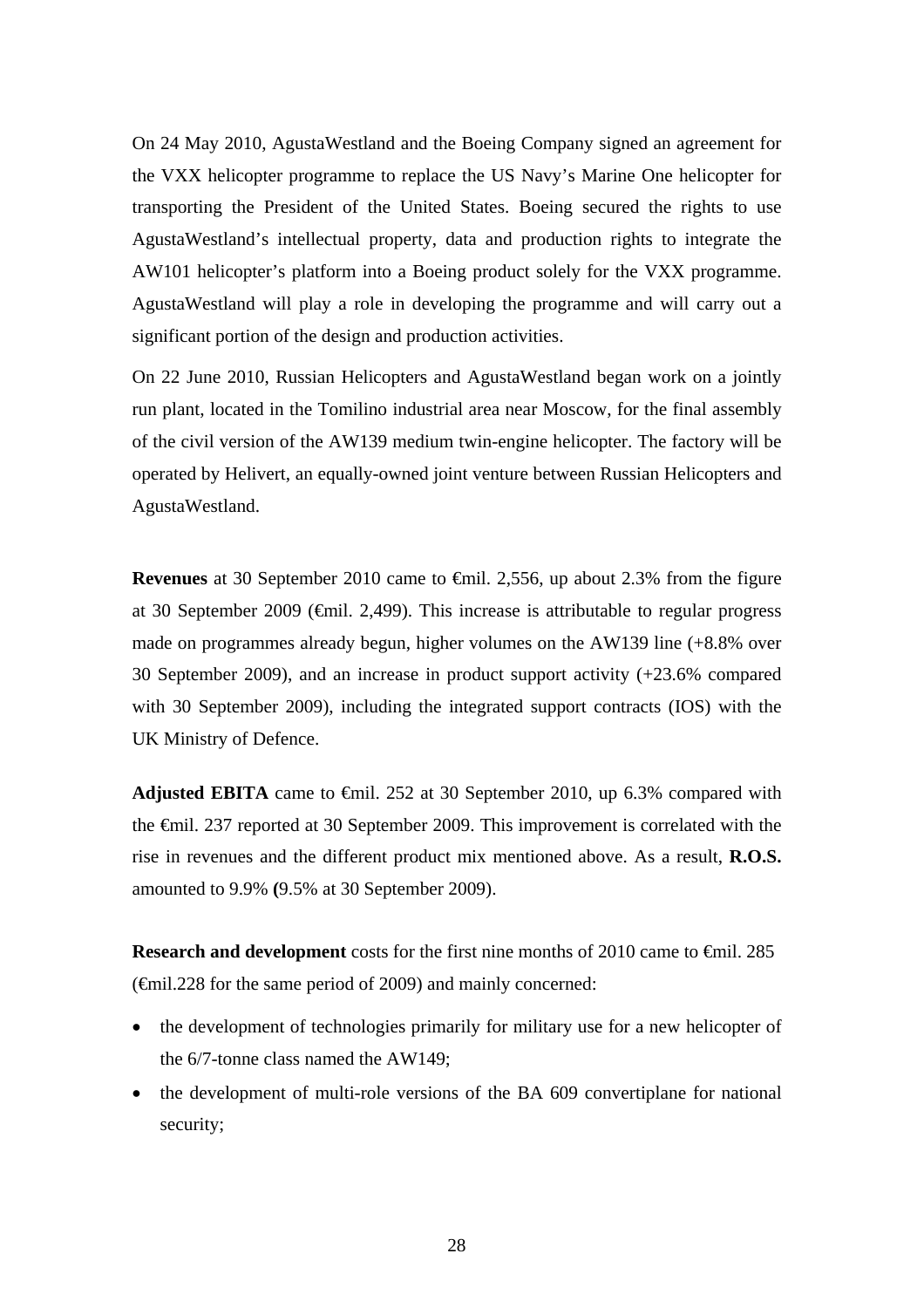• the development of a new twin-engine helicopter of the 4-tonne class named the AW169.

The **workface** at 30 September 2010 came to 13,886, a 3,543 employee net increase over 31 December 2009 (10,343). This change is the combined effect of the start of the reorganisation plan of the newly-acquired Polish group PZL - WIDNIK and the consolidation of this group (4,311 units at the acquisition date).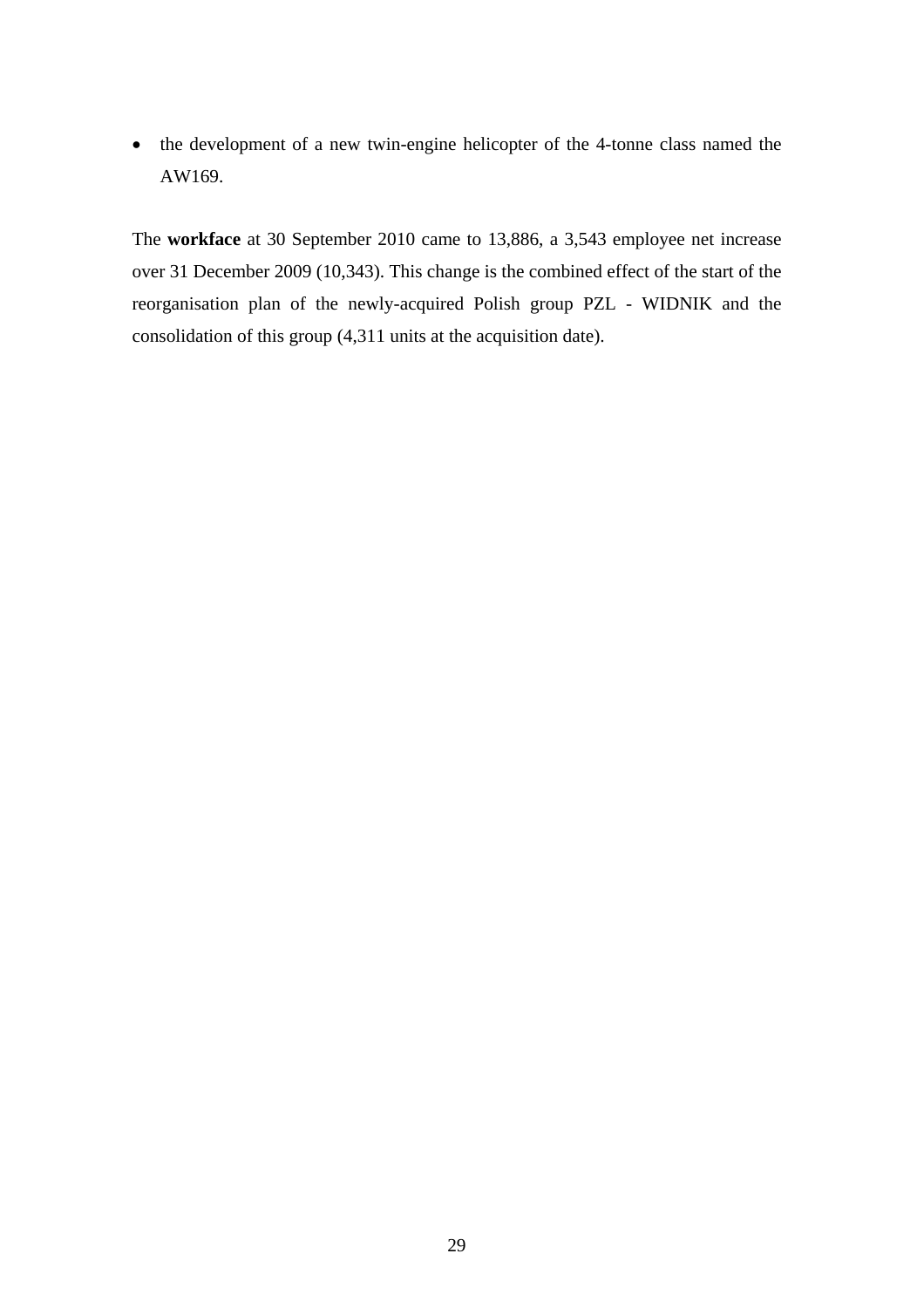| $\epsilon$ million    | 30 Sept.<br>2010 | 30 Sept. 2009 | Q <sub>3</sub><br>2010 | Q <sub>3</sub><br>2009 | 31 Dec.<br>2009 |
|-----------------------|------------------|---------------|------------------------|------------------------|-----------------|
| New orders            | 5,235            | 4,716         | 2,190                  | 1,410                  | 8,215           |
| Order backlog         | 12,615           | 10,966        | n.a.                   | n.a.                   | 12,280          |
| Revenues              | 4,978            | 4,526         | 1,699                  | 1.481                  | 6,718           |
| <b>Adjusted EBITA</b> | 426              | 394           | 134                    | 125                    | 698             |
| R.O.S.                | 8.6%             | 8.7%          | 7.9%                   | 8.4%                   | 10.4%           |
| R&D                   | 508              | 476           | 167                    | 153                    | 711             |
| Workforce (no.)       | 29,784           | 30,558        | n.a.                   | n.a.                   | 30,236          |

## *DEFENCE AND SECURITY ELECTRONICS*

Finmeccanica has a number of companies that are active in the defence and security electronics industry, including: the SELEX Galileo<sup>1</sup> Group, the SELEX Sistemi Integrati Group, the Elsag Datamat Group, the SELEX Communications Group, the SELEX Service Management SpA Group, the Seicos SpA Group and the DRS Group.

The division covers activities relating to the creation of major integrated systems for defence and security based on complex architectures and network-centric techniques, the provision of integrated products, services and support for military forces and government agencies, manufacture of avionics and electro-optical equipment and systems, unmanned aircraft, radar systems, land and naval command and control systems, air traffic control systems, integrated communications systems and networks for land, naval, satellite and avionic applications, and activities for private mobile radio communications systems, value-added services and IT and security activities.

Security, also including the protection against threatens deriving from the unauthorised use of digital information and communications systems (Cybersecurity), has become one of the priority issues of governments and decision makers. Leveraging

l

<sup>&</sup>lt;sup>1</sup> Starting 1 January 2010 Galileo Avionica SpA changed its name to SELEX Galileo SpA and SELEX Sensors and Airborne Systems Ltd changed its name to SELEX Galileo Ltd.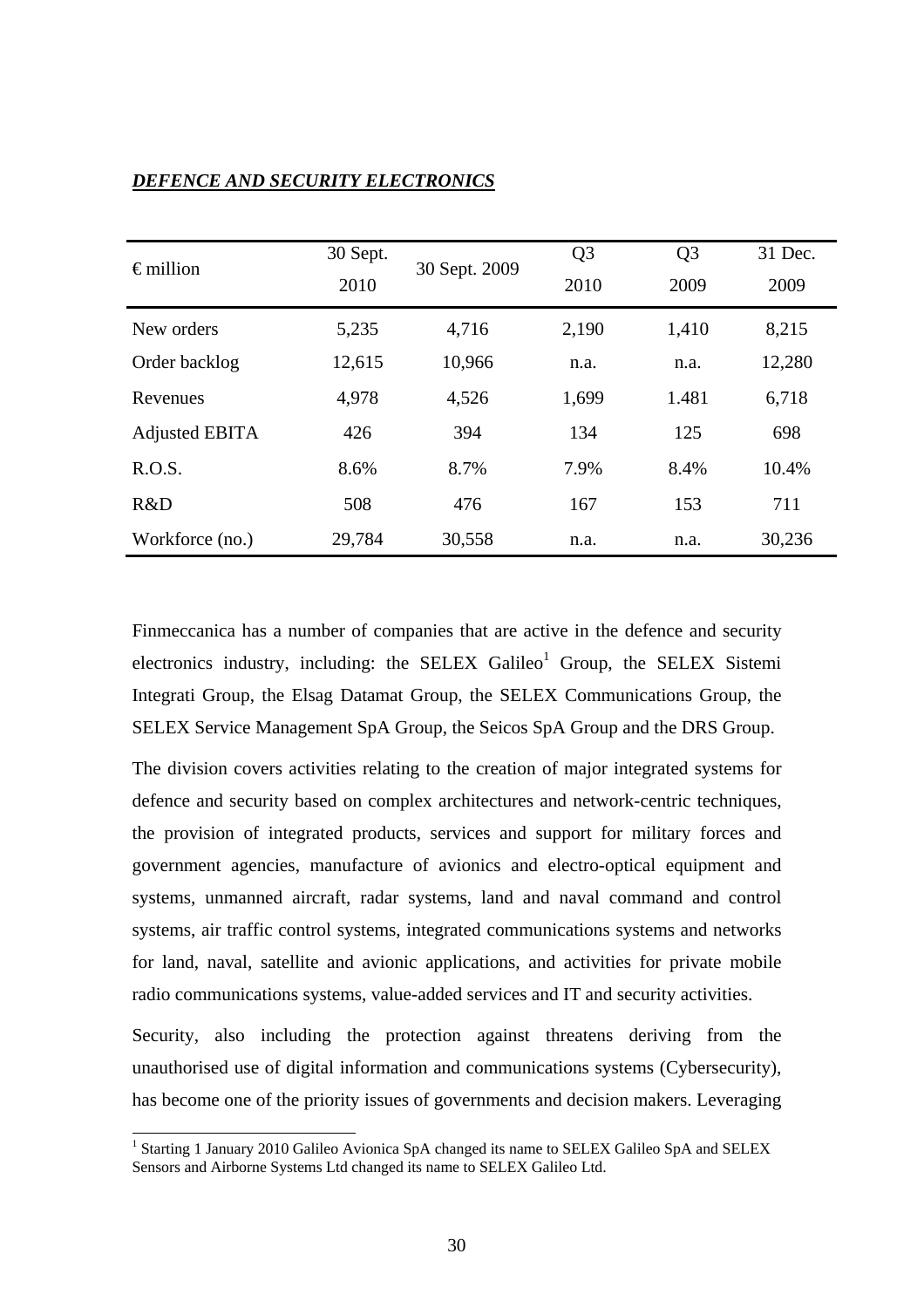their distinctive expertise, enterprises have developed an offer of products and services for governmental and civil security operators aiming at the protection of critical and strategical infrastructures and locations, while paying particular attention to issues related to the security of telecommunications networks and IT systems that are the crucial core on which the modern digital economy is based.

New orders at 30 September 2010 totalled <del>€</del>mil. 5,235, up from the figure posted for the previous year ( $\epsilon$ mil. 4,716), due in particular to the order received for the third lot of the EFA programme.

The main new orders received in the various segments include the following:

- *avionics and electro-optical systems*: the order from BAE Systems for Praetorian Defensive Aids Sub System (DASS) and Captor combat radar for Eurofighter Typhoon Lot 3A (Q3); orders for the EFA programme, specifically avionics and combat radar equipment for the third lot of the European programmes, as well as logistics (Q1-Q2-Q3); orders for countermeasure systems (Q2-Q3); orders for equipment for NH90 helicopters (Q1-Q2-Q3); contracts from the UK Ministry of Defence for an integrated Defensive Aids System for Royal Air Force helicopters (Q2); space programme orders, particularly for Galileo and GMES (Q1-Q2-Q3); customer support activity (Q1-Q2-Q3);
- *radar and command and control systems:* the order from Panama for the development of a national surveillance and security system by creating a coastal monitoring and control system (Q3); a contract to implement a Vessel Traffic Management System (VTMS) in Turkey to monitor and manage maritime traffic (Q1); the order for the provision of a naval radar system from the Peruvian Navy (Q1); the contract from ENAV to upgrade computers and software (Q1) and to upgrade primary radar for tracking routes and approaches at various airports (Q2); two contracts from the Moroccan Civil Aviation Authority to supply an air traffic control radar station at the Fes-Saiss airport and a simulator for Menara airport in Marrakech (Q1); a contract with the Colombian Civil Aeronautics Authority to upgrade the radar system at El Dorado airport in Bogotà (Q3); two contracts with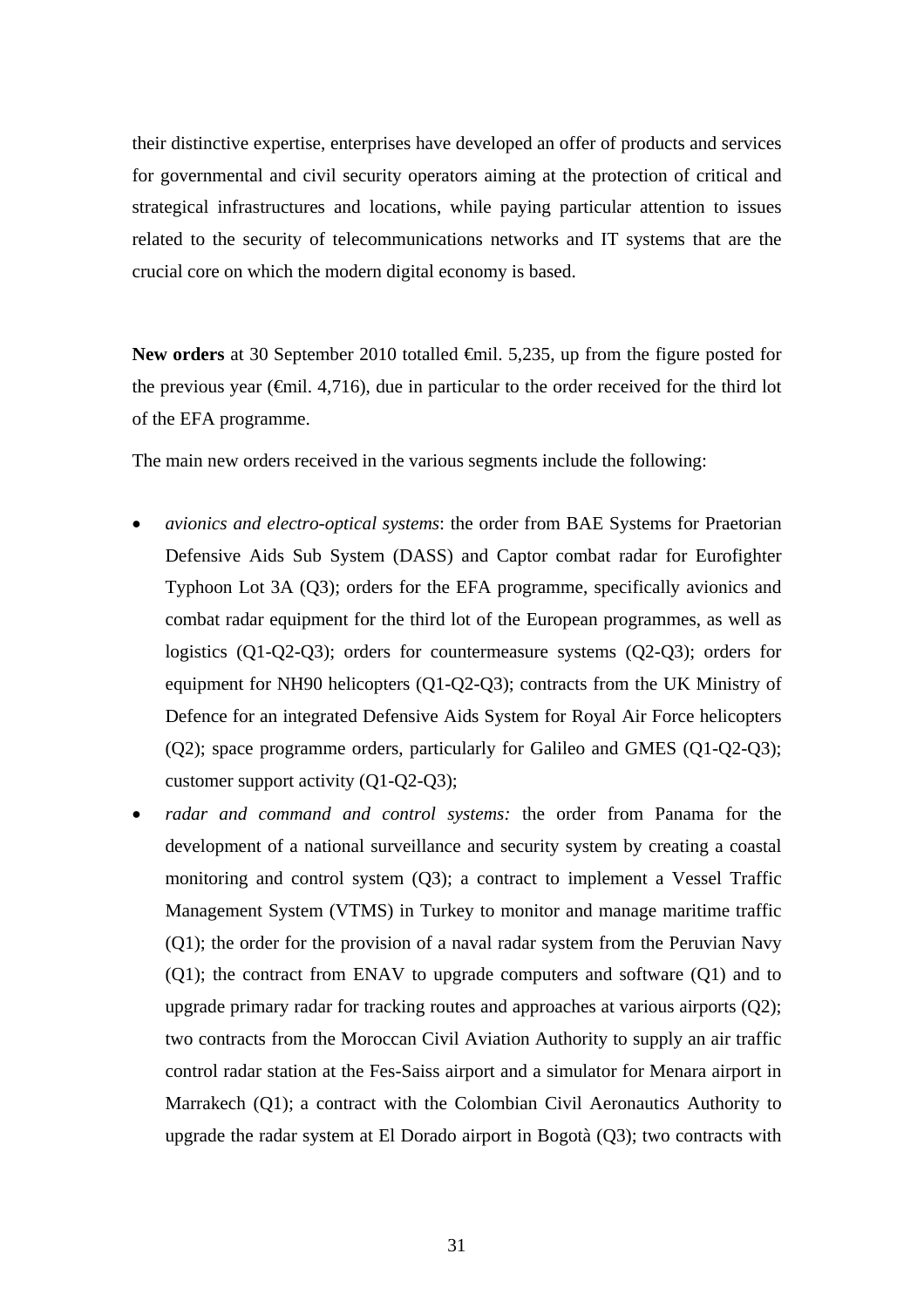the Ukrainian state-owned company to upgrade the Kiev airport and to supply three weather radar (Q3); two contracts for the provision of Precision Approach Radar (PAR) from the Italian and Swiss air forces (Q1);

- *integrated communication networks and systems*: various orders for communications systems under the EFA programme, including those for Lot 3A aircraft (Q1-Q2-Q3); various orders for communications systems for helicopter platforms (Q1-Q2-Q3); the order from the Buenos Aires police department for a TETRA telecommunications system (Q1); order from a local Russian operator for a TETRA network (Q2); order for communications equipment for the Indian Navy (Q2); additional orders for communications systems for medium armoured vehicles (MAV) from the Italian Army (Q1);
- *information technology and security*: a contract with Russian Post to expand Moscow's central post office (Q2); a contract with Aeroporti di Roma to build the new automated baggage sorting system at the Leonardo da Vinci Airport in Fiumicino (Q1); an order from the Ministry for Cultural Heritage to revitalise the archaeological site at Pompeii  $(Q1)$ ; a contract for security systems from the City of Rome (Q2); extension of the Public Connectivity and Cooperation System contract for services to be delivered to INPS (Q3);
- *DRS group*: orders from the US Army for additional activities related to the Thermal Weapon Sight (TWS) system issued to soldiers (Q1); activities in support of the Mast Mounted Sight (MMS) system for helicopter (Q1); to supply additional Driver's Vision Enhancers (DVE) under framework agreement signed in 2009 (Q2-Q3); orders for the Knight target acquisition system (Q3); the production of 275 M1000 trailers (Q1); to supply additional computers and displays for JV-5 rugged vehicle systems (Q2-Q3).

The **order backlog** came to €mil. 12,615 at 30 September 2010, compared with €mil. 12,280 at 31 December 2009, one-third of which related to the avionics and electrooptical systems segment, and one-fifth to major integrated systems, radar systems and command and control systems and the activities of DRS.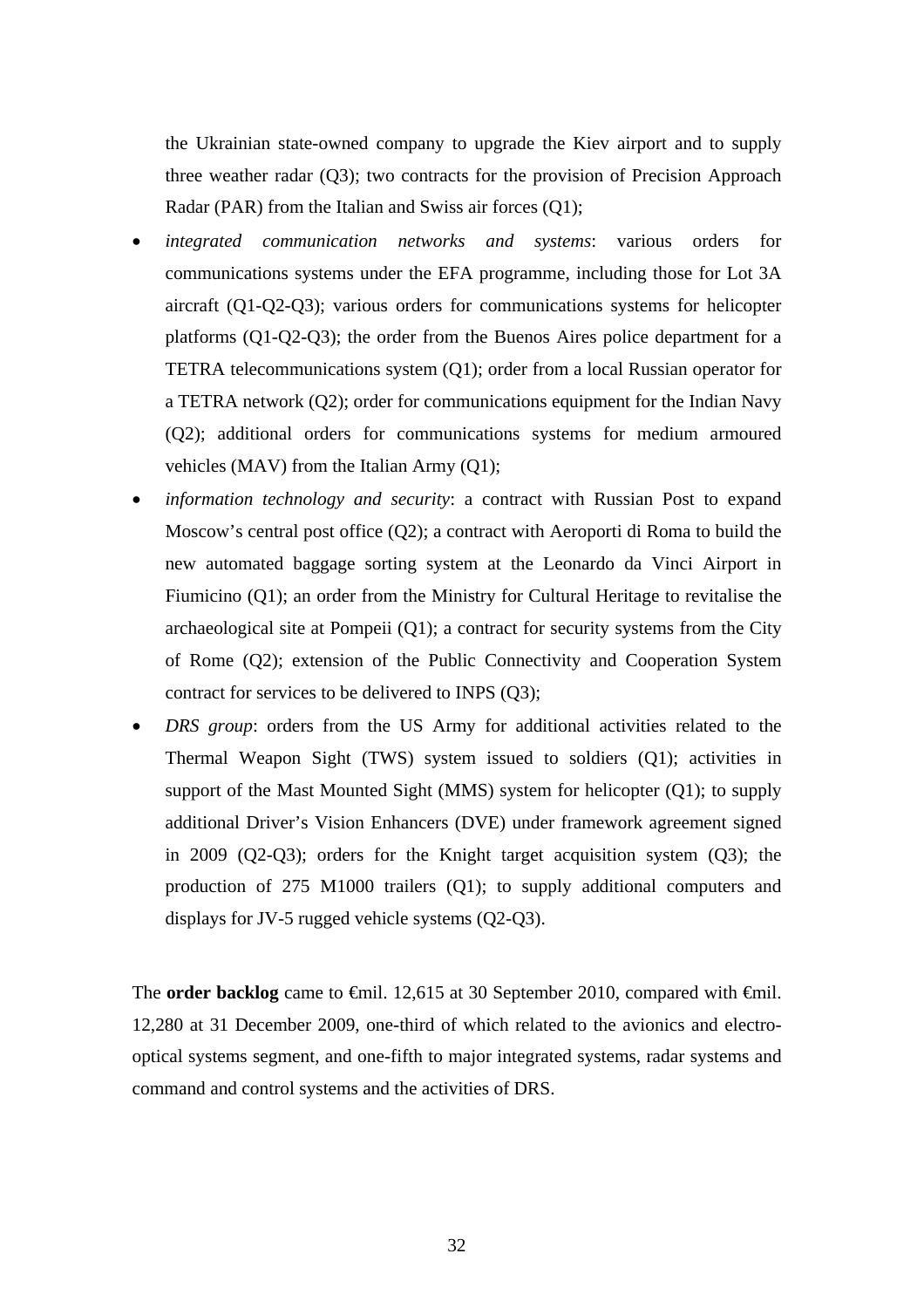**Revenues** at 30 September 2010 amounted to €mil. 4,978, up €mil. 452 over the figure reported at 30 September 2009 (€mil. 4,526). There was an increase over 30 September 2009 in activities relating to *avionics and electro-optical systems* and, to a lesser extent, those for major integrated systems for defence and security and valueadded services for security applications.

Revenues resulted mainly from the following segments, specifically:

- *avionics and electro-optical systems*: the continuation of activities relating to Defensive Aids Sub-System (DASS) production and the production of avionics equipment and radar for the EFA programme; systems for countermeasures; devices for the helicopter and space programmes and logistics;
- *major integrated systems for defence and security,* start up of the Forza NEC programme and the border control programme for Libya and activities under the contract with the Italian Department of Civil Protection for the emergency management system;
- *radar and command and control systems*: the continuation of activities relating to air traffic control programmes, in Italy and abroad; contracts for FREMM and upgrading; the Medium Extended Air Defence System (MEADS) international cooperation programme; the programme to supply Fixed Air Defence Radar (FADR) for the domestic customer;
- *integrated communication systems and networks*: the continuation of activities relating to the construction of the national TETRA network; the development and manufacture of equipment for the EFA and the NH90; the provision of communication systems for the military both in Italy and the UK; the continuation of activities relating to the FREMM programme;
- *information technology and security*: activities relating to postal automation and industrial services for domestic customers and ICT services for government agencies;
- *the DRS group*: provision of DVE infrared goggles for land vehicles; additional deliveries for programmes to upgrade the target acquisition subsystems for Bradley fighting vehicles; additional TWS orders; activity pertaining to the repair and provision of spare parts for the MMS system for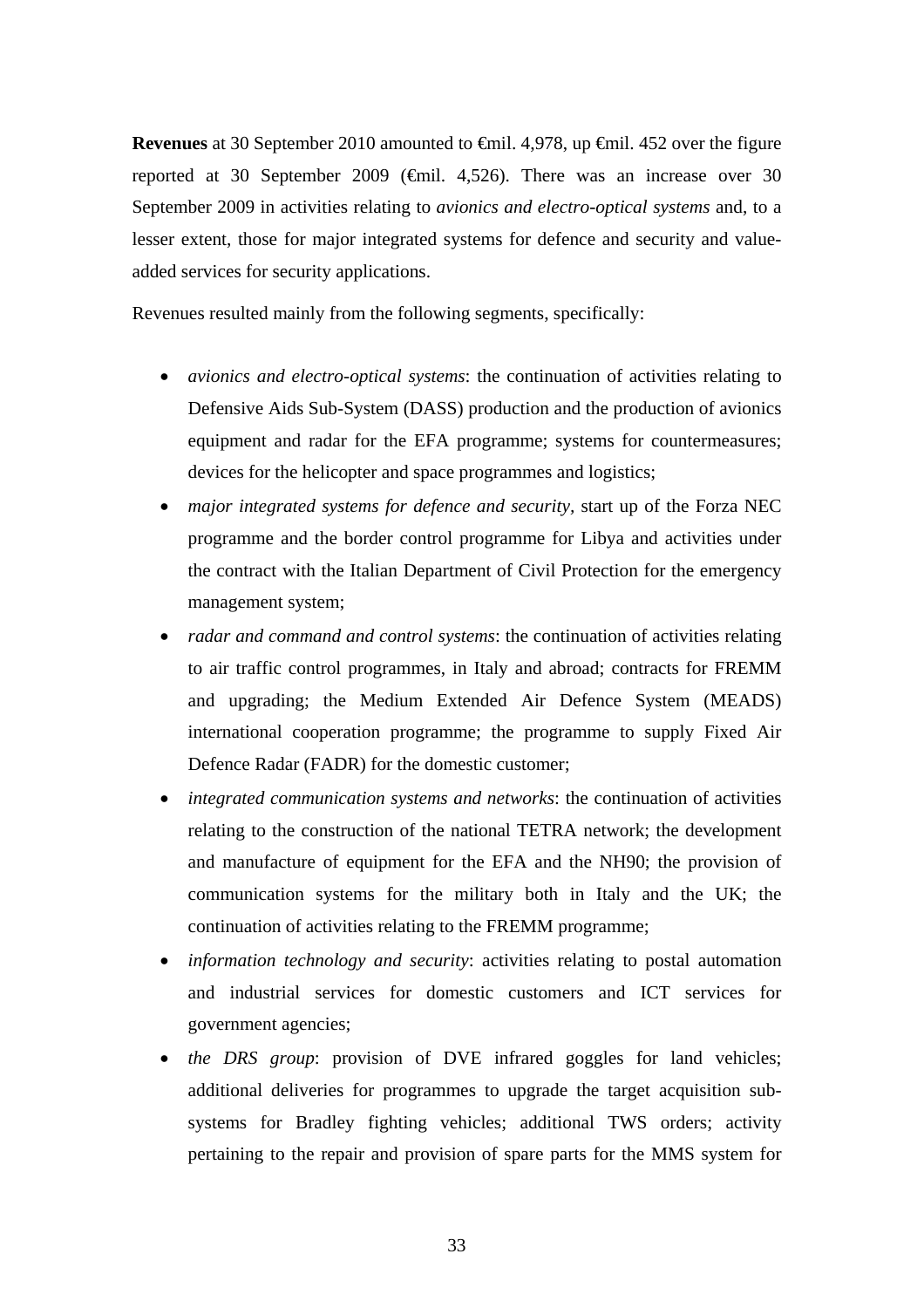helicopters; provision of services and products for the Rapid Response contract and satellite communications services; the continuation of deliveries of rugged computers and displays for vehicles and the beginning of supplying the Movement Tracking System (MTS) programme obtained last year; deliveries of Tactical Quiet Generators (TQG).

Adjusted EBITA reached  $\epsilon$ mil. 426 at 30 September 2010, up  $\epsilon$ mil. 32 over the figure reported at 30 September 2009 ( $\bigoplus$ mil. 394), due to higher volumes and the impact of cost containment measures that offset the less profitable product mix reported in some segments. As a result, **R.O.S.** came to 8.6%, in line with the figure at 30 September 2009 (8.7%).

**Research and development** costs at 30 September 2010 totalled €mil. 508 (€mil. 476 at 30 September 2009), relating specifically to:

- *avionics and electro-optical system segments:* development for the EFA programme, new electronic-scan radar systems for both surveillance and combat, improvements to avionics suites to satisfy the demands of the new fixed and rotary-wind platforms;
- *integrated communications systems and networks segment*: the development of TETRA technology products, new avionics products and wideband data link and software defined radio products;
- *integrated radar and command and control systems segment*: the continuation of the 3D Kronos and the active radar surveillance system, upgrading of the current SATCAS products and of the programme to develop capabilities and technologies for architectural design and construction of major systems for the integrated management of operations by armed ground forces (Combined Warfare Proposal (CWP)).

The **workforce** at 30 September 2010 came to 29,784 as compared with 30,326 at 31 December 2009, a decrease of 452, attributable largely to the ongoing reorganisation process in some segments.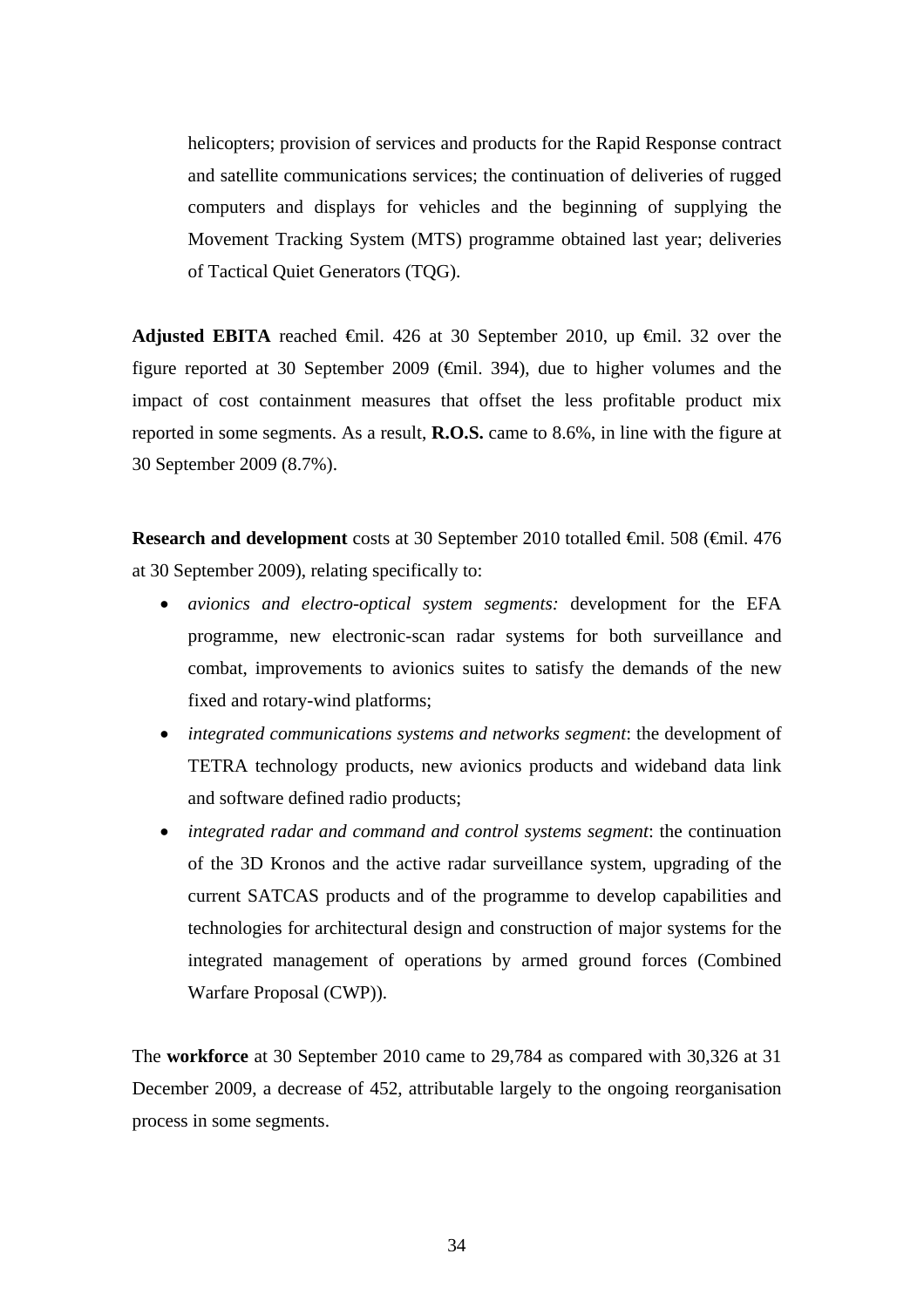#### *AERONAUTICS*

| $\epsilon$ million | 30 Sept.<br>2010 | 30 Sept. 2009 | Q <sub>3</sub><br>2010 | Q <sub>3</sub><br>2009 | 31 Dec.<br>2009 |
|--------------------|------------------|---------------|------------------------|------------------------|-----------------|
| New orders         | 1,586            | 2,098         | 780                    | 1,447                  | 3,725           |
| Order backlog      | 8,710            | 8,633         | n.a.                   | n.a.                   | 8,850           |
| Revenues           | 1,857            | 1,768         | 592                    | 566                    | 2,641           |
| Adjusted EBITA     | 71               | 120           | 17                     | 61                     | 241             |
| R.O.S.             | 3.8%             | 6.8%          | 2.9%                   | 10.8%                  | 9.1%            |
| R&D                | 239              | 304           | 78                     | 92                     | 474             |
| Workforce (no.)    | 12,856           | 13,887        | n.a.                   | n.a.                   | 13,146          |

*Note that the figures relating to the GIE-ATR and Superjet International joint ventures are consolidated on a proportional basis at 50% and 51% respectively.* 

The Aeronautics division includes Alenia Aeronautica SpA (production of military aircraft for combat, transport and special missions, as well as civil applications such as aerostructures and regional turboprop aircraft) and its subsidiaries, including: Alenia Aermacchi SpA (production of military training aircraft and engine nacelles for civil aeronautics), the GIE-ATR joint venture, in which a 50% equity stake is held (final assembly and marketing of ATR aircraft), Alenia North America Inc, operating in the American market through a joint venture and Superjet International SpA, in which a 51% equity stake is held (sale and assistance for Superjet aircraft).

Finally, Alenia Aeronavali SpA and Alenia Composite SpA were merged with Alenia Aeronautica SpA from 1 January 2010.

New orders at 30 September 2010 came to <del>€</del>mil. 1,586 from the <del>€</del>mil. 2,098 reported at 30 September 2009. It is worth noting that in the *military segment* a sizable order  $(\text{6)$ . 1,164) for the first lot of the third instalment of the EFA programme was received in the third quarter of 2009.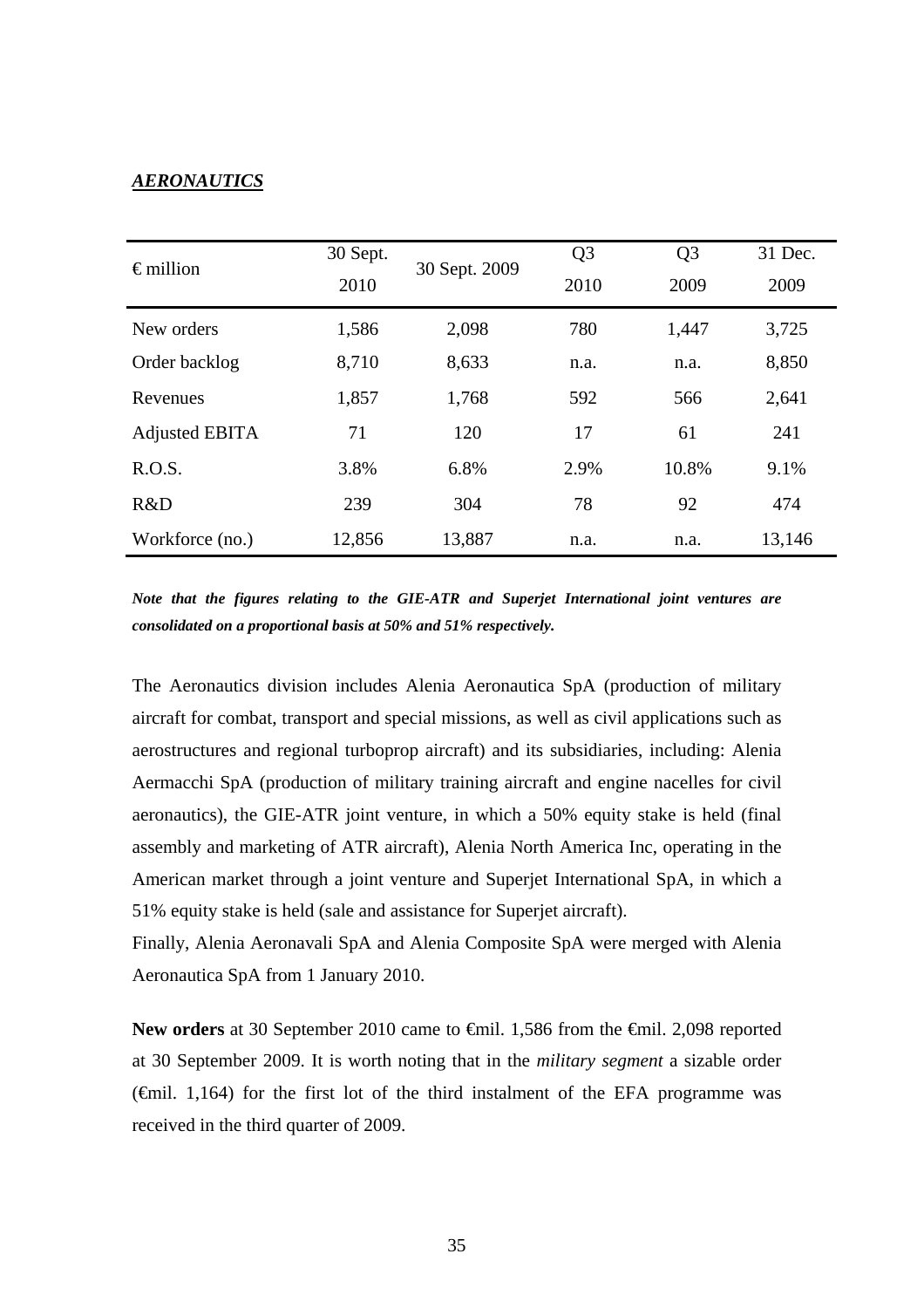The most important new orders received in the *military segment* were:

- the order to supply twelve M346 trainers to the Singapore Air Force, received by Alenia Aermacchi (Q3) through the consortium formed by Singapore Technologies Aerospace (Prime Contractor) and Boeing. Delivery of the first aircraft is scheduled for 2012 and thereafter Alenia Aermacchi, in partnership with Singapore Technologies Aerospace, will take part in the Integrated Training System (ITS); the order to supply four MB339 aircraft reconfigured in the National Acrobatic Flight Team version for the United Arab Emirates (Q1).
- order for eight C27J aircraft from the United States Air Force (Q2). This order brings the total number of aircraft ordered under the USA Joint Cargo Aircraft (JCA) contracted signed in 2007 to 21 aircraft;
- the first lot of the order under the F-35 JSF programme for a combination of infrastructures, equipment and technical assistance, for the manufacture of wings and for the assembly of aircraft for Italy and the Netherlands at the Italian Air Force base in Cameri (Q2). The remaining orders under the contract (Final Assembly and Check-Out – FACO) will be received during the fourth quarter of 2010;
- orders to provide logistics support for EFA, Tornado and C27J aircraft;

The main orders received in the *civil segment* include:

- GIE-ATR received new orders for 59 ATR aircraft from airlines (52 in the third quarter of 2010) from various airlines including: 20 from Brazilian airline AZUL (Q3), 10 from USA Air Lease (Q3), nine from Air Caribbean (Q3), six from Indian airline Jet Airways and three from Malaysian airline Firefly (Q3);
- aerostructure orders for additional lots of the B767, B777, ATR, and A321 programmes and for engine nacelles (Q1-Q2-Q3).

The **order backlog** at 30 September 2010 came to €mil. 8,710 (€mil. 8,850 at 31 December 2009) and is expected to continue expanding over the medium/long term. The breakdown revealed a significant portion for the EFA (about 47%) and B787 (about 20%) and C27J (about 5%) programmes.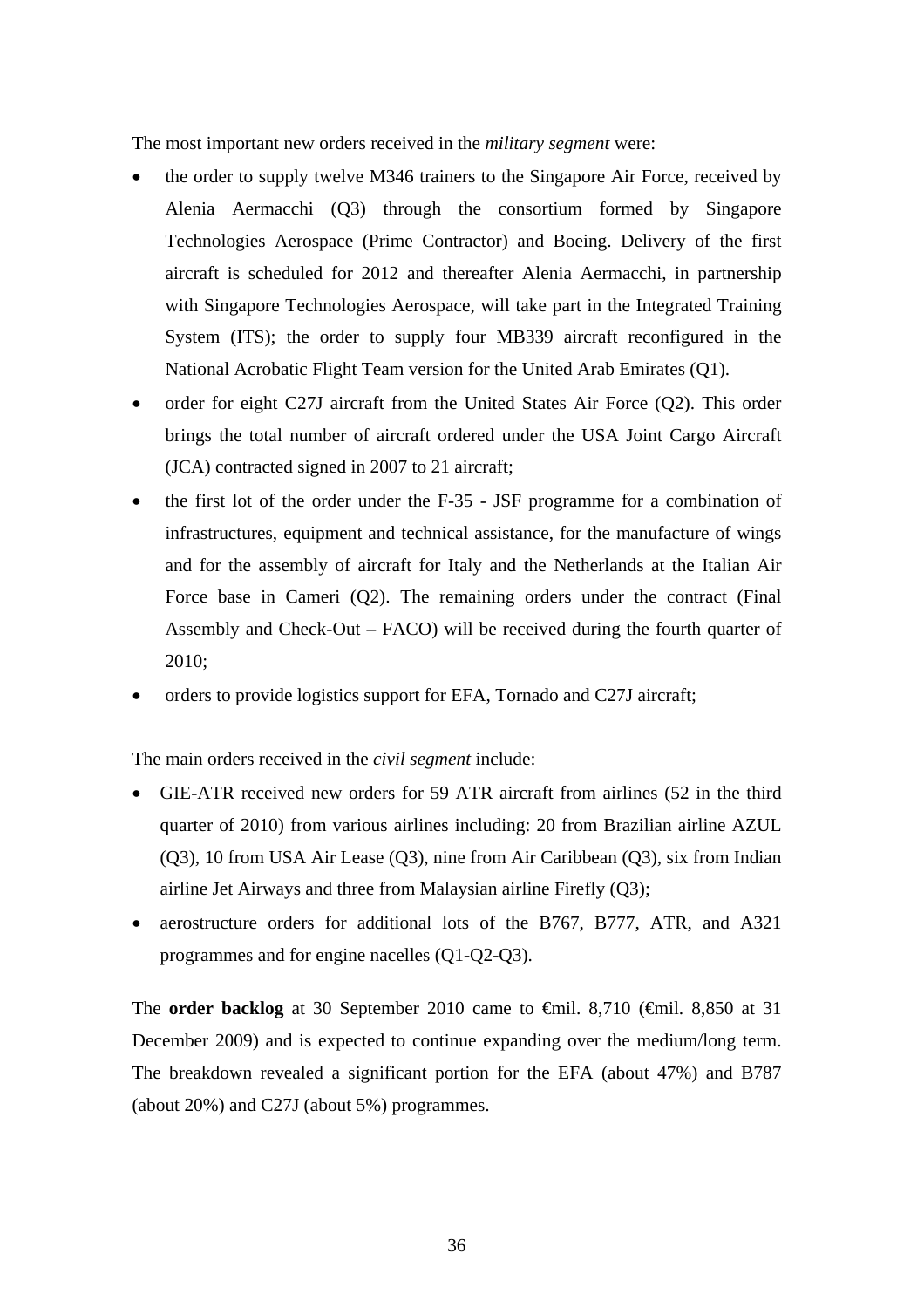**Revenues** at 30 September 2010 came to  $\theta$ mil. 1,857, an increase of  $\theta$ mil. 89 (+5%) over the €mil. 1,768 reported at 30 September 2009, due to greater activity in the *military segment,* specifically to increased production for the C27J and G222 programmes. In the *civil segment* volumes remained at essentially the same levels reported for the corresponding period of 2009 thanks to increased production for the B787 programme which offset the decline in ATR production and aerostructure orders for other programmes.

In the first nine months of 2010, production in the *military segment* regarded, for *aircraft,* continuation of development and production relating to the second lot of the EFA programme and logistics support (of which three aircraft were delivered to the Italian Air Force during the period and readying of 38 left semi-wing units and rear fuselages); the production of C27J aircrafts for the United States (three aircraft delivered), Romania (to which the first two aircraft were delivered), Morocco (first aircraft delivered) and the activities for the Italian Air Force; the continuation of upgrades to the Tornado aircraft and logistic support for the AMX aircraft; continuation of activities relating to the upgrading of G222 aircraft commissioned by the US Air Force; the production of M346 aircraft and upgrading of MB339 aircraft for the Italian Air Force; reconfiguration of MB339 aircraft for the United Arab Emirates; ATR Maritime Patrol aircraft for the Italian Navy and for export.

Production in the *civil segment* in first nine months of 2010 mainly related to orders for the following customers:

- Boeing: production of sections of fuselages and horizontal tail wings for the new B787 aircraft, for which 20 fuselage sections and 11 horizontal stabilisers were completed during the first nine months of 2010, and production of control surfaces for the B767 and B777 aircraft;
- Airbus: production of components for the central section of the fuselage of the A380, of a fuselage section for the A321, and of the tail cone and mechanical wing components for the A340;
- GIE ATR: the production of the ATR 42 and ATR 72 turboprops for which 28 fuselages were completed;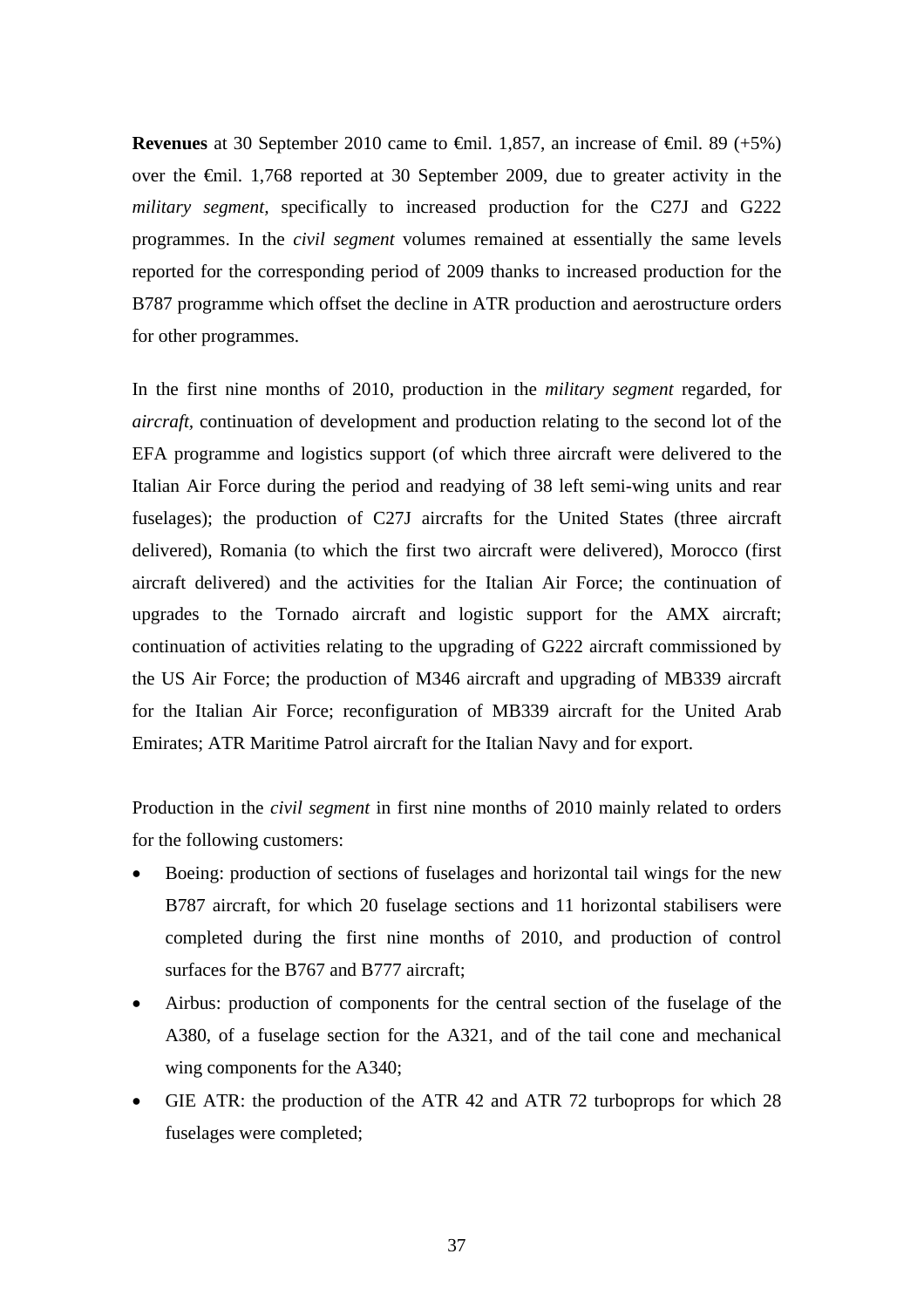Dassault Aviation: the production of the fuselage section for the extended-range version of the Falcon 2000 and the engine nacelles for the Falcon 900EX.

 Bombardier: start-up of non-recurring work on the new regional CSeries aircraft. Orders for other customers included work on the assembly of ATR craft by GIE-ATR, which delivered 34 aircraft in the first nine months of 2010 (13 in Q1, 13 in Q2 and 8 in Q3).

**Adjusted EBITA** at 30 September 2010 came to  $\theta$ mil. 71, a  $\theta$ mil. 49 decrease compared with the €mil. 120 reported at 30 September 2009, mainly occurring in the third quarter of 2010. This reduction is largely due to the different mix of progress made on the programmes, the decline in production at a number of facilities (particularly for aerostructures). Specific industrial reorganisation actions were undertaken to counter this downturn.

As a result, **R.O.S.** decreased to 3.8% compared with the same period of 2009 (6.8%).

**Research and development** costs for the first nine months of 2010 totalled €mil. 239 (€mil. 304 at 30 September 2009) and reflect the progress made in the main programmes under development: M346, C27J, ATR ASW and UAV. Furthermore, development on important military programmes (EFA, JSF, Tornado and Neuron) and the B787 civil programme that have been commissioned by customers and research and development into technologies for innovative aerostructures using composite materials and system integration also continued.

The **workforce** at 30 September 2010 numbered 12,856, a net decrease of 290 from the 13,146 at 31 December 2009, essentially due to the start of the efficiency-based reorganisation of resources.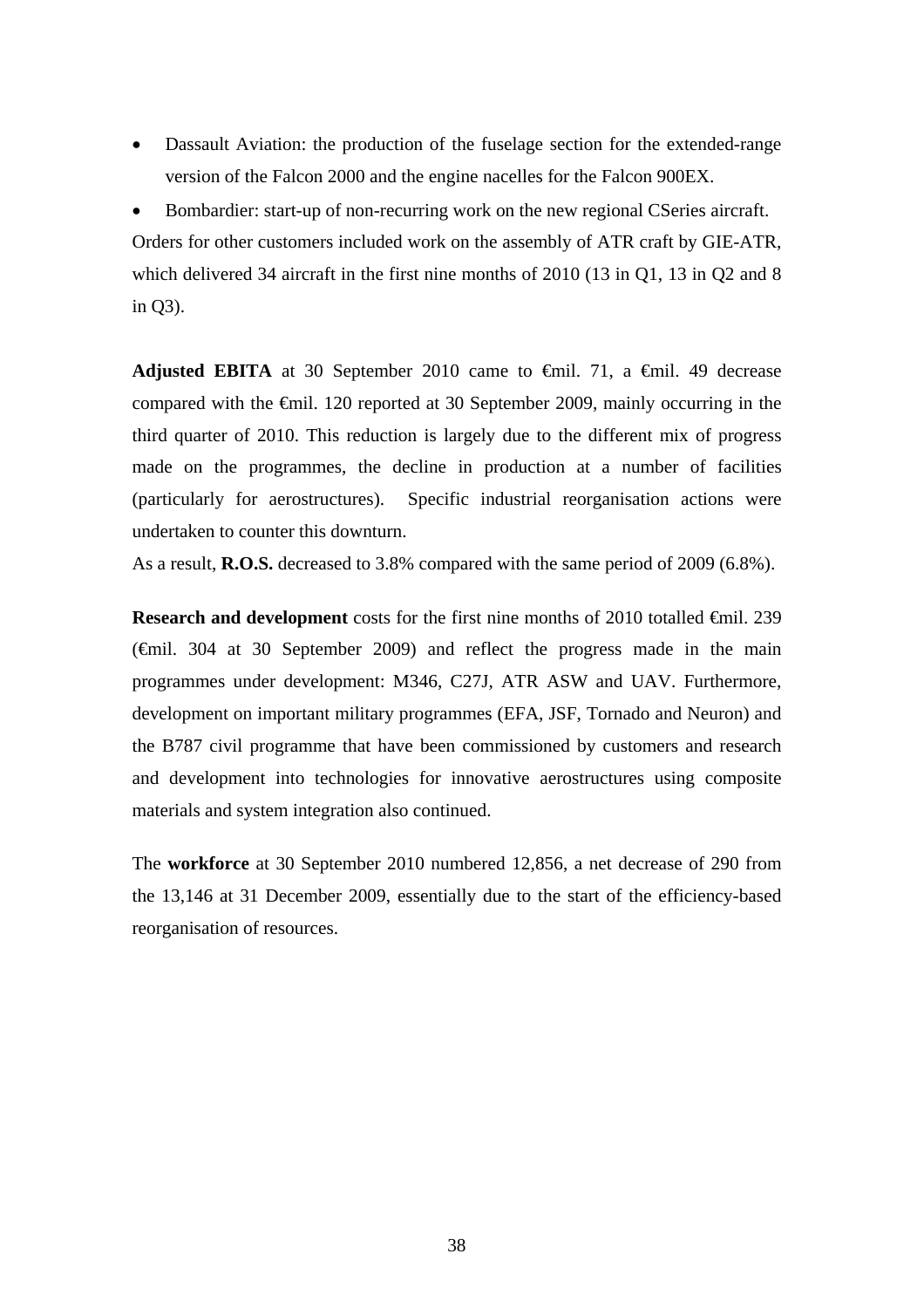## *SPACE*

| $\epsilon$ million    | 30 Sept. | 30 Sept.     | Q <sub>3</sub> | Q <sub>3</sub> | 31 Dec. |
|-----------------------|----------|--------------|----------------|----------------|---------|
|                       | 2010     | 2009<br>2010 |                | 2009           | 2009    |
| New orders            | 762      | 703          | 265            | 138            | 1,145   |
| Order backlog         | 1,775    | 1,483        | n.a.           | n.a.           | 1,611   |
| Revenues              | 616      | 639          | 204            | 204            | 909     |
| <b>Adjusted EBITA</b> | 15       | 19           | 9              | 6              | 47      |
| R.O.S.                | 2.4%     | 3.0%         | 4.4%           | 2.9%           | 5.2%    |
| R&D                   | 39       | 53           | 13             | 23             | 87      |
| Workforce (no.)       | 3,636    | 3,679        | n.a.           | n.a.           | 3,662   |

Finmeccanica operates in the space industry through the *Space Alliance* between Finmeccanica and Thales through two joint ventures in the space industry dedicated, respectively, to satellite services (Telespazio Holding Srl, which is based in Italy and has its main industrial facilities in Italy, France, Germany and Spain and in which Finmeccanica SpA holds 67% and Thales 33%) and to manufacturing (Thales Alenia Space SAS, which is based in France and has its main industrial facilities in France, Italy, Belgium and Spain, in which Finmeccanica SpA holds 33% and Thales 67%). More specifically, Telespazio Holding Srl focuses on satellite services in the following segments: networks and connectivity (fixed and mobile telecommunications services, network services, TV, defence and security services, valued-added services), satellite operations (in-orbit satellite control, earth centre management, telemetry services, command and control and Launch and Early Operation Phase (LEOP) services), earth observation (data, thematic maps, operational services) and navigation and infomobility (Galileo services).

Thales Alenia Space SAS focuses on manufacturing (design, development and production) in the following segments: telecommunications satellites (commercial, governmental and military), scientific programmes, earth observation systems (optical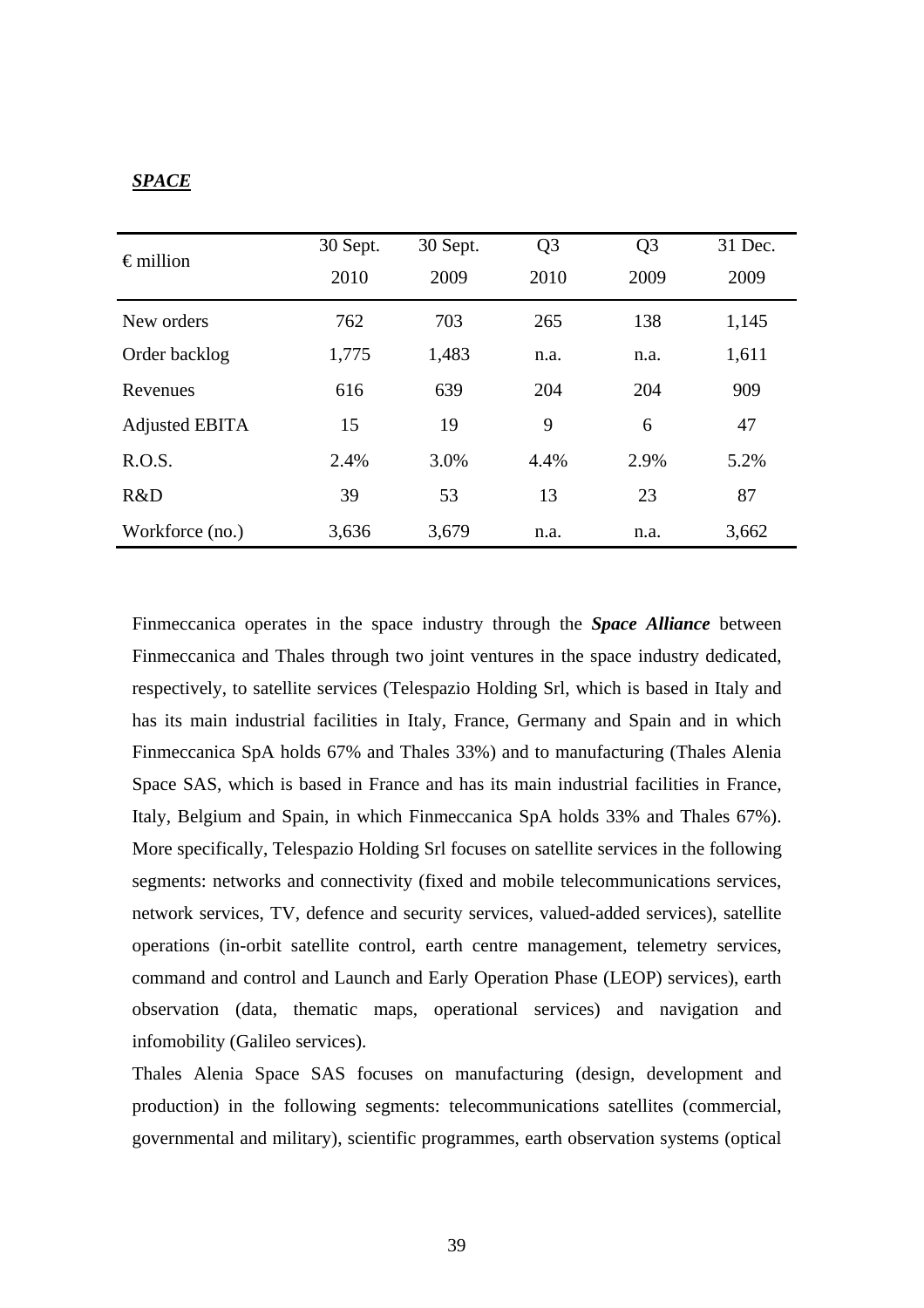and radar), satellite navigation, orbital infrastructures and transport systems, equipment and devices*.*

From a commercial perspective, in the first nine months of the year, the Group acquired **new orders** in the amount of €mil. 762, up €mil. 59 over the same period of 2009 (€mil. 703) due to more new orders for the period in the *manufacturing segment*, particularly in the earth observation and commercial telecommunications systems and in the *satellite services segments*.

The most significant new orders for the period related to the following segments:

- in the *commercial telecommunications segment*: the contracts for the provision of the W6A satellites for Eutelsat (Q2) and the APSTAR 7B satellites for APT Satellite Company Limited (Q2); the contract for the YAMAL programme (Q2); the contract to supply the Poseidon3B altimeter (Q1); the additional lots for the O3B constellation (Q1-Q3); the order to provide maintenance services under operational conditions for the Cosmo System (Q2-Q3); the order to provide telecommunications satellite services to TIM Brasile (Q1);
- in the *military and government telecommunications segment*: first lot of the order for the Sicral 2 programme (Q3); new orders for military telecommunications satellite services based on the capacity of the Sicral 1B (Q1-Q2-Q3);
- in the *earth observation segment***:** the contract from the French Space Agency (CNES) for the Jason 3 earth observation satellite (Q1); the contract from the ESA to supply the second satellite for the Sentinel 3 mission under the Kopernikus programme (previously named GMES) (Q1);
- in the *satellite navigation segment:* the "Support System" contract for the Full Operation Capacity (FOC) phase under the Galileo Programme (Q1);
- in the *orbital infrastructure segment:* the additional lot of the order from Orbital Science Corporation to provide NASA (CYGNUS COTS programme) with pressurised modules for transport connected with the International Space Station (Q1);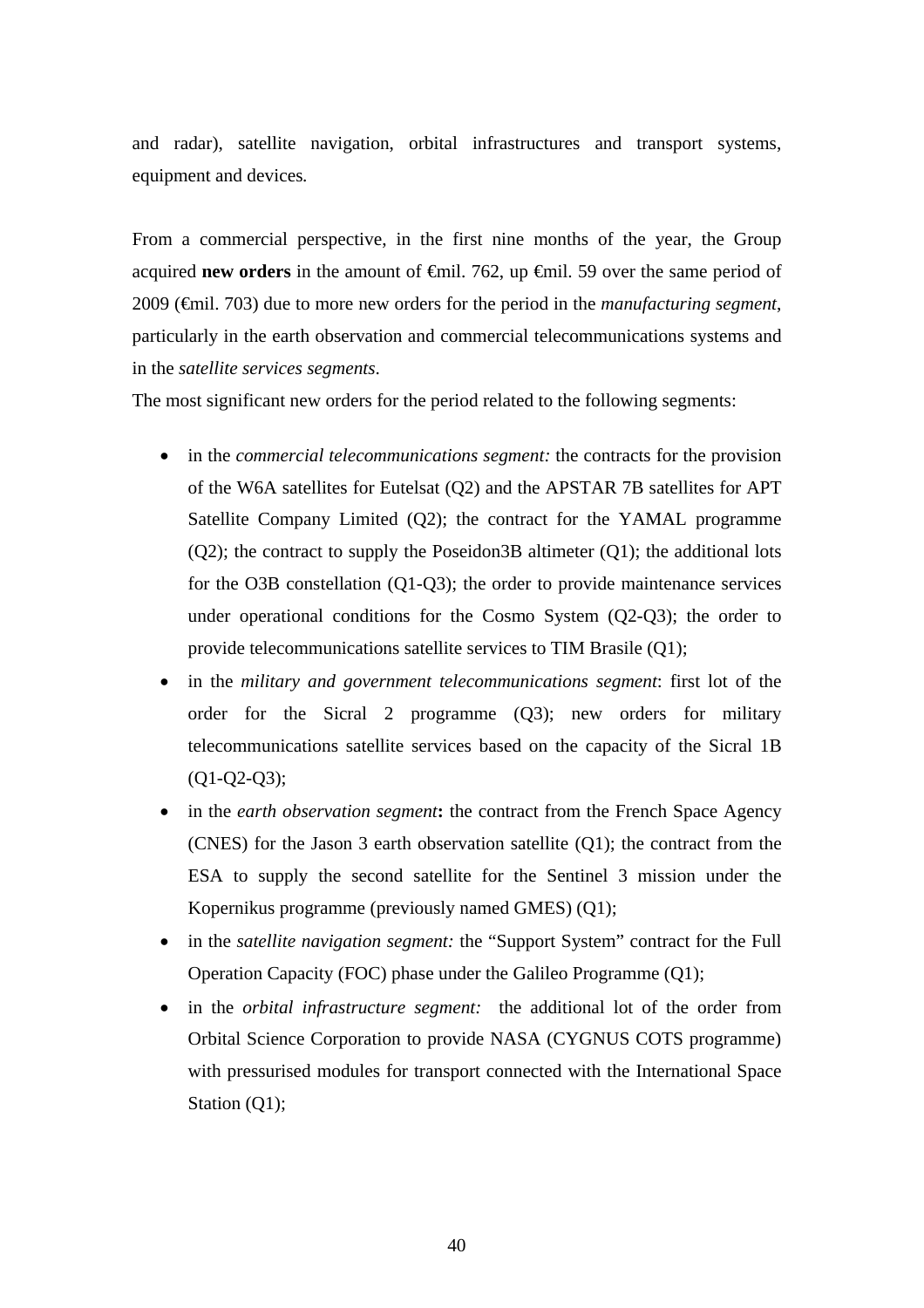in the *science programmes segment:* additional lot for the Bepi-Colombo programme; the order from ESA for the development of a prototype of the atmospheric re-entry vehicle called the Intermediate eXperimental Vehicle  $(IXV) (Q1)$ .

Finally, in May 2010, the Group received the order to design and build the IRIDIUM NEXT constellation, composed of 81 satellites for providing mobile telecommunications services. At 30 September 2010, new orders included only the work on engineering systems and satellite development.

The **order backlog** at 30 September 2010 totalled <del>€</del>mil. 1,775, an increase of <del>€</del>mil. 164 over the same figure at 31 December 2009 (€mil. 1,611). The backlog at 30 September 2010 is composed of manufacturing activities (56%) and satellite services (44%).

**Revenues** in the first nine months of 2010 came to €mil. 616 from €mil. 639 of the corresponding period of the previous year. Production mainly related to the continuation of activities in the following segments:

- in the *commercial telecommunications segment* for the Yahsat, Globalstar, W3B and W3C satellites for Eutelsat, Rascom 1R and APSTAR 7; development of the payloads for the Arabsat 5A/6B satellites; the provision of telecommunications satellite services and the resale of satellite capacity;
- in the *military telecommunications segment* for the Satcom BW and CSO (post Helios) programmes; the provision of military telecommunications satellite services based on the capacity of the Sicral 1B;
- *in the earth observation segment* for the COSMO-SkyMed programme, the satellites for the Sentinel 1 (radar) and 3 (optics) of the Kopernikus programme, earth monitoring services;
- in the *science programmes segment* for the Bepi-Colombo and Exomars programmes;
- in the *satellite navigation segment* for the system engineering and earth mission segment work on the IOV phase of the Galileo programme;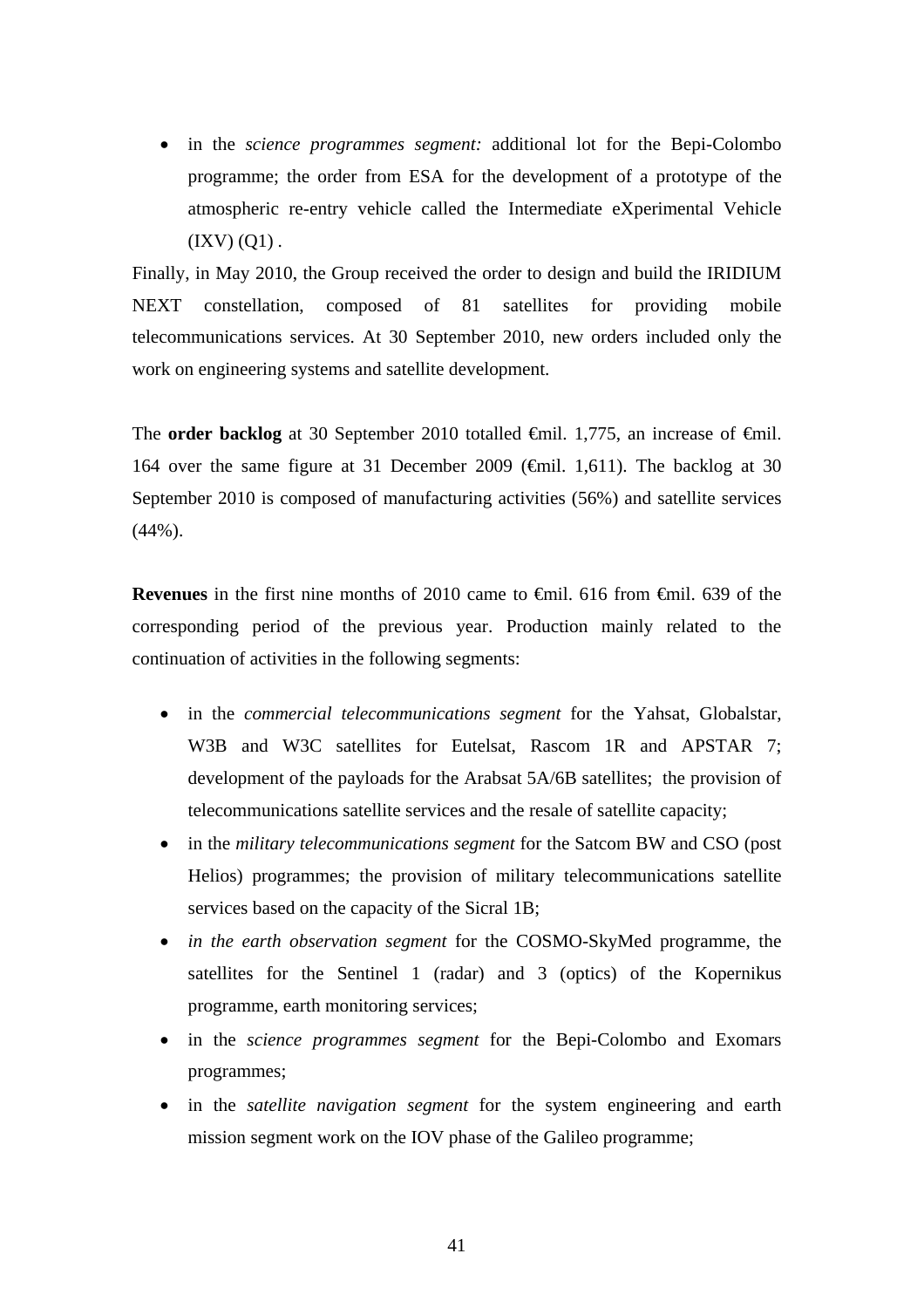- in the *orbital infrastructure segment* for the CYGNUS COTS programme connected with the International Space Station;
- in the *equipment and devices segment* for the development of onboard equipment.

**Adjusted EBITA** at 30 September 2010 came to €mil. 15 (€mil. 19 at 30 September 2009). It is particularly affected by the aforementioned lower production volumes and the different mix of services within the satellite services segment. As a result, **R.O.S.** came to 2.4%, compared with the 3.0% reported at 30 September 2009.

**Research and development** costs at 30 September 2010 came to €mil. 39, a decrease of  $\theta$ mil. 14 from the figure posted for the same period of 2009 ( $\theta$ mil. 53).

Activities in this area largely included the development of systems, solutions and applications for security, emergency management, homeland security (Kopernikus programme) and for navigation/infomobility services (Galileo programme); processing systems for earth observation SAR data (COSMO-SkyMed); flexible payloads for military telecommunications applications; Phase A studies for the second-generation COSMO-SkyMed system; studies on landing systems for planetary exploration, on technologies for orbiting structures and life-support systems, and on the treatment of space debris.

The **workforce** at 30 September 2010 came to 3,636, a decrease of 26 employees from the 3,662 reported at 31 December 2009.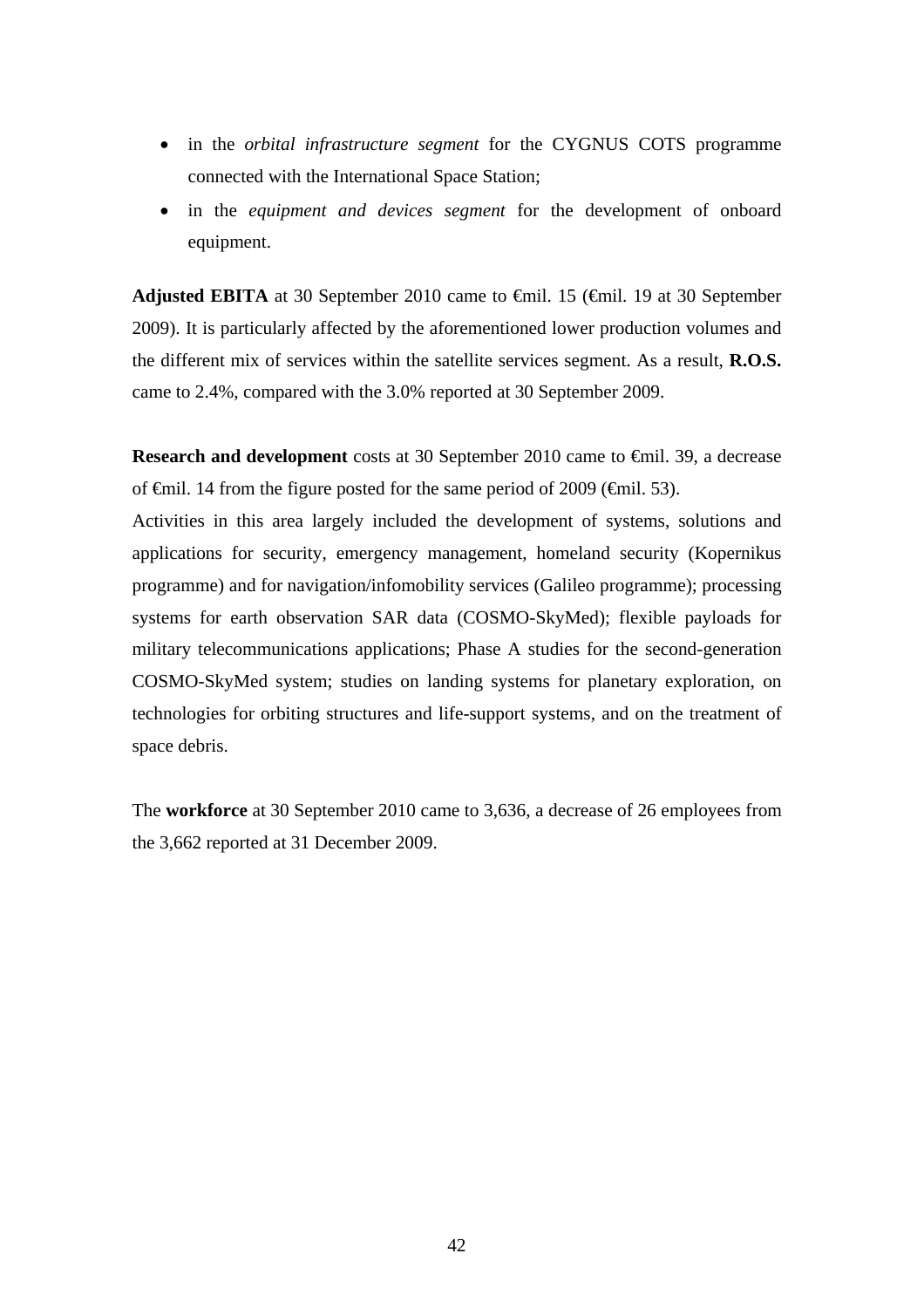## *DEFENCE SYSTEMS*

| $\epsilon$ million    | 30 Sept.     | 30 Sept. | Q <sub>3</sub> | Q <sub>3</sub> | 31 Dec. |
|-----------------------|--------------|----------|----------------|----------------|---------|
|                       | 2010<br>2009 |          | 2010           | 2009           | 2009    |
| New orders            | 661          | 685      | 247            | 119            | 1,228   |
| Order backlog         | 3,748        | 3,820    | n.a.           | n.a.           | 4,010   |
| Revenues              | 802          | 767      | 266            | 253            | 1,195   |
| <b>Adjusted EBITA</b> | 61           | 58       | 24             | 17             | 130     |
| R.O.S.                | 7.6%         | 7.6%     | 9.0%           | 6.7%           | 10.9%   |
| R&D                   | 189          | 178      | 64             | 59             | 235     |
| Workforce (no.)       | 4,096        | 4,061    | n.a.           | n.a.           | 4,098   |

Defence Systems includes the activities of MBDA, the joint venture with BAE Systems and EADS in which FINMECCANICA holds a 25% stake, in missile systems; the Oto Melara group in land, sea and air weapons systems, and WASS SpA in underwater weapons (torpedoes and countermeasures) and sonar systems.

New orders at 30 September 2010 came to <del>€</del>mil. 661 compared to <del>€</del>mil.685 at 30 September 2009; they show growth in *land, sea and air weapons systems segment,* due to a new order from the UK Ministry of Defence, as well as in *underwater systems* due to the receipt of a sizeable foreign order, and a decline in *missile systems*, where, in the first nine months of 2009, significant new foreign orders were reported. .

The following were the most important new orders for the period:

- in the *missile systems segment:* the initial orders from the UK Ministry of Defence to develop and supply new complex weapons (Q1) and various orders for customer support activities (Q1-Q2-Q3);
- in the *land, sea and air weapons systems segment:* the order for the third lot of 38 MAVs for the Italian Army (Q3); orders for PDA kits for Libya (Q1);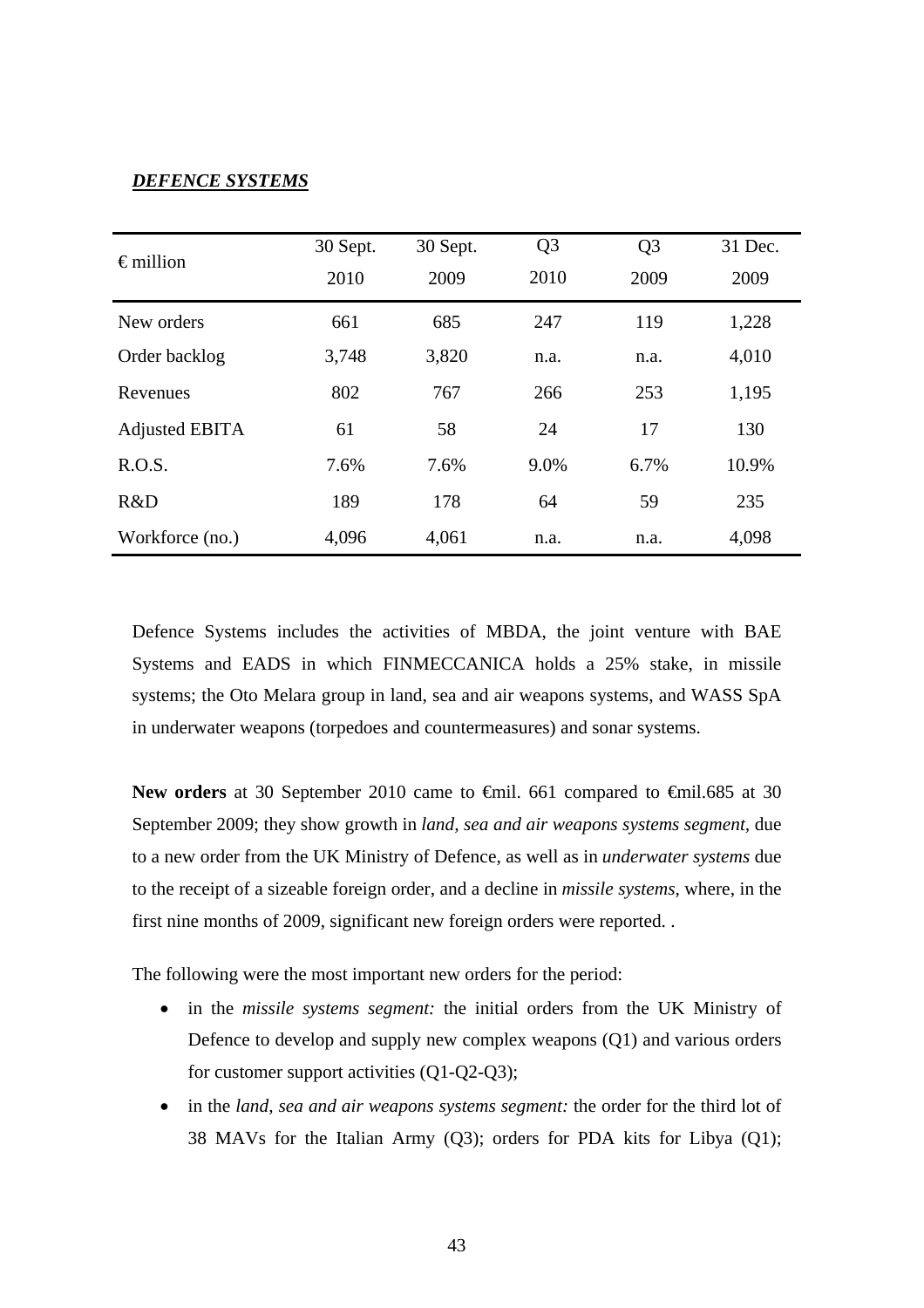orders for two 76/62 SR naval cannons from Fincantieri for the United Arab Emirates (Q1); order for Mom-Sapom ammunition for Singapore (Q1) and significant logistics orders from various customers;

 in *underwater systems:* the order for 128 upgrade kits for the A244 light torpedo from a foreign customer (Q2).

The **order backlog** at 30 September 2010 came to €mil. 3,748 (€mil. 4,010 at 31 December 2009), of which about 60% related to *missile systems*.

**Revenues** at 30 September 2010 came to €mil. 802, up about 4.6% from 30 September 2009 (€mil. 767); this increase is due essentially to *missile systems*.

Revenues were the result of the following activities in the various segments:

- *missile systems*: activities for the production of Aster and Mistral surface-to-air missiles and Exocet anti-ship missiles; activities relating to the development of the air defence system in connection with the tri-national Medium Extended Air Defence System (MEADS) programme in which the US, Germany and Italy participate; customer support;
- *land, sea and air weapons systems* : the production of the PZH 2000 howitzers and MAVs for the Italian Army; Hitfist turrets kits for Poland; 76/62 SR cannons for various foreign customers; the development of guided munitions systems; FREMM programme activities; the production of SampT missile launchers and logistics*;*
- *underwater systems*: activities relating to the Black Shark heavy torpedo; the MU90 and A244 light torpedoes and to countermeasures and activities relating to the FREMM programme and logistics;

**Adjusted EBITA** at 30 September 2010 totalled  $\oplus$ mil. 61, an increase over the figure reported for the same period of 2009 (€mil. 58), due mainly to higher volumes and improved industrial profitability in *missile systems*, although there was a decline in *underwater systems* as a result of lower volumes of activity and a drop in profitability,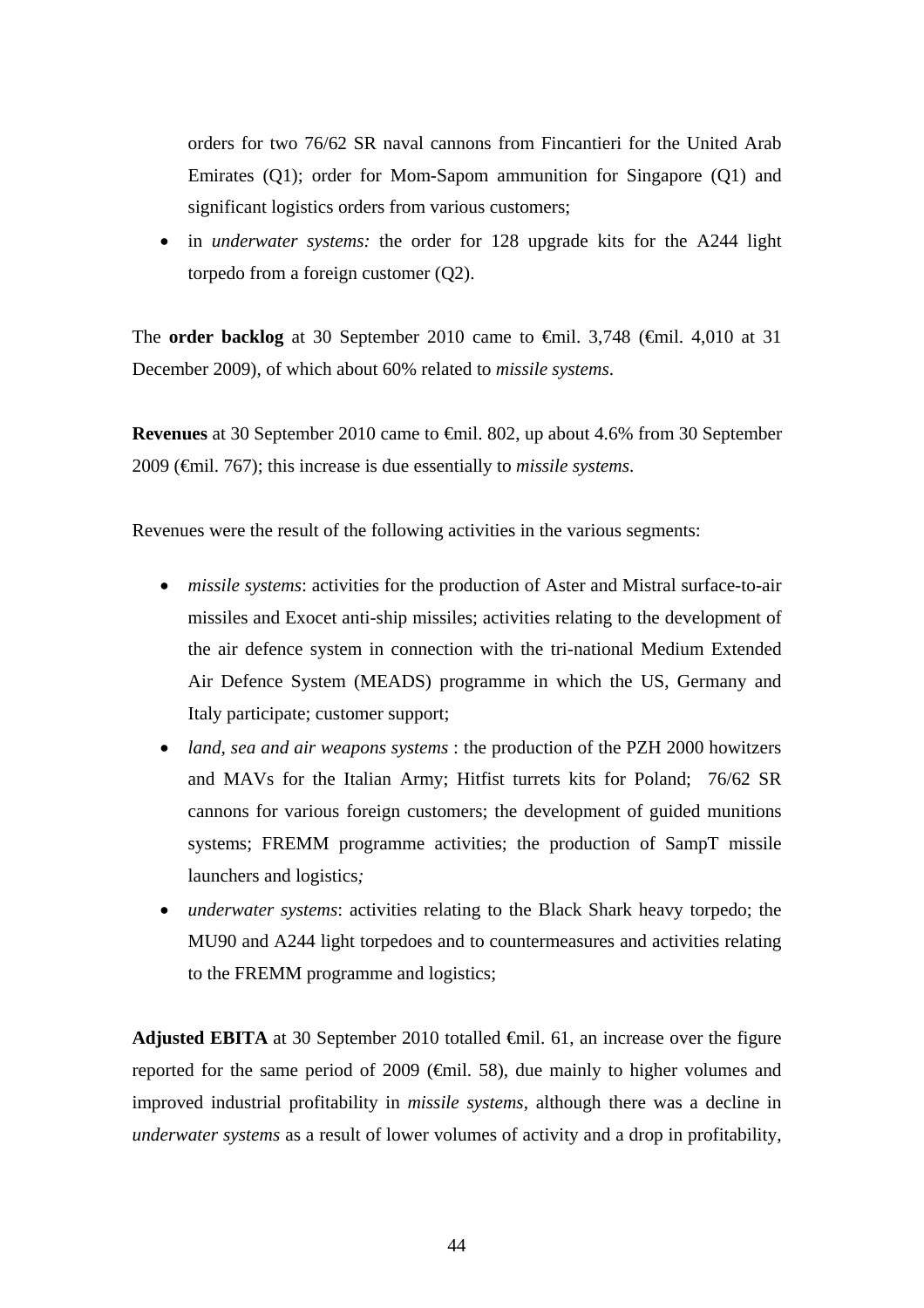as well as higher costs for non-operational items pertaining to the previous year. As a result, **R.O.S.** amounted to 7.6% at 30 September 2010, in line with a year earlier.

**Research and development** costs at 30 September 2010 totalled €mil. 189, an increase of about 6% over the figure posted at 30 September 2009 (€mil. 178)*.* Some of the key activities included those for the MEADS air defence programme, the development programme for the UK Ministry of Defence and the continuation of development of the Meteor air-to-air missile in the *missile systems segment*; activities for guided munitions programmes and for the development of the 127/64 LW cannon in the *land, sea and air weapons systems segment*; and activities relating to the Black Shark heavy torpedo in the *underwater systems segment*.

The **workforce** at 30 September 2010 came to 4,096, in line with the figure reported at 31 December 2009 (4,098)*.*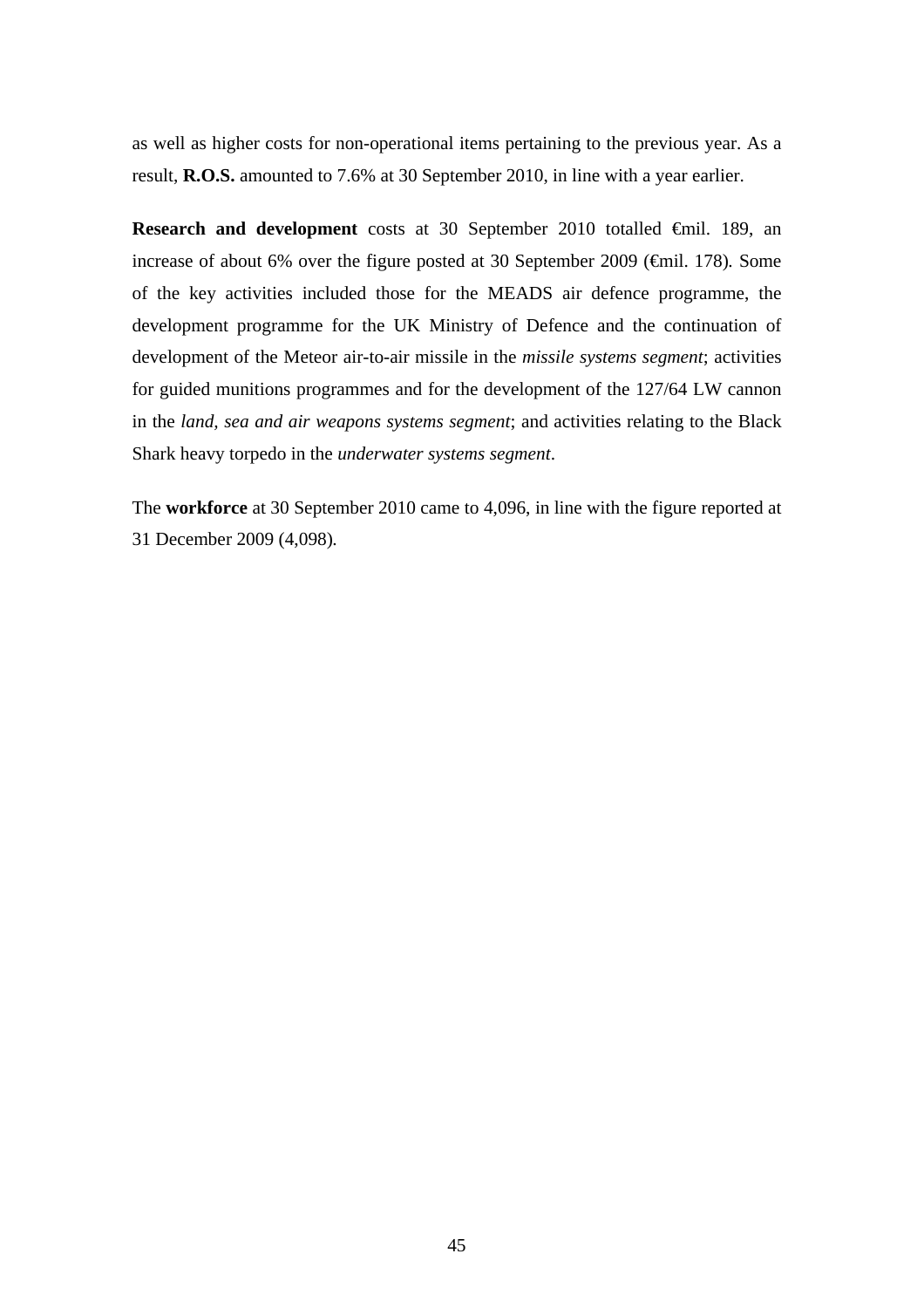## *ENERGY*

| $\epsilon$ million    | 30 Sept.     | 30 Sept. | Q <sub>3</sub> | Q <sub>3</sub> | 31 Dec. |
|-----------------------|--------------|----------|----------------|----------------|---------|
|                       | 2010<br>2009 |          | 2010           | 2009           | 2009    |
| New orders            | 610          | 951      | 236            | 553            | 1,237   |
| Order backlog         | 2,950        | 3,487    | n.a.           | n.a.           | 3,374   |
| Revenues              | 994          | 1,216    | 317            | 396            | 1,652   |
| <b>Adjusted EBITA</b> | 92           | 114      | 25             | 37             | 162     |
| R.O.S.                | 9.3%         | 9.4%     | 7.9%           | 9.3%           | 9.8%    |
| R&D                   | 25           | 23       | 9              | 7              | 36      |
| Workforce (no.)       | 3,427        | 3,451    | n.a.           | n.a.           | 3,477   |

Ansaldo Energia and its subsidiaries make up the division of Finmeccanica specialising in providing *plants and components* for generating electricity (conventional thermal, combined-cycle and simple-cycle, cogeneration and geothermal power plants), *post-sale services* and *nuclear* activities (plant engineering, services, waste and decommissioning) and services related to power generation from renewable resources. The scope of the companies directly controlled by Ansaldo Energia includes Ansaldo Nucleare SpA, Ansaldo Fuel Cells SpA, Asia Power Projects Private Ltd, Ansaldo ESG AG and the Ansaldo Thomassen group.

At 30 September 2010 there were **new orders** of €mil. 610, a decrease of €mil. 341 compared with the same period of the previous year ( $\epsilon$ mil. 951), due to delays in receiving several important contracts. In regard to this, it is noted that in October 2010, a contract was acquired for the supply of components for one plant, including assembling, start-up and spare parts, for the Sousse site in Tunisia.

The most significant new orders received during the period include: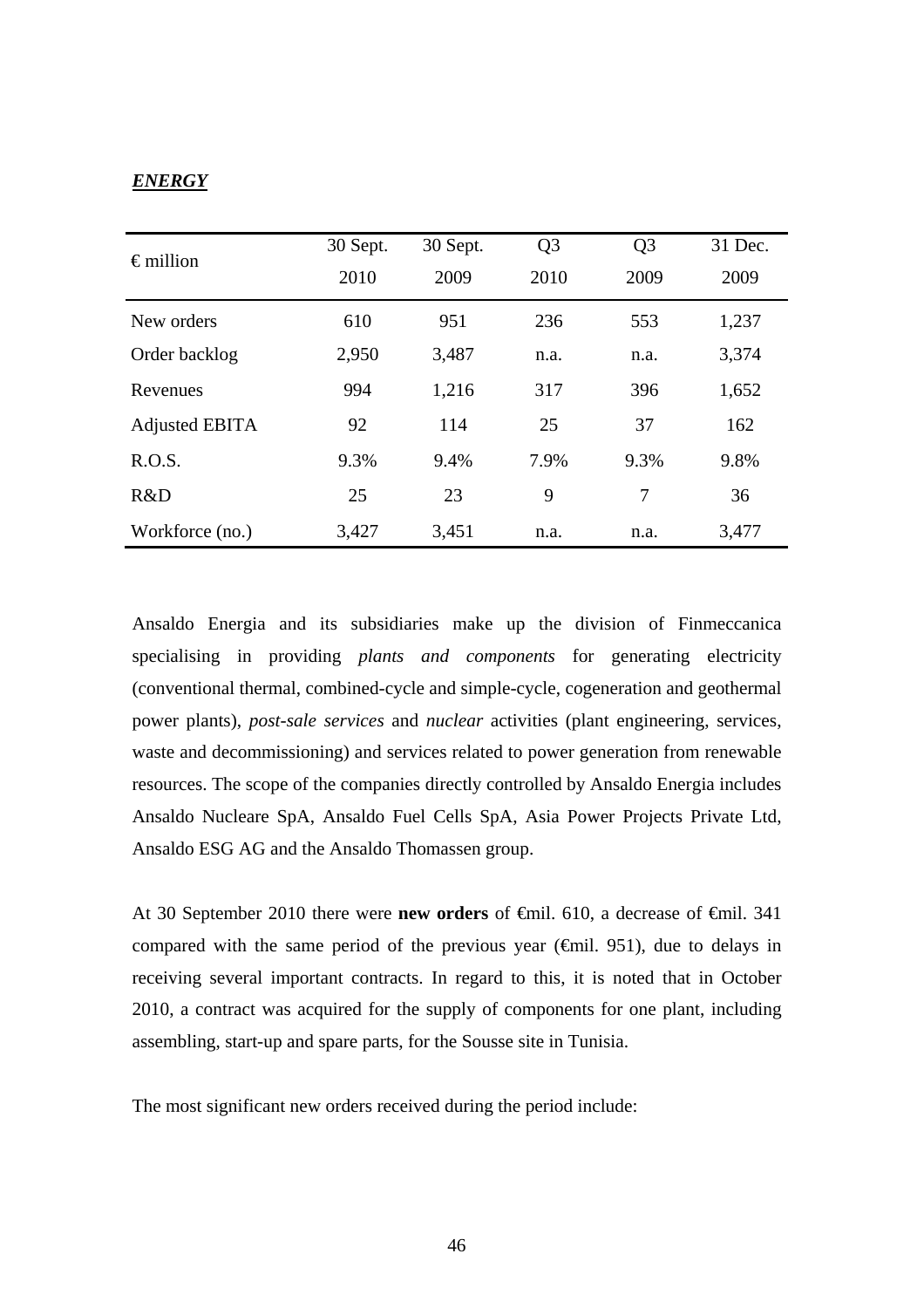- in the *plants and components segment*: a turbogroup with a AE94.2 turbine (formerly V94.2) for the Shyllet site (Bangladesh) (Q1); two turbogroups with a AE94.2 turbine for the Fingrid site (Finland) (Q1); two turbogroups with a AE94.3 turbine for the Deir Ali site (Syria) (Q3); three 200 MW steam turbines for a geothermal plant at the Lardarello site (Pisa) (Q3);
- in the *service segment*: new solution contracts (changing parts of the turbine) and spare parts contracts (Q1-Q2-Q3); a long-term service agreement (LTSA) for the Ballylumford plant (Ireland)(Q2);
- in the *nuclear segment*: as regards the power station side, new engineering contracts from China as part of the partnership with Westinghouse on the Sanmen project (Q1-Q2) and new engineering order for the Mochovce plant (Slovakia) (3T); on the service-related side, the new Superphoenix reactor support contract for the Creyes Malville power station in France (Q1-Q2-Q3) and scheduled maintenance contracts for the Embalse (Argentina) power station (Q1); as regards the waste and decommissioning side, there were contract changes for the Ignalina site (Lithuania)( $Q2$ ) and an order for resin treatment at Trino (Vercelli)( $Q2$ ) and at Caorso (Piacenza) (Q3).
- in the *renewable energy segment:* orders for the construction of two photovoltaic plants and related maintenance for the Martano and Soleto sites (both in Lecce) (Q2-Q3).

The **order backlog** at 30 September 2010 came to  $\theta$ mil. 2,950 compared with  $\theta$ mil. 3,374 at 31 December 2009.

The composition of the backlog is attributable for 37.4% to plant and manufacturingrelated activities, 58.9% to service activities (largely scheduled maintenance contracts), 2.5% to nuclear work processes, and the remaining 1.2% to renewable energy.

**Revenues** at 30 September 2010 amounted to €mil. 994, a decrease of €mil. 222 from the €mil. 1,216 reported for the same period of 2009, attributable to lower production volumes in the plants and components, resulting from a decline in component subsupply contracts for foreign "sites". This trend, seen in the first half of 2010, worsened in the third quarter of 2010.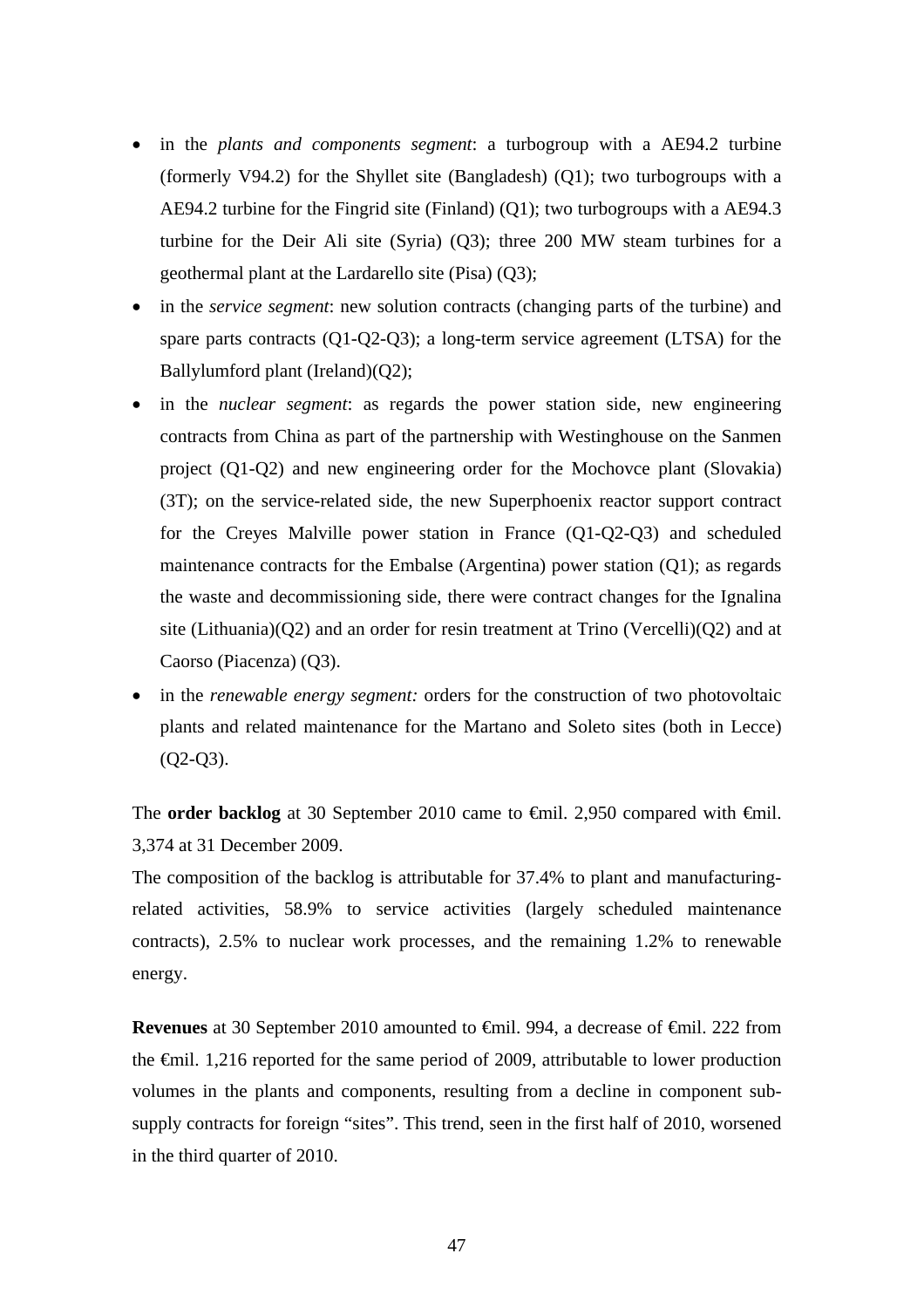Activities mainly regarded the following segments:

- *plants and components:* orders for the Batna, Larbaa and M'Sila plants (all in Algeria), the Bayet plant (France) and the Aprilia, Turano and San Severo plants (Italy);
- *service:* the LTSAs for Sparanise, Moncalieri, and Rosignano (Italy);
- *nuclear:* as to power plants, engineering activities continued on the Sanmen project in China with Westinghouse and on the Mochovce power station in Slovakia; as to services, activity involved the Embalse (Argentina) and Creys Malville (France) plants; and in waste and decommissioning, work involved resin treatment at Trino (Vercelli).
- *renewable energy:* the Martano and Soleto (Lecce) orders for the construction of two photovoltaic plants.

**Adjusted EBITA** at 30 September 2010 came to €mil. 92, down €mil. 22 from the same period of the previous year ( $\epsilon$ mil. 114), due mainly to the decline in production volumes. **R.O.S.** at 30 September 2010 stood at 9.3%, substantially in line with the first nine months of 2009.

**Research and development** costs at 30 September 2010 totalled €mil. 25, up €mil. 2 from the figure reported for the first nine months of 2009, and represent 2.5% of revenues.

Research and development activities focused primarily on large gas and steam turbine development programmes and continued work on the new model of air-cooled alternator.

The **workforce** stood at 3,427 at 30 September 2010, compared with 3,477 at 31 December 2009, due to routine turnover.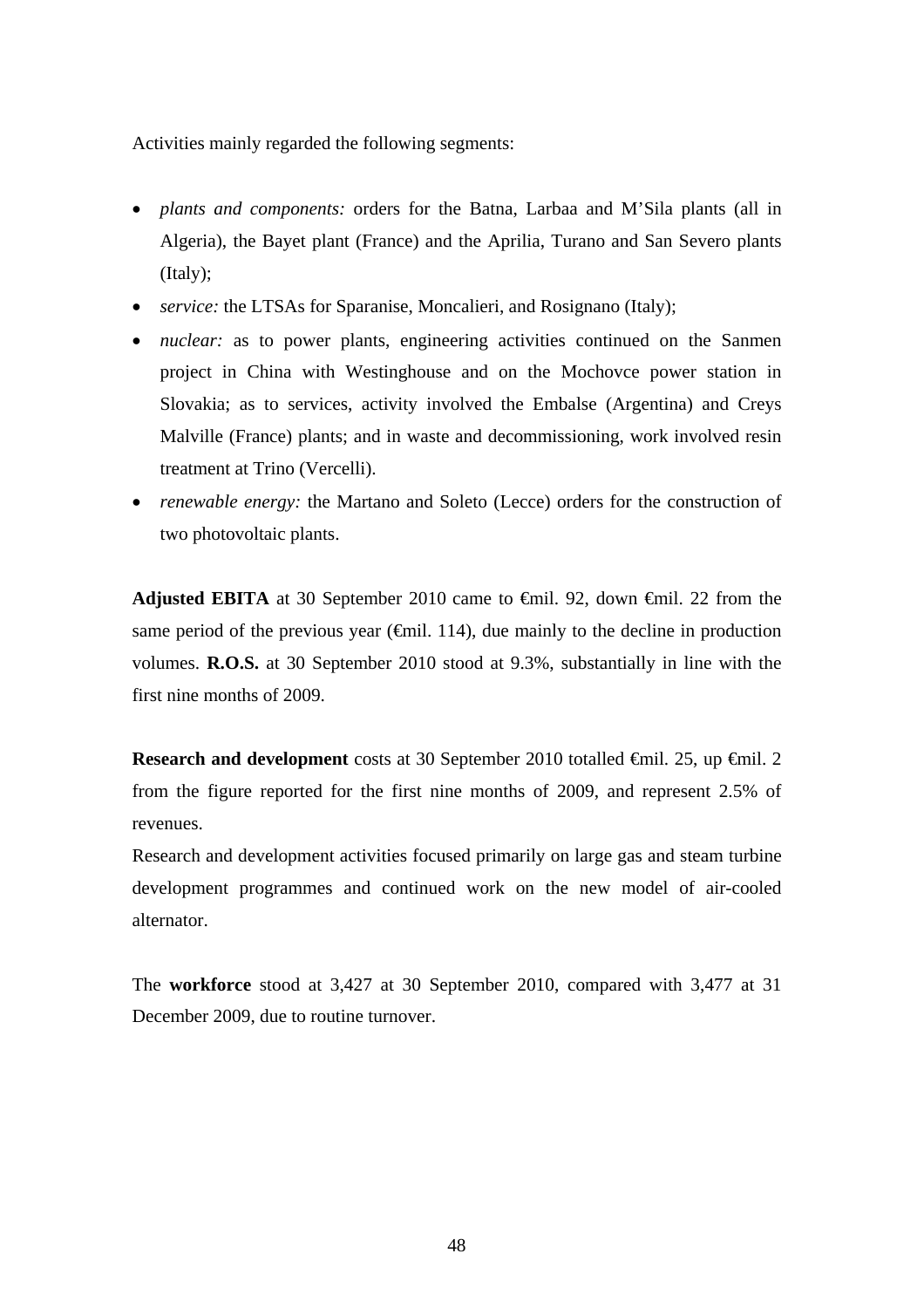## *TRANSPORTATION*

| $\epsilon$ million    | 30 Sept. | 30 Sept. | Q <sub>3</sub> | Q <sub>3</sub> | 31 Dec. |
|-----------------------|----------|----------|----------------|----------------|---------|
|                       | 2010     | 2009     | 2010           | 2009           | 2009    |
| New orders            | 2,026    | 2,086    | 1,293          | 896            | 2,834   |
| Order backlog         | 6,684    | 5,583    | n.a.           | n.a.           | 5,954   |
| Revenues              | 1,373    | 1,328    | 447            | 433            | 1,811   |
| <b>Adjusted EBITA</b> | 57       | 60       | 22             | 5              | 65      |
| R.O.S.                | 4.2%     | 4.5%     | 4.9%           | 1.2%           | 3.6%    |
| R&D                   | 55       | 39       | 19             | 15             | 110     |
| Workforce (no.)       | 7,243    | 7,194    | n.a.           | n.a.           | 7,295   |

The Transportation division comprises the Ansaldo STS group (signalling and transport systems), AnsaldoBreda SpA and its subsidiaries (vehicles) and BredaMenarinibus SpA (buses).

New orders at 30 September 2010 came to <del>€</del>mil. 2,026, slightly down compared with the same period of 2009 ( $\epsilon$ mil. 2,086).

The following were the most important new orders for the period:

- in the *signalling and transport systems segment*:
	- o in *signalling:* the order for the Sirth-Benghazi line in Libya (Q3); the order to upgrade the technology for the Genoa railway hub (Q2); orders from Australian Rail Track Corporation (ARTC) in Australia; various components orders and service and maintenance orders;
	- o in *transport systems:* the contract for the operation and maintenance of the Copenhagen driverless metro system (Q1); orders relating to the Naples Line 6 project (Q2) and the Genoa metro project (Q1-Q3);
- in the *vehicles segment*: the order from Trenitalia for 50 high-speed trains as part of the temporary joint venture with Bombardier (Q3); the order for revamping the Milan tram (Q2) and other service orders;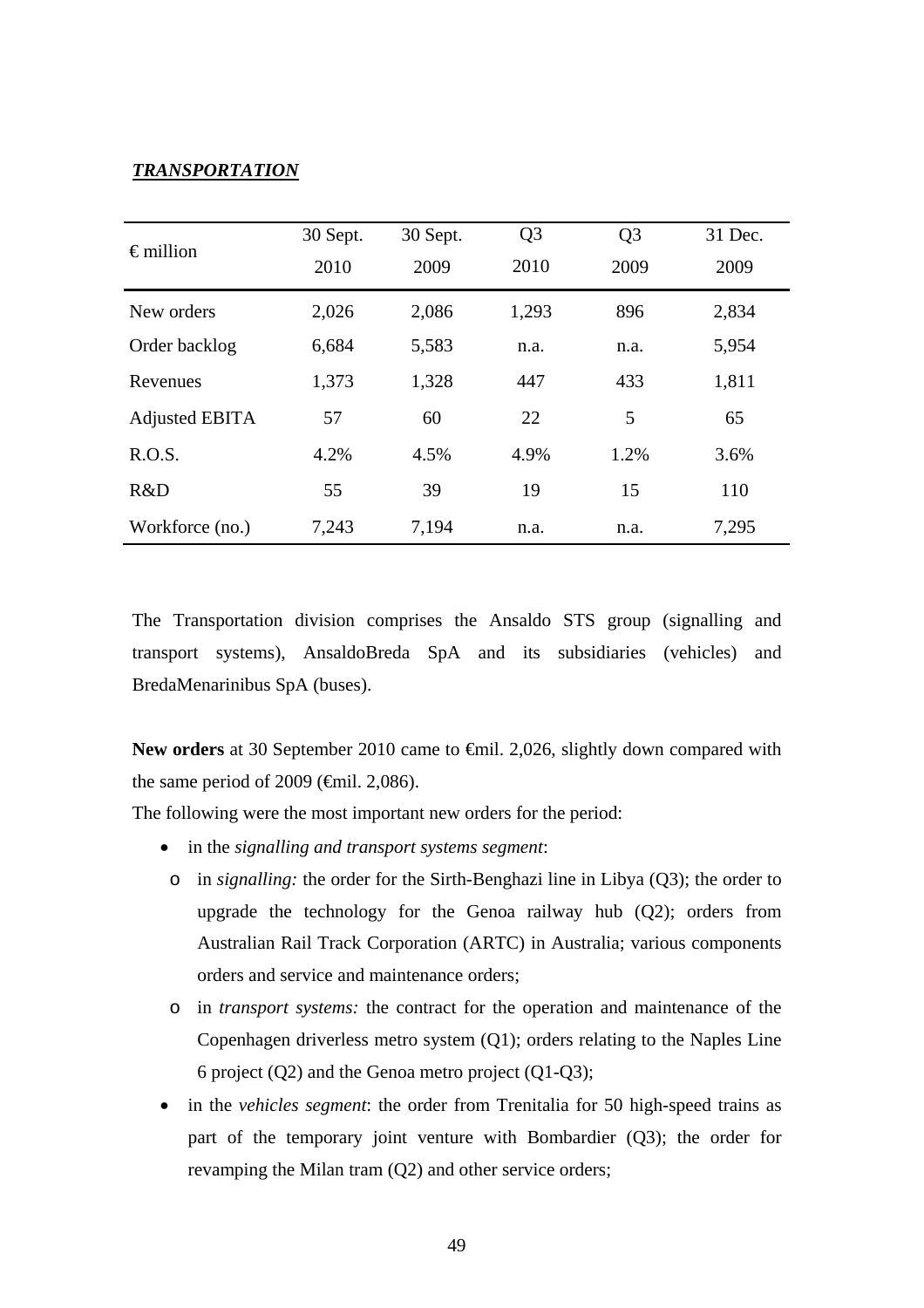• in the *bus segment*: various orders for a total of 285 buses.

At 30 September 2010 the **order backlog** amounted to €mil. 6,684, up €mil. 730 over 31 December 2009 (€mil. 5,954). The order backlog breaks down as follows: 59% for systems and signalling, 40% for vehicles and 1% buses.

**Revenues** at 30 September 2010 were equal to €mil. 1,373, up €mil. 45 over the first nine months of 2009 (€mil. 1,328), essentially due to the *signalling and transport systems segment.* 

Major orders include:

- in the *signalling and transport systems segment*:
	- o in the *signalling:* high-speed train orders and orders for automated train control systems (SCMT) for Italy; orders for the Bogazkopru-Ulukisla-Yenice and Mersin-Toprakkale lines and for the Ankara metro in Turkey; the contract for the Ras Ajdir-Sirt coastal line and the Al-Hisha-Sabha inland line in Libya; orders for ARTC in Australia; the Cambrian Line in the UK; the highspeed Zhengzhou-Xi'an line in China; the contract for Lines 7 and 12 of the São Paulo metro in Brazil; various orders for components;
	- o in the *transport system:* the metro systems of Naples Line 6, Riyadh, Copenhagen, Rome Line C, Brescia, Milano Line 5 and Genoa;
- in the *vehicles segment*: trains for the Dutch and Belgian railways; trains for the Danish railways; trains for the Milan and Rome Line C metros; trains for regional service for Ferrovie Nord of Milan; various Sirio orders and service orders;
- in the *bus segment:* revenues were generated by a number of orders for buses (83% of revenues for the segment) and for post-sales services.

**Adjusted EBITA** stood at €mil. 57 at 30 September 2010, essentially in line with the €mil. 60 reported for the same period of the previous year. **R.O.S.** for the sector came to 4.2%, compared with 4.5% at 30 September 2009.

**Research and development** costs at 30 September 2010 were equal to <del>€</del>mil. 55 (€mil. 39 at 30 September 2009) and mainly regarded signalling projects in the *signalling*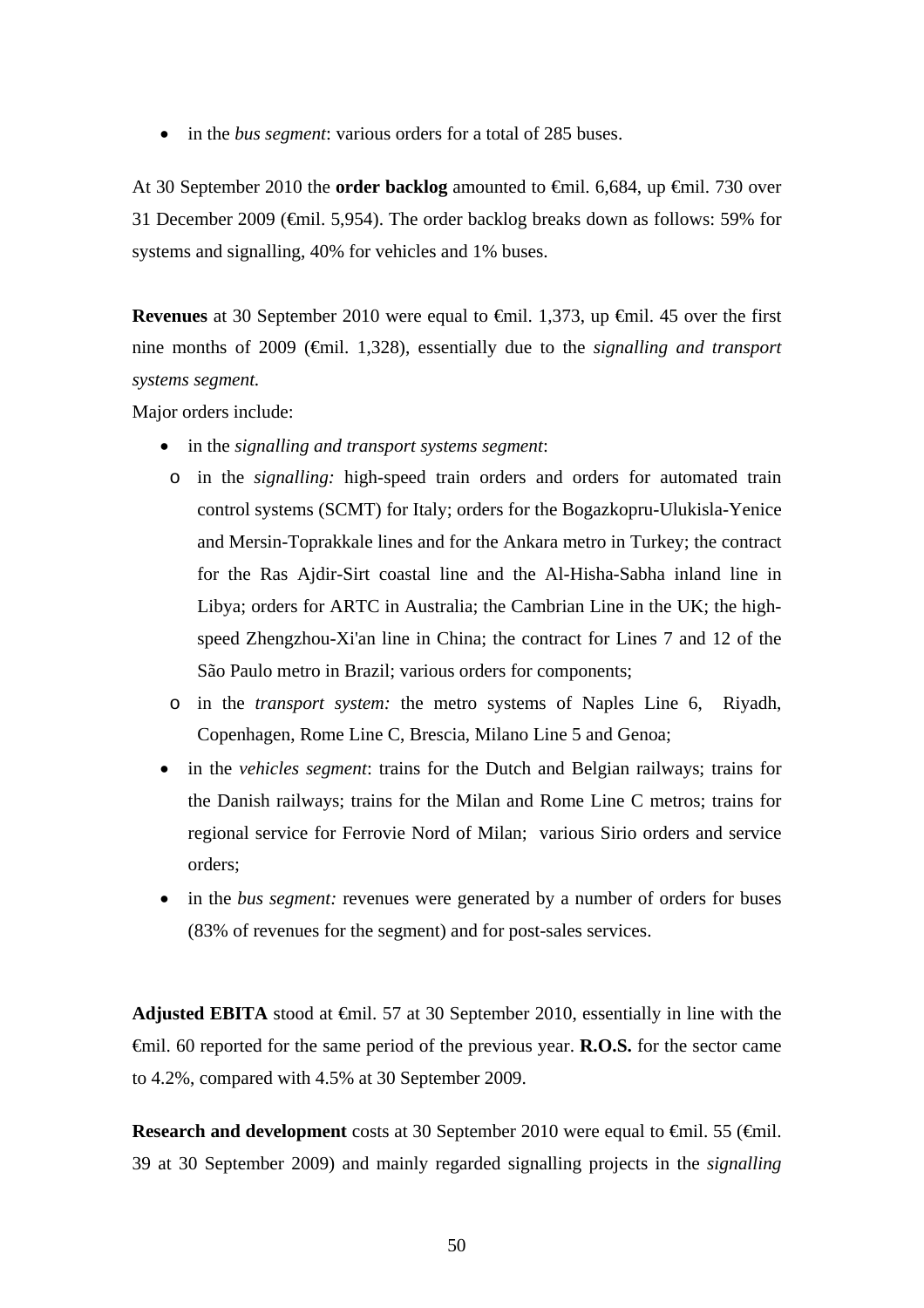*and transport systems segment* and continuation of development of certain products in the railway side of the *vehicles segment*.

The **workforce** stood at 7,243 at 30 September 2010, a 52 employee decrease from the 7,295 reported at 31 December 2009.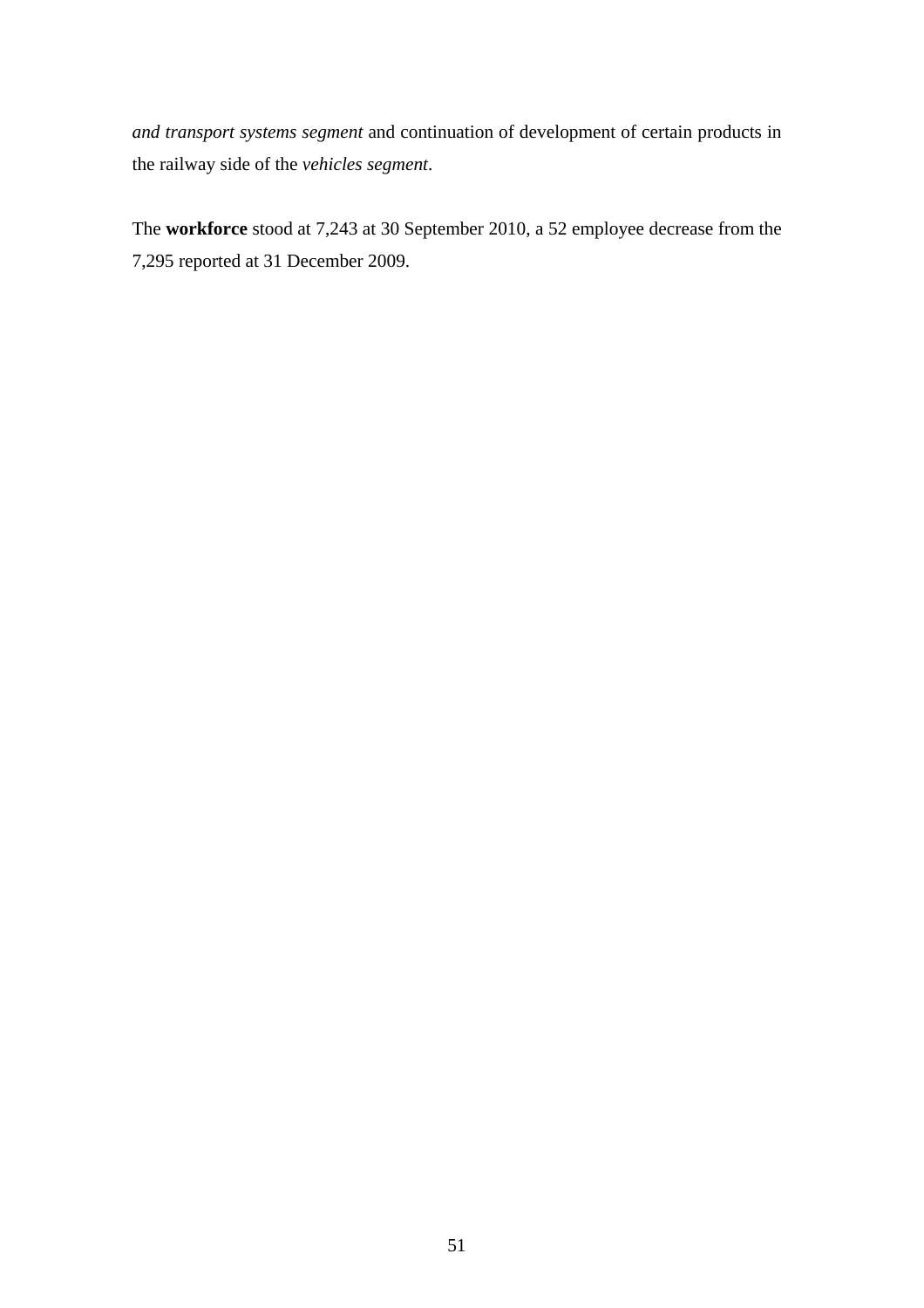## *OTHER ACTIVITIES*

| $\epsilon$ million | 30 Sept. | 30 Sept.     | Q <sub>3</sub> | Q <sub>3</sub>           | 31 Dec. |
|--------------------|----------|--------------|----------------|--------------------------|---------|
|                    | 2010     | 2010<br>2009 |                | 2009                     | 2009    |
| New orders         | 68       | 78           | 30             | $\overline{4}$           | 113     |
| Order backlog      | 132      | 210          | n.a.           | n.a.                     | 172     |
| Revenues           | 159      | 301          | 45             | 104                      | 410     |
| Adjusted EBITA     | (118)    | (117)        | (35)           | (42)                     | (127)   |
| R.O.S.             | n.s.     | n.s.         | n.s.           | n.s.                     | n.s.    |
| R&D                | 5        | 1            | $\overline{4}$ | $\overline{\phantom{0}}$ | 1       |
| Workforce (no.)    | 805      | 803          | n.a.           | n.a.                     | 799     |

The division includes, *inter alia*: Finmeccanica Group Services SpA, the Group services management company; Finmeccanica Finance SA and Meccanica Holdings USA Inc, which provide financial support to the Group; Finmeccanica Group Real Estate SpA, which manages, rationalises and improves the Group's real estate holdings; and SO.GE.PA. - Società Generale di Partecipazioni SpA, which manages the pre-winding-up/winding-up and rationalisation processes of companies falling outside the activity sectors through transfer/repositioning transactions.

The Elsacom NV group, which manages satellite telephony services also falls within the division. On 28 September 2010, Elsacom SpA was placed into voluntary liquidation.

The division also includes the **Fata** group, which provides machinery and plants for processing aluminium and steel products and contracting services for the electricity generation and primary aluminium production industries.

From a commercial standpoint, Fata received **new orders** totalling €mil. 68 at 30 September 2010.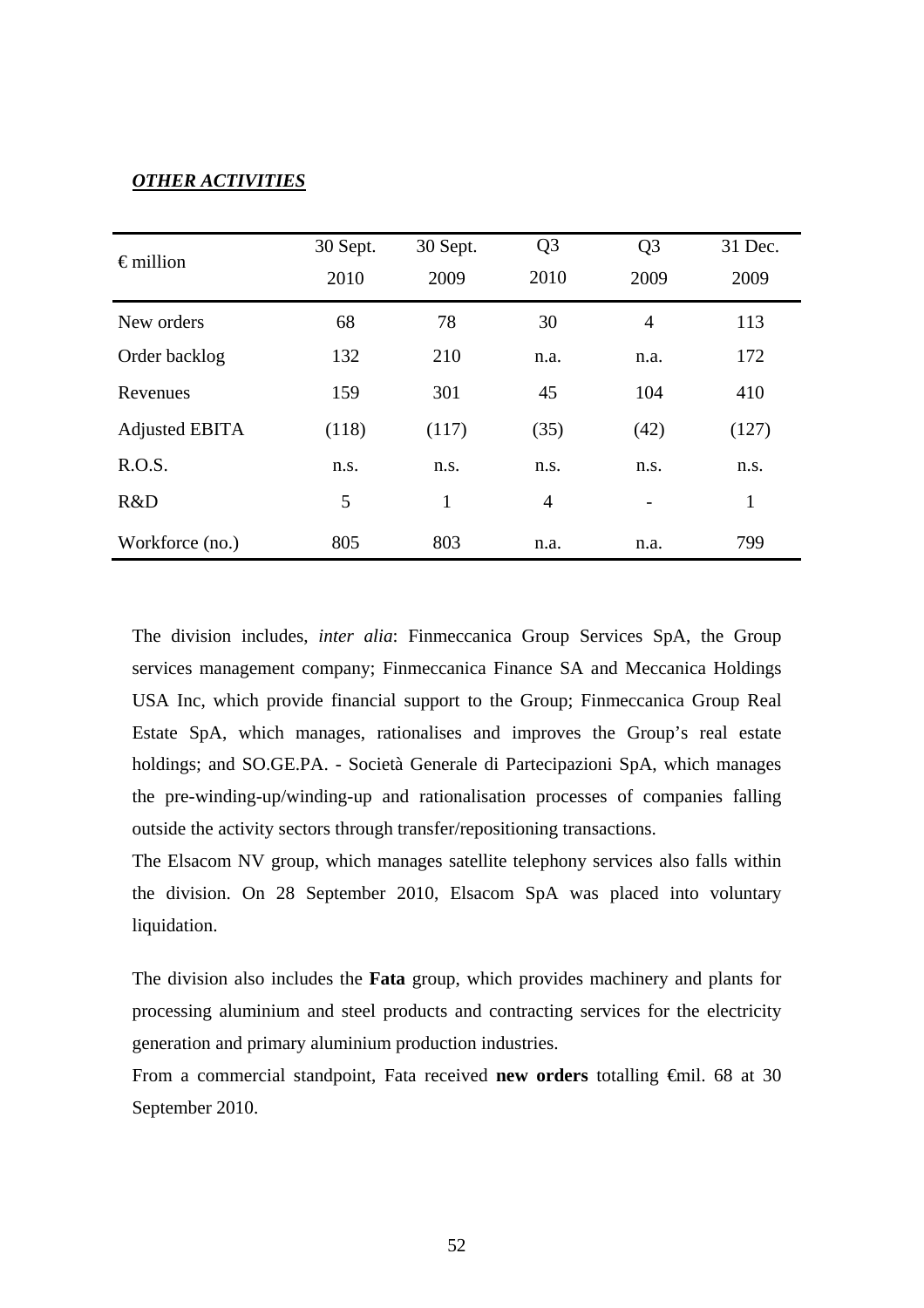Fata's **revenues** at 30 September 2010 came to €mil. 107, down €mil. 100 from the previous year (€mil. 207).

Fata's **workforce** at 30 September 2010 totalled 300 employees, compared with 291 employees at 31 December 2009.

This division's figures also include those of **Finmeccanica SpA**, which for some years has been undergoing an extensive transformation process, altering its focus from a financial company to that of an industrial company. This process received a boost during the preceding fiscal years with a commitment from management to press on with a series of actions concerning industrial, technological and commercial integration. The Group will then be able to benefit from an additional impetus in improving its own productivity through processes to increase efficiency and rationalisation.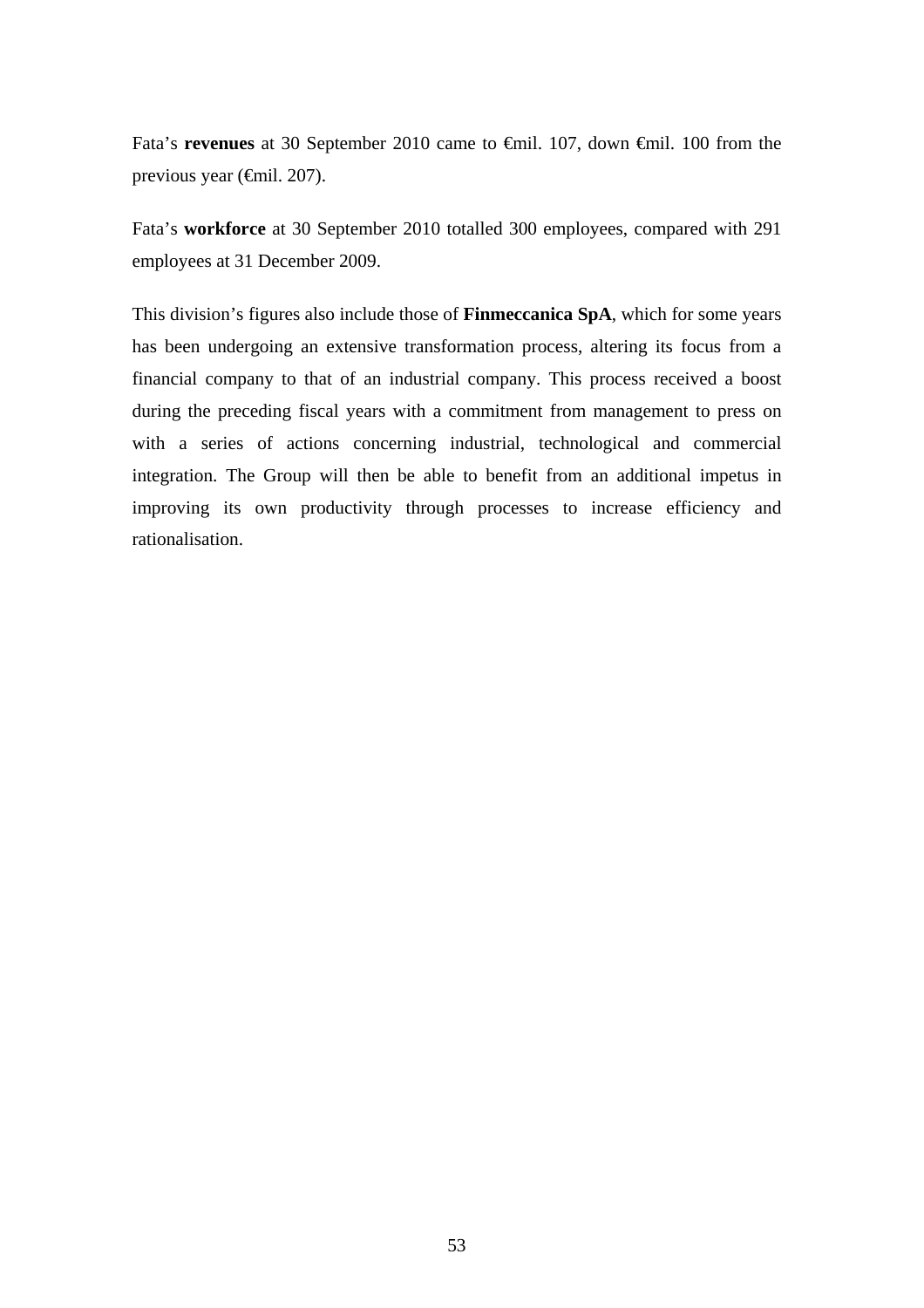**Significant events and events subsequent to closure of the accounts for the quarter** 

## **Industrial transactions**

In the *Helicopters* division, on 29 January 2010, the purchase of 87.67% of **PZL - SWIDNIK**, a Polish company which produces helicopters and aerostructures, was completed after the necessary antitrust approval was obtained. This stake is in addition to the 6.2% already held by AgustaWestland. This acquisition should further solidify AgustaWestland's leadership by extending its geographical positioning in Europe and through making it more industrially competitive by leveraging PZL-SWIDNIK unique technical expertise in the manufacture of aerostructures and the efficiencies to be obtained from a competitive cost structure.

On 6 February 2010, following the signing of the Memorandum of Understanding in February 2009, AgustaWestland and **Tata Sons** - an Indian business group active in the ICT, engineering, materials, services and energy sectors - signed the final agreement to form an Indian joint venture for the final assembly of the AW119 helicopter. The new joint venture will be responsible for AW119 final assembly and customisation worldwide, while AgustaWestland will remain responsible for worldwide marketing and sales and will provide shipsets for assembly and compliance with customer requirements on location. The completion of the transaction is subject to the obtainment of the necessary regulatory authorisations.

On 24 May 2010, Finmeccanica announced the signing of an agreement between AgustaWestland and the **Boeing Company** for the US Navy's Marine One presidential helicopter programme (VXX). Boeing secured the rights to use AgustaWestland's intellectual property, data and production rights in order to utilise the AW101 helicopter platform for the realization by Boeing of a configuration for the VXX programme. AgustaWestland will play a role in developing the programme and will carry out a significant portion of the design and production activities.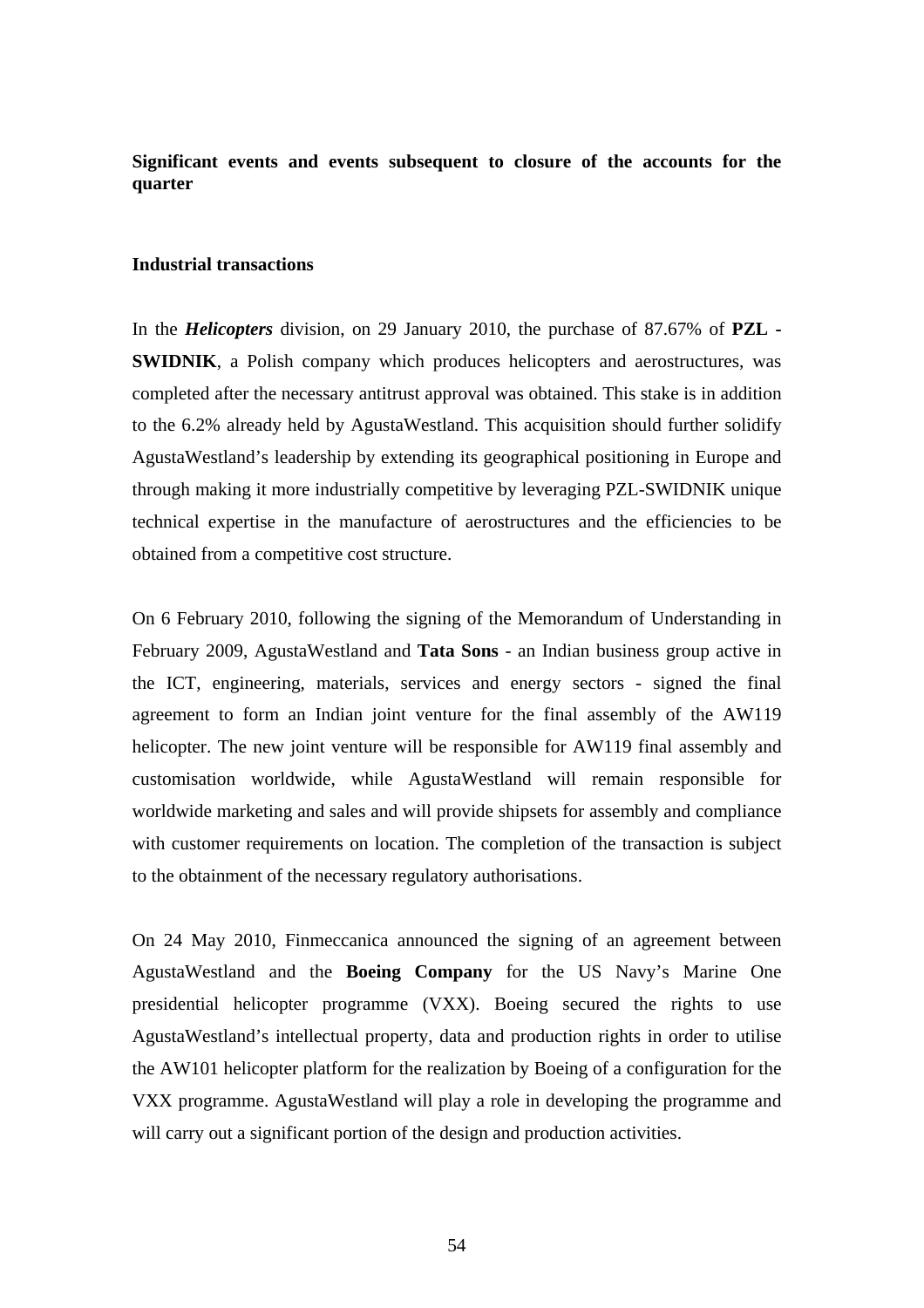On 22 June 2010, **Russian Helicopters** (a subsidiary of JSC UIC Oboronprom, part of Russian Technologies State Corporation) and AgustaWestland started the set up of a joint civil AW139 medium twin helicopter final assembly plant in Russia (near Moscow), mainly destined for the Russian market and CIS (Commonwealth of Independent States) countries

In the *Defence and Security Electronics* division, on 20 November 2009, SELEX Galileo Ltd (formerly Sensor & Airborne Systems Ltd) and its US subsidiary SELEX Galileo Inc signed with the listed American company **Pressteck** the final agreements for the purchase of the US company **Lasertel**, a company active in the production and marketing of electro-optical components (i.e. laser diodes). The transaction was completed following the obtainment of certain regulatory authorizations, including the approval of the Committee on Foreign Investment in the United States (CFIUS), which was obtained on 5 February 2010. The transaction was completed on 5 March 2010 through a reverse triangular merger which allowed the forced purchase of the capital held even by a small minority.

In line with its programme to optimise its industrial structures in the Defence and Security Electronics and Space sectors, as previously announced at the 30 April 2010 Shareholders' Meeting, on 20 May 2010, Finmeccanica's Board of Directors approved a rationalisation process intended to improve its business model and the industrial performance of the companies involved. In particular, the organisational rationalisation will involve a number of specific business lines, enabling the Group to take advantage of the technological complementarity within its structure and to define clear responsibilities to end customers. The Group companies involved in the optimisation programme are SELEX Sistemi Integrati, SELEX Galileo, Elsag Datamat and Telespazio. The first part of the operation, which involved the Defence and Security Electronics sector, was completed on 1 July 2010. The reorganisation of the Space sector, necessarily involving Thales, should be completed by the end of the year.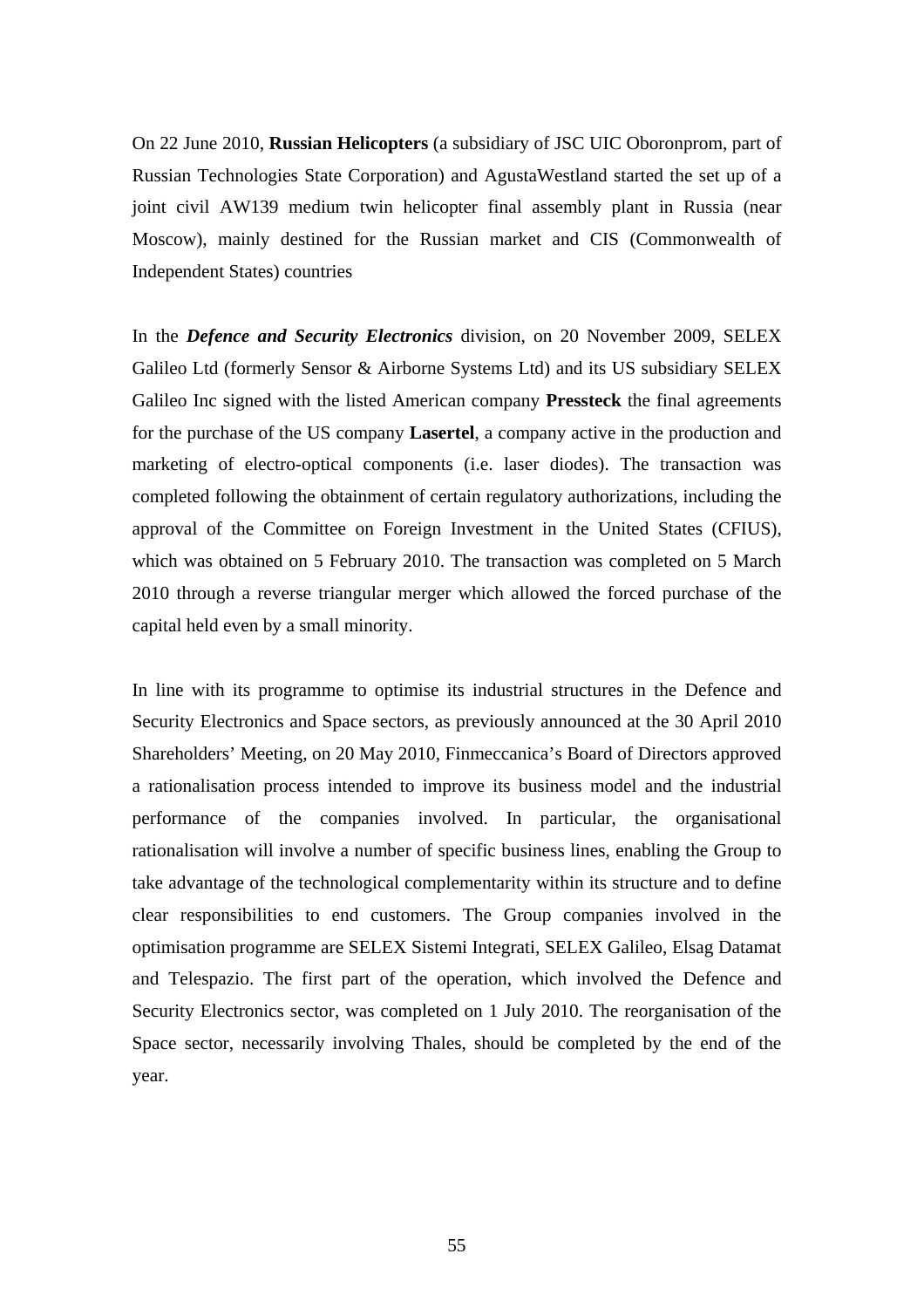On 7 June 2010, **DRS Technologies** and Boeing signed an agreement regarding the NewGen Tanker programme. DRS will work with Boeing on console design and will manufacture the Aerial Refueling Operator Station (AROS), contingent upon Boeing receiving the contract from the United States Air Force. DRS will also provide the interconnect design and associated cable sets to integrate the AROS into the Tanker.

In the *Aeronautics* division, the rationalisation process of the Aeronautics division was completed in December 2009 with the merger by takeover of the two subsidiaries Alenia Composite SpA and Alenia Aeronavali SpA into Alenia Aeronautica SpA, with date of efficacy of 1 January 2010.

In the *Energy* division, on 9 April 2010 Ansaldo Energia and Ansaldo Nucleare, **Enel** and **EDF** signed a Memorandum of Understanding at the Fifth Forum of Italian-French dialogue held in Paris to develop nuclear power in Italy. Specifically, the aim of the agreement is to define areas of co-operation between Enel-EDF and Ansaldo Energia (which holds 100% of Ansaldo Nucleare) in developing and building at least four nuclear plants planned by Enel and EDF for Italy using Evolutionary Pressurised Reactor (EPR) technology. Enel and EDF will play the role of investors and architect engineers, which means they will have overall responsibility for the project and for managing the building of the plants. In this regard, they will draw on the wealth of experience of Ansaldo Energia in designing, planning and commissioning the nuclear systems and in providing support to licensing operations. In addition, Ansaldo Energia will participate in the qualification and tender process carried out by Enel and EDF in Italy and abroad for the supply of engineering services, equipment, installation and engineering systems.

Also on 9 April 2010, Ansaldo Energia and **Areva** signed a Memorandum of Understanding to develop a progressive industrial partnership, starting with existing Areva projects, and later extending to future Italian projects, as well as other projects planned in countries such as France and the UK. The collaboration will cover the production of special components and support with building and commissioning by Ansaldo Energia and Ansaldo Nucleare.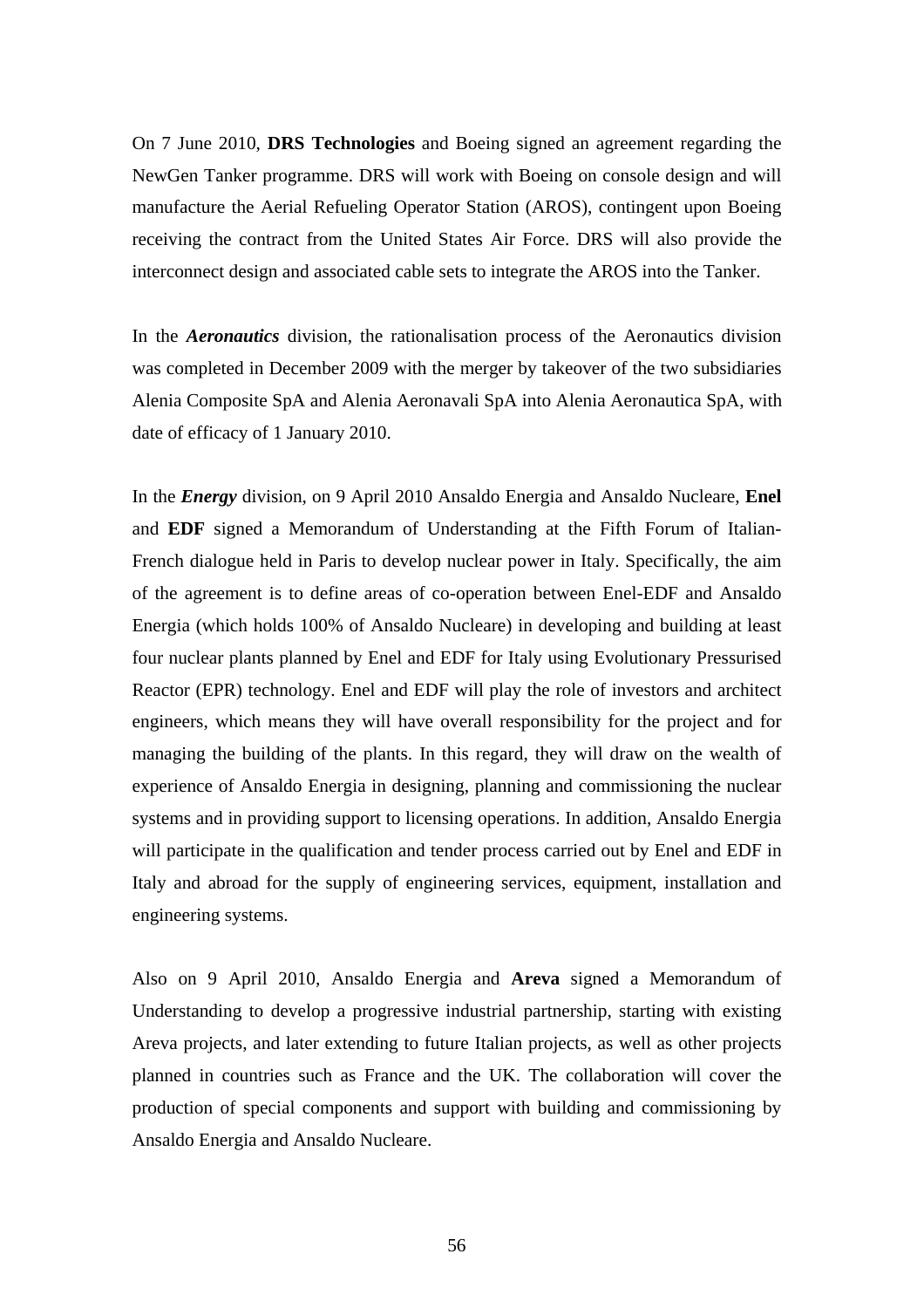In the *Transportation* division, on 5 August 2010, Finmeccanica was awarded the contract to supply 50 V300 Zefiro trains for the high-speed train line through its subsidiary AnsaldoBreda. The Board of Directors of **Trenitalia** approved the awarding of the contract, signed on 30 September 2010, to the temporary business grouping formed by AnsaldoBreda (60%) and the Canadian company Bombardier. This project is in line with the broader Cooperation Agreement signed by the two companies in 2008.

#### **Financial transactions**

In the first nine months of 2010 there were important new transactions to obtain funds in the bond markets and in the banking market.

#### *Bond market*

In August,  $\epsilon$ mil. 501 in bonds exchangeable into STM shares were redeemed at maturity. In February 2010, Finmeccanica had repurchased roughly €mil. 51 (nominal value) of bonds exchangeable for STM shares. The purchase price was equal to 99.40% of the bond's nominal value. This transaction, just one of the actions taken to optimise treasury resources, made it possible to cancel a corresponding amount of the correlated debt.

At 30 September 2010, the remaining \$mil. 3 of the bond originally issued by DRS Technologies in 2003 was extinguished ahead of the 2013 maturity date.

As more fully described in the footnotes on the individual bond issues reported below, a series of rate transactions have been undertaken to convert a portion of the interest rate exposure from fixed-rate to floating rate, thereby making it possible to minimise the total cost of the debt.

Below is a list of bonds outstanding at 30 September 2010, which shows, respectively, the euro-denominated bonds issues by Finmeccanica and by the subsidiary Finmeccanica Finance, the pound sterling-denominated bond issue by Finmeccanica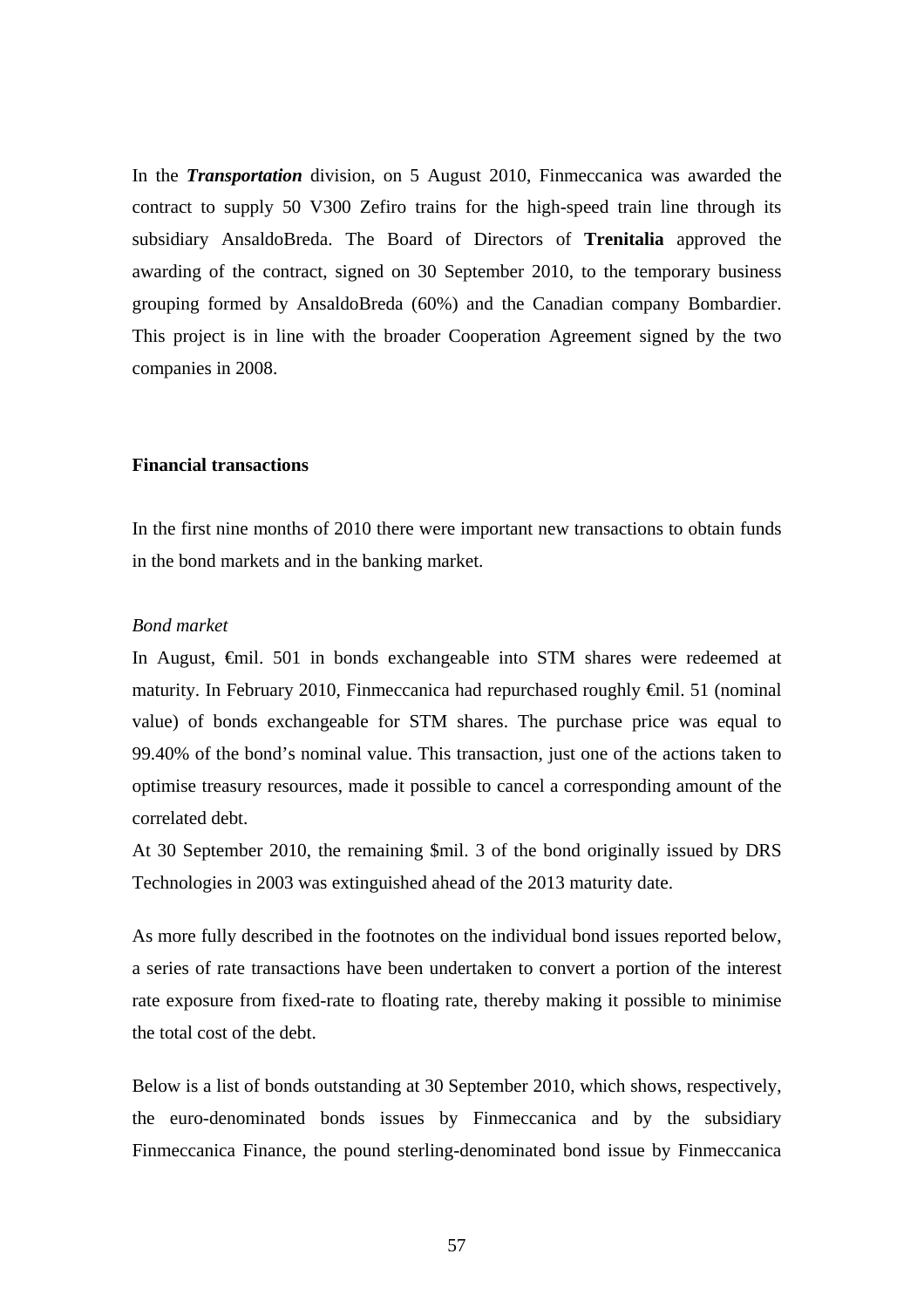Finance, the remaining amounts of the dollar-denominated bond issues by DRS, as well as the 10-year and 30-year bonds issued by Meccanica Holdings USA for the US market:

| <b>Issuer</b>                     |     | Year of<br>issue | <b>Maturity</b> | <b>Nominal</b><br>amount | Annual<br>coupon | Type of offer             | IAS recog. amts<br>$\epsilon$ mil. (10) |
|-----------------------------------|-----|------------------|-----------------|--------------------------|------------------|---------------------------|-----------------------------------------|
|                                   |     |                  |                 | ( <del>G</del> nil)      |                  |                           |                                         |
|                                   |     |                  |                 |                          |                  |                           |                                         |
| <b>Finmeccanica</b><br>Finance SA | (1) | 2003             | 2018            | 500                      | 5.75%            | European<br>institutional | 519                                     |
|                                   |     |                  |                 |                          |                  | European                  |                                         |
| Finmeccanica SpA                  | (2) | 2005             | 2025            | 500                      | 4.875%           | institutional             | 508                                     |
| Finmeccanica<br>Finance SA        | (3) | 2008             | 2013            | 1.000                    | 8.125%           | European<br>institutional | 1.068                                   |
| Finmeccanica<br>Finance SA        | (4) | 2009             | 2022            | 600                      | 5.25%            | European<br>institutional | 622                                     |

| <b>Issuer</b>              |    | Year of<br>issue | <b>Maturity</b> | <b>Nominal</b><br>Amount<br>(GBPmil) | <b>Annual</b><br>coupon |                           | Type of offer   IAS recog. amts<br>$\epsilon$ mil. (10) |
|----------------------------|----|------------------|-----------------|--------------------------------------|-------------------------|---------------------------|---------------------------------------------------------|
| Finmeccanica<br>Finance SA | 5) | 2009             | 2019            | 400                                  | 8.00%                   | European<br>institutional | 470                                                     |

| <b>Issuer</b>                 |     | Year of<br>issue | <b>Maturity</b> | <b>Nominal</b><br>Amount<br>(GBPmil) | <b>Annual</b><br>coupon | Type of offer                                    | IAS recog. amts<br>$\epsilon$ mil. (10) |
|-------------------------------|-----|------------------|-----------------|--------------------------------------|-------------------------|--------------------------------------------------|-----------------------------------------|
| <b>DRS</b> Technolgies<br>Inc | (6) | 2006             | 2016            | 12                                   | 6.625%                  | American<br>institutional                        | 8                                       |
| <b>DRS</b> Technolgies<br>Inc | (6) | 2006             | 2018            | 5                                    | 7.625%                  | American<br>institutional                        | 5                                       |
| Meccanica<br>Holdings USA Inc | (7) | 2009             | 2019            | 500                                  | 6.25%                   | American<br>institutional<br>Rule<br>114A/Reg. S | 366                                     |
| Meccanica<br>Holdings USA Inc | (8) | 2009             | 2039            | 300                                  | 7.375%                  | American<br>institutional<br>Rule<br>114A/Reg. S | 218                                     |
| Meccanica<br>Holdings USA Inc | (9) | 2009             | 2040            | 500                                  | 6.25%                   | American<br>institutional<br>Rule<br>114A/Reg. S | 366                                     |

(1) Bonds issued as part of the EMTN programmes for a maximum of €bil. 3.8. The entire issue was converted from a fixed-rate issue to a floating-rate one for the first two years of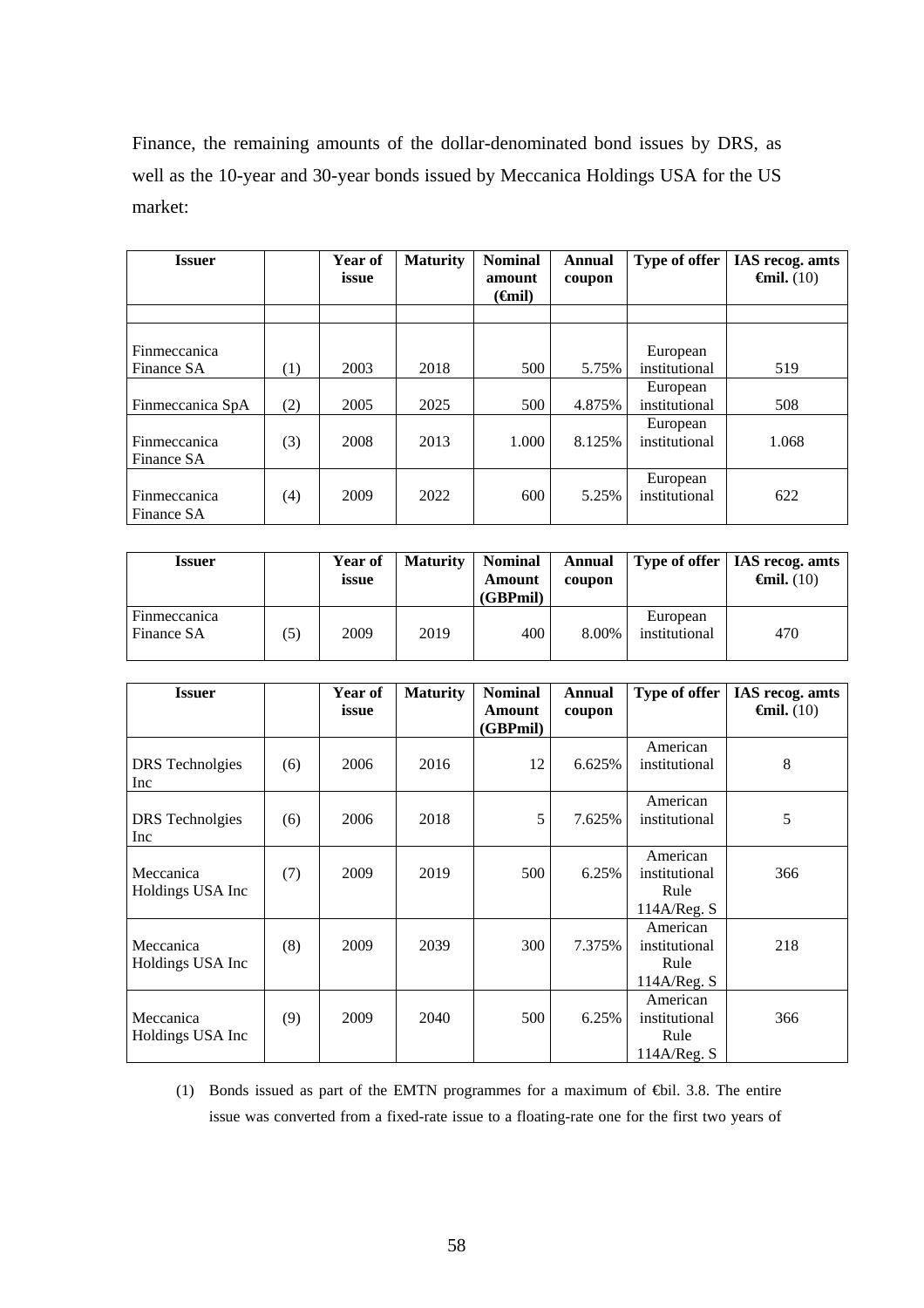the loan. The transaction was authorised pursuant to Article 129 of Legislative Decree 385/93. Bonds listed on the Luxembourg Stock Exchange.

Rate derivative transactions were made on these bonds and led to benefits up to 2005 from low floating rates with an effective cost of some 3.25%. During 2006, the effective cost of the loan returned to a fixed rate equal to an average value of around 5.8%.

- (2) Bonds issued as part of the EMTN programmes for a maximum of  $\bigoplus$  il. 3.8. The transaction was authorised pursuant to Article 129 of Legislative Decree 385/93. Bonds listed on the Luxembourg Stock Exchange. The amount of €mil. 250 of this issue was converted to a floating rate to hedge against increases in the interest rate.
- (3) Bonds issued as part of the EMTN programmes for a maximum of €bil. 3.8. Bonds listed on the Luxembourg Stock Exchange. Of the issue, €mil. 750 was converted to a floating rate, with a benefit of over 2 percentage points. The proceeds of the issues (the US dollar equivalent) were originally used to refinance (through an intercompany loan agreement) the DRS bonds redeemed early in January 2009.
- (4) Bonds issued as part of the EMTN programmes for a maximum of €bil. 3.8. Bonds listed on the Luxembourg Stock Exchange. No rate transactions on the issue were made. The proceeds of the issue were partly used to repay the Senior Loan Facility, signed on the occasion of the acquisition of the DRS group.
- (5) Bonds issued as part of the EMTN programmes for a maximum of €bil. 3.8. Bonds listed on the Luxembourg Stock Exchange. The proceeds of the issue were translated into euros and were completely used to partially repay the Senior Loan Facility. Rate transactions were made to optimise the total cost of the debt and were completed during the first half of 2010. These transactions generated revenues of around  $\epsilon$ mil. 24, for a profit of around  $\epsilon$ mil. 37. The exchange rate risk arising from the transaction was fully hedged. Finmeccanica does not rule out the possibility of re-converting the bond into pound sterling to partially hedge strategic investments in Great Britain.
- (6) DRS requested and received permission to delist these bond issues on regulated US markets in December 2008. Therefore, the outstanding DRS bonds are no longer covered by the US Securities Act of 1933 and are no longer registered with the Securities and Exchange Commission (SEC).
- (7) Bonds issued under Rule 144A and Regulation S of the US Securities Act. No rate transactions on the issue were made.
- (8) Bond issued under Rule 144A and Regulation S of the US Securities Act. The proceeds of this issue, as well as of that referred to in footnote (7), were entirely used by Meccanica Holdings USA to finance the purchase of DRS, partially replacing Finmeccanica in the intercompany loan granted to DRS by Finmeccanica in January 2009. Finmeccanica in turn used this amount to partially repay the Senior Term Loan Facility. No rate transactions on the issue were made.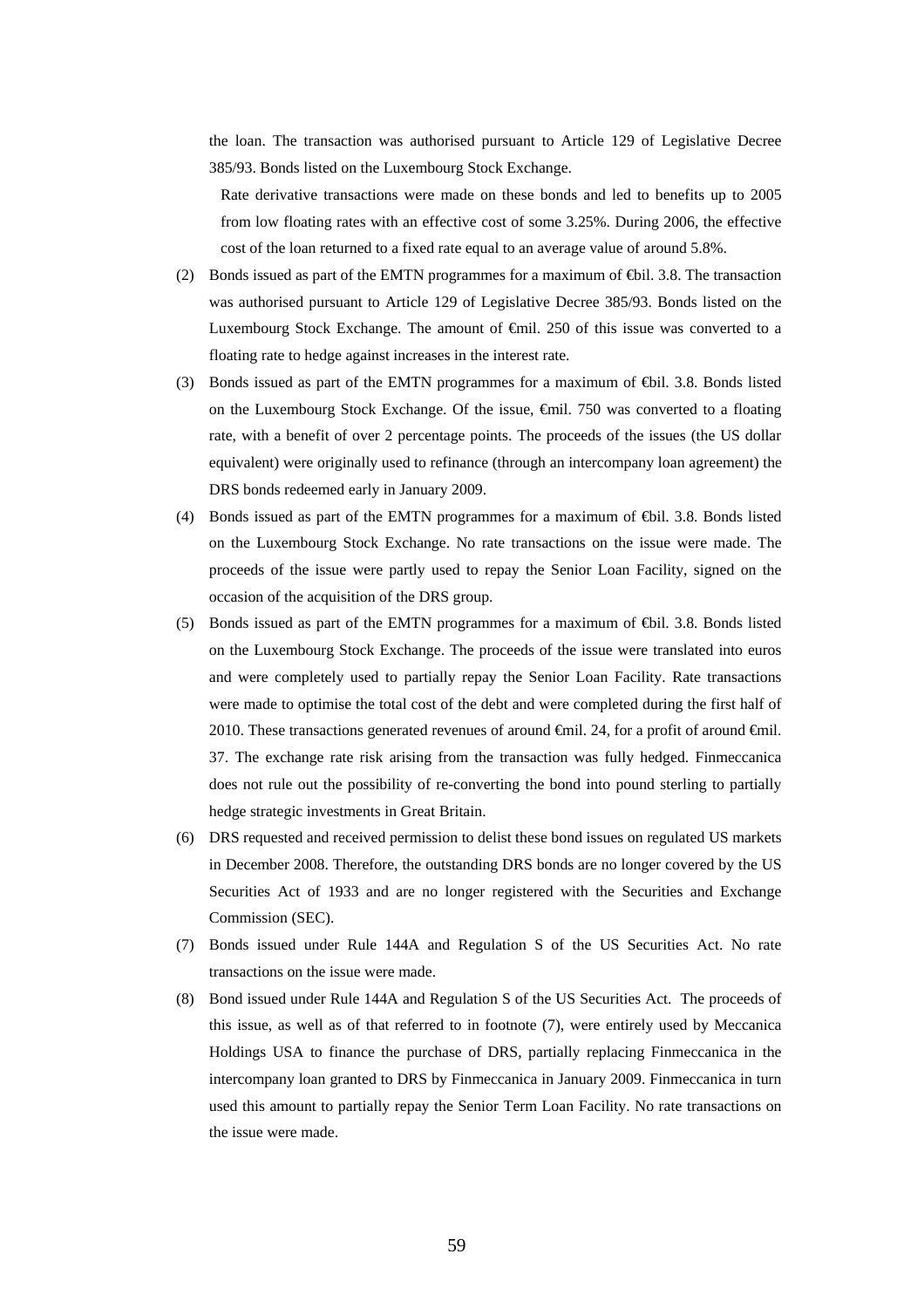- (9) Bond issued under Rule 144A and Regulation S of the US Securities Act. The proceeds were entirely used by Meccanica Holdings USA to finance the purchase of DRS, as described in footnote (8). No rate transactions on the issue were made.
- (10) The difference between the face value of bonds and book value is due to interest rates being classified as to increase debt and to discounts being recognised to decrease debt.

All the bond issues of Finmeccanica Finance, DRS and Meccanica Holdings, are irrevocably and unconditionally secured by Finmeccanica, and are given a mediumterm financial credit rating by the three international rating agencies: Moody's Investors Service, Standard and Poor's and Fitch. More specifically, at the date of this report, these credit ratings were: A3 (Moody's), BBB+ (Fitch) and BBB (Standard and Poor's).

All the bonds above are governed by rules with standard legal clauses for this type of corporate transaction. In the case of the issues, these clauses do not require any undertaking with regard to compliance with specific financial parameters (financial covenants) but they do require negative pledge and cross-default clauses*.*

Based on negative pledge clauses, Group issuers, Finmeccanica SpA and their material subsidiaries (companies whose issuer or guarantor owns more than 50% of share capital or represents at least 10% of total revenues) are expressly prohibited from pledging collateral security to secure financial transactions to the partial benefit of one or more creditors, without prejudice to the generalities of the foregoing. Exceptions to this prohibition are securitisation and, starting from July 2006, the establishment of assets for the use indicated in Article 2447-bis *et seq*. of the Italian Civil Code.

The cross-default clauses give the bondholders the right to request early redemption of the same (i.e. default) in the event that, for any loan or, more generally, any financial obligation of the Group, there should be a failure to make payment beyond preset limits or other default events.

### *Banking market*

In the banking market, in 2009, Finmeccanica signed a  $\epsilon$ mil. 500 loan agreement with the European Investment Bank (EIB) for Alenia Aeronautica (100%-owned by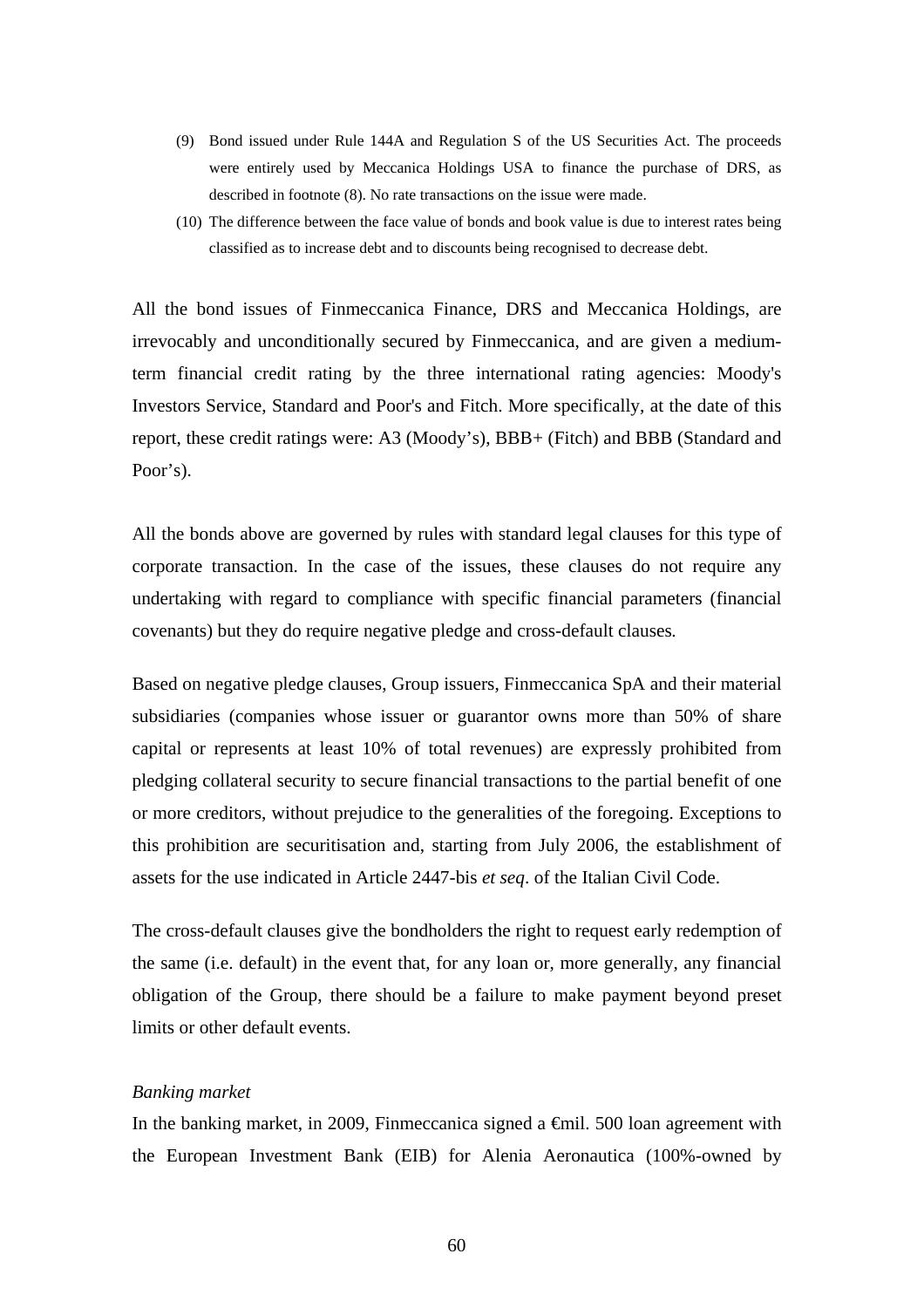Finmeccanica) to be used for the production and development of technologically innovative aeronautical components. Repayment of the 12-year loan will begin in August 2012. In August 2010, Finmeccanica drew upon the full amount of the loan in accordance with its terms. The loan was drawn upon in the amount of €mil. 300 at a fixed-rate of 3.45% and of  $\epsilon$ mil. 200 at a floating rate equal to the 6 month Euribor plus 79.4 basis points. Both of the tranches of the loan have a final maturity of August 2022 and the first instalment of principal repayment is due in August 2012. Starting from that date, the fixed-rate tranche will be repaid in 11 annual instalments with fixed principal payments, while the floating rate tranche will be repaid in 21 semi-annual instalments, also with fixed principal payments. Under the above conditions, only the accrued interest will be paid between the disbursement date and the date the first installment of principal repayment is due.

In September 2010, Finmeccanica was also able to extend the maturity of certain short-term confirmed lines of credit (with maturities up through 2012) to 2015. Specifically, on 21 September 2010, it signed a new revolving credit facility for  $\epsilon$ mil. 2,400 (final maturity in September 2015) with a pool of banks, including leading Italian and foreign banks. The main terms of the loan include:

- $\bullet$  amount:  $\bigoplus$  amount:  $\bigoplus$  2.400
- maturity: 5 years ending 21 September 2015;
- type: revolving credit permitting utilisations of 1, 3 and 6 months;
- margin: 75 basis points above the Euribor for the chosen period of use; the margin will increase to 95 b.p. and 115 b.p, where use exceeds, respectively, 33% or 66% of the nominal value of the credit line;
- commission if not used: 26.25 b.p. on the unused amount.

As with the previous line of credit of  $\epsilon$ mil. 1,200, the loan is subject to a clause that calls for modifying these margins in the event Finmeccanica's credit rating improves or deteriorates.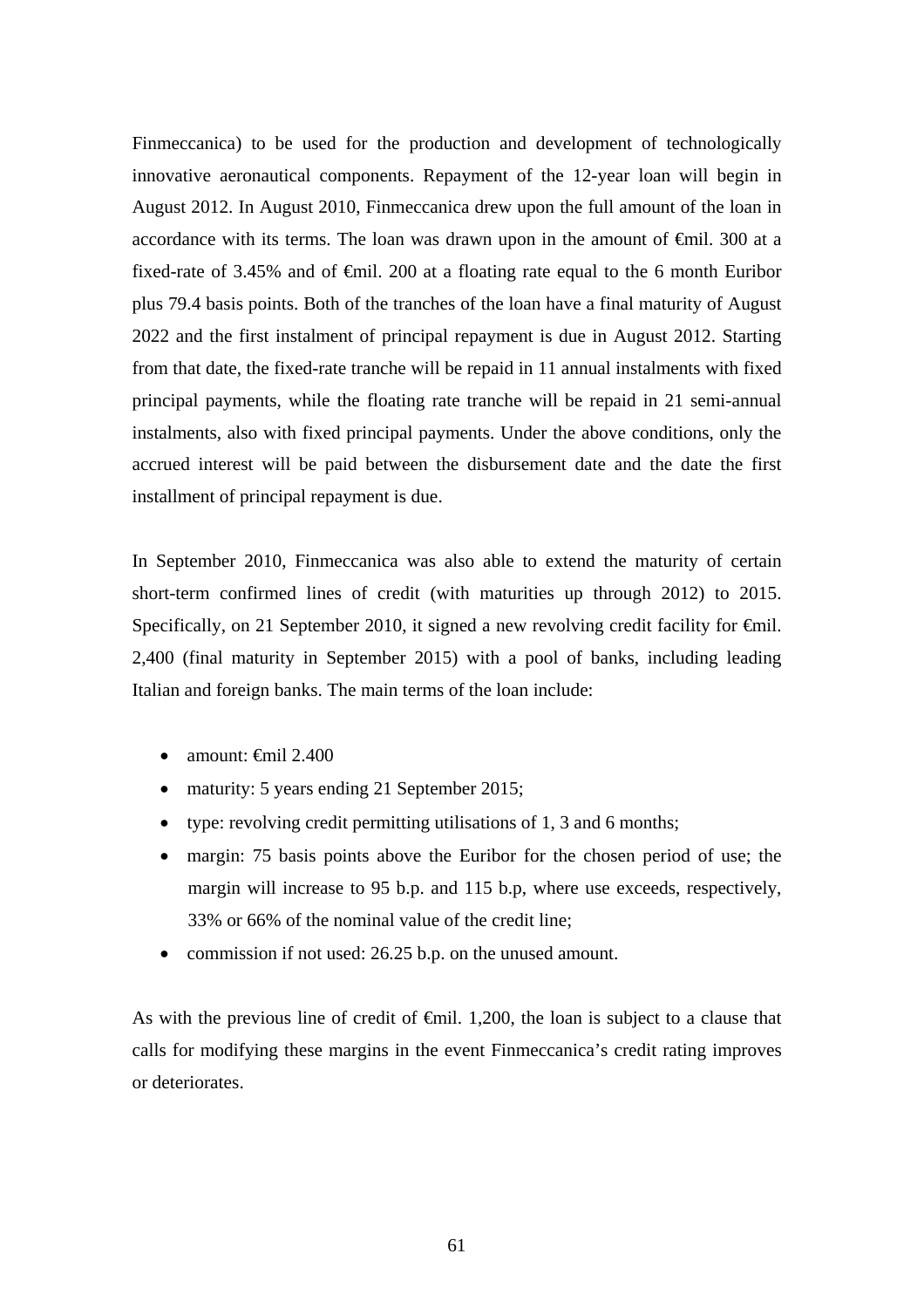This line of credit is an important source of medium-term liquidity and, given the amount and its revolving nature, it is useful for meeting the Group's working capital needs, primarily in connection with the seasonal pattern of the Group's collections.

When the new contract was signed, the following were cancelled ahead of natural maturity:

- the medium-term line of credit of  $\epsilon$ mil. 1,200, signed in 2004, with a pool of domestic and foreign banks (maturity 2012);
- the revolving credit facility of  $\epsilon$ mil. 639 (maturity June 2011), entered into in February 2010 and arising from the transformation of the final instalment (tranche C) of the Senior Term Loan Facility originally signed upon the purchase of the American company DRS;
- all the confirmed bilateral lines of credit in existence at the time of signing of the new line (for a total of  $\epsilon$ mil 670), except for one of  $\epsilon$ mil. 50 maturing at the end of 2011.

Neither of the above transactions includes clauses that require the assumption of any obligations with respect to specific financial parameters (i.e. financial covenants), although, with respect to Finmeccanica and its Material Subsidiaries, they do include, *inter alia*, standard legal clauses of this for these types of transactions entered into by corporate entities, such as negative pledge, cross default and change of control clauses.

Other significant financial transactions during the period include:

In January 2010, Finmeccanica's board of directors authorised the issue of a guarantee, up to  $\bigoplus$ il. 1, to support the issuance of "commercial paper" up to the same amount, with maturities of between one day and one year, and for amounts divisible based on the issuer's needs and the market's receptiveness. The transaction is still being defined. If completed, the Programme will be listed on the Luxembourg Stock Exchange and the individual issues will be placed by Finmeccanica Finance on Euro market and/or on the French financial market with institutional investors. The Programme augments the range of the Group's short-term financing sources, particularly unconfirmed lines of credit from banks.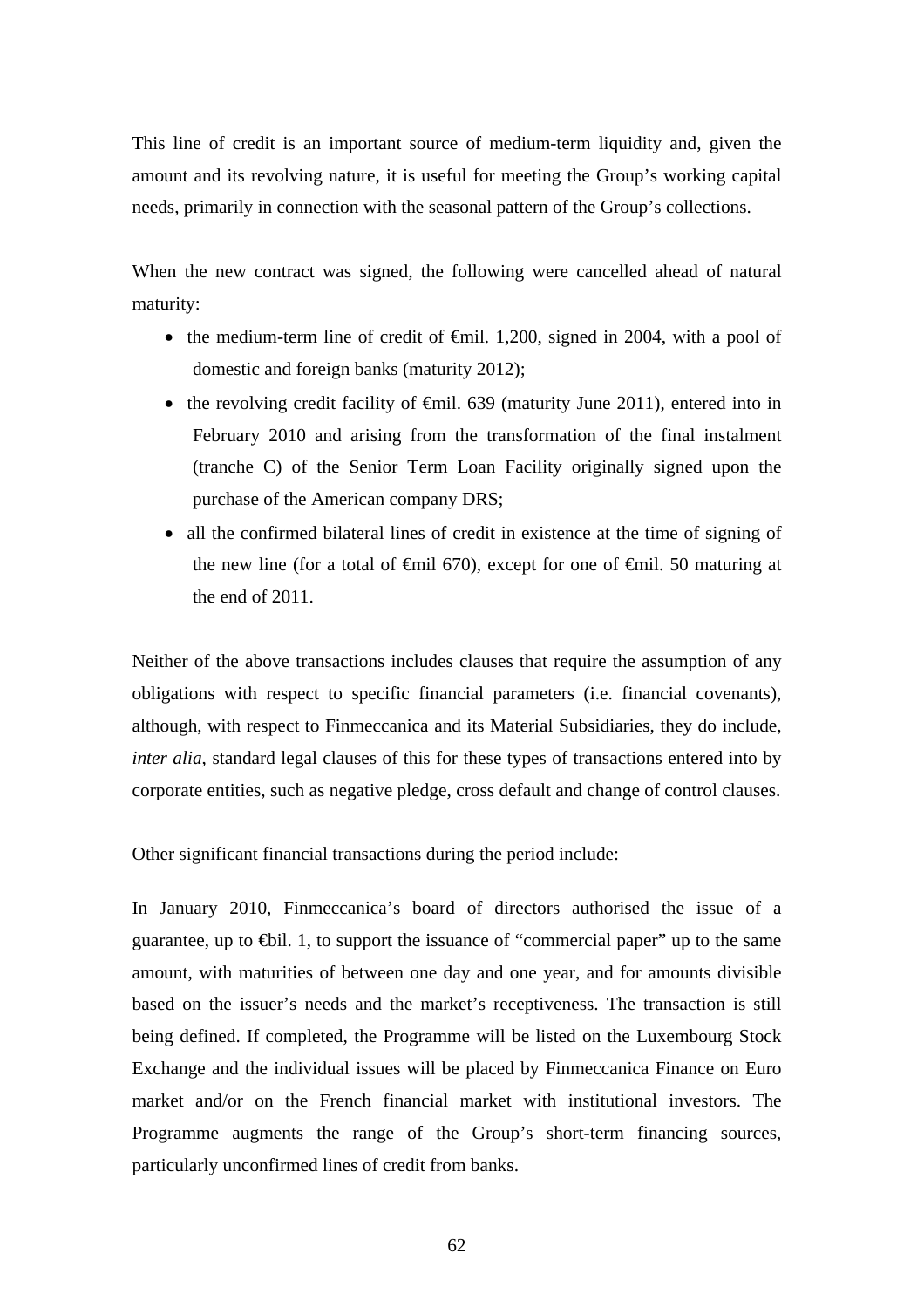In the first quarter, Finmeccanica sold an option mirroring the earn out option held under the agreement signed with Cassa Depositi e Prestiti for the sale of its stake in STM at the end of 2009. As a result of this transaction, Finmeccanica received a total of around €mil. 8, for €mil. 1 gain in additional income over the fair value recognised at 31 December 2009, thereby almost completely neutralising any further change in fair value.

In July, the Euro Medium Term Note (EMTN) programme was extended for a further 12 months. The maximum amount was set at €bil. 3.8 of which a total of around €mil.3,050 was already used at 30 June 2010 with respect to existing euro and pound sterling bond issues. The programme allows Finmeccanica and Finmeccanica Finance, secured by Finmeccanica, to act as issuer on the European bond market.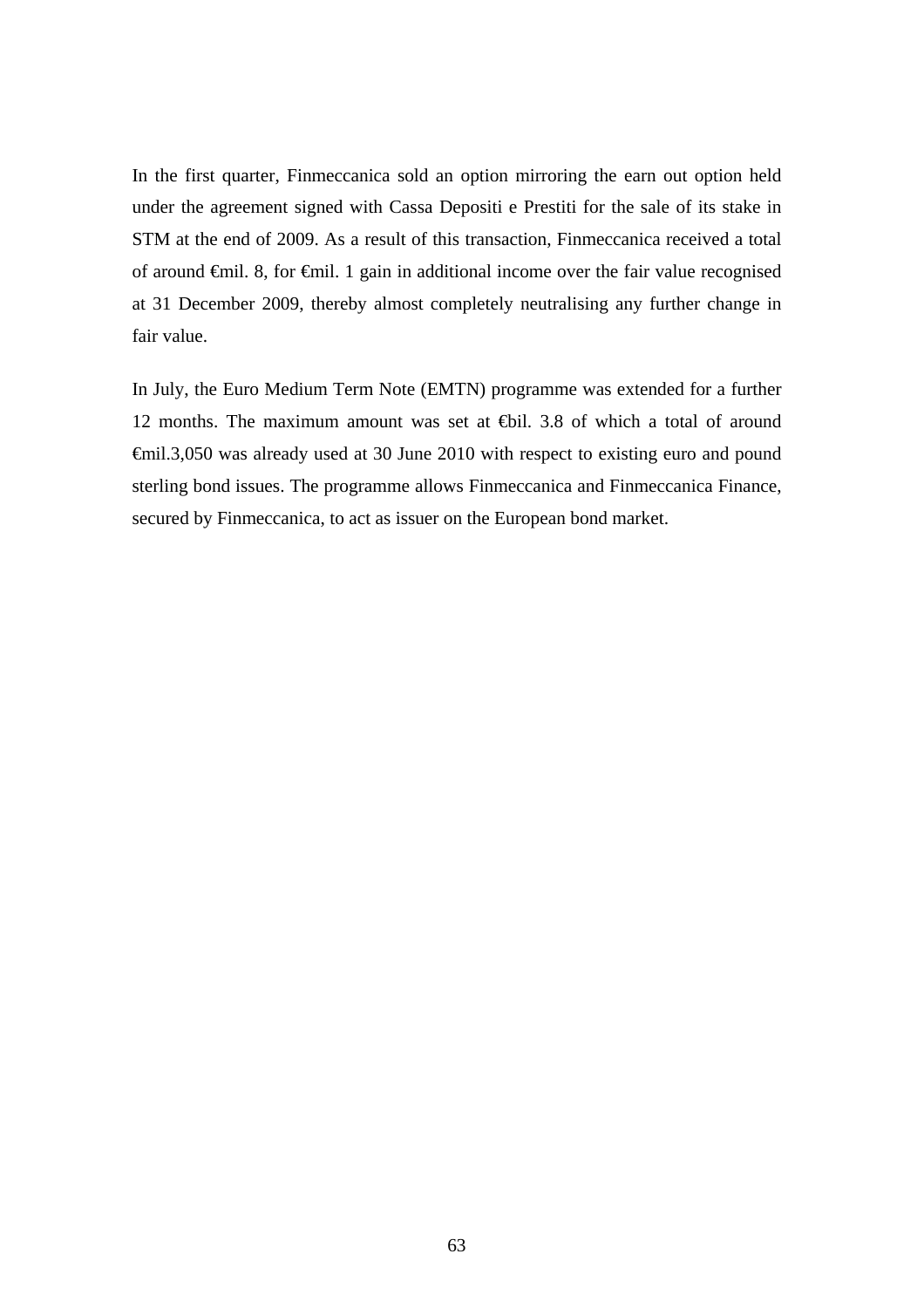## **Outlook**

Performance in the first nine months of 2010 was substantially the same as that during the corresponding period of the previous year, in line with forecasts made at that time.

The continued search for greater efficiency while carrying out productive activities and executing contracts and the achievement of targeted performance levels are fundamental for ensuring that the Group's financial soundness can be maintained.

The volume of the order backlog stands near €bil. 46 at 30 September 2010, ensuring that a high degree (over 95%) of expected production for the last three months of the year will be covered.

At present, therefore, there would appear to be no circumstances that would alter the forecasts made for the Group for 2010; as a result, Group revenues are expected to be between 17.8 and 18.6 billions of euros and adjusted EBITA between 1,520 and 1,600 millions of euros.

Finally, we expect FOCF to generate a cash surplus of about 200 millions of euros, given the considerable investment in the development of products necessary to sustain growth that, as in 2009, will focus on the Helicopters, Aeronautics, and Defence and Security Electronics divisions in particular.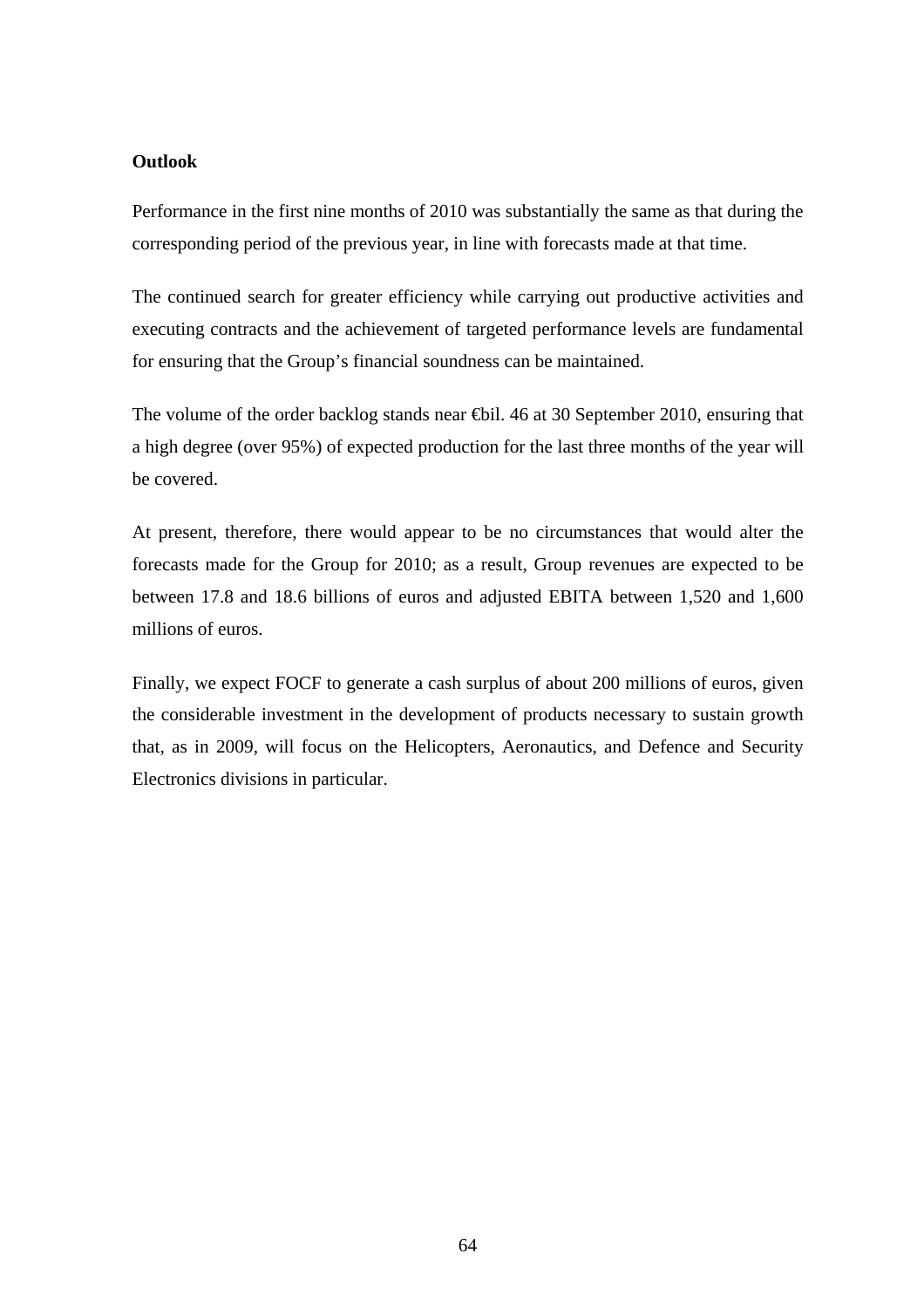**Analysis of the financial statements at 30 September 2010**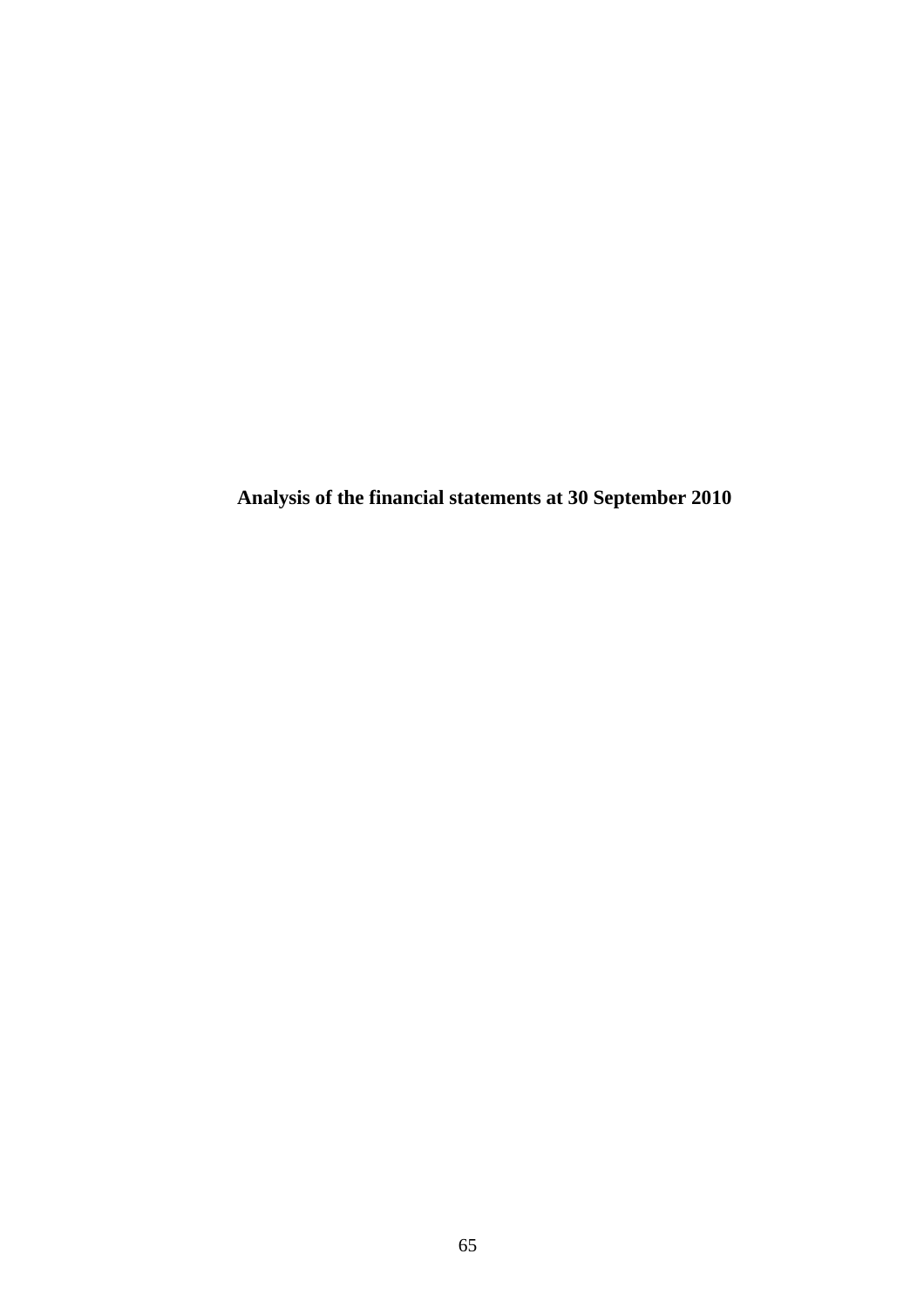## **Income Statement**

|                                                                  |             | For the nine months<br>ended 30 September |                                        | For the nine months<br>ended 30 September |                                        |
|------------------------------------------------------------------|-------------|-------------------------------------------|----------------------------------------|-------------------------------------------|----------------------------------------|
| (Emillion)                                                       | <b>Note</b> | 2010                                      | of which<br>with<br>related<br>parties | 2009                                      | of which<br>with<br>related<br>parties |
| Revenue                                                          |             | 12,924                                    | 973                                    | 12,640                                    | 974                                    |
| Raw materials and consumables used and                           |             |                                           |                                        |                                           |                                        |
| personnel costs                                                  | 24          | (11,606)                                  | (74)                                   | (11, 325)                                 | (95)                                   |
| Amortisation, depreciation and impairment                        | 25          | (491)                                     |                                        | (473)                                     |                                        |
| Other operating income (expenses)                                | 23          | (59)                                      | 1                                      | (28)                                      |                                        |
|                                                                  |             | 768                                       |                                        | 814                                       |                                        |
| Net finance income (costs)                                       | 26          | (208)                                     | (3)                                    | (244)                                     | (I)                                    |
| Share of profit (loss) of                                        |             |                                           |                                        |                                           |                                        |
| equity accounted investments                                     |             | (14)                                      |                                        | 14                                        |                                        |
| Profit before taxes and the effect of<br>discontinued operations |             | 546                                       |                                        | 584                                       |                                        |
| Income taxes                                                     | 27          | (225)                                     |                                        | (220)                                     |                                        |
| (Loss) Profit from discontinued operations                       |             |                                           |                                        |                                           |                                        |
| Net profit                                                       |             | 321                                       |                                        | 364                                       |                                        |
| . equity holders of the Company                                  |             | 284                                       |                                        | 328                                       |                                        |
| . minority interests                                             |             | 37                                        |                                        | 36                                        |                                        |
| <b>Earnings per Share</b>                                        | 29          |                                           |                                        |                                           |                                        |
| <b>Basic</b>                                                     |             | 0.492                                     |                                        | 0.568                                     |                                        |
| <b>Diluted</b>                                                   |             | 0.492                                     |                                        | 0.567                                     |                                        |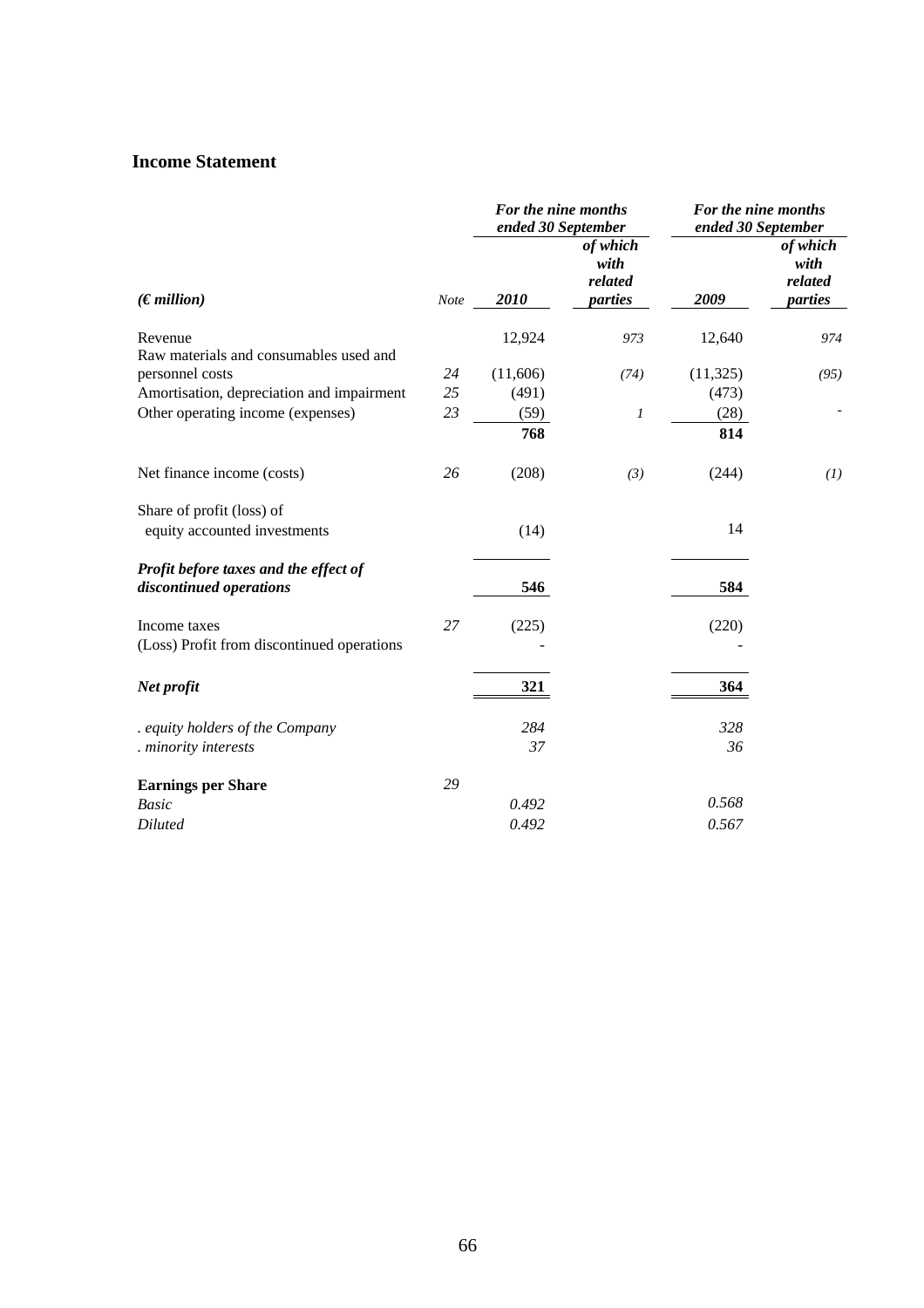|                                                                  |             | For the three months<br>ended 30 September |                                        | For the three months<br>ended 30 September |                                        |
|------------------------------------------------------------------|-------------|--------------------------------------------|----------------------------------------|--------------------------------------------|----------------------------------------|
| (Emillion)                                                       | <b>Note</b> | 2010                                       | of which<br>with<br>related<br>parties | 2009                                       | of which<br>with<br>related<br>parties |
| Revenue                                                          |             | 4,234                                      | 290                                    | 4,154                                      | 333                                    |
| Raw materials and consumables used and                           |             |                                            |                                        |                                            |                                        |
| personnel costs                                                  | 24          | (3,815)                                    | (29)                                   | (3,736)                                    | (28)                                   |
| Amortisation, depreciation and impairment                        | 25          | (160)                                      |                                        | (155)                                      |                                        |
| Other operating income (expenses)                                | 23          | (20)                                       | 1                                      | (5)                                        | 1                                      |
|                                                                  |             | 239                                        |                                        | 258                                        |                                        |
| Net finance income (costs)                                       | 26          | (25)                                       | (I)                                    | (77)                                       |                                        |
| Share of profit (loss) of                                        |             |                                            |                                        |                                            |                                        |
| equity accounted investments                                     |             | (11)                                       |                                        | $\overline{2}$                             |                                        |
| Profit before taxes and the effect of<br>discontinued operations |             | 203                                        |                                        | 183                                        |                                        |
| Income taxes                                                     | 27          | (78)                                       |                                        | (59)                                       |                                        |
| (Loss) Profit from discontinued operations                       |             |                                            |                                        |                                            |                                        |
| Net profit                                                       |             | 125                                        |                                        | 124                                        |                                        |
| . equity holders of the Company                                  |             | 112                                        |                                        | 111                                        |                                        |
| . minority interests                                             |             | 13                                         |                                        | 13                                         |                                        |
| <b>Earnings per Share</b>                                        | 29          |                                            |                                        |                                            |                                        |
| <b>Basic</b>                                                     |             | 0.194                                      |                                        | 0.193                                      |                                        |
| <b>Diluted</b>                                                   |             | 0.194                                      |                                        | 0.192                                      |                                        |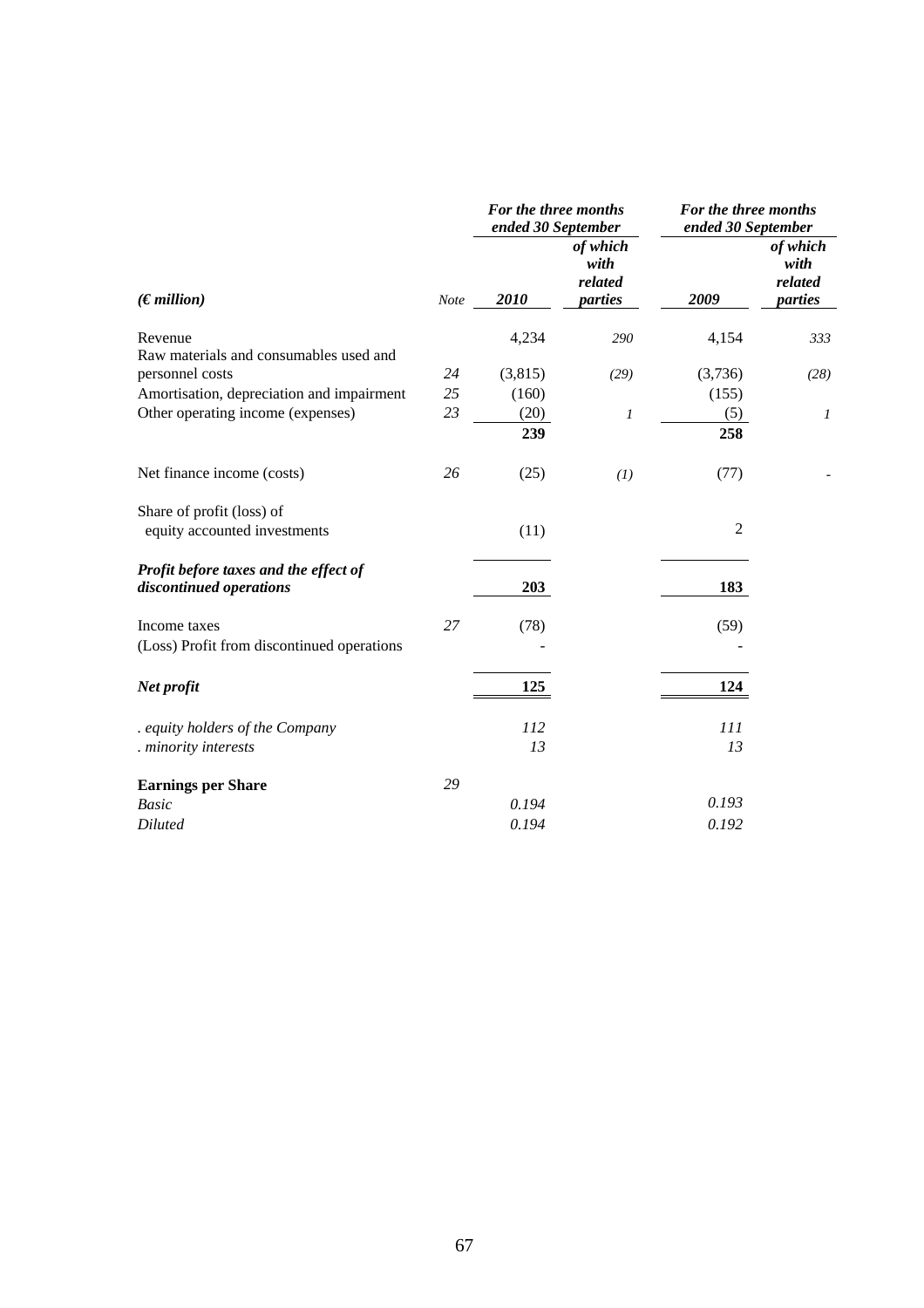# **Statement of Comprehensive Income**

|                                                                                             |               |      | For the nine months ended 30 September |       |  |
|---------------------------------------------------------------------------------------------|---------------|------|----------------------------------------|-------|--|
| $\epsilon$ million                                                                          | 2010          |      | 2009                                   |       |  |
| Profit (loss) for the period                                                                |               | 321  |                                        | 364   |  |
| Reserves of income (expense) recognised in equity<br>- Financial assets available for sale: |               |      |                                        | 64    |  |
| . sale of shares                                                                            |               |      |                                        |       |  |
| . fair value adjustment                                                                     |               |      | 64                                     |       |  |
| - Actuarial gains (losses) on defined-benefit plans:                                        |               | (95) |                                        | (104) |  |
| . plan measurement                                                                          | (91)          |      | (114)                                  |       |  |
| . exchange gains (losses)                                                                   | (4)           |      | 10                                     |       |  |
| - Changes in cash-flow hedges:                                                              |               | (41) |                                        | 105   |  |
| . fair value adjustment                                                                     | (44)          |      | 120                                    |       |  |
| . transferred to income statement                                                           | 3             |      | (14)                                   |       |  |
| . exchange gains (losses)                                                                   |               |      | (1)                                    |       |  |
| - Translation differences                                                                   |               | 186  |                                        | (37)  |  |
| Tax on expense (income) recognised in equity                                                |               | 28   |                                        | 1     |  |
| . fair value adjustment/measurement                                                         | 28            |      | 11                                     |       |  |
| . transferred to income statement                                                           | (I)           |      | (7)                                    |       |  |
| . exchange gains (losses)                                                                   | $\mathcal{I}$ |      | (3)                                    |       |  |
| Income (expense) recognised in equity                                                       |               | 78   |                                        | 29    |  |
| Total comprehensive income /(expense) for the                                               |               |      |                                        |       |  |
| period                                                                                      |               | 399  |                                        | 393   |  |
| Attributable to:                                                                            |               |      |                                        |       |  |
| Equity holders of the Company                                                               |               | 356  |                                        | 357   |  |
| - Minority interests                                                                        |               | 43   |                                        | 36    |  |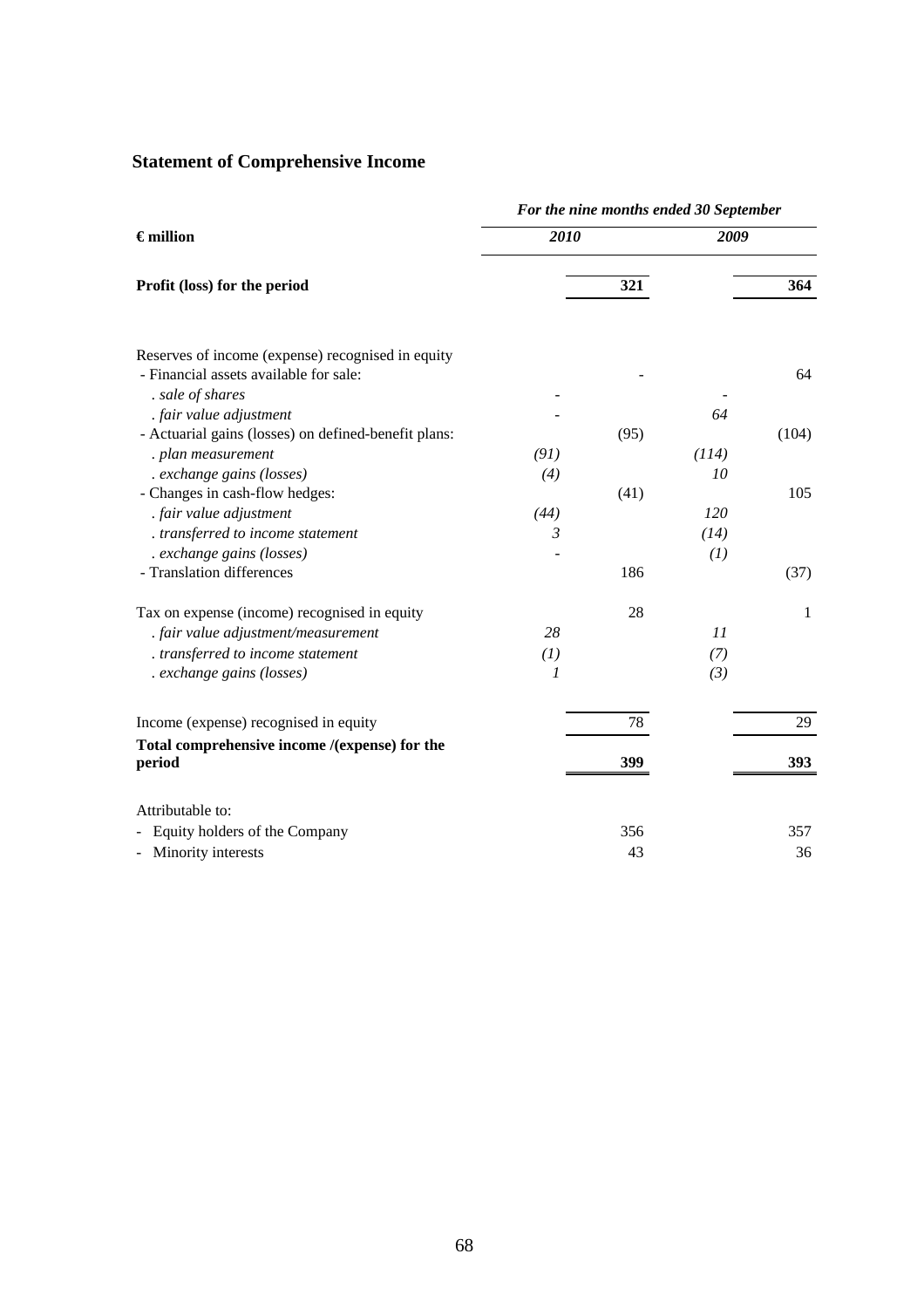## **Balance Sheet**

| (Emillion)                                                            | Note   | 30 Sept.<br><i>2010</i> | of which<br>with related<br>parties | 31 Dec.<br>2009 | of which<br>with related<br>parties |
|-----------------------------------------------------------------------|--------|-------------------------|-------------------------------------|-----------------|-------------------------------------|
| Non-current assets                                                    |        |                         |                                     |                 |                                     |
| Intangible assets                                                     | 9      | 8,765                   |                                     | 8,367           |                                     |
| Property, plant and equipment                                         | 10     | 3,228                   |                                     | 3,125           |                                     |
| Financial assets at fair value                                        |        |                         |                                     |                 |                                     |
| Deferred tax assets                                                   |        | 663                     |                                     | 673             |                                     |
| Other assets                                                          | 12     | 824                     | 11                                  | 791             | 12                                  |
|                                                                       |        | 13,480                  |                                     | 12,956          |                                     |
| Current assets                                                        |        |                         |                                     |                 |                                     |
| Inventories                                                           |        | 4,809                   |                                     | 4,662           |                                     |
| Trade receivables, including net contract work                        |        |                         |                                     |                 |                                     |
| in progress                                                           | 13     | 9,883                   | 467                                 | 8,481           | 523                                 |
| Financial receivables<br>Derivatives                                  | 14     | 770<br>329              | 51                                  | 797             | 34                                  |
| Other assets                                                          | 15     | 923                     | 25                                  | 193<br>759      | 9                                   |
| Cash and cash equivalents                                             |        |                         |                                     |                 |                                     |
|                                                                       |        | 860<br>17,574           |                                     | 2,630<br>17,522 |                                     |
|                                                                       |        |                         |                                     |                 |                                     |
| Non-current assets held for sale                                      |        |                         |                                     | 7               |                                     |
| <b>Total</b> assets                                                   |        | 31,054                  |                                     | 30,485          |                                     |
| Shareholders' equity                                                  |        |                         |                                     |                 |                                     |
| Share capital                                                         | 16     | 2,512                   |                                     | 2,512           |                                     |
| Other reserves                                                        |        | 3,981                   |                                     | 3,839           |                                     |
| Capital and reserves attributable to equity<br>holders of the Company |        | 6,493                   |                                     | 6,351           |                                     |
| Minority interests in equity                                          |        | 236                     |                                     | 198             |                                     |
| Total shareholders' equity                                            |        | 6,729                   |                                     | 6,549           |                                     |
| Non-current liabilities                                               |        |                         |                                     |                 |                                     |
| Borrowings                                                            | 17     | 4,617                   |                                     | 4,604           |                                     |
| Employee liabilities                                                  | 19     | 1,185                   |                                     | 1,136           |                                     |
| Provisions for risks and charges                                      | 18     | 376                     |                                     | 364             |                                     |
| Deferred tax liabilities                                              |        | 464                     |                                     | 488             |                                     |
| Other liabilities                                                     | $20\,$ | 655<br>7.297            |                                     | 651<br>7,243    |                                     |
| <b>Current liabilities</b>                                            |        |                         |                                     |                 |                                     |
| Trade payables, including net advances from                           |        |                         |                                     |                 |                                     |
| customers                                                             | 21     | 12,680                  | 102                                 | 12,400          | 99                                  |
| <b>Borrowings</b>                                                     | 17     | 1,911                   | $710\,$                             | 1,904           | 679                                 |
| Income tax payables                                                   |        | 149                     |                                     | 126             |                                     |
| Provisions for risks and charges                                      | 18     | 595                     |                                     | 595             |                                     |
| Derivatives                                                           | 14     | 159                     |                                     | 88              |                                     |
| Other liabilities                                                     | 20     | 1,534                   | 9                                   | 1,580           | 13                                  |
| Liabilities directly correlated with assets held<br>for sale          |        | 17,028                  |                                     | 16,693          |                                     |
| <b>Total liabilities</b>                                              |        | 24,325                  |                                     | 23,936          |                                     |
| Total liabilities and shareholders' equity                            |        | 31,054                  |                                     | 30,485          |                                     |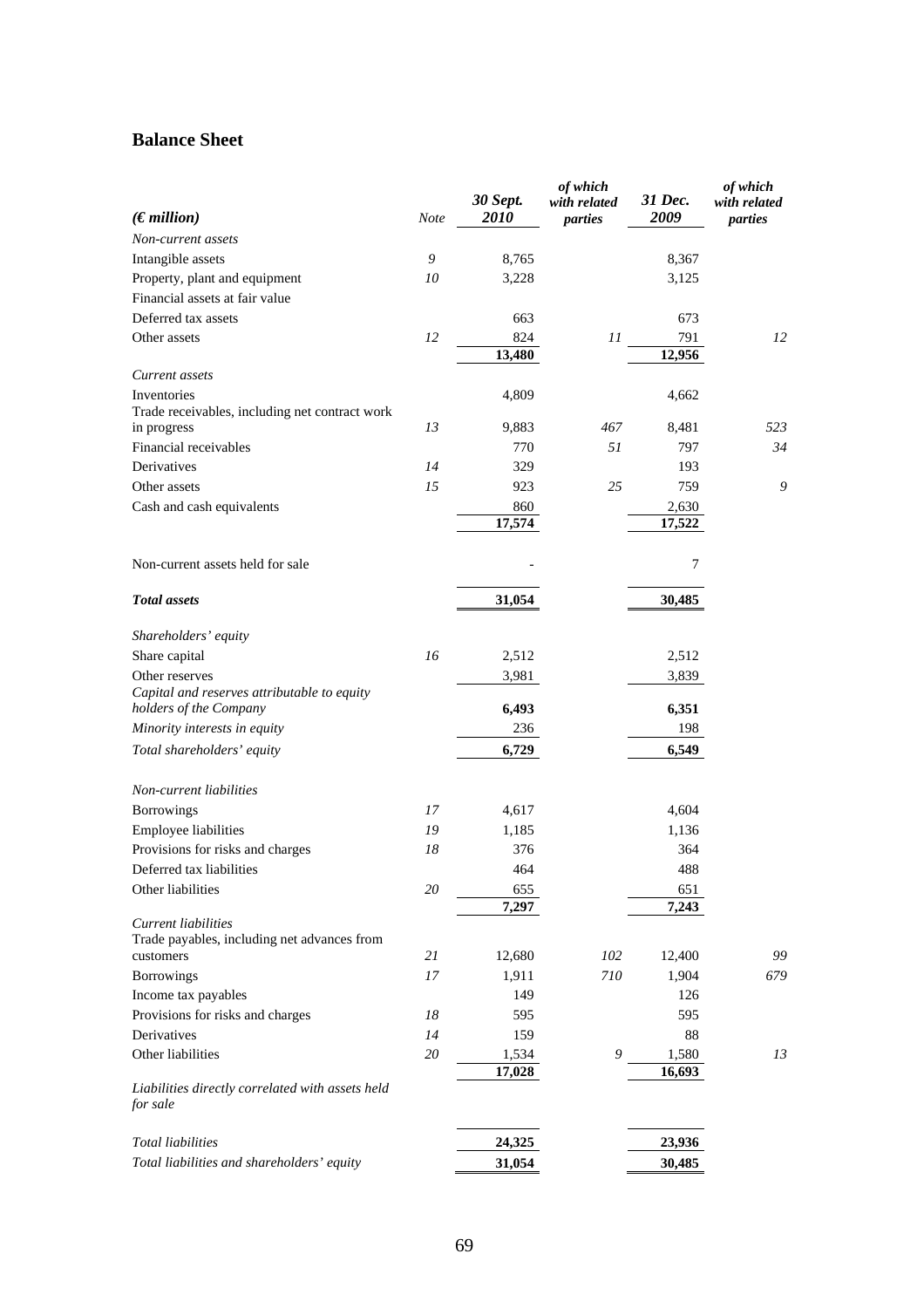## **Cash Flow Statement**

| $(\epsilon$ million)                                               |             | For the nine months ended 30 September |                 |          |                   |  |
|--------------------------------------------------------------------|-------------|----------------------------------------|-----------------|----------|-------------------|--|
|                                                                    |             |                                        | of which        |          | of which          |  |
|                                                                    |             |                                        | with<br>related |          | with<br>related   |  |
|                                                                    | <b>Note</b> | 2010                                   | parties         | 2009     | parties           |  |
| Cash flow from operating activities:                               |             |                                        |                 |          |                   |  |
| Gross cash flow from operating activities                          | 28          | 1,446                                  |                 | 1,445    |                   |  |
| Changes in working capital                                         | 28          | (1,286)                                | 61              | (1, 483) | 46                |  |
| Changes in other operating assets and liabilities                  |             |                                        |                 |          |                   |  |
| and provisions for risks and charges                               |             | (511)                                  | (22)            | (178)    | 59                |  |
| Finance costs paid                                                 |             | (124)                                  | (123)           | (171)    | (87)              |  |
| Income taxes paid                                                  |             | (214)                                  |                 | (299)    |                   |  |
| Net cash used in operating activities                              |             | (689)                                  |                 | (686)    |                   |  |
| Cash flow from investing activities:                               |             |                                        |                 |          |                   |  |
| Acquisitions of subsidiaries, net of cash acquired                 | 11          | (98)                                   |                 | (23)     |                   |  |
| Purchase of property, plant and equipment and intangible<br>assets |             | (655)                                  |                 | (658)    |                   |  |
| Proceeds from sale of property, plant and equipment and            |             |                                        |                 |          |                   |  |
| intangible assets                                                  |             | 19                                     |                 | 43       |                   |  |
| Acquisition of equity investments                                  |             |                                        |                 | (145)    |                   |  |
| Other investing activities                                         |             | 19                                     | $\mathcal{I}$   | (9)      | $\left( l\right)$ |  |
| Net cash used in investing activities                              |             | (715)                                  |                 | (792)    |                   |  |
| Cash flow from financing activities:                               |             |                                        |                 |          |                   |  |
| Dividends paid to shareholders of the Company                      |             | (237)                                  |                 | (237)    |                   |  |
| Dividends paid to minority interests                               |             | (20)                                   |                 | (17)     |                   |  |
| Repayment of bonds                                                 |             | (503)                                  |                 | (868)    |                   |  |
| Issue of bonds                                                     |             |                                        |                 | 1,262    |                   |  |
| Net change in other borrowings                                     |             | 369                                    | $\mathfrak{2}$  | (435)    | (59)              |  |
| Net cash used in financing activities                              |             | (391)                                  |                 | (295)    |                   |  |
| Net increase (decrease) in cash and cash equivalents               |             | (1,795)                                |                 | (1,773)  |                   |  |
| Exchange gains/losses                                              |             | 25                                     |                 | (13)     |                   |  |
| Cash and cash equivalents at 1 January                             |             | 2,630                                  |                 | 2,297    |                   |  |
| Cash and cash equivalents at 30 September                          |             | 860                                    |                 | 551      |                   |  |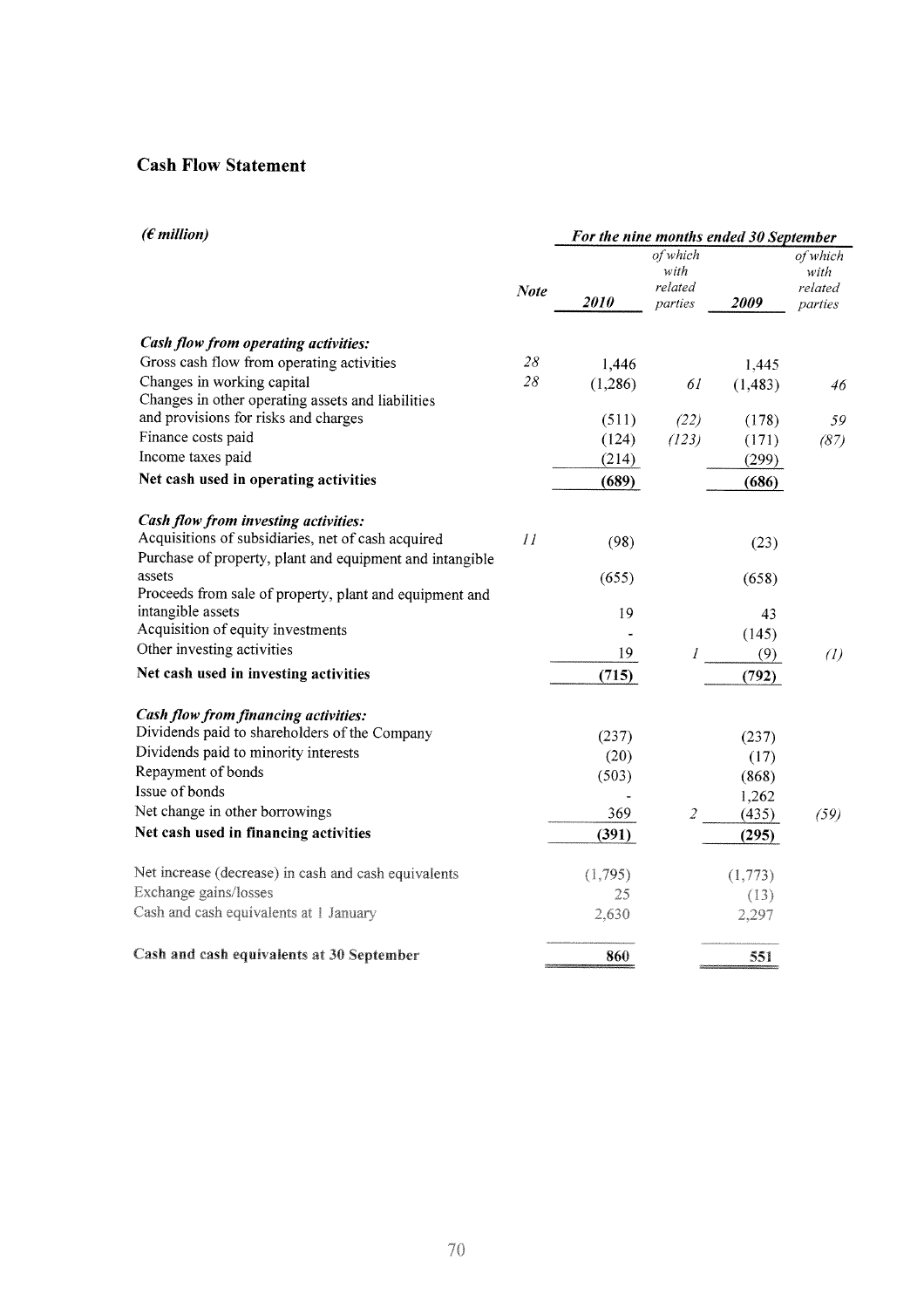# **Statement of changes in shareholders' equity**

|                                                                      | <b>Share</b><br>capital | <b>Retained</b><br>earnings and<br>consolidation<br>reserve | <b>Reserve</b><br>for<br>assets<br>available<br>for sale | Cash-<br>flow<br>hedge<br>reserve | <b>Reserv</b><br>e for<br>stock-<br>option<br>and<br>stock-<br>grant<br>plans | <b>Reserve</b><br>for<br>actuarial<br>gains<br>(losses)<br>posted to<br>sharehold<br>ers' equity | <b>Translat</b><br>ion<br>reserve | <b>Total</b><br>capital and<br>reserves<br>attributabl<br>e to equity<br>holders of<br>the<br>Company | <b>Minority</b><br>interests<br>in equity |
|----------------------------------------------------------------------|-------------------------|-------------------------------------------------------------|----------------------------------------------------------|-----------------------------------|-------------------------------------------------------------------------------|--------------------------------------------------------------------------------------------------|-----------------------------------|-------------------------------------------------------------------------------------------------------|-------------------------------------------|
|                                                                      |                         |                                                             |                                                          |                                   |                                                                               |                                                                                                  |                                   |                                                                                                       |                                           |
| 1 January 2009                                                       | 2,519                   | 4,183                                                       | $\frac{1}{2}$                                            | 23                                | 19                                                                            | 41                                                                                               | (811)                             | 5,974                                                                                                 | 156                                       |
| Dividends paid                                                       |                         | (237)                                                       |                                                          |                                   |                                                                               |                                                                                                  |                                   | (237)                                                                                                 | (17)                                      |
| Capital<br>increases                                                 |                         |                                                             |                                                          |                                   |                                                                               |                                                                                                  |                                   |                                                                                                       | 9                                         |
| Repurchase of<br>treasury shares,<br>less shares sold                | (13)                    |                                                             |                                                          |                                   |                                                                               |                                                                                                  |                                   | (13)                                                                                                  |                                           |
| Profit/Loss for<br>the period<br>Other<br>comprehensive              |                         | 328                                                         |                                                          |                                   |                                                                               |                                                                                                  |                                   | 328                                                                                                   | 36                                        |
| income<br>Stock<br>options/grant<br>plans:                           |                         |                                                             | 64                                                       | 78                                |                                                                               | (73)                                                                                             | (40)                              | 29                                                                                                    | $\mathbf{1}$                              |
| - services<br>rendered                                               |                         |                                                             |                                                          |                                   | $20\,$                                                                        |                                                                                                  |                                   | $20\,$                                                                                                | $\mathbf{1}$                              |
| Other changes                                                        | (2)                     | (3)                                                         |                                                          |                                   |                                                                               |                                                                                                  | 5                                 | $\overline{\phantom{a}}$                                                                              | (2)                                       |
| 30 Sept. 2009                                                        | 2,504                   | 4,271                                                       | 64                                                       | 101                               | 39                                                                            | (32)                                                                                             | (846)                             | 6,101                                                                                                 | 184                                       |
|                                                                      |                         |                                                             |                                                          |                                   |                                                                               |                                                                                                  |                                   |                                                                                                       |                                           |
| 1 January 2010                                                       | 2,512                   | 4,605                                                       |                                                          | 60                                | 24                                                                            | (81)                                                                                             | (769)                             | 6,351                                                                                                 | 198                                       |
| Dividends paid                                                       |                         | (237)                                                       |                                                          |                                   |                                                                               |                                                                                                  |                                   | (237)                                                                                                 | (20)                                      |
| Capital<br>increases<br>Profit/Loss for                              |                         |                                                             |                                                          |                                   |                                                                               |                                                                                                  |                                   |                                                                                                       | 15                                        |
| the period                                                           |                         | 284                                                         |                                                          |                                   |                                                                               |                                                                                                  |                                   | 284                                                                                                   | 37                                        |
| Other<br>comprehensive<br>income<br>Stock<br>options/grant<br>plans: |                         |                                                             |                                                          | (30)                              |                                                                               | (77)                                                                                             | 179                               | $72\,$                                                                                                | $\sqrt{6}$                                |
| - services<br>rendered                                               |                         |                                                             |                                                          |                                   | $30\,$                                                                        |                                                                                                  |                                   | $30\,$                                                                                                | $\overline{\mathbf{c}}$                   |
| Other changes                                                        |                         | (9)                                                         |                                                          | $\boldsymbol{2}$                  |                                                                               |                                                                                                  |                                   | (7)                                                                                                   | (2)                                       |
| 30 Sept. 2010                                                        | 2,512                   | 4,643                                                       |                                                          | 32                                | 54                                                                            | (158)                                                                                            | (590)                             | 6,493                                                                                                 | 236                                       |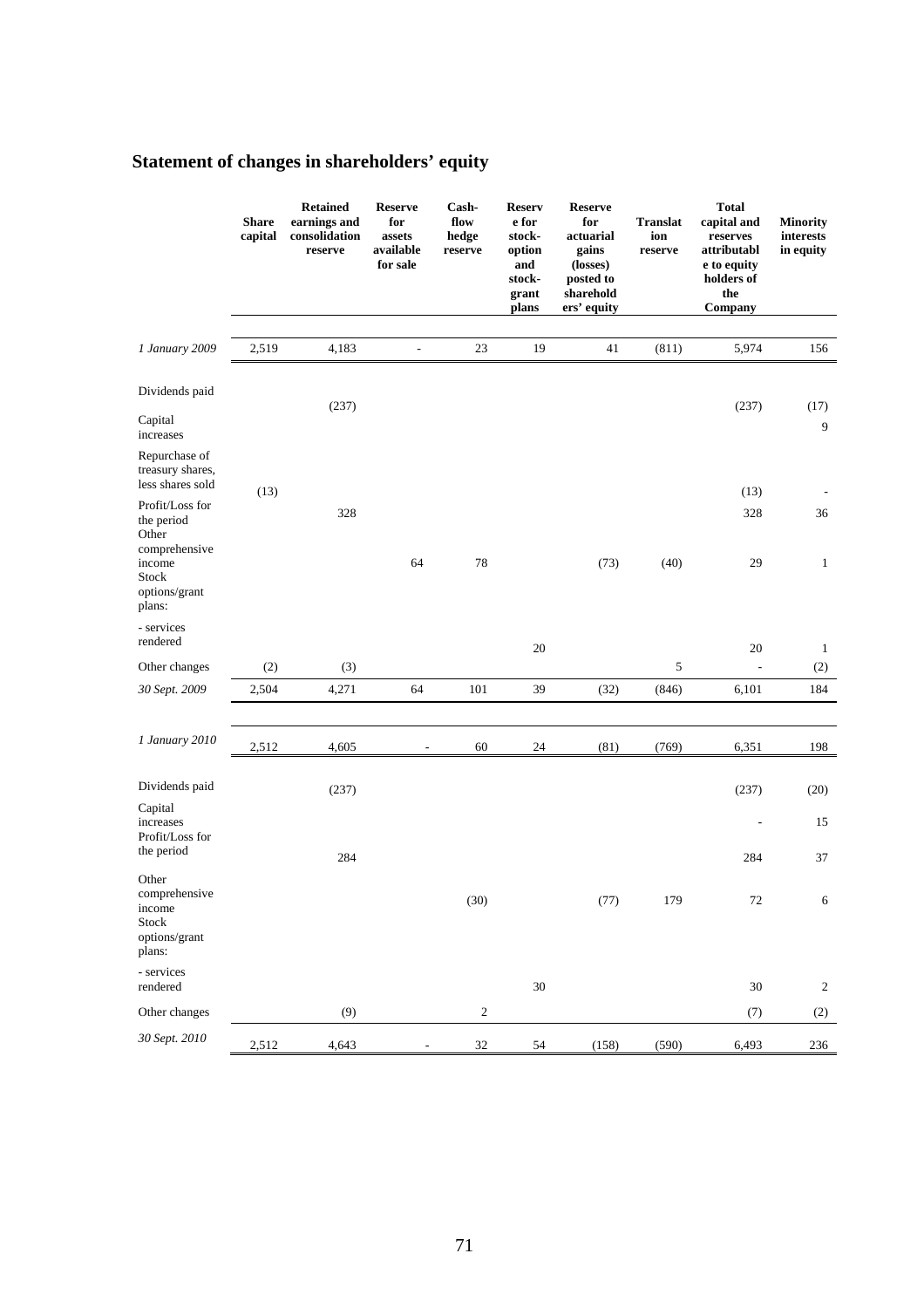#### **1. GENERAL INFORMATION**

Finmeccanica is a company limited by shares based in Rome (Italy), at Piazza Monte Grappa 4, and is listed on the Milan Stock Exchange (S&P/MIB).

The Finmeccanica Group is a major Italian high technology organisation. Finmeccanica SpA, the holding company responsible for guiding and controlling industrial and strategic operations, coordinates its subsidiaries (the Finmeccanica Group or, simply, the Group), which are especially concentrated in the fields of Helicopters, Defence and Security Electronics, Aeronautics, Space, Defence Systems, Energy and Transportation.

#### **2. FORM, CONTENT AND APPLICABLE ACCOUNTING STANDARDS**

The interim financial report of the Finmeccanica Group at 30 September 2010 was prepared in accordance with Article 154-ter, paragraph 2 of Legislative Decree 58/98 (Consolidated Law on Financial Intermediation), as subsequently amended. This interim financial report was prepared in accordance with IAS 34 - *Interim financial reporting*, issued by the International Accounting Standard Board (IASB).

In accordance with IAS 34, these notes are presented in a condensed form and do not include all the information required to be disclosed in the annual financial statements because they relate only to those items whose amount, breakdown or changes are key to the understanding of the financial condition of the Group. Therefore, this interim financial report must be read in conjunction with the 2009 consolidated financial statements.

Likewise, the balance sheet and the income statement are presented in a condensed form as compared with the annual financial statements. The reconciliation between the quarterly and the year-end balance sheet and income statement is provided in the relevant notes for the items contained in the condensed financial statements.

The accounting principles and basis of accounting that have been used in the preparation of this interim financial report are the same as those used in the preparation of the consolidated financial statements at 31 December 2009 and the interim financial report at 30 September 2009, except as indicated below (Note 4).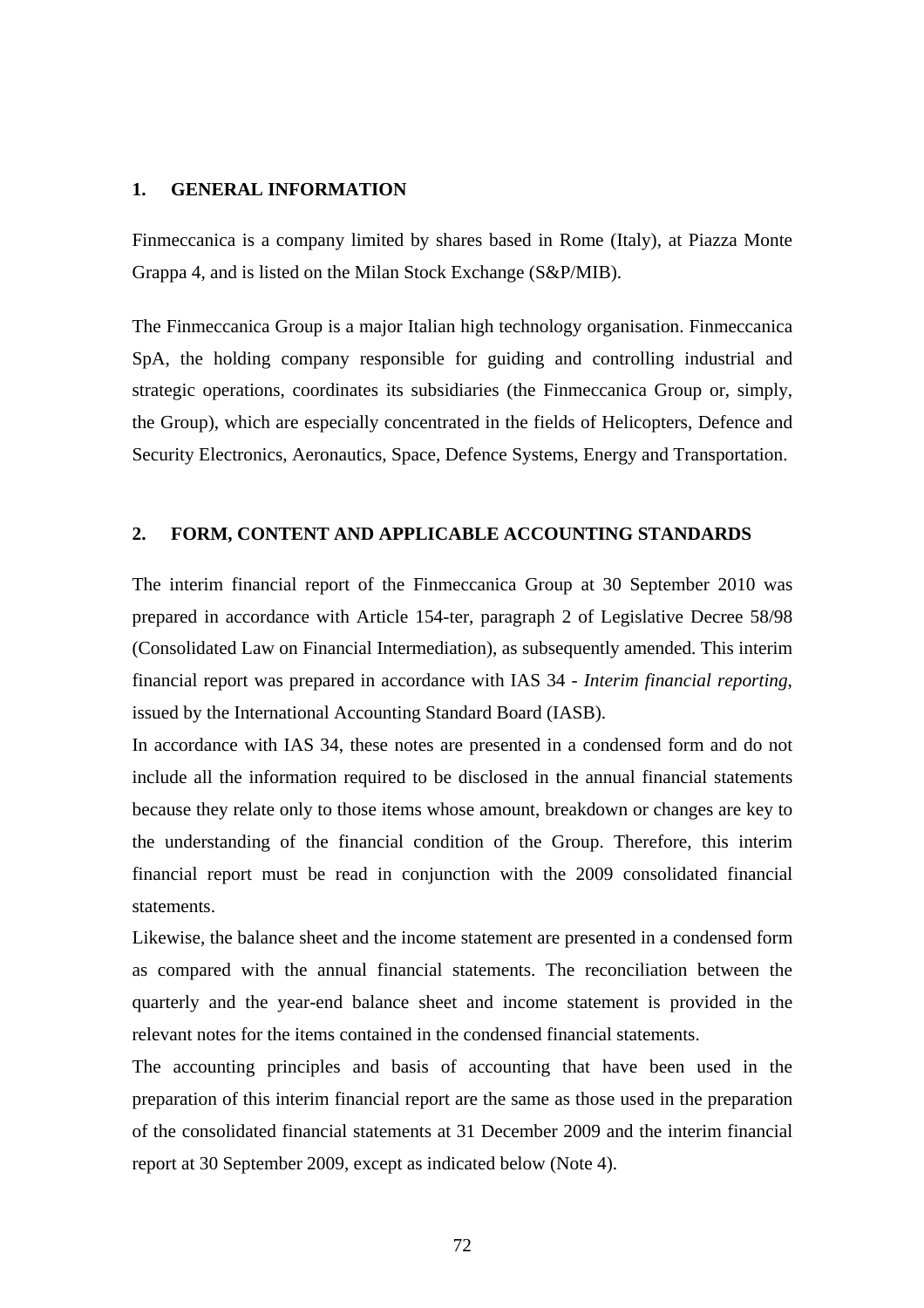All figures are shown in millions of euros unless otherwise indicated.

This interim financial report is unaudited.

# **3. TREATMENT OF INCOME TAXES APPLIED IN THE PREPARATION OF INTERIM REPORTS AND SEASONALITY OF OPERATIONS**

#### **Treatment of income taxes**

In the interim financial statements, income taxes are estimated by applying the expected effective annual tax rate to the interim pre-tax result.

#### **Cash flows relating to operations**

The businesses in which the Group is primarily active are characterised by a high concentration of cash flows from customers in the closing months of the year. This pattern affects both the interim cash flow statements and the volatility of the debt situation of the Group over each interim period, which shows a marked improvement in the final months of the calendar year.

#### **4. EFFECT OF CHANGES IN ACCOUNTING POLICIES ADOPTED**

As from 1 January 2010, the Group has adopted a series of new accounting policies and interpretations, including the following:

- the Revised IAS 27 *Consolidated and separate financial statements*, which provides that transactions with minority shareholders shall not give rise to a gain recognised in the individual income statement nor shall it be recognised as additional goodwill;
- the Revised IFRS 3 *Business combinations*, which provides that transaction costs shall be recognised in the income statement, no longer requires that the subsidiary's individual assets and liabilities be measured at fair value in step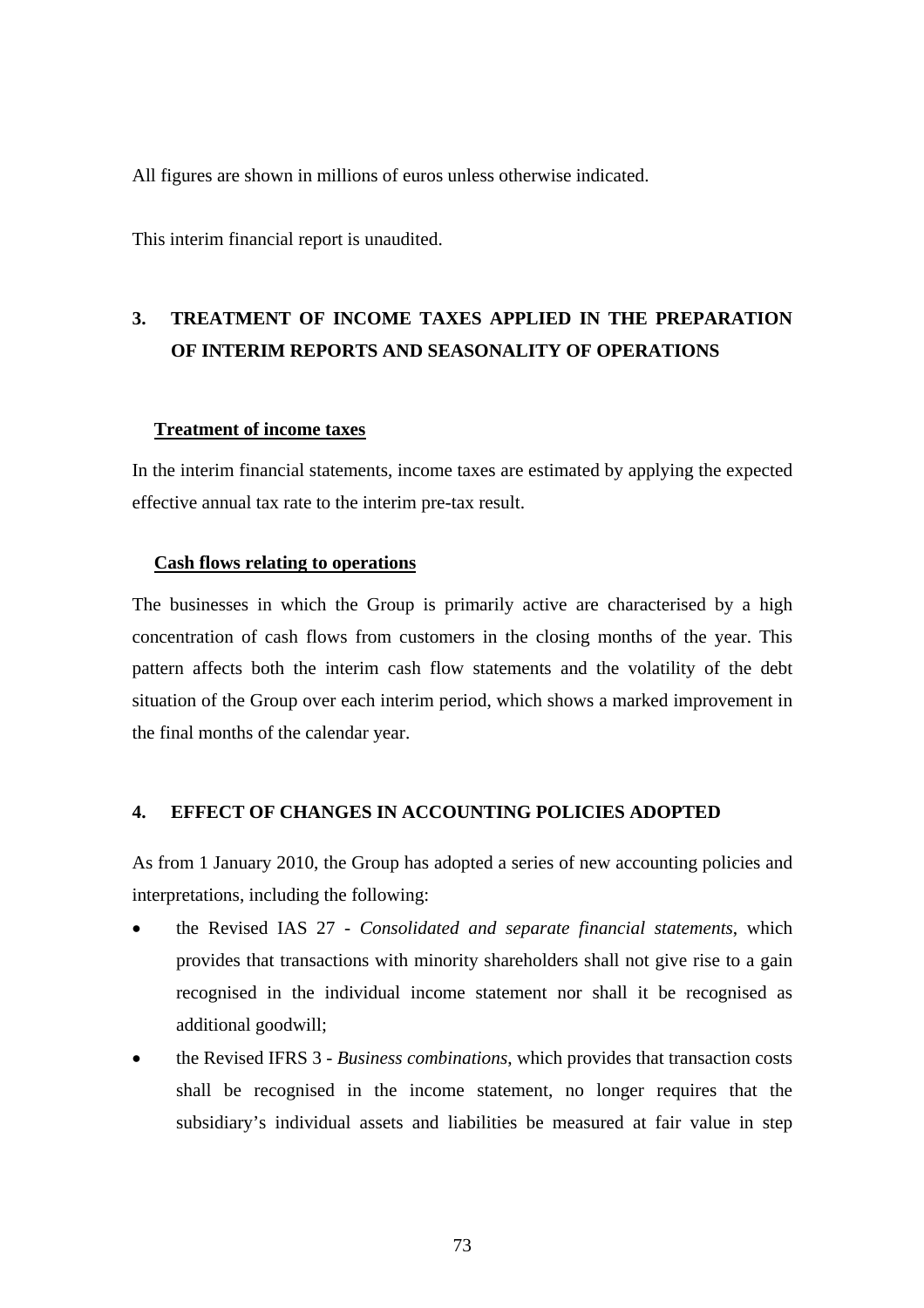acquisitions and requires that contingent liabilities be recognised on the acquisition date;

 the amendments to IAS 32 - *Financial instruments: presentation*, permit, *inter alia*, option rights issued as part of a capital increase to be treated as a component of shareholders' equity.

These, as well as other, changes to the accounting standards and interpretations applicable as from 1 January 2010 had no effect on this interim financial report.

## **5. SIGNIFICANT NON-RECURRING EVENTS AND TRANSACTIONS**

No significant non-recurring transactions were carried out during the period under review, while in the corresponding prior year period the following is noted:

- collection in June 2009 of the remaining €mil. 64 relating to the receivable arising from the settlement of the dispute with ENEA initiated in 1995 following the rescission of the contract for the construction of the nuclear power plant named PEC, signed in previous years between ENEA and Finmeccanica;
- in January 2009 the amounts due as of 31 December 2008 were repaid in line with the allocations made in the Group's financial statements. These repayments resulted from the decision made by the European Commission on 11 March 2008 in relation to the individual aid granted by the Italian government as financing under Law 808/1985.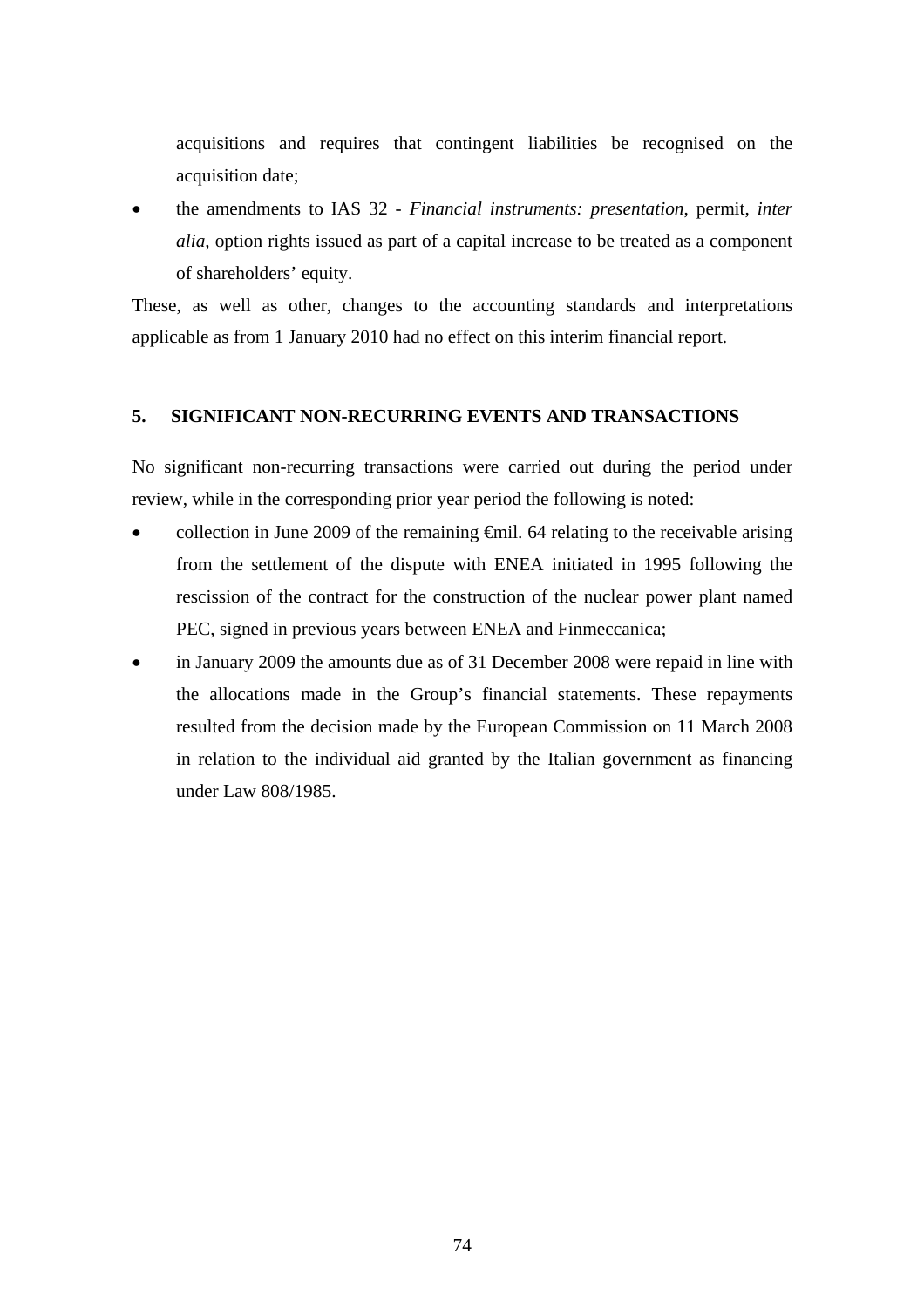## **6. SCOPE OF CONSOLIDATION**

| Name                                                                                                      | Registered office                                         |               | % Group         |                         |  |
|-----------------------------------------------------------------------------------------------------------|-----------------------------------------------------------|---------------|-----------------|-------------------------|--|
|                                                                                                           |                                                           |               | ownership       | % Group<br>shareholding |  |
|                                                                                                           |                                                           | <b>Direct</b> | <i>Indirect</i> |                         |  |
| 3083683 NOVA SCOTIA LIMITED                                                                               | Halifax, New Scotland (Canada)                            |               | 100             | 100                     |  |
| ABS TECHNOLOGYSPA                                                                                         | Florence                                                  |               | 60              | 60                      |  |
| AGUSTA AEROSPACE CORP. USA                                                                                | Wilmington Delaware (USA)                                 |               | 100             | 100                     |  |
| AGUSTA AEROSPACE SERVICES A.AS SA                                                                         | Grace Hollogne (Belgium)                                  |               | 100             | 100                     |  |
| <b>AGUSTA HOLDING BV</b>                                                                                  | Amsterdam (the Netherlands)                               |               | 100             | 100                     |  |
| <b>AGUSTA SPA</b>                                                                                         | Cascina Costa (Varese)<br>Wilmington, Delaware (USA)      |               | 100<br>100      | $100\,$<br>100          |  |
| AGUSTA US INC                                                                                             | Wilmington, Delaware (USA)                                |               | 100             | 100                     |  |
| AGUSTAWESTLAND AMERICA LLC                                                                                | Melbourne (Australia)                                     |               | 100             | 100                     |  |
| AGUSTAWESTLAND AUSTRALIA PTYLTD<br>AGUSTAWESTLAND DO BRASILLTDA                                           | Sao Paulo (Brazil)                                        |               | 100             | 100                     |  |
| AGUSTAWESTLAND HOLDINGS LTD                                                                               | Yeo vil, Somerset (U.K.)                                  |               | 100             | 100                     |  |
| <b>AGUSTAWESTLAND INC</b>                                                                                 | New Castle, Wilmington, Delaware (USA)                    |               | 100             | 100                     |  |
| AGUSTAWESTLAND INTERNATIONAL LTD                                                                          | Yeo vil, Somers et (U.K.)                                 |               | 100             | 100                     |  |
| AGUSTAWESTLAND MALAYSIA SDN BHD                                                                           | Kuala Lumpur (Mals ys ia)                                 |               | 100             | 100                     |  |
| AGUSTAWESTLAND NORTH AMERICA INC                                                                          | Wilmington, Delaware (USA)                                |               | 100             | 100                     |  |
| AGUSTAWESTLAND NV                                                                                         | Amsterdam (the Netherlands)                               | 100           |                 | 100                     |  |
| AGUSTAWESTLAND POLITECNICO ADVANCED ROTORCRAFT CENTER S.C.A R.L.                                          | Milan                                                     |               | 80              | 80                      |  |
| AGUSTAWESTLAND PORTUGAL SA                                                                                | Lisbon (Portugal)                                         |               | 100             | 100                     |  |
| AGUSTAWESTLAND PROPERTIES LTD                                                                             | Yeo vil, Somerset (U.K.)                                  |               | 100             | 100                     |  |
| ALENIA AERMACCHISPA                                                                                       | Venegono Superiore (Varese)<br>Pomigliano D'Arco (Naples) | 100           | 99.998          | 99.998<br>100           |  |
| ALENIA AERONAUTICA SPA                                                                                    | Pomigliano D'Arco (Na)                                    |               | 98              | 98                      |  |
| ALENIA IMPROVEMENT SPA                                                                                    | New Castle, Wilmington, Delaware (USA)                    |               | 88.409          | 88.409                  |  |
| ALENIA NORTH AMERICA INC<br>ALENIA SIA SPA                                                                | Turin                                                     |               | 100             | $100\,$                 |  |
| <b>AMTEC SPA</b>                                                                                          | Piancastagnaio (Siena)                                    |               | 100             | 100                     |  |
| ANSALDO ENERGIA SP A                                                                                      | Genoa                                                     | 100           |                 | 100                     |  |
| ANSALDO ESG AG                                                                                            | Wurenlingen (Switzerland)                                 |               | 100             | 100                     |  |
| ANSALDO FUEL CELLS SPA                                                                                    | Genoa                                                     |               | 99.515          | 99.515                  |  |
| ANSALDO NUCLEARE SP A                                                                                     | Genoa                                                     |               | 100             | 100                     |  |
| ANSALDO RAILWAY SYSTEM TRADING (BEIJING) LTD                                                              | Beijing (China)                                           |               | 100             | 40.0655                 |  |
| ANSALDO STS AUSTRALIA PTYLTD                                                                              | Birs bane (Australia)                                     |               | 100             | 40.0655                 |  |
| ANSALDO STS BEIJ ING LTD                                                                                  | Beijing (China)                                           |               | 80              | 32.0524                 |  |
| ANSALDO STS CANADA INC.                                                                                   | Kingstone, Ontario (Canada)                               |               | 100             | 40.0655                 |  |
| ANSALDO STS DEUTSCHLAND GMBH                                                                              | Munich (Germany)                                          |               | 100             | 40.0655                 |  |
| ANSALDO STS ESP ANA SAU                                                                                   | Madrid (Spain)                                            |               | 100<br>100      | 40.0655<br>40.0655      |  |
| ANSALDO STS FINLAND OY                                                                                    | Hels inki (Finland)<br>Les Ulis (France)                  |               | 100             | 40.0655                 |  |
| ANSALDO STS FRANCE SAS                                                                                    | Kowloon Bay (China)                                       |               | 100             | 40.0655                 |  |
| ANSALDO STS HONG KONG LTD                                                                                 | Sandton (ZA - South Africa)                               |               | 100             | 40.0655                 |  |
| ANSALDO STS SOUTH AFRICA (PTY) LTD ex ANS. STS INFRADEV SOUTH AFRICA (PTY) LTD<br>ANSALDO STS IRELAND LTD | CO KERRY (Ireland)                                        |               | 100             | 40.0655                 |  |
| ANSALDO STS MALAYSIA SDN BHD                                                                              | Kuala Lumpur (Malaysia)                                   |               | 100             | 40.0655                 |  |
| ANSALDO STS SOUTHERN AFRICA (PTY) LTD                                                                     | Gaborone (Botswana - Africa)                              |               | 100             | 40.0655                 |  |
| ANSALDO STS SWEDEN AB                                                                                     | Solna (Sweden)                                            |               | 100             | 40.0655                 |  |
| ANSALDO STS TRASP. SYST. INDIA PRIV. LTD                                                                  | Bangalore (India)                                         |               | 100             | 40.0655                 |  |
| ANSALDO STS UKLTD                                                                                         | Barbican (U.K.)                                           |               | 100             | 40.0655                 |  |
| ANSALDO STS SPA                                                                                           | Genoa                                                     | 40.0655       |                 | 40.0655                 |  |
| ANSALDO STS USA INC                                                                                       | Wilmington, Delaware (USA)                                |               | 100             | 40.0655                 |  |
| ANSALDO STS USA INTERNATIONAL CO                                                                          | Wilmington, Delaware (USA)                                |               | 100             | 40.0655                 |  |
| ANSALDO STS USA INTERNATIONAL PROJECT CO                                                                  | Wilmington, Delaware (USA)                                |               | 100             | 40.0655                 |  |
| ANSALDO THOMASSEN BV                                                                                      | Rheden (the Netherlands)                                  |               | 100             | 100                     |  |
| ANSALDO THOMASSEN GULF LLC                                                                                | Abu Dhabi (United Arab Emirates)<br>Madrid (Spain)        |               | 48.667<br>100   | $100\,$<br>$100\,$      |  |
| ANSALDOBREDA ESP ANA SLU                                                                                  | Marseille (France)                                        |               | 100             | $100\,$                 |  |
| ANSALDOBREDA FRANCE SAS                                                                                   | Pitts burg, California (USA)                              |               | 100             | $100\,$                 |  |
| ANSALDOBREDA INC                                                                                          | Naples                                                    | $100$         |                 | $100\,$                 |  |
| ANSALDOBREDA SPA<br>ASIA POWER PROJECTS PRIVATE LTD                                                       | Bangalore (India)                                         |               | 100             | 100                     |  |
| AUTOMATISMES CONTROLES ET ETUDES ELECTRONIQUES ACELEC SAS                                                 | Les Ulis (France)                                         |               | 99.999          | 40.0651                 |  |
| <b>BREDAMENARINIBUS SPA</b>                                                                               | Bologna                                                   | $100$         |                 | $100\,$                 |  |
|                                                                                                           | Chelms ford, Essex (U.K.)                                 |               | 100             | 100                     |  |
| DAVIES INDUSTRIAL COMMUNICATIONS LTD (IN LIQ.)                                                            |                                                           |               |                 |                         |  |
| DRS C3 & AVIATION COMPANY                                                                                 | Wilmington, Delaware (USA)                                |               | 100             | $100\,$                 |  |
| DRS CONDOR HOLDCO LLC                                                                                     | Wilmington, Delaware (USA)<br>Wilmington, Delaware (USA)  |               | 100<br>100      | 100                     |  |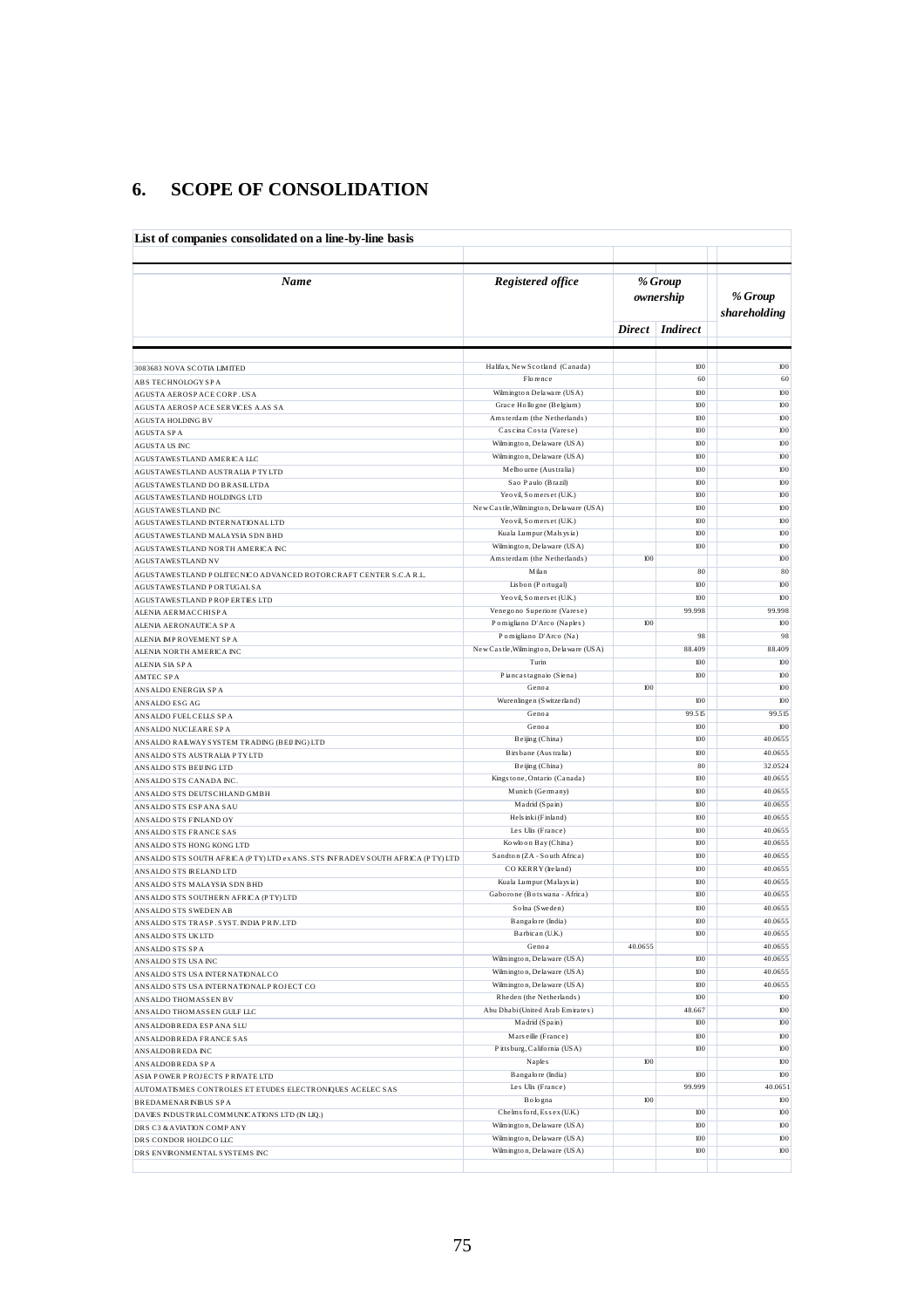| List of companies consolidated on a line-by-line basis (cont'd)      |                                                          |     |                      |                         |
|----------------------------------------------------------------------|----------------------------------------------------------|-----|----------------------|-------------------------|
| Company name                                                         | Registered office                                        |     | % Group<br>ownership | % Group<br>shareholding |
|                                                                      |                                                          |     | Direct   Indirect    |                         |
|                                                                      |                                                          |     |                      |                         |
| DRS HOMELAND SECURITY SOLUTIONS INC                                  | Wilmington, Delaware (USA)                               |     | 100                  | 100                     |
| DRS ICAS LLC                                                         | Wilmington, Delaware (USA)<br>Wilmington, Delaware (USA) |     | 100<br>100           | 100<br>100              |
| DRS INTERNATIONALINC<br>DRS MOBILE ENVIRONMENTAL SYSTEMS CO          | Cleveland, Ohio (USA)                                    |     | 100                  | 100                     |
| DRS POWER & CONTROL TECHNOLOGIES INC                                 | Wilmington, Delaware (USA)                               |     | 100                  | 100                     |
| DRS POWER TECHNOLOGY INC                                             | Wilmington, Delaware (USA)                               |     | 100                  | 100                     |
| DRS RADAR SYSTEMS LLC                                                | Wilmington, Delaware (USA)                               |     | 100                  | 100                     |
| DRS RSTA INC                                                         | Wilmington, Delaware (USA)                               |     | 100<br>100           | 100<br>100              |
| DRS SENSORS & TARGETING SYSTEMS INC                                  | Wilmington, Delaware (USA)<br>Wilmington, Delaware (USA) |     | 100                  | 100                     |
| DRS SIGNAL SOLUTIONS INC<br>DRS SONAR SYSTEMS LLC                    | Wilmington, Delaware (USA)                               |     | 51                   | 51                      |
| DRS SONETICOM INC                                                    | Tallahas see, Florida (USA)                              |     | 100                  | 100                     |
| DRS SURVEILLANCE SUPPORT SYSTEMS INC                                 | Wilmington, Delaware (USA)                               |     | 100                  | 100                     |
| DRS SUSTAINMENT SYSTEMS INC                                          | Wilmington, Delaware (USA)                               |     | 100                  | 100                     |
| DRS SYSTEMS MANAGEMENT LLC                                           | Wilmington, Delaware (USA)<br>Wilmington, Delaware (USA) |     | 100<br>100           | 100<br>100              |
| DRS SYSTEMS INC                                                      | Plantation, Florida (USA)                                |     | 100                  | 100                     |
| DRS TACTICAL SYSTEMS GLOBAL SERVICES INC<br>DRS TACTICAL SYSTEMS INC | Plantation, Florida (USA)                                |     | 100                  | 100                     |
| DRS TACTICAL SYSTEMS LIMITED                                         | Farnham, Surrey (UK)                                     |     | 100                  | 100                     |
| DRS TECHNICAL SERVICES GMBH & COKG                                   | Baden, Wurttemberg (Germany)                             |     | 100                  | 100                     |
| DRS TECHNICAL SERVICES INC                                           | Baltimora, Maryland (USA)                                |     | 100                  | 100                     |
| DRS TECHNOLOGIES CANADA INC                                          | Wilmington, Delaware (USA)                               |     | 100<br>100           | 100<br>100              |
| DRS TECHNOLOGIES CANADA LTD<br>DRS TECHNOLOGIES UKLIMITED            | Kanata, Ontario (Canada)<br>Farnham, Surrey (UK)         |     | 100                  | 100                     |
| DRS TECHNOLOGIES VER WALTUNGS GMBH                                   | Baden, Wurttemberg (Germany)                             |     | 100                  | 100                     |
| DRS TECHNOLOGIES INC                                                 | Wilmington, Delaware (USA)                               |     | 100                  | 100                     |
| DRS TEST & ENERGY MANAGEMENT LLC                                     | Wilmington, Delaware (USA)                               |     | 100                  | 100                     |
| DRS TRAINING & CONTROL SYSTEMS LLC                                   | Plantation, Florida (USA)                                |     | 100                  | 100                     |
| DRS TSINTERNATIONAL LLC                                              | Wilmington, Delaware (USA)<br>Wilmington, Delaware (USA) |     | 100<br>100           | 100<br>100              |
| DRS UNMANNED TECHNOLOGIES INC<br>ED CONTACT SRL                      | Rome                                                     |     | 100                  | 100                     |
| ELECTRON ITALIA SRL                                                  | Rome                                                     |     | 80                   | 80                      |
| <b>ELSACOM NV</b>                                                    | Amsterdam (the Netherlands)                              | 100 |                      | 100                     |
| ELSACOM SPA (IN LIQ.)                                                | Rome                                                     |     | 100                  | 100                     |
| ELSAG DATAMAT SPA                                                    | Genoa                                                    | 100 |                      | 100                     |
| ELSAG NORTH AMERICA LLC                                              | Madison, North Carolina (USA)<br>Clayton, Missouri (USA) |     | 100<br>100           | 100<br>100              |
| ENGINEERED COIL COMPANY<br>ENGINEERED ELECTRIC COMPANY               | Clayton, Missouri (USA)                                  |     | 100                  | 100                     |
| ENGINEERED SUPPORT SYSTEMS INC                                       | Clayton, Missouri (USA)                                  |     | 100                  | 100                     |
| E-SECURITY SRL                                                       | Montes ilvano (Pescara)                                  |     | 79.688               | 79.688                  |
| ESSIRES OURCES LLC                                                   | Louis ville, Kentucky (USA)                              |     | 100                  | 100                     |
| FATA ENGINEERING SPA                                                 | Pianezza (Turin)                                         |     | 100                  | 100                     |
| <b>FATA HUNTER INC</b>                                               | Riverside, California (USA)<br>Pianezza (Turin)          |     | 100<br>100           | 100<br>100              |
| FATA LOGISTIC SYSTEMS SPA<br><b>FATA SPA</b>                         | Pianezza (Turin)                                         | 100 |                      | $100\,$                 |
| FINMECCANICA FINANCE SA ex AEROMECCANICA SA                          | Luxembourg (Luxembourg)                                  | 100 |                      | 100                     |
| FINMECCANICA GROUP REALESTATE SPA                                    | Rome                                                     | 100 |                      | 100                     |
| FINMECCANICA GROUP SERVICES SPA                                      | Rome                                                     | 100 |                      | 100                     |
| GLOBAL MILITARY AIRCRAFT SYSTEMS LLC                                 | Wilmington, Delaware (USA)                               |     | 51                   | 45.089                  |
| ITALDATA INGEGNERIA DELL'IDEA SPA                                    | Rome<br>Rome                                             |     | 51<br>60             | 51<br>60                |
| LARMART SPA<br><b>LASERTELINC</b>                                    | Tucs on, Arizona (USA)                                   |     | 100                  | 100                     |
| LAUREL TECHNOLOGIES PARTNERSHIP                                      | Wilmington, Delaware (USA)                               |     | 80                   | 80                      |
| MECCANICA HOLDINGS USA INC                                           | Wilmington, Delaware (USA)                               | 100 |                      | 100                     |
| MECCANICA REINSURANCE SA                                             | Luxembourg (Luxembourg)                                  |     | 100                  | 100                     |
| MSSC COMPANY                                                         | Philadelphia, Penns ylvania (USA)                        |     | 51                   | 51                      |
| NET SERVICE SRL                                                      | Bologna<br>Wilmington, Delaware (USA)                    |     | 70<br>$100\,$        | 70<br>100               |
| NIGHT VISION SYSTEMS LLC<br>ORANGEE SRL                              | Rome                                                     |     | $70\,$               | 70                      |
| OTE MOBILE TECHNOLOGIES LIMITED (IN LIQ.)                            | Chelms ford, Essex (U.K.)                                |     | 100                  | 100                     |
| OTO MELARA BERICA SA                                                 | Lo riguilla, Valencia (Spain)                            |     | 100                  | 100                     |
| OTO MELARA NORTH AMERICA INC                                         | Do ver, De la ware (USA)                                 |     | 100                  | 100                     |
| OTO MELARA SPA                                                       | La Spezia                                                | 100 |                      | 100                     |
|                                                                      |                                                          |     |                      |                         |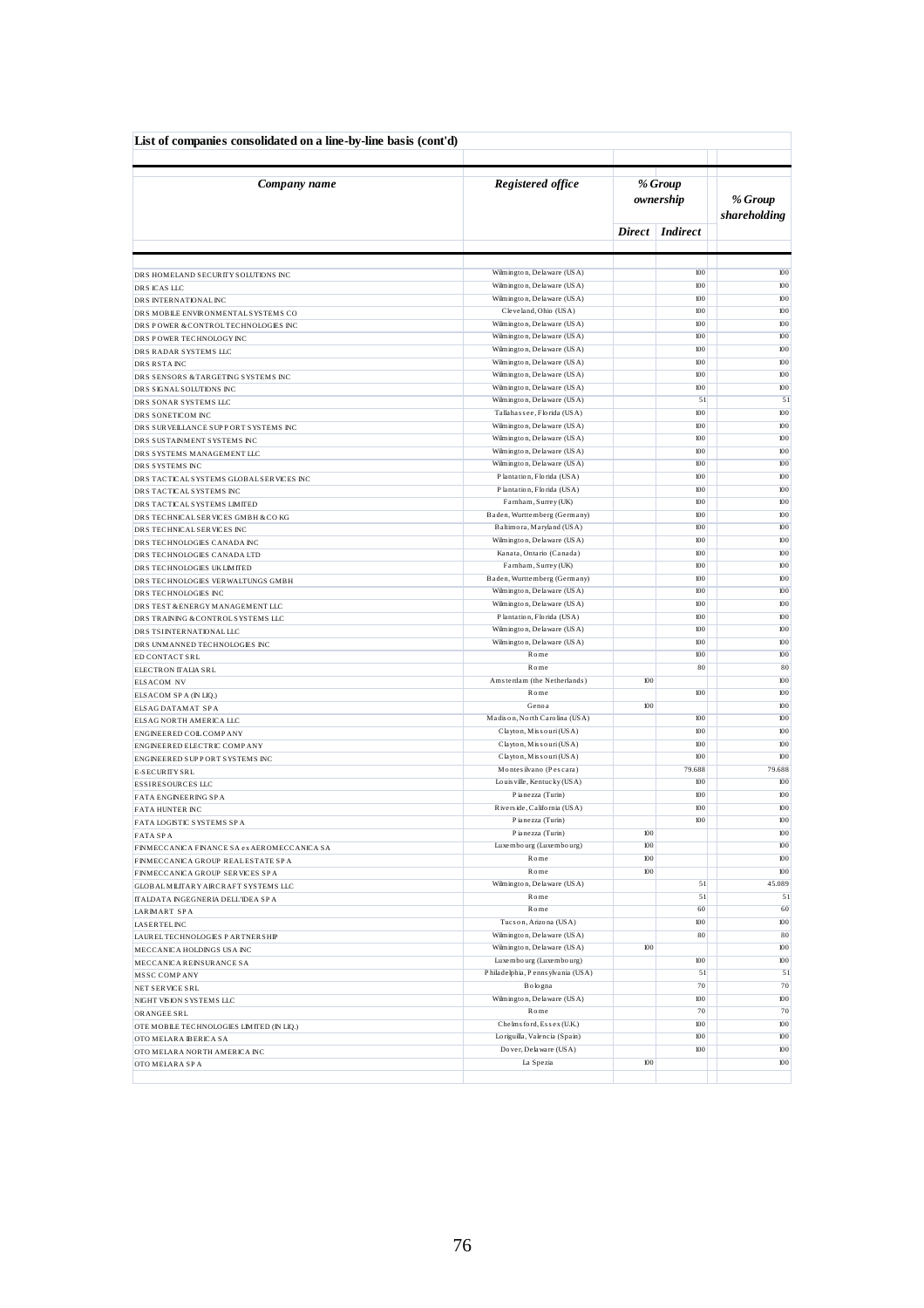| List of companies consolidated on a line-by-line basis (cont'd)     |                                                                                               |            |                      |                         |
|---------------------------------------------------------------------|-----------------------------------------------------------------------------------------------|------------|----------------------|-------------------------|
| Company name                                                        | Registered office                                                                             |            | % Group<br>ownership | % Group<br>shareholding |
|                                                                     |                                                                                               | Direct     | <i>Indirect</i>      |                         |
|                                                                     |                                                                                               |            |                      |                         |
| P CA ELECTRONIC TEST LTD                                            | Grantham, Linco lns hire (UK)                                                                 |            | 100                  | 100                     |
| P IVOTAL POWER INC                                                  | Halifax, Nova Scotia (Canada)                                                                 |            | 100                  | 100                     |
| PRZEDSIEBIORSTWO USLUG TRANSPORTOWYCH "SWIDTRANS" SP.ZO.O.          | Lotnikow Polskich 1- AL, Swidnik (Poland)<br>Lotniko w P o ls kich 1-AL, S widnik (P o lonia) |            | 100<br>100           | 100<br>100              |
| PZLINWEST SP.ZO.O.                                                  | Mechaniczna 13 - Ul, Swidnik (Poland)                                                         |            | 72.0588              | 72.0588                 |
| REGIONALNY PARK PRZEMYSLOWY SWIDNIK SP.ZO.O.<br>SEICOS SPA          | Rome                                                                                          | 100        |                      | 100                     |
| SELENIA MARINE CO LTD (IN LIQ.)                                     | Chelms ford, Essex (U.K.)                                                                     |            | 100                  | 100                     |
| SELENIA MOBILE SPA                                                  | Chieti Scalo (Chieti)                                                                         |            | 100                  | 100                     |
| SELEX COMMUNICATIONS DO BRASIL LTDA                                 | Rio de Janeiro (Brazil)                                                                       |            | 100                  | 100                     |
| SELEX COMMUNICATIONS GMBH                                           | Backnang (Germany)                                                                            |            | $100\,$              | 100                     |
| SELEX COMMUNICATIONS HOLDINGS LTD                                   | Chelms ford (U.K.)                                                                            |            | 100                  | 100                     |
| SELEX COMMUNICATIONS INC                                            | San Francisco, California (USA)                                                               |            | $100\,$              | 100                     |
| SELEX COMMUNICATIONS INTERNATIONAL LTD (IN LIQ.)                    | Chelms ford, Essex (U.K.)                                                                     |            | 100                  | 100                     |
| SELEX COMMUNICATIONS LTD                                            | Chelms ford, Essex (U.K.)                                                                     |            | 100                  | 100                     |
| SELEX COMMUNICATIONS ROMANIA SRL                                    | Bucarest (Romania)                                                                            |            | 99.976               | 99.976                  |
| SELEX COMMUNICATIONS SPA                                            | Genoa                                                                                         | 100        |                      | 100                     |
| SELEX COMMUNICATIONS SECURE SYSTEMS LTD (IN LIQ.)                   | Chelms ford, Essex (U.K.)                                                                     |            | 100                  | 100                     |
| SELEX GALLEO INC                                                    | Wilmington, Delaware (USA)                                                                    |            | 100                  | 100                     |
| SELEX GALLEO LTD                                                    | Essex (U.K.)                                                                                  | 100        |                      | 100                     |
| SELEX GALLEO SPA                                                    | CampiBisenzio (Florence)                                                                      | 100        |                      | 100                     |
| SELEX KOMUNIKASYON AS                                               | Golbasi (Turkey)                                                                              |            | 99.999               | 99.999                  |
| SELEX SERVICE MANAGEMENT SPA                                        | Rome<br>Rome                                                                                  | 100<br>100 |                      | 100<br>100              |
| SELEX SISTEMINTEGRATISP A                                           | Neuss (Germany)                                                                               |            | 100                  | 100                     |
| SELEX SYSTEMS INTEGRATION GMBH                                      | De la ware (USA)                                                                              |            | 100                  | 100                     |
| SELEX SYSTEMS INTEGRATION INC                                       | Ports mouth, Hampshire (U.K.)                                                                 |            | 100                  | 100                     |
| SELEX SYSTEMS INTEGRATION LTD<br>S.C. ELETTRA COMMUNICATIONS SA     | Ploiesti (Romania)                                                                            |            | 50.5                 | 50.4997                 |
| <b>SIRIO PANEL SPA</b>                                              | Montevarchi (Arezzo)                                                                          |            | 93                   | 93                      |
| SISTEMIE TELEMATICA SPA                                             | Genoa                                                                                         |            | 92.793               | 92.793                  |
| SO.GE.PA.SOC.GEN.DIPARTECPAZIONISPA (*)                             | Genoa                                                                                         | 100        |                      | 100                     |
| SPACE SOFTWARE ITALIA SPA                                           | Taranto                                                                                       |            | 100                  | 100                     |
| T-S HOLDING CORPORATION                                             | Dallas, Texas (USA)                                                                           |            | 100                  | 100                     |
| TECH-SYM LLC                                                        | Reno, Nevada (USA)                                                                            |            | 100                  | 100                     |
| UNION SWITCH & SIGNAL INC                                           | Wilmington, Delaware (USA)                                                                    |            | 100                  | 40.0655                 |
| UNIVER SALPOWER SYSTEMS INC                                         | Wilmington, Delaware (USA)                                                                    |            | 100                  | 100                     |
| VEGA CONSULTING & TECHNOLOGY SL                                     | Madrid (Spain)                                                                                |            | 100                  | 100                     |
| VEGA CONSULTING SERVICES LTD                                        | Hertfords hire (UK)                                                                           |            | 100                  | 100                     |
| VEGA DEUTSCHLAND GMBH ex VEGA DEUTSCHLAND HOLDING GMBH              | Cologne (Germany)                                                                             |            | 100                  | 100                     |
| VEGA TECHNOLOGIES SAS                                               | Ramonville Saint Agne (France)<br>Wilmington, Delaware (USA)                                  |            | 100<br>100           | 100<br>100              |
| WESTLAND HELICOPTERS INC                                            | Yeo vil, Somers et(U.K.)                                                                      |            | 100                  | 100                     |
| WESTLAND HELICOPTERS LTD                                            | Yeo vil, Somers et (U.K.)                                                                     |            | $100\,$              | 100                     |
| WESTLAND INDUSTRIES LTD<br>WESTLAND SUPPORT SERVICES LTD            | Yeo vil, Somerset (U.K.)                                                                      |            | 100                  | 100                     |
| WESTLAND TRANSMISSIONS LTD                                          | Yeo vil, Somerset (U.K.)                                                                      |            | 100                  | 100                     |
| WHITEHEAD ALENIA SIST. SUBACQUEISPA                                 | Livo mo                                                                                       | 100        |                      | $100\,$                 |
| WING NED BV                                                         | Rotterdam (the Netherlands)                                                                   |            | 100                  | 100                     |
| WORLD'S WING SA                                                     | Geneva (Switzerland)                                                                          |            | 94.944               | 94.944                  |
| WYTWORNIA SP RZETU KOMUNIKACYJ NEGO "P ZL-SWIDNIK" SP OLKA AKCYJ NA | Ale ja Lo tniko w, S widnik (P o land)                                                        |            | 93.8748              | 93.8748                 |
| ZAKLAD NARZEDZIOWY W SWIDNIKU SP.ZO.O.                              | Narzedzio wa 16 - Ul, S widnik (P o land)                                                     |            | 51.65785             | 5165785                 |
| ZAKLAD OBROBKIP LASTYCZNEJ SP.ZO.O.                                 | Kuznicza 13 - Ul, S widnik (P o land)                                                         |            | 100                  | $100\,$                 |
| ZAKLAD REMONTOWY SP.ZO.O.                                           | Mechaniczna 13 - Ul, Swidnik (Poland)                                                         |            | 100                  | 93.8748                 |
| ZAKLAD UTRZYMANIA RUCHUSP.ZO.O.                                     | Lotnikow Polskich 1-AL, Swidnik (Poland)                                                      |            | 100                  | $100\,$                 |
|                                                                     |                                                                                               |            |                      |                         |
|                                                                     |                                                                                               |            |                      |                         |
|                                                                     |                                                                                               |            |                      |                         |
| (*) Put in liquidation in October 2010                              |                                                                                               |            |                      |                         |
|                                                                     |                                                                                               |            |                      |                         |
|                                                                     |                                                                                               |            |                      |                         |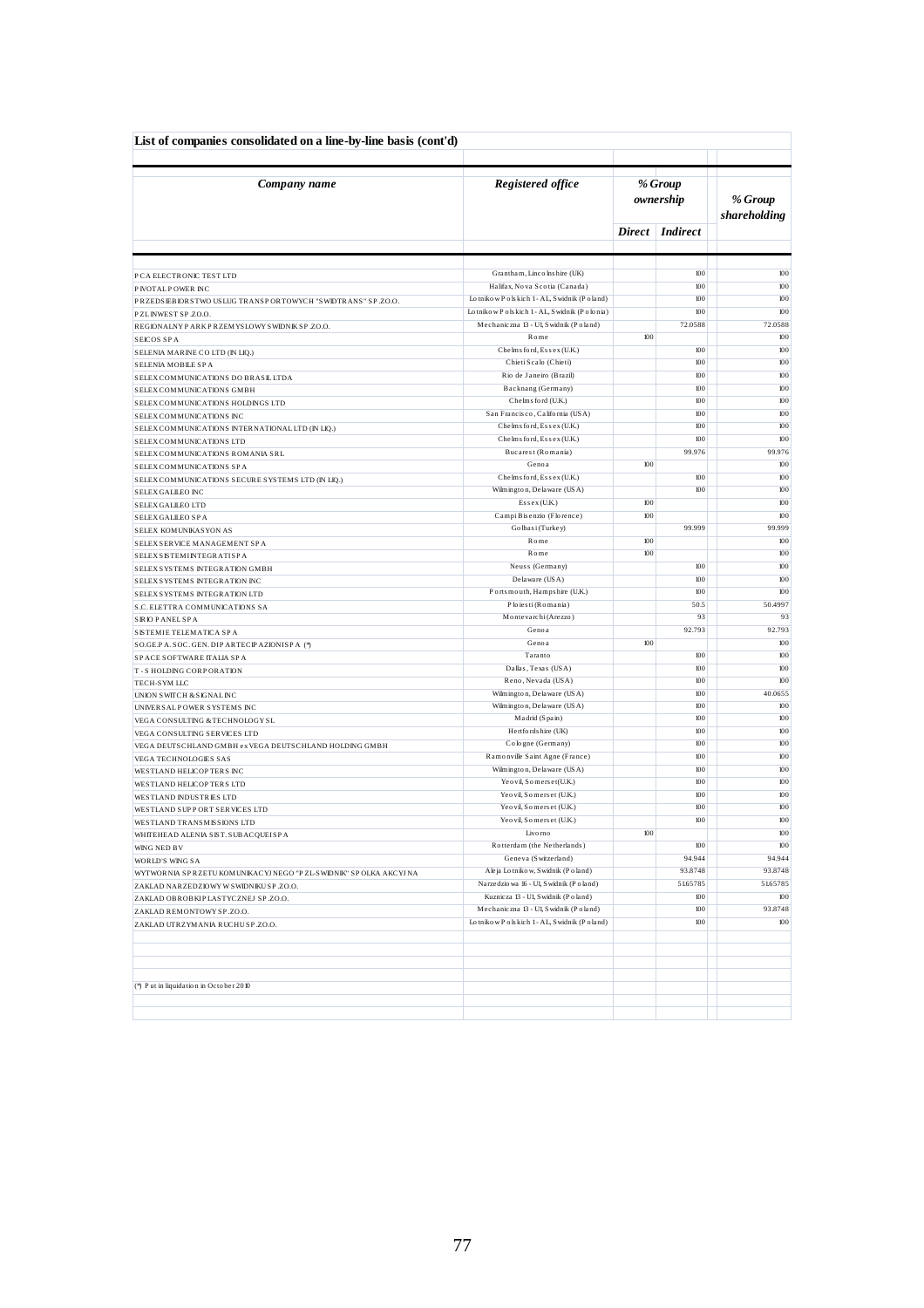| List of companies consolidated using the proportionate method |                             |                      |                         |         |
|---------------------------------------------------------------|-----------------------------|----------------------|-------------------------|---------|
| Company name                                                  | Registered office           | % Group<br>ownership | % Group<br>shareholding |         |
|                                                               |                             |                      | Direct Indirect         |         |
|                                                               | Cannes La Bocca (France)    | 33                   |                         | 33      |
| THALES ALENIA SPACE SAS<br>THALES ALENIA SPACE FRANCE SAS     | Paris (France)              |                      | 100                     | 33      |
| THALES ALENIA SPACE ITALIA SPA                                | Rome                        |                      | 100                     | 33      |
|                                                               | Hoboken (Belgium)           |                      | 100                     | 33      |
| THALES ALENIA SPACE ANTWERP SA                                | Madrid (Spain)              |                      | 100                     | 33      |
| THALES ALENIA SPACE ESPANA SA                                 | Charleroi (Belgium)         |                      | 100                     | 33      |
| THALES ALENIA SPACE ETCA SA                                   | Wilmington (USA)            |                      | 100                     | 33      |
| THALES ALENIA SPACE NORTH AMERICA INC                         |                             |                      |                         |         |
| <b>FORMALEC SA</b>                                            | Paris (France)              |                      | 100                     | 33      |
| TELESP AZIO HOLDING SRL                                       | $R$ o m e                   | 67                   |                         | 67      |
| TELESP AZIO FRANCE SAS                                        | Toulouse (France)           |                      | 100                     | 67      |
| TELESP AZIO DEUTS CHLAND GMBH                                 | Gilching, Munich (Germany)  |                      | 100                     | 67      |
| TELESP AZIO SP A                                              | Rome                        |                      | 100                     | 67      |
| E-GEOS SPA                                                    | Matera                      |                      | 80                      | 53.6    |
| EURIMAGE SPA                                                  | Rome                        |                      | $100\,$                 | 60.166  |
| GAF AG                                                        | Munich (Germany)            |                      | 100                     | 53.6    |
| EUROMAP SATELLITENDATEN-VERTRIEB MBH                          | Neus tre litz (Germany)     |                      | 100                     | 67      |
| TELESP AZIO ARGENTINA SA                                      | Buenos Aires (Argentina)    |                      | 100                     | 66.958  |
| TELESP AZIO BRASIL SA                                         | Rio de Janeiro (Brazil)     |                      | 98.774                  | 66.1786 |
| TELESP AZIO NORTH AMERICA INC                                 | Doover, Delaware (USA)      |                      | 100                     | 67      |
| TELESP AZIO HUNGARY SAT. TELEC. LTD                           | Budapest (Hungary)          |                      | 100                     | 67      |
| <b>RARTELSA</b>                                               | Bucarest (Romania)          |                      | 61.061                  | 40.911  |
| <b>FILEAS SA</b>                                              | Paris (France)              |                      | 100                     | 67      |
| <b>AURENSIS SL</b>                                            | Barcelona (Spain)           |                      | 100                     | 67      |
| <b>AMSHBV</b>                                                 | Amsterdam (the Netherlands) | 50                   |                         | 50      |
| <b>MBDASAS</b>                                                | Paris (France)              |                      | 50                      | 25      |
| MBDA TREASURE COMP ANY LTD                                    | Jersey (U.K.)               |                      | 100                     | 25      |
| <b>MBDA FRANCE SAS</b>                                        | Paris (France)              |                      | 99.99                   | 25      |
| <b>MBDA INCORPORATED</b>                                      | Wilmington, Delaware (USA)  |                      | 99.9                    | 25      |
| <b>MBDA ITALIA SPA</b>                                        | Rome                        |                      | 100                     | 25      |
| <b>MBDA UKLTD</b>                                             | Stevenage (U.K.)            |                      | 100                     | 25      |
| MBDA UAE LTD ex MARCONIUAE LTD                                | London (U.K.)               |                      | 100                     | 25      |
| MATRA ELECTRONIQUE SA                                         | Paris (France)              |                      | 99.99                   | 25      |
| <b>MBDA SERVICES SA</b>                                       | Paris (France)              |                      | 99.68                   | 24.92   |
| LFK-LENKFLUGKORP ERSYSTEME GMBH                               | Unterschleißheim (Germany)  |                      | 100                     | 25      |
| <b>BAYERN-CHEMIE GMBH</b>                                     | Germany                     |                      | 100                     | 25      |
| TAURUS SYSTEMS GMBH                                           | Germany                     |                      | 67                      | 16.75   |
| <b>TDW GMBH</b>                                               | Germany                     |                      | $100\,$                 | 25      |
| AVIATION TRAINING INTERNATIONAL LIMITED                       | Dorset (U.K.)               |                      | 50                      | 50      |
| CONSORZIO ATR GIE e SPE                                       | Toulouse (France)           |                      | 50                      | 50      |
| SUPERJET INTERNATIONAL SPA                                    | Tessera (Venice)            |                      | 51                      | 51      |
| <b>ROTORSIM SRL</b>                                           | Sesto Calende (Varese)      |                      | 50                      | 50      |
| BALFOUR BEATTY ANSALDO SYSTEMS JV SDN BHD                     | Ampang (Malaysia)           |                      | 40                      | 16.0262 |
|                                                               |                             |                      |                         |         |
|                                                               |                             |                      |                         |         |
|                                                               |                             |                      |                         |         |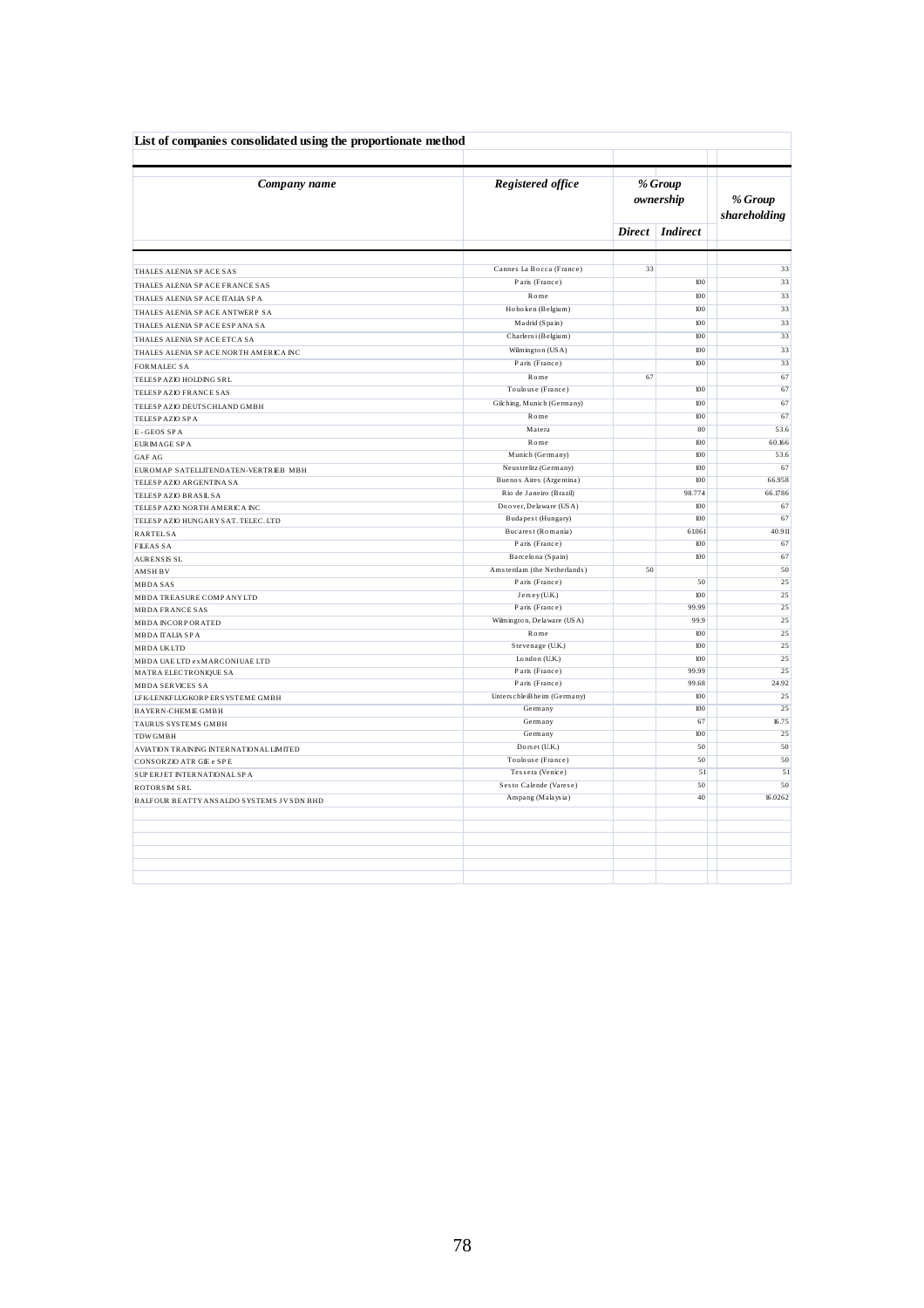| List of companies consolidated using the equity method                                            |                                                      |         |                      |                         |
|---------------------------------------------------------------------------------------------------|------------------------------------------------------|---------|----------------------|-------------------------|
| Company name                                                                                      | Registered office                                    |         | % Group<br>ownership | % Group<br>shareholding |
|                                                                                                   |                                                      |         | Direct Indirect      |                         |
|                                                                                                   | L'Aquila                                             |         | 30                   | 30                      |
| ABRUZZO ENGINEERING SCPA<br>ABUDHABISYSTEMS INTEGRATION LLC                                       | Abu Dhabi (United Arab Emirates)                     |         | 43.043               | 43.043                  |
| ADVANCED AIR TRAFFIC SYSTEMS SDN BHD                                                              | Darul Ehs an (Malaysia)                              |         | 30                   | 30                      |
| ADVANCED LOGISTICS TECHNOLOGY ENGINEERING CENTER SPA                                              | Turin                                                |         | 51                   | 16.83                   |
| <b>ALENIA HELLAS SA</b>                                                                           | Kolonaki, Athens (Greece)                            |         | 100                  | 100                     |
| ALENIA NORTH AMERICA-CANADA CO                                                                    | Halifax, New Scotland (Canada)                       |         | 100                  | 88.409                  |
| ALFANA DUE SCRL                                                                                   | Naples                                               |         | 53.34                | 21.371                  |
| <b>ALIFANA SCRL</b>                                                                               | Naples                                               |         | 65.85                | 26.38                   |
| ANSALDO ARGENTINA SA                                                                              | Buenos Aires (Argentina)                             |         | 99.993               | 99.993                  |
| ANSALDO ELECTRIC DRIVES SP A                                                                      | Genoa                                                |         | 100                  | 100                     |
| ANSALDO - E.M.IT. SCRL                                                                            | Genoa                                                |         | 50                   | 50                      |
| ANSALDO ENERGY INC                                                                                | Wilmington, Delaware (USA)                           |         | 100                  | 100                     |
| <b>ANSERVSRL</b>                                                                                  | Bucarest (Romania)                                   |         | 100                  | 100                     |
| AUTOMATION INTEGRATED SOLUTIONS SPA                                                               | Pianezza (Turin)                                     |         | 40                   | 40                      |
| BELL AGUSTA AEROSP ACE COMPANYLLC                                                                 | Wilmington, Delaware (USA)                           |         | 40                   | 40                      |
| <b>BRITISH HELICOP TERS LTD</b>                                                                   | Yeo vil, Somers et (U.K.)                            |         | 100                  | 100                     |
| CANOP Y TECHNOLOGIES LLC                                                                          | Wilmington, Delaware (USA)<br>Basildon, Essex (U.K.) |         | 50<br>100            | 50<br>100               |
| CARDPRIZE TWO LIMITED                                                                             | Rome                                                 |         | 87.5                 | 87.5                    |
| <b>CISDEGSPA</b><br>COMLENIA SENDIRIAN BERHAD                                                     | Selangor Darul Ehsan (Malaysia)                      |         | 30                   | 30                      |
| <b>CONSORZIO START SPA</b>                                                                        | Rome                                                 |         | 40                   | 40                      |
| <b>CONTACT SRL</b>                                                                                | Naples                                               |         | 30                   | 30                      |
| <b>DIGINT SRL</b>                                                                                 | Milan                                                |         | 49                   | 49                      |
| DOGMATIX LEASING LIMITED                                                                          | Mauritius Islands                                    |         | 100                  | 50                      |
| DRS CONSOLIDATED CONTROLS INC                                                                     | Wilmington, Delaware (USA)                           |         | 100                  | 100                     |
| DRS DEFENSE SOLUTIONS LLC                                                                         | Wilmington, Delaware (USA)                           |         | 100                  | 100                     |
| <b>ECOSEN CA</b>                                                                                  | Caracas (Venezuela)                                  |         | 48                   | 19.23                   |
| ELETTRONICA SPA                                                                                   | Rome                                                 | 31333   |                      | 31333                   |
| ELSACOM HUNGARIA KFT                                                                              | Budapest (Hungary)                                   |         | 100                  | 100                     |
| ELSACOM SLOVAKIA SRO                                                                              | Bratislava (Slovakia)                                |         | 100<br>49            | 100<br>49               |
| ELSACOM-UKRAINE JOINT STOCK COMPANY                                                               | Kiev (Ukrain)<br>Leiden (the Netherlands)            |         | 25                   | 8.25                    |
| <b>EURISS NV</b><br>EUROFIGHTER AIRCRAFT MANAGEMENT GMBH                                          | Hallbergmoos (Germany)                               |         | 21                   | 21                      |
| EUROFIGHTER INTERNATIONAL LTD                                                                     | London (U.K.)                                        |         | 21                   | 21                      |
| EUROFIGHTER JAGDFLUGZEUG GMBH                                                                     | Hallbergmoos (Germany)                               |         | 21                   | 21                      |
| EUROFIGHTER SIMULATION SYSTEMS GMBH                                                               | Unterhaching (Germany)                               |         | 24                   | 24                      |
| <b>EUROMIDS SAS</b>                                                                               | Paris (France)                                       |         | 25                   | 25                      |
| EURO PATROLAIRCRAFT GMBH (IN LIQ.)                                                                | Munich (Germany)                                     |         | 50                   | 50                      |
| EUROS ATELLITE FRANCE SA                                                                          | France                                               |         | 100                  | 33                      |
| <b>EUROS YS NAV SAS</b>                                                                           | Paris (France)                                       | 50      |                      | 50                      |
| EUROTECH SPA                                                                                      | Amaro (Udine)<br>New Dehli (India)                   | 11.08   | 100                  | 11.08<br>100            |
| FATA HUNTER INDIA P VT LTD                                                                        | Rome                                                 | 100     |                      | 100                     |
| FINMECCANICA CONSULTING SRL                                                                       | Brasilia (Brazil)                                    | 99.999  |                      | 99.999                  |
| FINMECCANICA DO BRASILLTDA<br>FINMECCANICA NORTH AMERICA INC                                      | Do ver, De la ware (USA)                             | $100\,$ |                      | 100                     |
| FINMECCANICA UKLTD                                                                                | London (U.K.)                                        | 100     |                      | $100\,$                 |
| <b>GRUP O AURENSIS SADE CV</b>                                                                    | Bosque de Duraznos (Mexico)                          |         | 100                  | 67                      |
| <b>IAMCO SCRL</b>                                                                                 | Mestre (Venice)                                      |         | 20                   | 20                      |
| <b>ICARUS SCPA</b>                                                                                | Turin                                                |         | 49                   | 49                      |
| <b>IMMOBILIARE CASCINA SRL</b>                                                                    | Gallarate (Va)                                       |         | 100                  | 100                     |
| <b>IMMOBILIARE FONTEVERDE SRL (IN LIQ.)</b>                                                       | Rome                                                 |         | 60                   | 48                      |
| <b>INDRA ESPACIO SA</b>                                                                           | France                                               |         | 49                   | 16.17                   |
| INTERNATIONAL LAND SYSTEMS INC                                                                    | Wilmington, Delaware (USA)<br>Milan                  |         | 28.365<br>49         | 15.204<br>19.63         |
| INTERNATIONAL METRO SERVICE SRL                                                                   | Rome                                                 |         | 33.332               | 23.343                  |
| IM. INTERMETRO SPA                                                                                | Rome                                                 |         | 50                   | 50                      |
| IVECO - OTO MELARA SCRL ex IVECO FIAT - OTO MELARA SCRL<br>JIANGXICHANGE AGUSTA HELICOPTER CO LTD | Zone Jiangxi Province (China)                        |         | 40                   | 40                      |
| JOINT STOCK COMP ANY SUKHOICIVIL AIRCRAFT                                                         | Moscow (Russian Federation)                          |         | 25.0001              | 23.735                  |
|                                                                                                   |                                                      |         |                      |                         |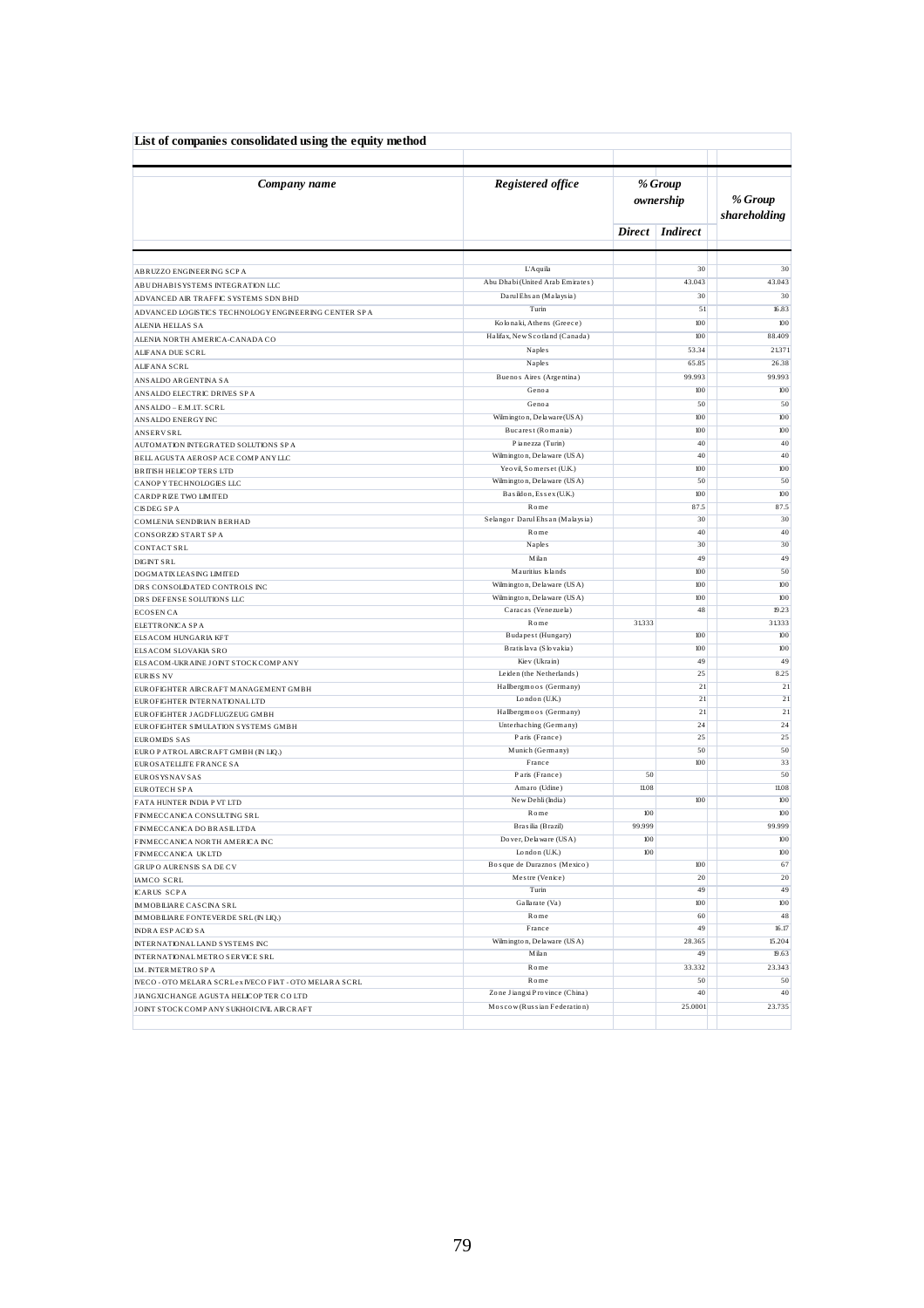| List of companies consolidated using the equity method (cont'd) |                              |                                  |                      |              |
|-----------------------------------------------------------------|------------------------------|----------------------------------|----------------------|--------------|
| Company name                                                    | Registered office            |                                  | % Group<br>ownership | % Group      |
|                                                                 |                              | <b>Indirect</b><br><b>Direct</b> |                      | shareholding |
|                                                                 |                              |                                  |                      |              |
| KAZAKHASTAN TZ-ANSALDOSTS ITALY LLP                             | Astana (Kazakhstan)          |                                  | 49                   | 19.632       |
| LIBYAN ITALIAN ADVANCED TECHNOLOGY CO                           | Tripo li (Libya)             | 25                               | 25                   | 50.000       |
| <b>LMATTS LLC</b>                                               | Georgia (USA)                |                                  | 100                  | 88.409       |
| MACCHIHUREL DUBOIS SAS                                          | Plais ir (Francia)           |                                  | 50                   | 49.99        |
| MEDESSAT SAS                                                    | Toulouse (France)            |                                  | 28.801               | 19.296       |
| METRO 5 SPA                                                     | Milan                        |                                  | 319                  | 17.156       |
| MUSINET ENGINEERING SPA                                         | Turin                        |                                  | 49                   | 49           |
| N2 IMAGING SYSTEMS LLC                                          | Wilmington, Delaware (USA)   |                                  | 30                   | 30           |
| NAHUELS AT SA (IN LIQ.)                                         | Buenos Aires (Argentina)     | 33.332                           |                      | 33.33        |
| <b>NGLPRIME SPA</b>                                             | Turin                        | 30                               |                      | 30           |
| N.H. INDUSTRIES SARL                                            | Aix en Provence (France)     |                                  | 32                   | 32           |
| NICCO COMMUNICATIONS SAS                                        | Colombes (France)            |                                  | 50                   | 50           |
| NNS - SOC. DE SERV. POUR REACTEUR RAP IDE SNC                   | Lyon (France)                |                                  | 40                   | 40           |
| NOVACOM SERVICES SA                                             | Toulouse (France)            |                                  | 39.73                | 26.62        |
| ORIZZONTE - SISTEMINAVALISPA                                    | Genoa                        |                                  | 49                   | 49           |
| PEGASO SCRL                                                     | Rome                         |                                  | 46.87                | 18.778       |
| <b>POLARIS SRL</b>                                              | Genoa                        |                                  | 49                   | 49           |
| QUADRICS LTD (IN LIQ.)                                          | B ris to 1 (U.K.)            |                                  | 100                  | 100          |
| <b>ROXELSAS</b>                                                 | Le Plessis Robinson (France) |                                  | 50                   | 12.5         |
| SAPHIRE INTERNAT. ATC ENGINEERING COLTD                         | Beijing (China)              |                                  | 65                   | 65           |
| SATELLITE TERMINAL ACCESS SA (IN LIQ.)                          | France                       |                                  | 21.19                | 6.993        |
|                                                                 | L'Aquila                     | 20                               |                      | 20           |
| SCUOLA ICT SRL (IN LIQ.)                                        | Basildon, Essex (U.K.)       |                                  | $100\,$              | 100          |
| SELEX GALILEO ELECTRO OP TICS (OVERSEAS) LTD                    | Basildon, Essex (U.K.)       |                                  | 100                  | 100          |
| SELEX GALILEO INFRARED LTD                                      | Basildon, Essex (U.K.)       |                                  | 100                  | 100          |
| SELEX GALILEO PROJECTS LTD                                      | Riyadh (Arabia Saudita)      |                                  | 100                  | 100          |
| SELEX GALLEO SAUDIARABIA COMPANYLTD                             |                              |                                  |                      |              |
| SELEXPENSION SCHEME (TRUSTEE) LTD                               | Basildon, Essex (U.K.)       |                                  | 100                  | 100          |
| SELEX SISTEMINTEGRATIDE VENEZUELA SA                            | Caracas (Venezuela)          |                                  | $100\,$              | 100          |
| SERVICIOS TECNICOS Y SPECIALIZADOS DE INFORM. SA DE CV          | Bosque de Duraznos (Mexico)  |                                  | 100                  | 67           |
| <b>SISTEMIDINAMICISPA</b>                                       | S. Piero a Grado (Pisa)      |                                  | 40                   | 40           |
| SP ACEOP ALGMBH                                                 | Munich (Germany)             |                                  | 50                   | 33.5         |
| TELBIOS SPA                                                     | Milan                        |                                  | 34.471               | 23.096       |
| TELESP AZIO NETHERLAND BV                                       | Enschede (the Netherlands)   |                                  | 100                  | 67           |
| TRADE FATA BV                                                   | Rotterdam (the Netherlands)  |                                  | $100\,$              | 100          |
| TRIMPROBE SPA (IN LIQ.)                                         | Rome                         | 100                              |                      | 100          |
| TURBOENERGYSRL                                                  | Cento (Ferrara)              |                                  | 25                   | 25           |
| WESTLAND INDUSTRIALP RODUCTS LTD                                | Yeo vil, Somers et (U.K.)    |                                  | 100                  | 100          |
| WIN BLUEWATER SERVICES PRIVATE LIMITED                          | New Delhi (India)            |                                  | 99.99                | 99.99        |
| WITG L.P. INC                                                   | Kent, Dover, Delaware (USA)  |                                  | 24                   | 21.218       |
| WITG L.P.LTD                                                    | Kent, Dover, Delaware (USA)  |                                  | 20                   | 17.682       |
| XAIT SRL                                                        | Ariccia (Rome)               |                                  | 100                  | 100          |
| ZAO ARTETRA                                                     | Moscow (Russian Federation)  |                                  | 51                   | 51           |
|                                                                 |                              |                                  |                      |              |
|                                                                 |                              |                                  |                      |              |
|                                                                 |                              |                                  |                      |              |
|                                                                 |                              |                                  |                      |              |
|                                                                 |                              |                                  |                      |              |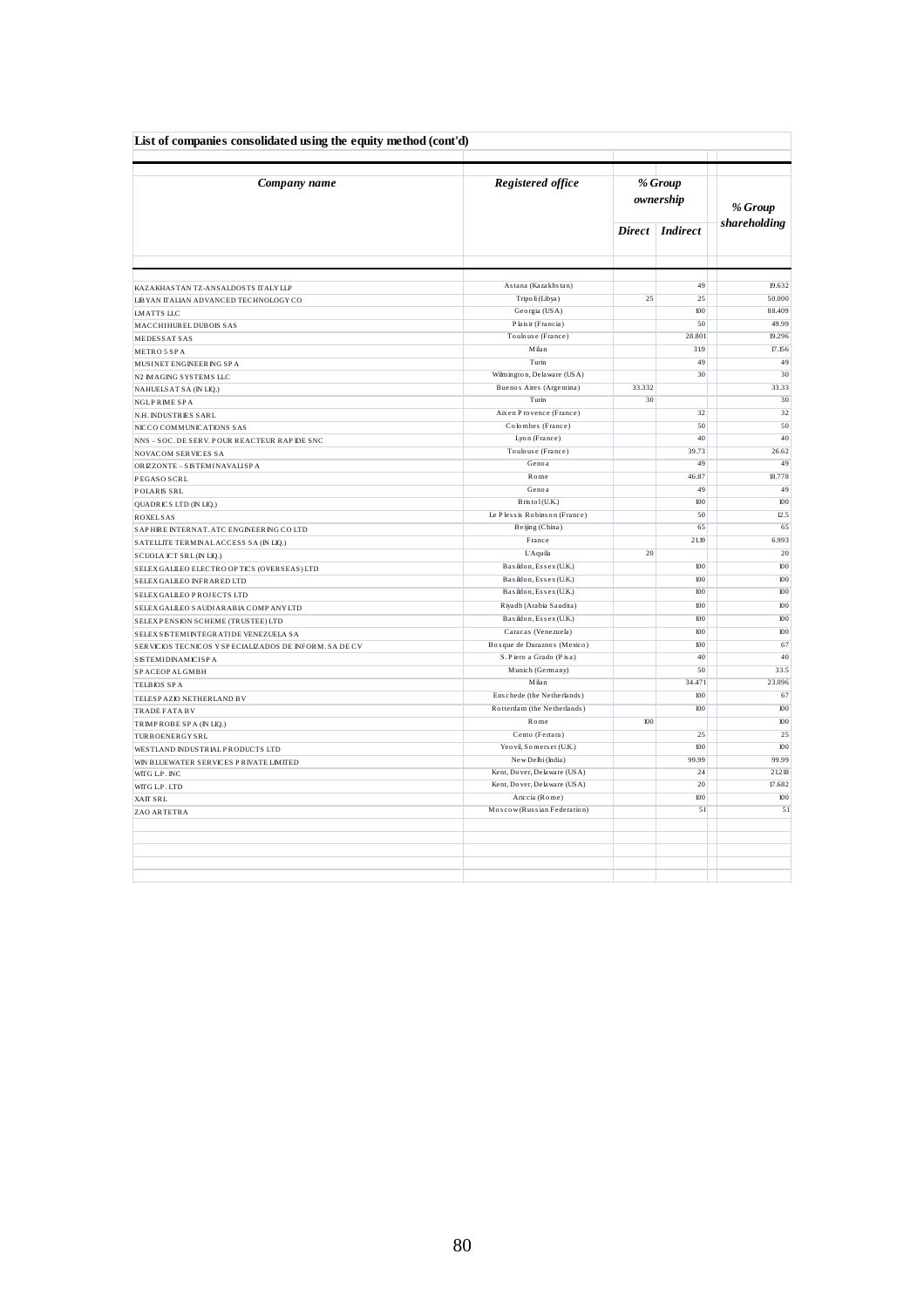| Company name                                                                                                                                                                                                                                                                     | Registered office                                     |                      | % Group<br>ownership | % Group<br>shareholding     |  |
|----------------------------------------------------------------------------------------------------------------------------------------------------------------------------------------------------------------------------------------------------------------------------------|-------------------------------------------------------|----------------------|----------------------|-----------------------------|--|
|                                                                                                                                                                                                                                                                                  |                                                       | <b>Direct</b>        | <b>Indirect</b>      |                             |  |
|                                                                                                                                                                                                                                                                                  | Luxembourg (Luxembourg)                               |                      | 14.321               | 14.321                      |  |
| <b>BCVINVESTMENTS SCA</b><br><b>BCVMANAGEMENT SA</b>                                                                                                                                                                                                                             | Luxembourg (Luxembourg)                               |                      | 14.999               | 14.999                      |  |
|                                                                                                                                                                                                                                                                                  |                                                       |                      |                      |                             |  |
|                                                                                                                                                                                                                                                                                  |                                                       |                      |                      |                             |  |
|                                                                                                                                                                                                                                                                                  |                                                       |                      |                      |                             |  |
| List of subsidiaries and associates valued at cost                                                                                                                                                                                                                               |                                                       |                      |                      |                             |  |
| Company name                                                                                                                                                                                                                                                                     | <b>Registered office</b>                              | % Group<br>ownership |                      |                             |  |
|                                                                                                                                                                                                                                                                                  |                                                       |                      |                      | % Group                     |  |
|                                                                                                                                                                                                                                                                                  |                                                       |                      | Direct Indirect      | shareholding                |  |
|                                                                                                                                                                                                                                                                                  |                                                       |                      |                      |                             |  |
|                                                                                                                                                                                                                                                                                  | Neuilly Sur Seine (France)                            |                      | 21                   | 21                          |  |
|                                                                                                                                                                                                                                                                                  | Al Ain, Muwaiji (United Arab Emirates)                |                      | 49                   | 49                          |  |
|                                                                                                                                                                                                                                                                                  | Madrid (Spain)                                        |                      | 100                  | 100                         |  |
|                                                                                                                                                                                                                                                                                  | Wilmington, Delaware (USA)<br>Rio De Janeiro (Brazil) |                      | 100<br>100           | 88.409<br>40.0655           |  |
|                                                                                                                                                                                                                                                                                  | Rieti                                                 |                      | 30                   |                             |  |
|                                                                                                                                                                                                                                                                                  | Milan                                                 |                      | 30.34                |                             |  |
|                                                                                                                                                                                                                                                                                  | B rindis i                                            |                      | 24                   |                             |  |
| <b>A4ESSOR SAS</b><br>ADVANCED MALE AIRCRAFT LLC<br>AGUSTAWESTLAND ESP ANA SL<br>ALENIA NORTH AMERICA DEFENSE LLC<br>ANSALDO STS SISTEMAS DE TRANSORTE E SINALIZACAO LTDA<br>COREAT S.C. A R.L.<br>CCRT SISTEMISP A (IN FALL.)<br>DISTRETTO TECNOLOGICO AEROSP AZIALE S.C.A R.L. | Ottobrunn (Germany)                                   | 18.939               | 18.94                | 30<br>30.34<br>24<br>25.189 |  |
| EUROPEAN SATELLITE NAVIGATION INDUSTRIES GMBH                                                                                                                                                                                                                                    | Bruxelles (Belgium)                                   | 18.939               | 18.94                | 25.189                      |  |
| EUROPEAN SATELLITE NAVIGATION INDUSTRIES SA (IN LIQ.)<br>FOSCAN SRL (IN FALL.)                                                                                                                                                                                                   | Anagni (Frosinone)                                    |                      | 20                   | $20\,$                      |  |
| IND. AER. E MECC. R. PIAGGIO SPA (AMM.STR.)                                                                                                                                                                                                                                      | Genoa                                                 | 30.982               |                      | 30.982                      |  |
|                                                                                                                                                                                                                                                                                  | Passignano sul Trasimeno (Perugia)                    |                      | 40                   |                             |  |
| SAITECH SPA (IN FALL.)<br>SELEX SISTEMINTEGRATIDO BRASIL LTDA                                                                                                                                                                                                                    | Rio De Janeiro (Brazil)                               |                      | 99.9998              | 40<br>99.9998               |  |
| SELPROC SCRL                                                                                                                                                                                                                                                                     | Rome                                                  |                      | 100                  | 100                         |  |
| SESM - SOLUZIONIEVOLUTE P ER LA SISTEMISTICA E IMODELLI - SCRL                                                                                                                                                                                                                   | Naples                                                |                      | 100                  | 100                         |  |
| U.V.T. SPA (IN FALL.)                                                                                                                                                                                                                                                            | San Giorgio Jonico (Taranto)                          |                      | 50.614               | 50.614                      |  |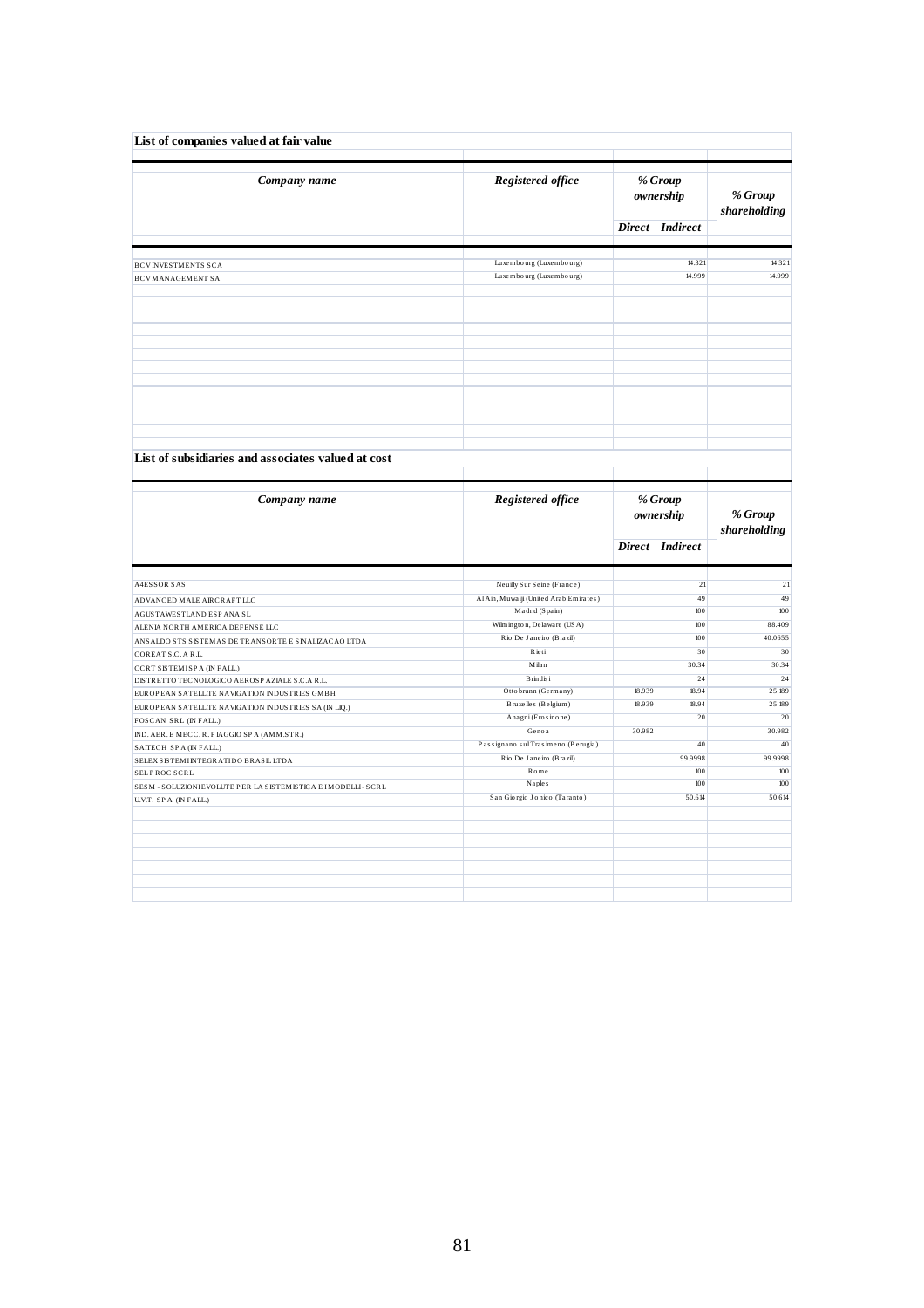For ease of understanding and comparability of the information reported, below are the main changes in the scope of consolidation that have occurred since September 2009:

- on 1 October 2009, Ansaldo Signal NV was merged with Ansaldo STS Spa;
- on 7 October 2009, Ansaldobreda France SAS was formed and is consolidated on a line-by-line basis;
- on 19 October 2009, Meccanica Reinsurance SA was formed and is consolidated on a line-by-line basis;
- on 21 December 2009, Global Aeronautica LLC was deconsolidated upon sale to third parties;
- on 28 December 2009, SELEX Sensors and Airborne Systems SpA was deconsolidated following its removal from the Company Register;
- starting from 1 January 2010 Quadrics Ltd (in liquidation), consolidated through the 2009 financial statements on an equity basis, was deconsolidated;
- on 1 January 2010, Alenia Composite SpA and Alenia Aeronavali SpA were merged with Alenia Aeronautica Spa;
- on 1 January 2010, DRS Intelligence & Avionic Solutions Inc and DRS Codem Systems Inc were merged with DRS Icas LLC;
- on 1 January 2010, DRS C3&A Intermediary LLC and DRS Data & Imaging Systems Inc were merged with DRS C3 & Aviation Company;
- on 1 January 2010, CISDEG was transformed from a consortium into a joint-stock company and is consolidated using the equity method;
- on 1 January 2010, AgustaWestland Politecnico Advanced Rotorcraft, consolidated until 31 December 2009 using the equity method, is consolidated on a line-by-line basis;
- on 1 January 2010 Sogeli Spa, consolidated using the equity method, was merged into SO.GE.PA. Spa;
- on 29 January 2010, the Wytwornia Sprzetu Komunikacyjnego "PZL SWIDNIK" Spolka Akcyjna group (PZL - SWIDNIK) was acquired and is consolidated on a line-by-line basis;
- on 5 March 2010, Lasertel Inc was purchased and is consolidated on a line-by-line basis;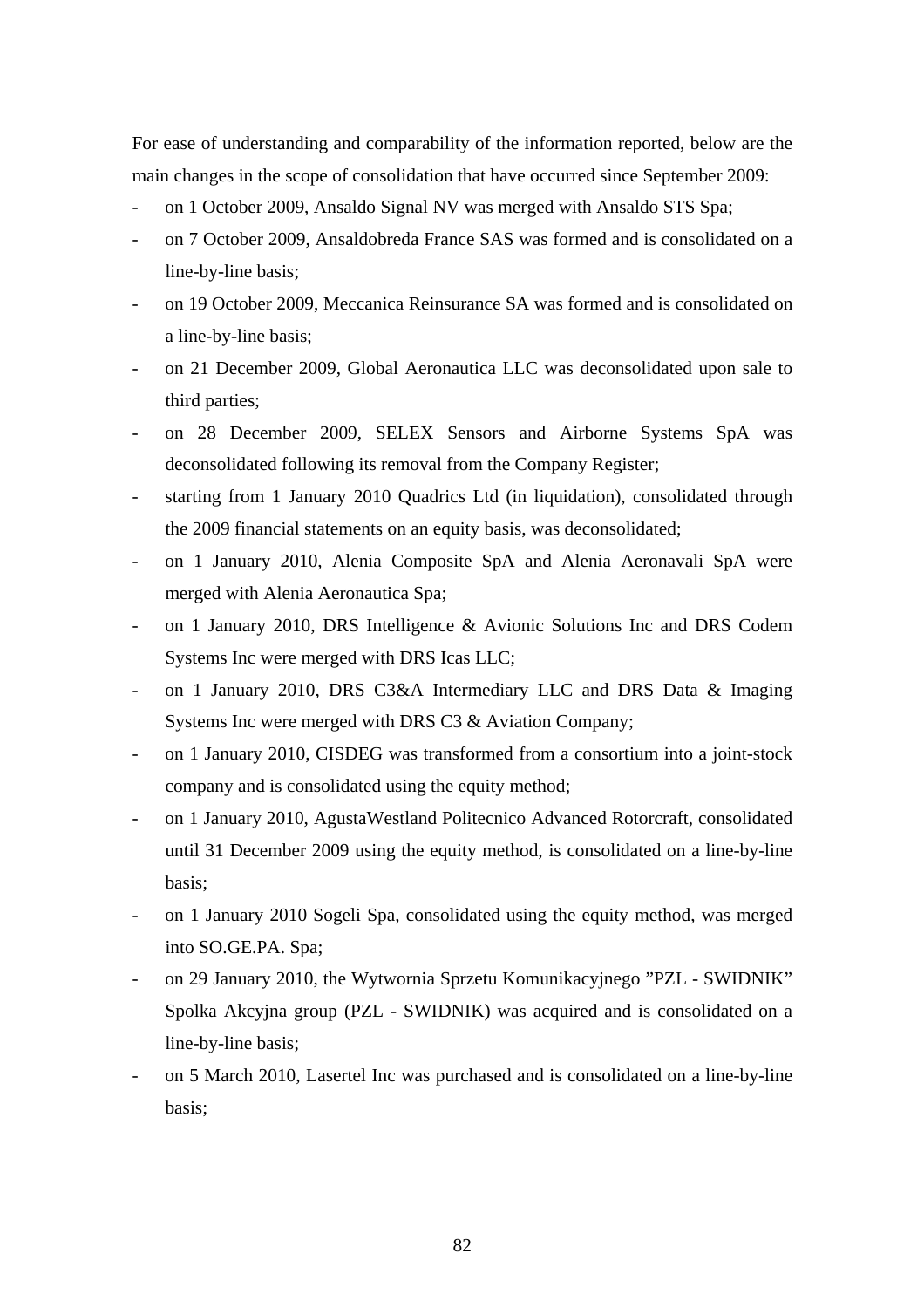- on 11 March 2010, Ansaldo STS SpA took part in the formation of Kazakhastan TZ-AnsaldoSTS Italy LLP which enters the scope of consolidation and is valued using the equity method;
- on 15 March 2010, SELEX Galileo Saudi Arabia Company Ltd was formed and is consolidated using the equity method;
- on 1 April 2010, ISAF Srl was merged into Telespazio SpA;
- on 12 April 2010, Groupment Immobilier Aeronautique SA, consolidated until 31 December 2009 using the equity method, was deconsolidated upon sale to third parties;
- on 13 April 2010, the company Win Bluewater Services Private Limited was acquired and is consolidated at equity;
- on 1 June 2010, Finmeccanica Do Brasil Ltda was incorporated and is consolidated at equity;
- on 8 June 2010, Mecfint (Jersey) SA was removed from the Company Register and deconsolidated accordingly;
- on 21 June 2010, Fata DTS Spa (in liquidation) was removed from the Company Register and deconsolidated accordingly;
- on 22 June 2010, Finmeccanica Finance SA was merged with Aeromeccanica SA. At the same time Aeromeccanica SA changed its corporate name becoming Finmeccanica Finance SA;
- on 30 June 2010, the companies Vedecon GmbH, Vega Deutschland Management GmbH and Vega Deutschland GmbH & Co. KG were merged into Vega Deutschland Holding GmbH. At the same time Vega Deutschland Holding GmbH changed its corporate name becoming Vega Deutschland GmbH;
- on 11 August 2010, Thomassen Service Australia PTY Ltd was removed from the Company Register and deconsolidated accordingly;
- on 27 September 2010, DRS Condor Holdco LLC was formed and is consolidated on a line-by-line basis.

During 2010 the following companies were put in liquidation:

- Ote Mobile Technologies Ltd;
- Davies Industrial Communications Ltd;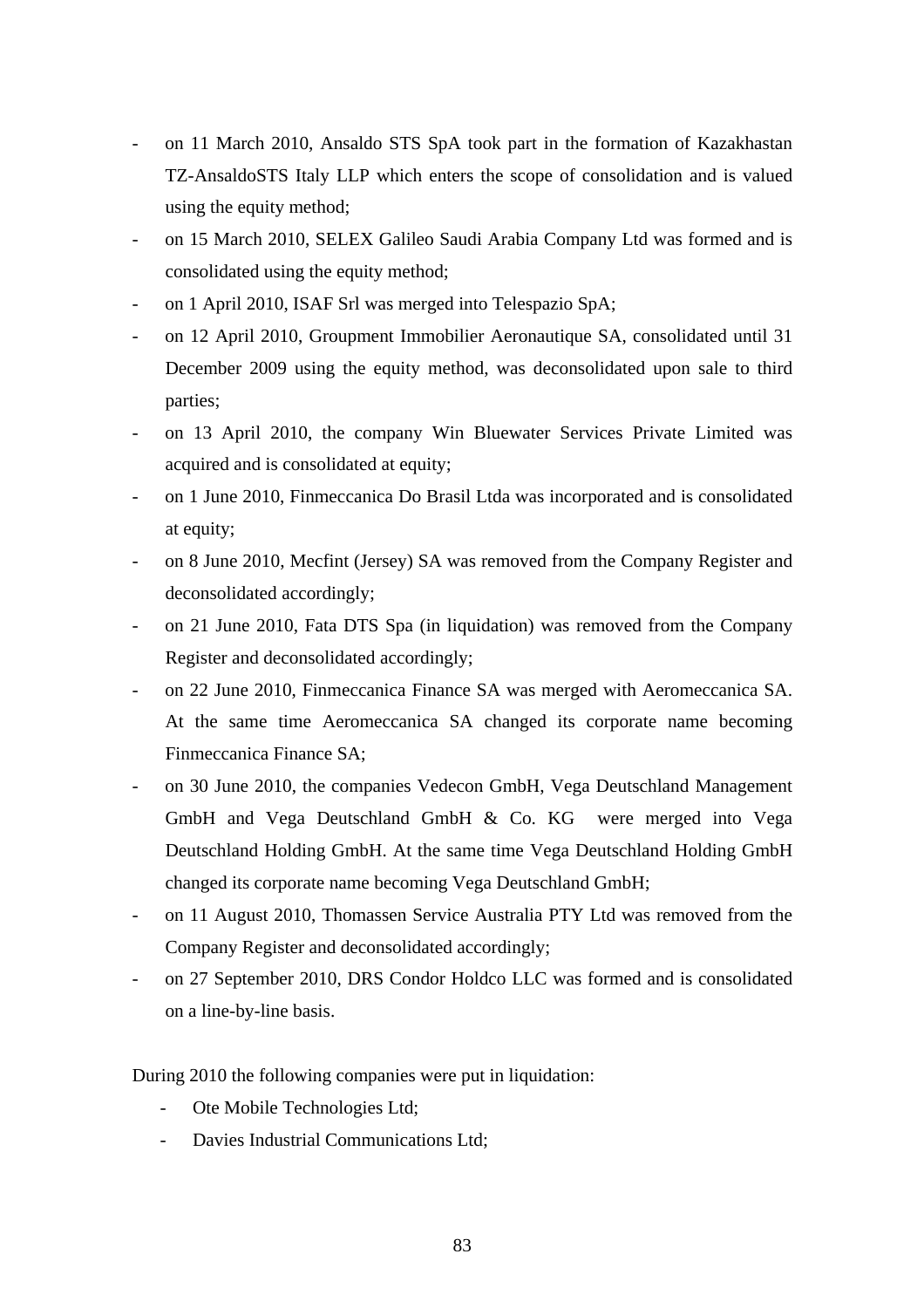- SELEX Communications Secure Systems Ltd;
- SELEX Communications (International) Ltd;
- Scuola ICT Srl:
- Immobiliare Fonteverde Srl;
- I.M.Intermetro Spa;
- Elsacom Spa.

The following companies changed their names during 2010:

- SELEX Sistemi Integrati Inc became SELEX Systems Integration Inc;
- Galileo Avionica Spa became SELEX Galileo Spa;
- SELEX Sensors and Airborne Systems Ltd became SELEX Galileo Ltd;
- SELEX Sensors and Airborne Systems Infrared Ltd became SELEX Galileo Infrared Ltd;
- SELEX Sensors and Airborne Systems Electro Optics (Overseas) Ltd became SELEX Galileo Electro Optics (Overseas) Ltd;
- Selex Sensors and Airborne Systems (US) Inc. became Selex Galileo Inc.;
- SELEX Sensors and Airborne Systems (Projects) Ltd became SELEX Galileo (Projects) Ltd;
- Aeromeccanica SA became Finmeccanica Finance SA;
- Vega Deutschland Holding GmbH became Vega Deutschland GmbH.

#### **7. SIGNIFICANT CHANGES IN THE EXCHANGE RATES APPLIED**

Again with reference to data comparability, the first nine months of 2010 were again marked by changes in the euro against the main currencies of interest for the Group. Specifically, the currency exchange rates at 30 September 2010 and the average exchange rates for the period showed, for the main currencies, these changes from 2009: final exchange rates for the period (euro/US dollar -5.26% and euro/sterling pound - 3.17%); average exchange rates for the period (euro/US dollar -3.58% and euro/sterling pound -3.24%).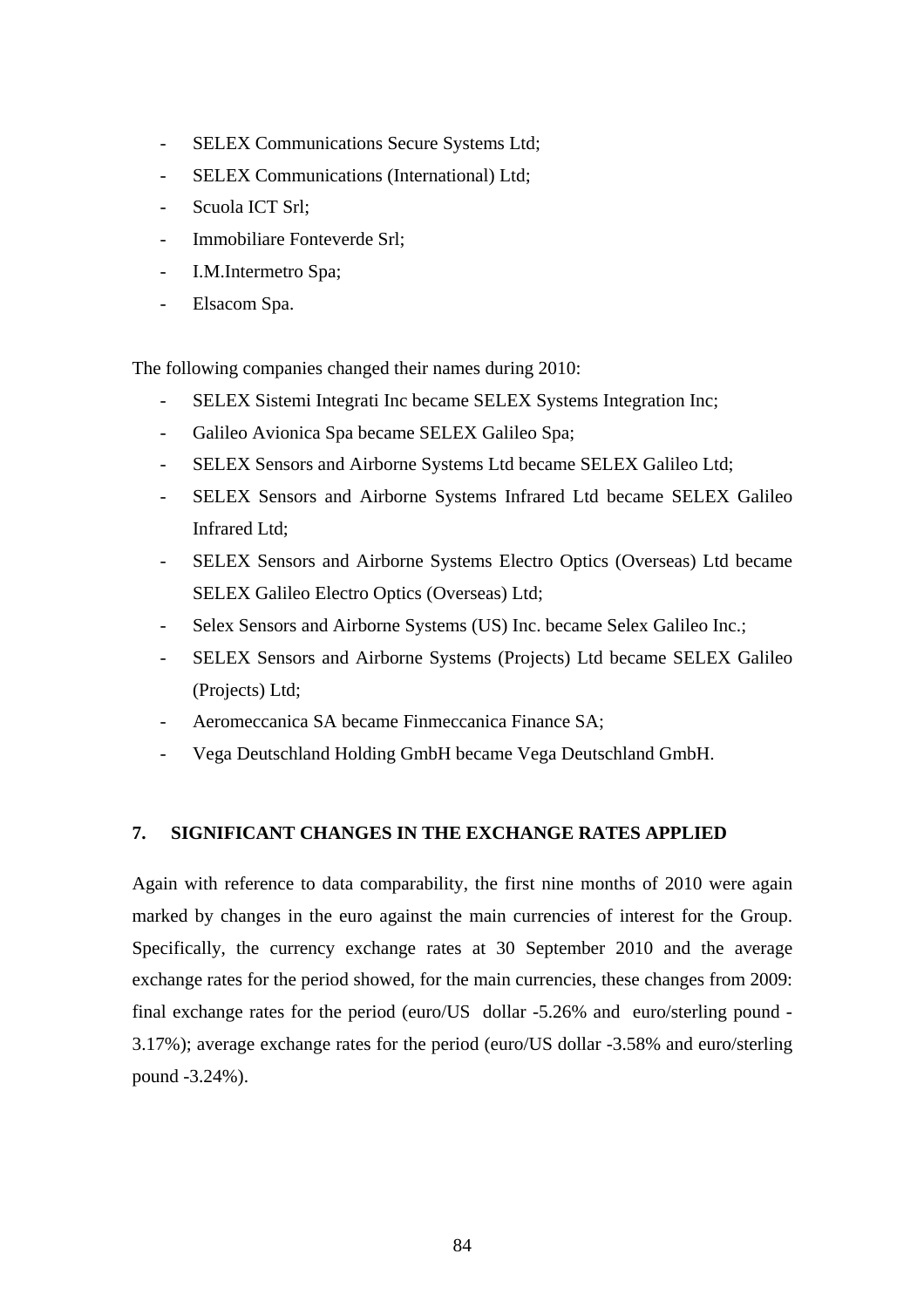Below are the exchange rates adopted for the currencies that are most significant for the Group:

|                | At 30 September 2010                          |                                                | At 31 December 2009                 | At 30 September 2009                          |                                             |  |
|----------------|-----------------------------------------------|------------------------------------------------|-------------------------------------|-----------------------------------------------|---------------------------------------------|--|
|                | average<br>exchange<br>rate for<br>the period | final<br>exchange<br>rate for<br>the<br>period | final exchange rate<br>for the year | average<br>exchange<br>rate for<br>the period | final<br>exchange<br>rate for the<br>period |  |
|                |                                               |                                                |                                     |                                               |                                             |  |
| US dollar      | 1.31609                                       | 1.36480                                        | 1.44060                             | 1.36498                                       | 1.46430                                     |  |
| Pound sterling | 0.85779                                       | 0.85995                                        | 0.88810                             | 0.88649                                       | 0.90930                                     |  |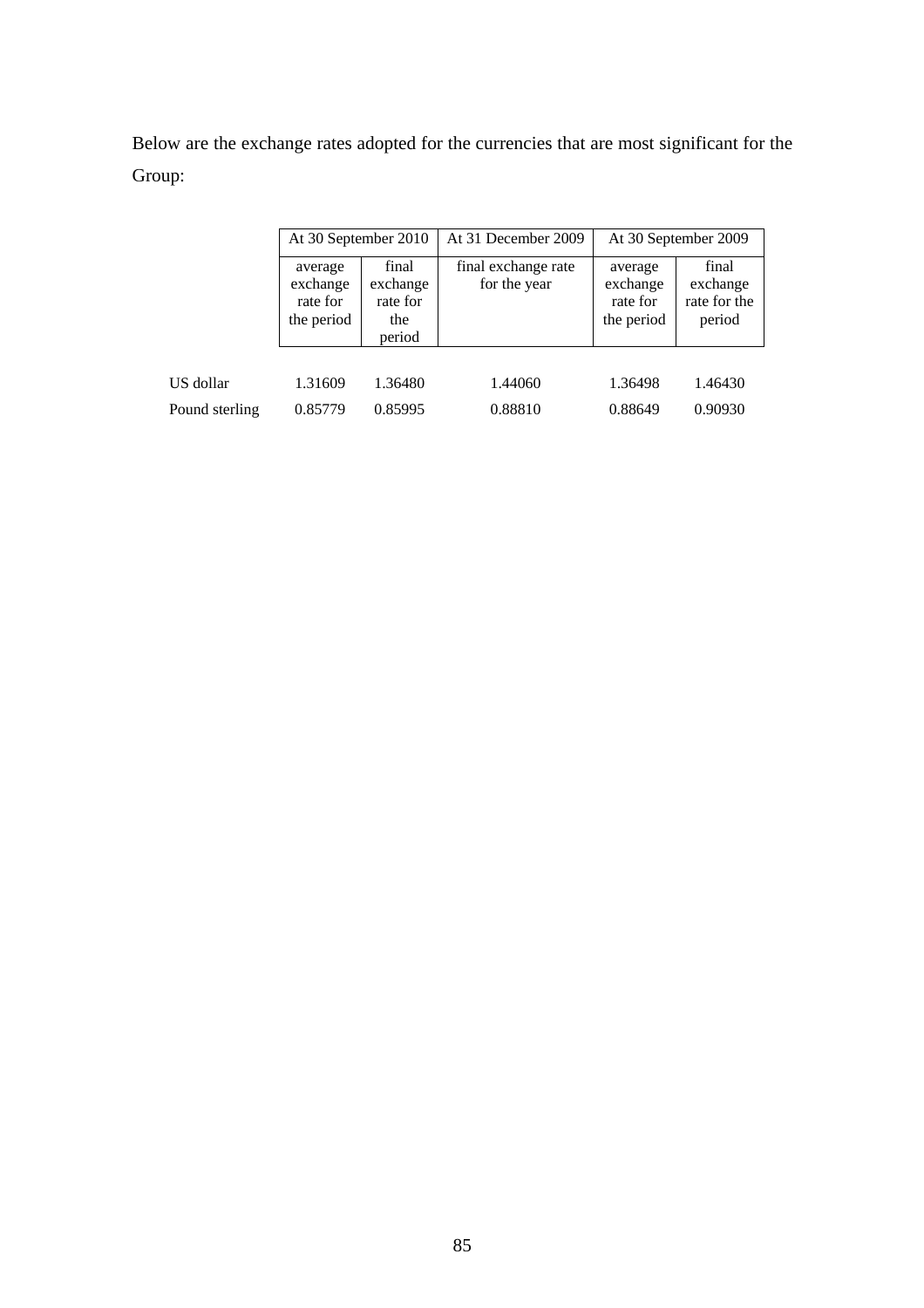#### **8. SEGMENT INFORMATION**

In accordance with the compliance model followed, Management has adopted operating segments that correspond to the business sectors in which the Group operates: Helicopters, Defence and Security Electronics, Aeronautics, Space, Defence Systems, Energy, Transportation and Other Activities.

For a more detailed analysis of the main programmes, outlooks and operating indicators for each segment, see the interim report on operations.

The Group assesses the performance of its operating segments and the allocation of the financial resources based on revenues and adjusted EBITA (refer also to the "*Non-GAAP performance indicators*" section in the interim report on operations).

The results for each segment at 30 September 2010, as compared with those of the same period of the previous year, are as follows:

|                                                           | Helico-<br>pters | <b>Defence</b><br>and<br><b>Security</b><br>Electro-<br>nics | Aeronau<br>tics | <b>Space</b> | <b>Defence</b><br><b>Systems</b> | <b>Energy</b>            | Tran-<br>sporta-<br>tion | Other<br>activities | Elimi-<br>nations        | <b>Total</b> |
|-----------------------------------------------------------|------------------|--------------------------------------------------------------|-----------------|--------------|----------------------------------|--------------------------|--------------------------|---------------------|--------------------------|--------------|
| For the nine<br>months ended 30<br>Sept. 2010<br>Revenues | 2,556            | 4,978                                                        | 1,857           | 616          | 802                              | 994                      | 1,373                    | 159                 | (411)                    | 12,924       |
| of which from<br>other segments                           | 120              | 537                                                          | 493             | 15           | 95                               | $\overline{\phantom{a}}$ | 52                       | 72                  | (411)                    | 973          |
| <b>Adjusted EBITA</b>                                     | 252              | 426                                                          | 71              | 15           | 61                               | 92                       | 57                       | (118)               | $\overline{\phantom{a}}$ | 856          |
| Investments                                               | 114              | 161                                                          | 210             | 30           | 24                               | 24                       | 33                       | 13                  | $\overline{\phantom{a}}$ | 609          |

|                                                           | Helico-<br>pters | <b>Defence</b><br>and<br><b>Security</b><br>Electro-<br>nics | Aeronau<br>tics | <b>Space</b> | <b>Defence</b><br><b>Systems</b> | <b>Energy</b>  | Tran-<br>sporta-<br>tion | Other<br>activities | Elimi-<br>nations                                    | <b>Total</b> |
|-----------------------------------------------------------|------------------|--------------------------------------------------------------|-----------------|--------------|----------------------------------|----------------|--------------------------|---------------------|------------------------------------------------------|--------------|
| For the nine<br>months ended 30<br>Sept. 2009<br>Revenues | 2,499            | 4,526                                                        | 1,768           | 639          | 767                              | 1,216          | 1,328                    | 301                 | (404)                                                | 12,640       |
| of which from<br>other segments                           | 34               | 461                                                          | 563             | 18           | 110                              | $\mathfrak{1}$ | 99                       | 92                  | (404)                                                | 974          |
| <b>Adjusted EBITA</b><br>Investments                      | 237<br>103       | 394<br>168                                                   | 120<br>305      | 19<br>24     | 58<br>32                         | 114<br>43      | 60<br>20                 | (117)<br>7          | $\overline{\phantom{a}}$<br>$\overline{\phantom{a}}$ | 885<br>702   |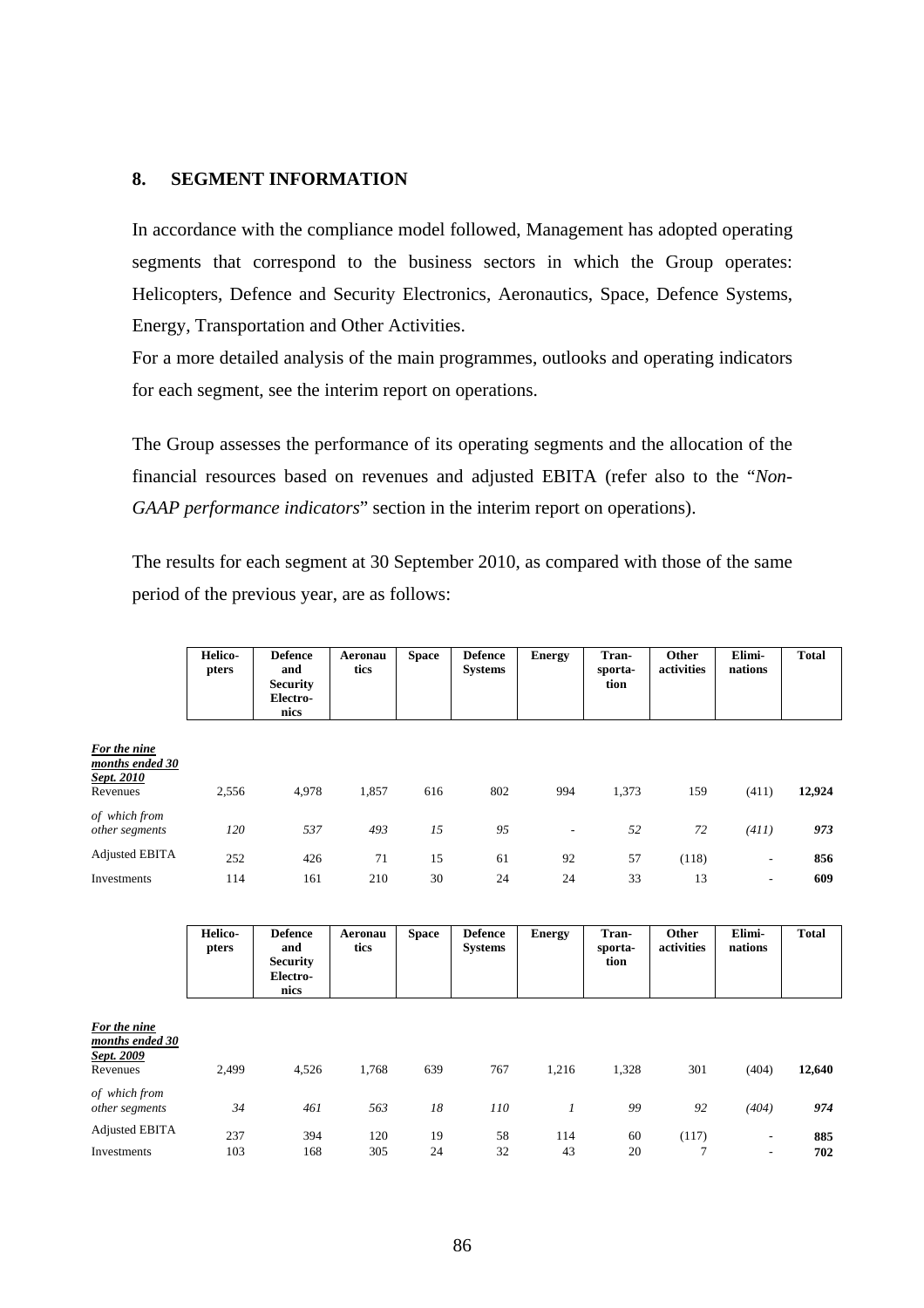The portion of fixed assets referring to intangible assets, property, plant and equipment and investment properties attributable to the segments at 30 September 2010 and at 31 December 2009 is as follows:

|               | <b>Helicopt</b><br>ers | <b>Defence</b><br>and<br><b>Security</b><br>Electro-<br>nics | Aero-<br>nautics | <b>Space</b> | <b>Defence</b><br><b>Systems</b> | <b>Energy</b> | <b>Transpor</b><br>tation | Other<br><b>Activiti</b><br>es | Elimina<br>tions         | <b>Total</b> |
|---------------|------------------------|--------------------------------------------------------------|------------------|--------------|----------------------------------|---------------|---------------------------|--------------------------------|--------------------------|--------------|
| 30 Sept. 2010 |                        |                                                              |                  |              |                                  |               |                           |                                |                          |              |
| Fixed assets  | 2,358                  | 5,674                                                        | 2,084            | 504          | 590                              | 196           | 312                       | 275                            | $\overline{\phantom{a}}$ | 11,993       |
|               | <b>Helicopt</b><br>ers | <b>Defence</b><br>and<br><b>Security</b><br>Electro-<br>nics | Aero-<br>nautics | <b>Space</b> | <b>Defence</b><br><b>Systems</b> | <b>Energy</b> | Transpor-<br>tation       | Other<br><b>Activiti</b><br>es | Elimina<br>tions         | <b>Total</b> |
| 31 Dec. 2009  |                        |                                                              |                  |              |                                  |               |                           |                                |                          |              |
| Fixed assets  | 2,182                  | 5,455                                                        | 2.004            | 496          | 595                              | 189           | 296                       | 275                            | $\overline{\phantom{0}}$ | 11,492       |

The reconciliation between adjusted EBITA and the result before taxes, finance income and costs and the effects of equity investments measured using the equity method ("EBIT") for the periods shown is as follows:

|                                                                                                     | Helicop-<br>ters | <b>Defence</b><br>and<br><b>Security</b><br>Electro-<br>nics | Aeronau-<br>tics                         | <b>Space</b> | <b>Defence</b><br><b>Systems</b> | <b>Energy</b> | Transpor-<br>tation | Other<br><b>Activitie</b><br>$\mathbf{s}$ | <b>Total</b> |
|-----------------------------------------------------------------------------------------------------|------------------|--------------------------------------------------------------|------------------------------------------|--------------|----------------------------------|---------------|---------------------|-------------------------------------------|--------------|
| For the nine<br>months ended 30<br>Sept. 2010<br><b>Adjusted EBITA</b>                              | 252              | 426                                                          | 71                                       | 15           | 61                               | 92            | 57                  | (118)                                     | 856          |
| Impairment<br>Amortisation of<br>intangible assets<br>acquired through a<br>business<br>combination |                  |                                                              |                                          |              |                                  |               |                     |                                           |              |
| Restructuring costs                                                                                 | 6<br>12          | 57<br>8                                                      | $\overline{\phantom{a}}$<br>$\mathbf{1}$ | L.           | 1<br>$\mathfrak{2}$              |               | ÷<br>$\mathbf{1}$   |                                           | 64<br>24     |
| <b>EBIT</b>                                                                                         | 234              | 361                                                          | 70                                       | 15           | 58                               | 92            | 56                  | (118)                                     | 768          |
|                                                                                                     | Helicop<br>ters  | <b>Defence</b><br>and<br><b>Security</b><br>Electro-<br>nics | Aeronau-<br>tics                         | <b>Space</b> | <b>Defence</b><br><b>Systems</b> | <b>Energy</b> | Transpor-<br>tation | Other<br><b>Activities</b>                | <b>Total</b> |
| For the nine months<br>ended 30 Sept. 2009<br><b>Adjusted EBITA</b>                                 | 237              | 394                                                          | 120                                      | 19           | 58                               | 114           | 60                  | (117)                                     | 885          |
| Impairment                                                                                          |                  |                                                              |                                          |              |                                  |               |                     |                                           |              |
| Amortisation of<br>intangible assets<br>acquired through a<br>business combination                  | 6                | 53                                                           | $\overline{\phantom{a}}$                 | $\mathbf{1}$ | $\mathbf{1}$                     |               | ٠                   | ٠                                         | 61           |
| Restructuring costs                                                                                 |                  | $\mathfrak{2}$                                               | 1                                        | 3            | $\mathfrak{2}$                   |               | 2                   |                                           | 10           |
| <b>EBIT</b>                                                                                         | 231              | 339                                                          | 119                                      | 15           | 55                               | 114           | 58                  | (117)                                     | 814          |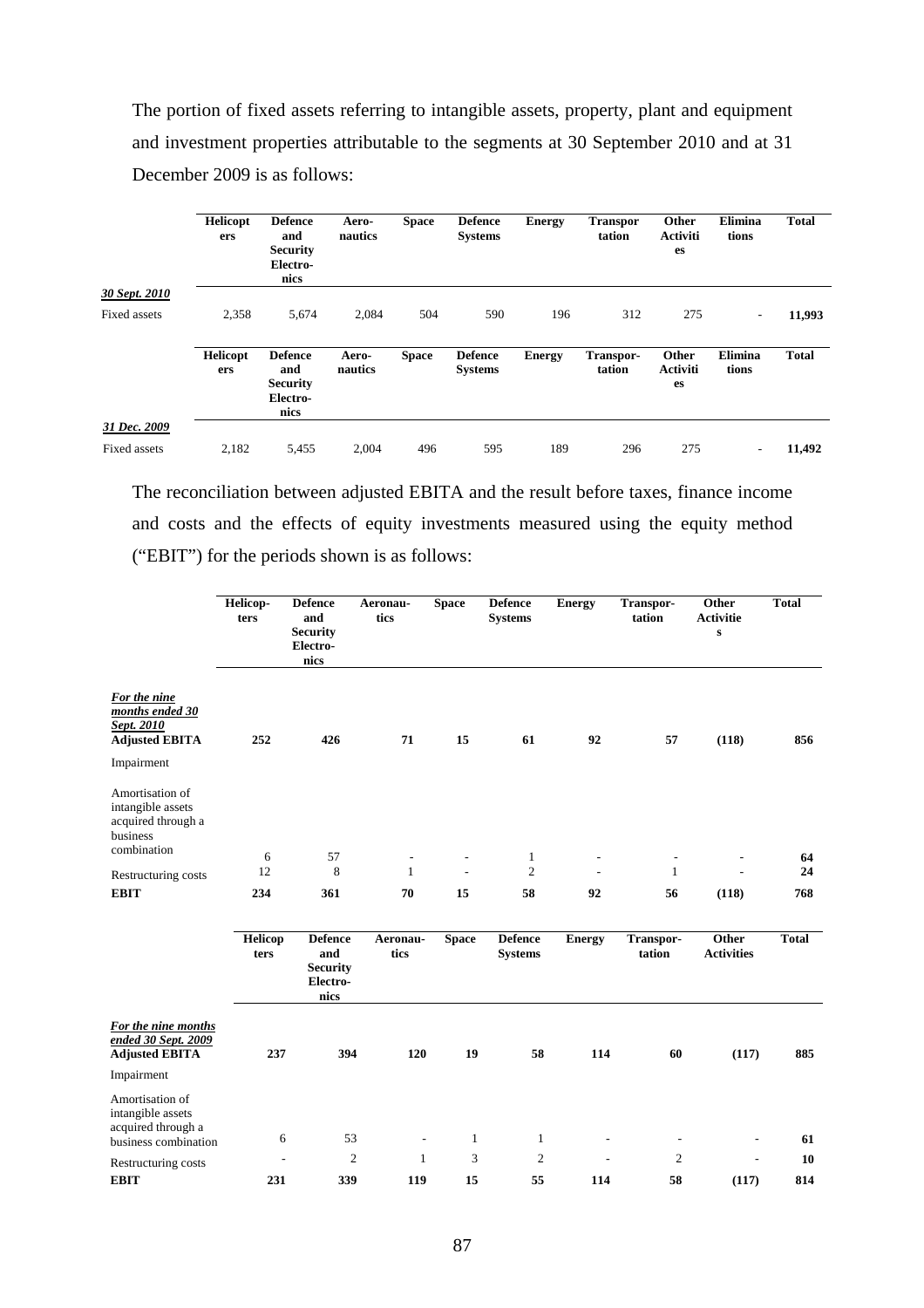### **9. INTANGIBLE ASSETS**

Below is a breakdown of intangible assets:

|                                        | 30 Sept. 2010 | 31 Dec 2009 |
|----------------------------------------|---------------|-------------|
| Goodwill                               | 6,076         | 5,821       |
| Development costs                      | 692           | 624         |
| Non-recurring costs                    | 623           | 545         |
| Concession of licences and trademarks  | 112           | 119         |
| Acquired through business combinations | 952           | 975         |
| Other                                  | 310           | 283         |
| <b>Total intangible assets</b>         | 8,765         | 8,367       |

The most significant changes were, in particular, as follows:

- net increase in goodwill (€mil. 225), mainly due to the business combinations in Note 11 and to the positive translation differences on goodwill arising on assets denominated in pounds sterling and US dollar;
- amortisation of €mil. 190 (€mil. 192 at 30 September 2009) (Note 25);
- investments in the overall amount of  $\theta$ mil. 267 ( $\theta$ mil. 345 at 30 September 2009), broken down as follows:

|                                       | For the nine months ended 30 Sept. |      |  |
|---------------------------------------|------------------------------------|------|--|
|                                       | <i>2010</i>                        | 2009 |  |
| Development costs                     | 107                                | 156  |  |
| Non-recurring costs                   | 95                                 | 122  |  |
| Concession of licences and trademarks | 7                                  |      |  |
| Other                                 | 58                                 | 60   |  |
| <b>Total intangible assets</b>        | 267                                | 345  |  |

Purchase commitments of intangible assets are recorded in the amount of €mil. 21 (€mil. 23 at 31 December 2009).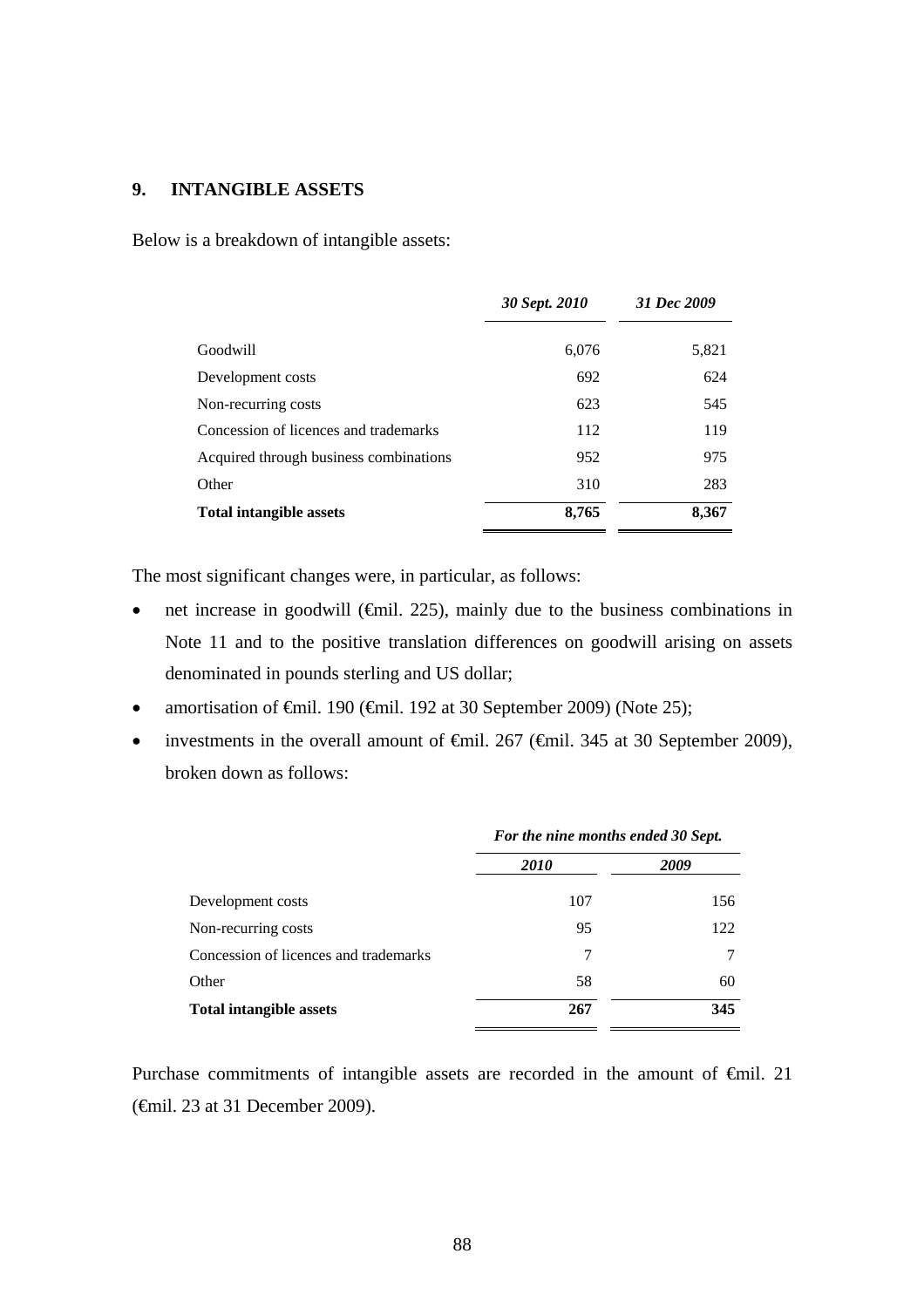#### **10. PROPERTY, PLANT AND EQUIPMENT**

Below is a breakdown of property, plant and equipment:

|                                     | 30 Sept. 2010 | 31 Dec 2009 |
|-------------------------------------|---------------|-------------|
| Land and buildings                  | 1,197         | 1,174       |
| Plant and machinery                 | 705           | 666         |
| Equipment                           | 662           | 657         |
| Other                               | 664           | 628         |
| Total property, plant and equipment | 3,228         | 3,125       |

In particular, in addition to the positive difference attributable mainly to assets denominated in pound sterling and US dollars, the most significant changes were as follows:

- depreciation of €mil. 285 (€mil. 264 at 30 September 2009);
- the change in the scope of consolidation for the contribution of the Polish group PZL - SWIDNIK in the amount of <del>€mil</del>. 41;
- investments in the overall amount of  $\epsilon$ mil. 342 ( $\epsilon$ mil. 357 at 30 September 2009), broken down as follows:

|                                     | For the nine months ended 30 Sept. |      |  |
|-------------------------------------|------------------------------------|------|--|
|                                     | <i>2010</i>                        | 2009 |  |
| Land and buildings                  | 11                                 | 19   |  |
| Plant and machinery                 | 42                                 | 32   |  |
| Equipment                           | 60                                 | 53   |  |
| Other                               | 229                                | 253  |  |
| Total property, plant and equipment | 342                                | 357  |  |

Property, plant and equipment includes €mil. 59 (€mil. 58 at 31 December 2009) of assets held under contracts that can be qualified as finance leases, and "other assets" includes €mil. 69 (€mil. 98 at 31 December 2009) for aircraft owned by the GIE ATR group as well as for those that did not meet the requirements, in terms of the substantial transfer of the risks of ownership, to recognise the sale, despite the fact that sales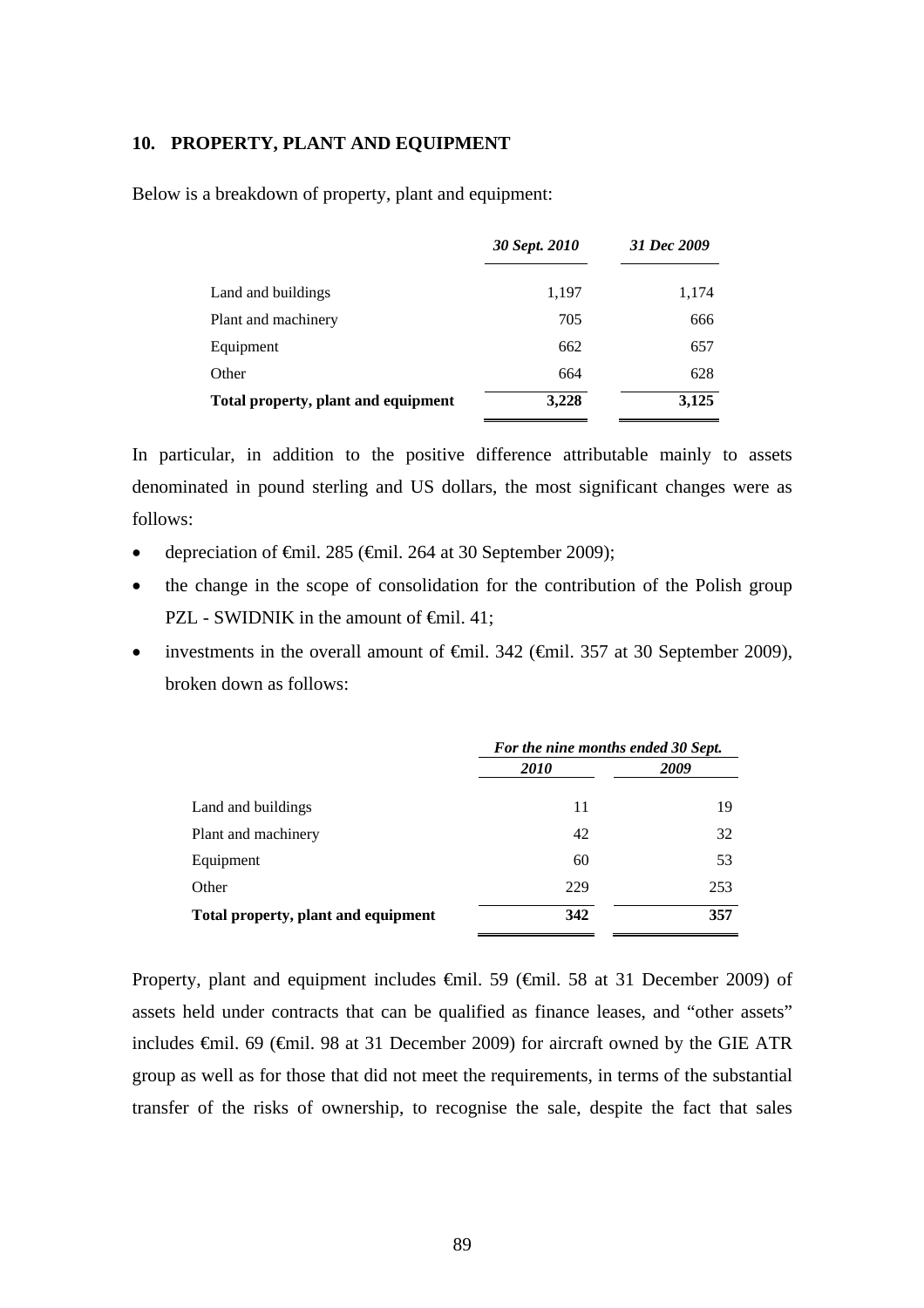contracts have been concluded with external customers, and €mil. 38 (€mil. 25 at 31 December 2009) for aircraft owned by the AgustaWestland group.

Purchase commitments of property, plant and equipment are recorded in the amount of €mil. 78 (€mil. 130 at 31 December 2009).

#### **11. BUSINESS COMBINATIONS**

During the period, AgustaWestland formalised the purchase of the PZL - SWIDNIK group, now owned with an interest of 93.87% (the Group owned 6.2% at 31 December 2009), with a net cash outlay of  $\epsilon$ mil. 77 (in addition to the transaction costs charged to the separate income statement totalling €mil. 15) and the assumption of borrowings of €mil.38. SELEX Galileo Ltd also acquired 100% of the US company Lasertel Inc. The overall effect on the balance sheet and the cash flow statement was as follows:

| $\epsilon$ <i>millions</i>                             | Temporary fair values |                 |           |
|--------------------------------------------------------|-----------------------|-----------------|-----------|
|                                                        | <b>PZL - SWIDNIK</b>  | <b>Lasertel</b> | Cash-flow |
| Cash and cash equivalents                              | 5                     |                 |           |
| Net working capital                                    | (3)                   | 3               |           |
| Property, plant and equipment and intangible<br>assets | 54                    | 3               |           |
| Deferred tax assets, net                               | 6                     |                 |           |
| <b>Borrowings</b>                                      | (38)                  |                 |           |
| Minority interests                                     | (2)                   |                 |           |
| Net assets acquired                                    | 22                    | 6               |           |
| Group                                                  | 21                    | 6               |           |
| Price paid                                             | 82                    | 6               | 88        |
| Price paid for the share acquired in 2009              | 7                     |                 |           |
| Cash acquired                                          |                       |                 | (5)       |
| <b>Transaction costs</b>                               |                       |                 | 15        |
| Total cost of the acquisition                          | 89                    | 6               | 98        |
| Goodwill deriving from acquisition                     | 68                    |                 |           |

To that end, it must be noted that the process for the identification of the fair values of the assets and liabilities acquired is not complete yet, as permitted under IFRS3.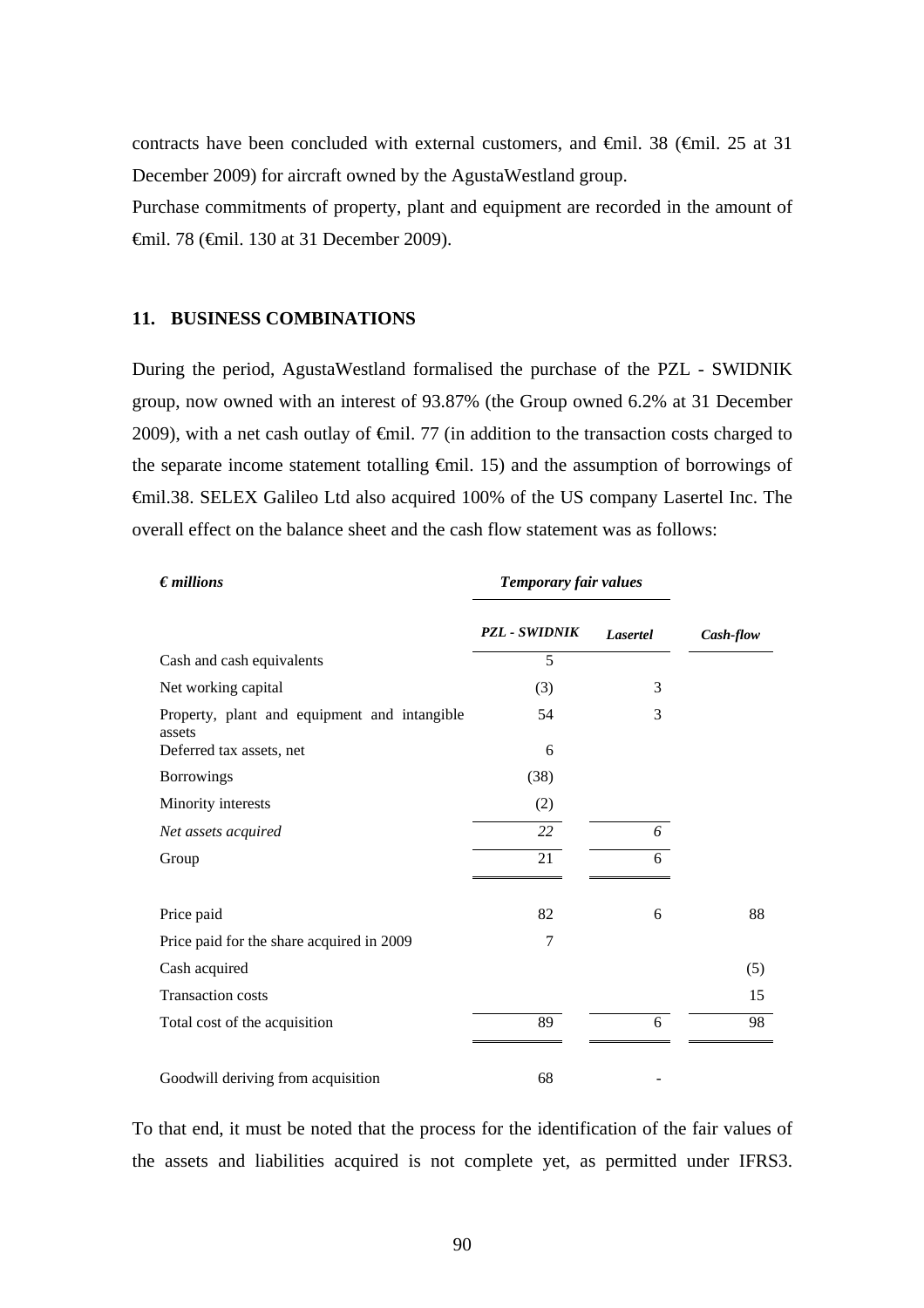Therefore, the fair values of the individual assets and liabilities and the residual value now assigned to goodwill might be different at the end of the allocation process.

During the corresponding period of the previous year, the Group, through its subsidiary DRS Signal Solutions, acquired Soneticom Inc., a US company operating in the military telecommunications sector. The cash outlay for the first nine months of 2009 also includes the payment of the remaining transaction costs for the acquisition of DRS. The overall effects of the transactions in the two periods under comparison were as follows:

| $\epsilon$ <i>millions</i> | 2010                     |                | 2009     |             |
|----------------------------|--------------------------|----------------|----------|-------------|
|                            | Goodwill                 | Cash<br>effect | Goodwill | Cash effect |
| Acquisition of PZL-SWIDNIK | 68                       | 92             |          |             |
| Other acquisitions         | $\overline{\phantom{0}}$ | 6              | 9        | 23          |
| Total                      | 68                       | 98             | 9        | 23          |

### **12. RECEIVABLES AND OTHER NON-CURRENT ASSETS**

|                                                                                                                      | 30 Sept. 2010 | 31 Dec. 2009 |
|----------------------------------------------------------------------------------------------------------------------|---------------|--------------|
| Third-party financing                                                                                                | 58            | 69           |
| Security deposits                                                                                                    | 24            | 26           |
| Receivables for finance leases                                                                                       | 5             | 3            |
| Deferred receivables under Law 808/85                                                                                | 78            | 62           |
| Net assets of defined-benefit retirement plans (Note 19)                                                             |               | 11           |
| Financial receivables from related parties (Note 22)                                                                 | 10            | 12           |
| Other                                                                                                                | 31            | 29           |
| <b>Non-current receivables</b>                                                                                       | 206           | 212          |
| Deferred expenses                                                                                                    | 21            | 4            |
| Equity investments                                                                                                   | 316           | 343          |
| Non-recurring costs awaiting interventions under Law<br>808/1985<br>Other receivables from related parties (Note 22) | 280<br>1      | 232          |
| <b>Non-current assets</b>                                                                                            | 618           | 579          |
| Total receivables and other non-current assets                                                                       | 824           | 791          |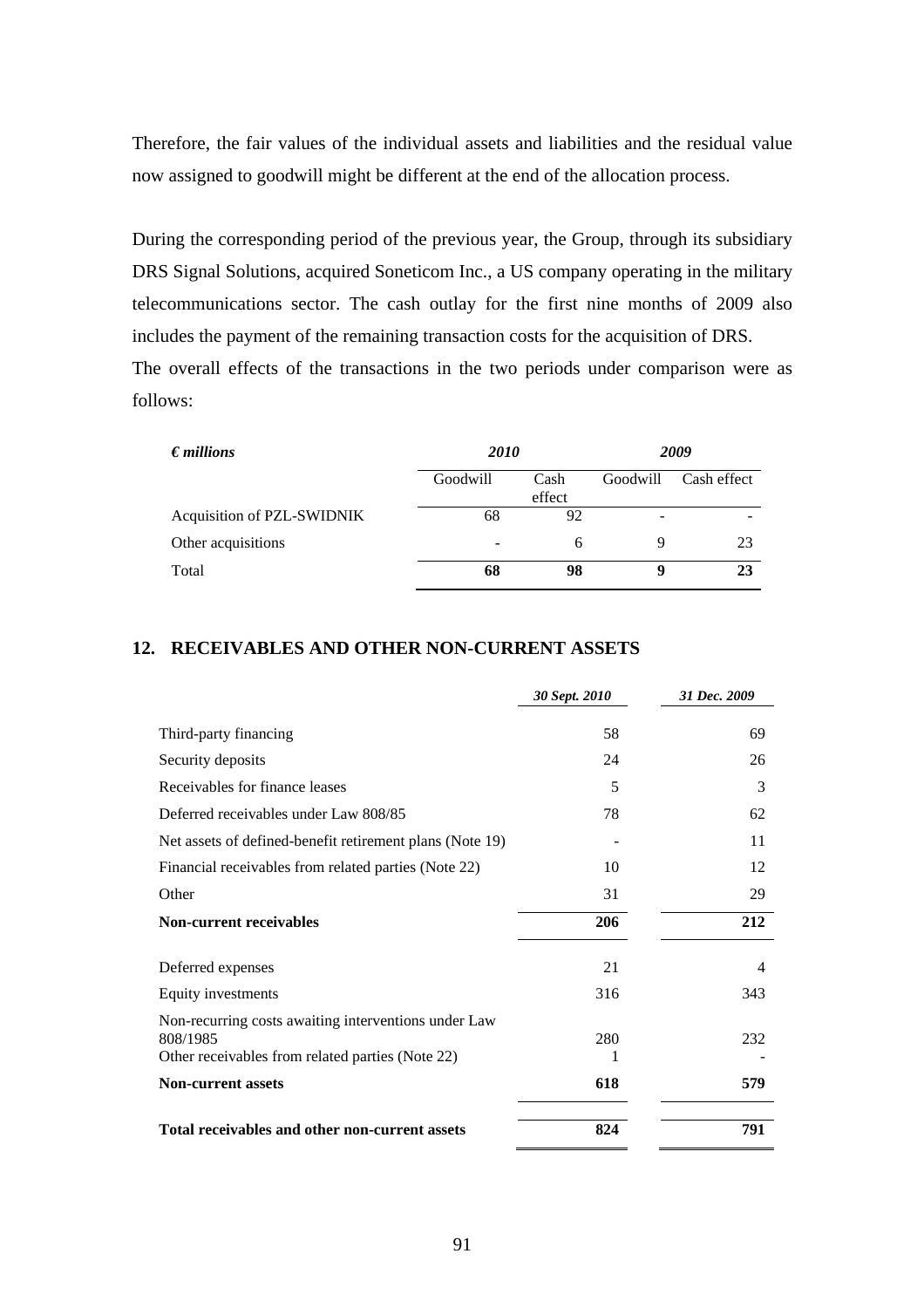Receivables for sales under a finance lease relate to transactions qualifying as finance lease made by GIE ATR where the Group is the lessor: in this case, the aircraft being the subject-matter of the lease contract is removed from assets and replaced by a receivable, and the relevant financial income is recognised progressively over the term of the contract at the effective interest rate applicable to the lease contract.

The item "Deferred receivables under Law 808/85" includes the receivables from the Ministry for Economic Development relating to the current value of the interventions pursuant to Law 808/85 in national security and similar projects for which collections were deferred. The portion for which collection is expected within 12 months ( $\epsilon$ mil. 23, compared with €mil. 35 at 31 December 2009) is classified among other current assets (Note 15). Non-recurring expenses awaiting interventions under Law 808/1985 include the portion of non-recurring expenses paid on programmes that benefit from the provisions of Law 808/85, are classified as being functional to national security, and whose expenses have not been assessed yet by the issuer. After the legal requirements for the recognition of the receivable from the Ministry are fulfilled, the recognised amount is reclassified as a receivable (current or non-current, based on the expected payment schedule). The amount shown is calculated based on an estimate made by management that reflects the reasonable probability that funds are received and the effects of time value in the case of deferment over more than one year of the granting of funds.

Equity investments decreased mainly due to the consolidation of the PZL-Swidnik group ( $\oplus$ mil. 7), writedowns ( $\oplus$ mil. 14) and dividends received ( $\oplus$ mil. 10).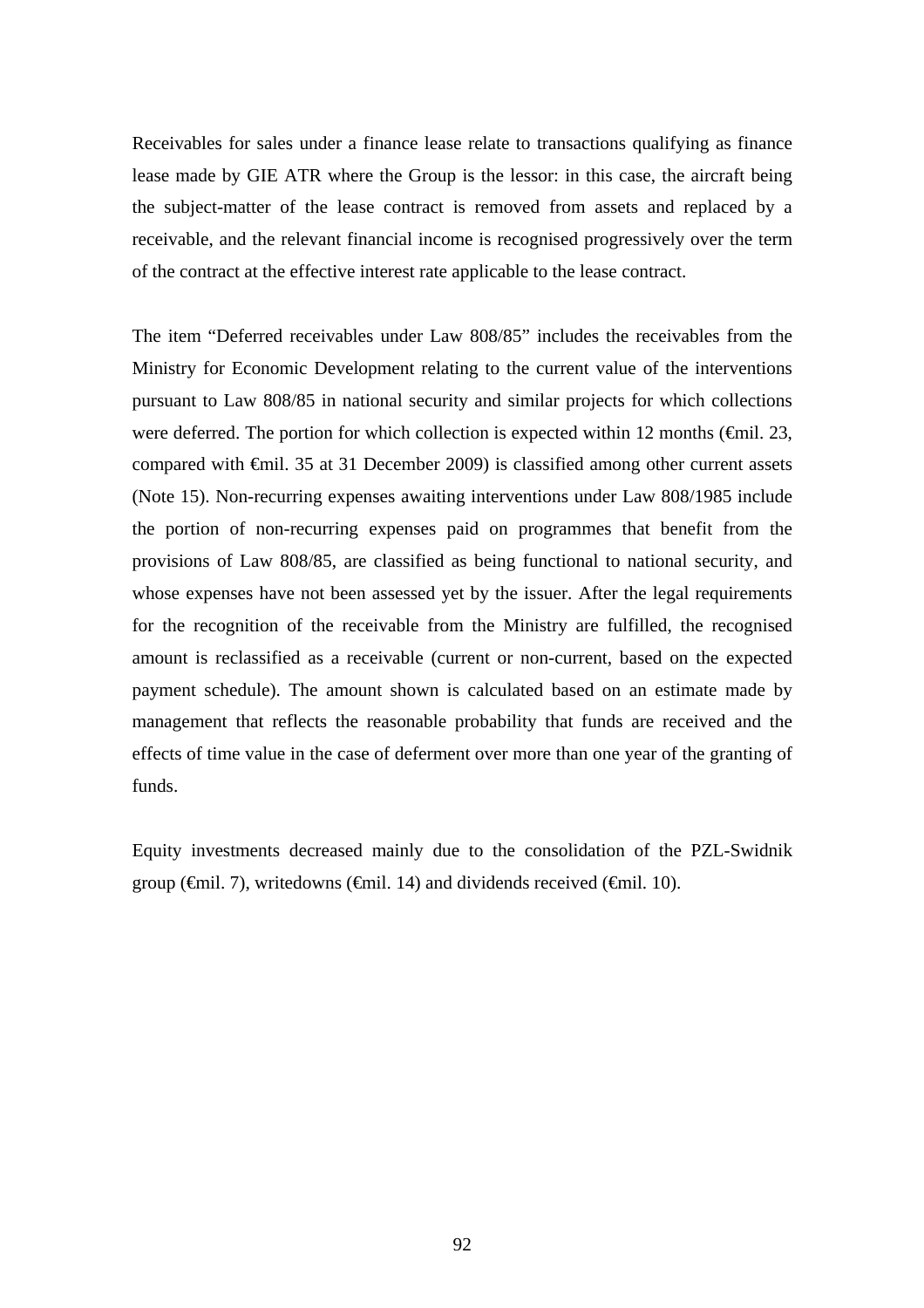# **13. TRADE RECEIVABLES, INCLUDING NET CONTRACT WORK IN PROGRESS**

|                                                                 | 30 Sept. 2010 | 31 Dec. 2009 |
|-----------------------------------------------------------------|---------------|--------------|
| Receivables                                                     | 4,808         | 4,433        |
| Impairment                                                      | (194)         | (188)        |
| Receivables from related parties<br>(Note 22)                   | 467           | 523          |
|                                                                 | 5,081         | 4,768        |
| Work in progress (gross)                                        | 9.699         | 8,499        |
| Advances from customers                                         | (4,897)       | (4,786)      |
| Work in progress (net)                                          | 4,802         | 3,713        |
| Total trade receivables<br>and net<br>contract work in progress | 9,883         | 8,481        |

Trade receivables from related parties refer specifically to the non-eliminated portion of receivables from joint ventures and associated companies, lead companies or consortiums of major programmes in which the Group participates. The most important of these relate to the Eurofighter (EFA programme) totalling €mil. 87 (€mil. 81 at 31 December 2009) for contracts for the production of wings and posterior fuselages and for the assembly of aircraft for the Italian Air Force; receivables from the Iveco/Oto Melara consortium amounting to  $\theta$ mil. 39 ( $\theta$ mil. 55 at 31 December 2009) for production and post-sales assistance on defence and security ground vehicles (production is currently under way on VBM Freccia and PZH2000 self-propelled vehicle for the Italian Army); receivables from Metro 5 amounting to  $\epsilon$ mil. 17 ( $\epsilon$ mil. 34 at 31 December 2009) for the designing, construction and operation of the new line 5 of the Milan metro; receivables from Orizzonte-Sistemi Navali amounting to €mil. 21 (€mil. 21 at 31 December 2009) relating to the FREMM programme and from NH Industries amounting to €mil. 35 (€mil. 18 at 31 December 2009) for transactions for the final sale of the NH90 helicopter and from Abruzzo Engineering amounting to  $\epsilon$ mil. 20 (€mil. 17 at 31 December 2009) relating to the project for the construction of regional infrastructures serving the resolution of the Digital Divide, commissioned by the Abruzzo region.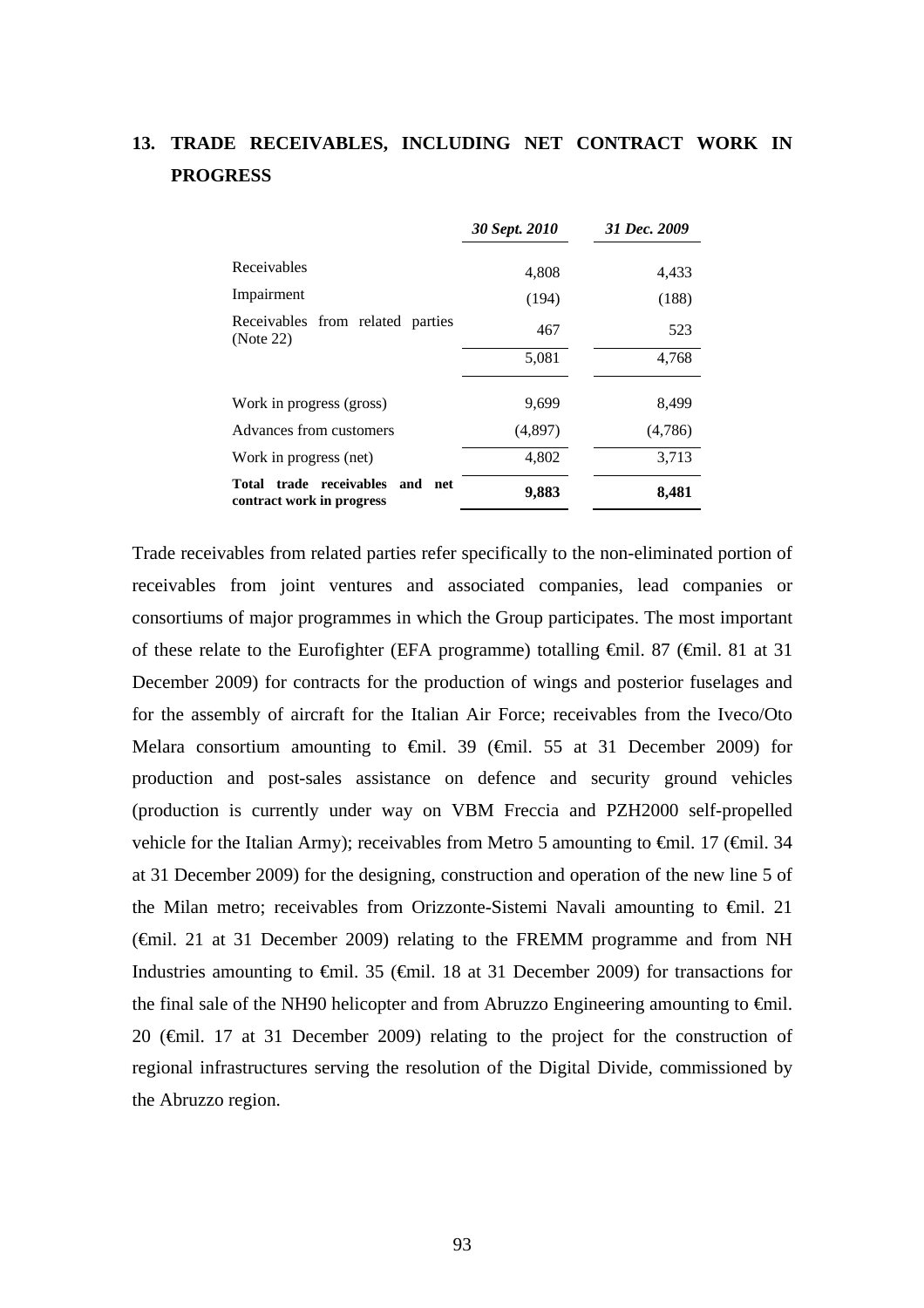## **14. DERIVATIVES**

The table below provides detail of the asset and liability positions related to derivative instruments:

|                           | 30 Sept. 2010 |                    |               | 31 Dec. 2009       |
|---------------------------|---------------|--------------------|---------------|--------------------|
|                           | <b>Assets</b> | <b>Liabilities</b> | <b>Assets</b> | <b>Liabilities</b> |
| Forward forex instruments | 148           | 138                | 86            | 64                 |
| Forex options             | 9             | $\overline{4}$     |               | 5                  |
| Embedded derivatives      | 40            |                    | 58            |                    |
| Interest rate swaps       | 125           | 10                 | 42            | 19                 |
| Options on STM            |               |                    |               |                    |
| Other equity derivatives  | 7             | 7                  | 7             |                    |
|                           | 329           | 159                | 193           | 88                 |

The change in the fair value of forward instruments is mainly due to the volatility of the US dollar against the euro: the exchange rate went from 1.4406 at 31 December 2009 to 1.2271 at 30 June 2010 and then reached 1.3648 at 30 September 2010.

The interest rate swaps with a total notional value of €mil. 1,200 were placed into effect to hedge the bonds issues. The change in the fair value was mainly affected by the current favourable spreads between long-term fixed rates and short-term floating rates.

The figure for embedded derivatives relates to commercial contracts denominated in currencies other than the currencies of the contractually involved parties and that generally used in the markets of reference. This component is separated from the commercial contract and valued at fair value through the income statement.

Under the STM sale contract (effective 22 December 2009), Finmeccanica benefited from an earn-out mechanism - on 29,768,850 shares - equal to 50% of the positive difference, if any, between the average price of the STM stock, calculated in the 66 days prior to 17 March 2011, and  $\epsilon 7.00$ . This led to the recognition of a derivative whose fair value is positive in the amount of  $\epsilon$ mil. 7. In the first quarter of 2010, Finmeccanica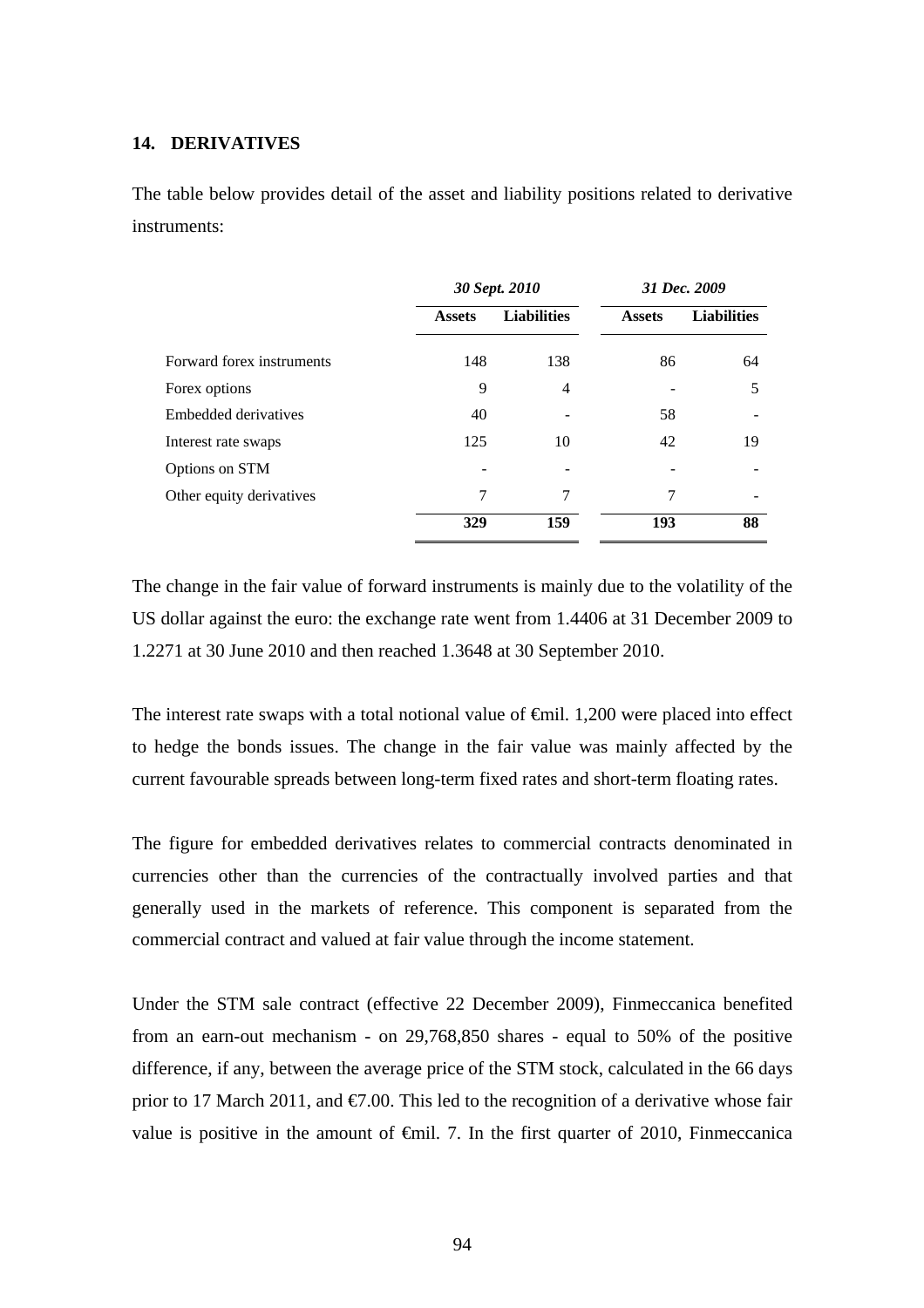sold a mirror option in the market to strengthen the amount valued in the previous period. This led to the recognition of a derivative offsetting the previous one.

|                                                  | 30 Sept. 2010 | 31 Dec. 2009 |     |
|--------------------------------------------------|---------------|--------------|-----|
| Income tax receivables                           | 177           |              | 142 |
| Assets available for sale                        | 1             |              | 11  |
| Other current assets:                            | 745           |              | 606 |
| Accrued income - current portion                 | 111           | 104          |     |
| Receivables for contributions                    | 78            | 69           |     |
| Receivables from employees and social security   | 48            | 32           |     |
| Indirect tax receivables                         | 272           | 198          |     |
| Deferred receivables under Law 808/85            | 23            | 35           |     |
| Equity investments                               | 1             | 1            |     |
| Other receivables from related parties (Note 22) | 25            | 9            |     |
| Other assets                                     | 187           | 158          |     |
| <b>Total other current assets</b>                | 923           |              | 759 |

#### **15. OTHER CURRENT ASSETS**

The item "deferred receivables under Law 808/85" includes the receivables from the Ministry for Economic Development relating to the interventions pursuant to Law 808/1985 in national security and similar projects for which collections are expected within 12 months. Portions for which collections are expected beyond 12 months are recognised as accounts receivable and other non-current assets (Note 12).

Other assets include, among others, insurance payment receivables of €mil. 3 (€mil. 20 at 31 December 2009) and sundry advances in the amount of €mil. 9 (€mil. 13 at 31 December 2009) and receivables for disputes for €mil. 5 (€mil. 6 at 31 December 2009).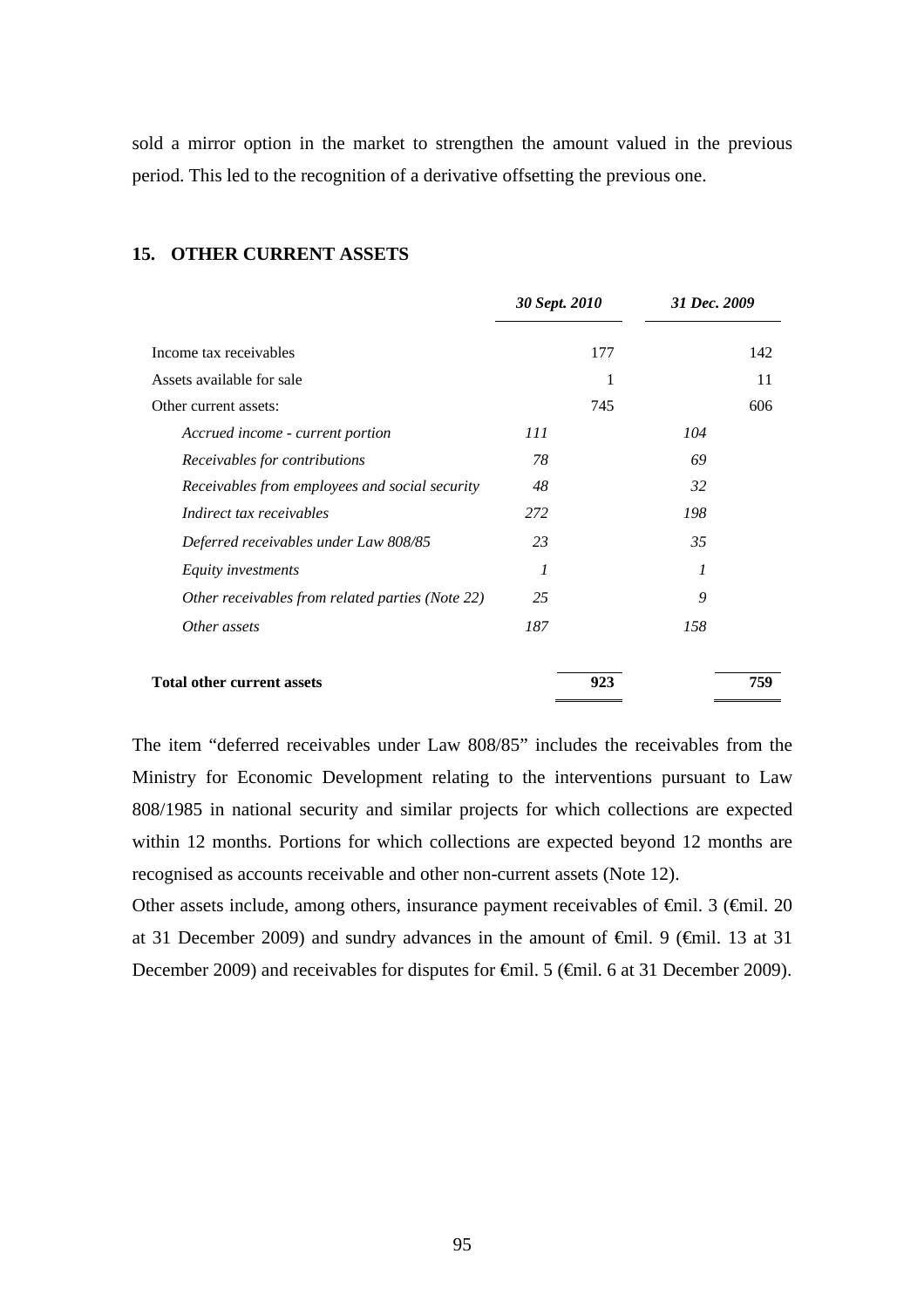## **16. SHAREHOLDERS' EQUITY**

|                                                    | Number of<br>ordinary<br>shares | Par value<br><b>∈</b> mil. | <b>Treasury</b><br>shares<br><b>€</b> mil. | <b>Costs</b><br><i>incurred</i><br>net of tax<br>effect <del>€</del> mil. | <b>Total</b><br><del>€</del> mil. |
|----------------------------------------------------|---------------------------------|----------------------------|--------------------------------------------|---------------------------------------------------------------------------|-----------------------------------|
|                                                    |                                 |                            |                                            |                                                                           |                                   |
| Outstanding shares                                 | 578,150,395                     | 2,544                      |                                            | (19)                                                                      | 2,525                             |
| Treasury shares                                    | (1,144,077)                     |                            | (13)                                       |                                                                           | (13)                              |
| 31 December 2009                                   | 577,006,318                     | 2,544                      | (13)                                       | (19)                                                                      | 2,512                             |
| Repurchase of treasury<br>shares, less shares sold |                                 |                            |                                            |                                                                           |                                   |
| 30 September 2010                                  | 577,006,318                     | 2,544                      | (13)                                       | (19)                                                                      | 2,512                             |
| broken down as follows:                            |                                 |                            |                                            |                                                                           |                                   |
| Outstanding shares                                 | 578,150,395                     | 2,544                      |                                            | (19)                                                                      | 2,525                             |
| Treasury shares                                    | (1,144,077)                     |                            | (13)                                       |                                                                           | (13)                              |
|                                                    | 577,006,318                     | 2,544                      | (13)                                       | (19)                                                                      | 2,512                             |

The Group Parent's share capital fully subscribed and paid-up is divided into ordinary shares with a par value of  $64.40$  each.

At 30 September 2010, the Ministry for Economy and Finance held 30.204%, Capital Research and Management Co. held 4.879% and BlackRock Investment Management (UK) Limited held 2.246% of the shares.

The statement of changes of other reserves and minority interests is provided in the accounting statements section.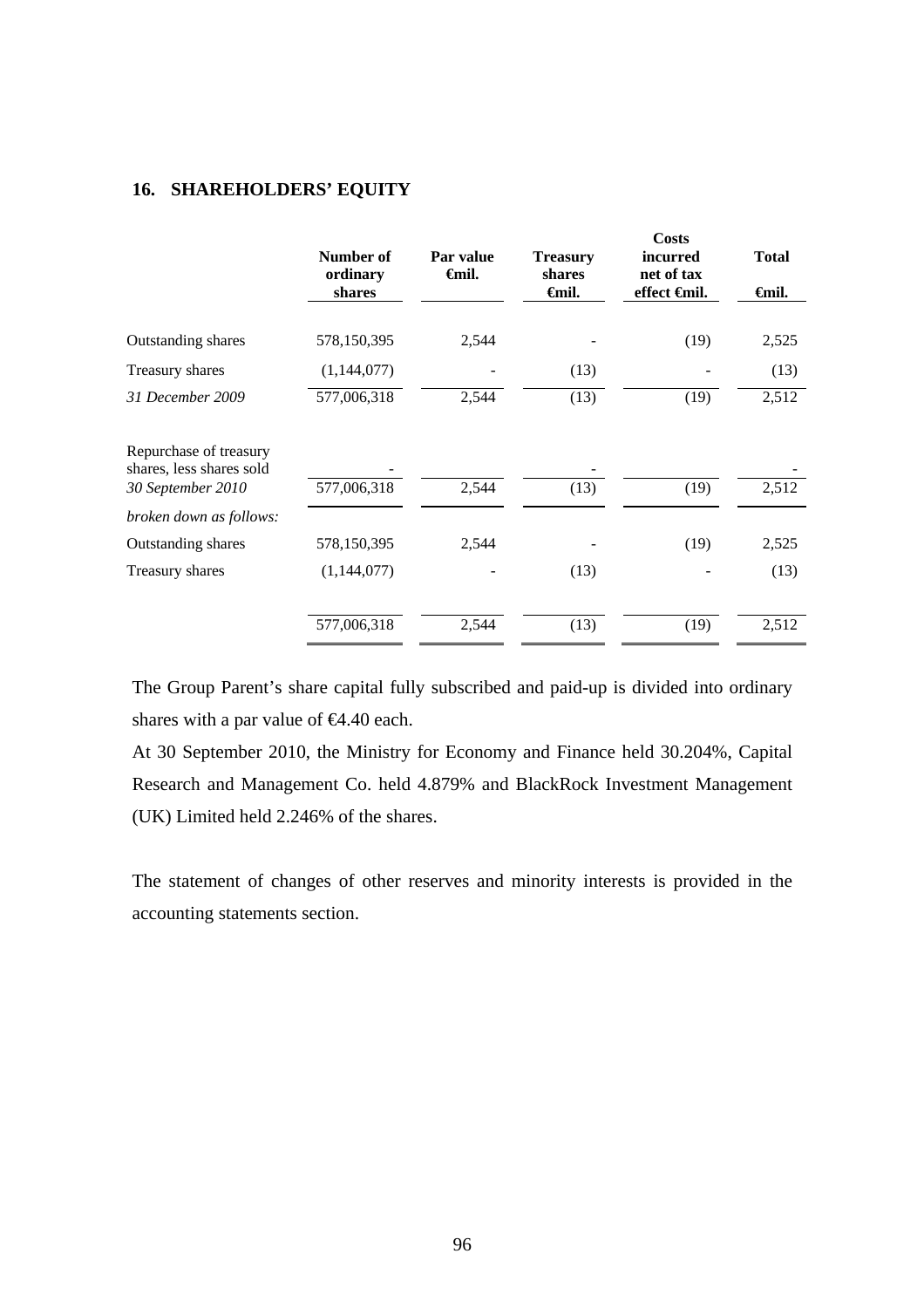The following is a breakdown of the tax effects on the gain and loss items recognised in shareholders' equity:

|                                              | Group                     |            |                                |                           | Minority interests |                                |
|----------------------------------------------|---------------------------|------------|--------------------------------|---------------------------|--------------------|--------------------------------|
|                                              | Amount<br>before<br>taxes | Tax effect | Amount<br>net of tax<br>effect | Amount<br>before<br>taxes | Tax effect         | Amount<br>net of tax<br>effect |
| Available-for-sale                           |                           |            |                                |                           |                    |                                |
| financial assets<br>Actuarial gains (losses) |                           |            |                                |                           |                    |                                |
| on defined-benefit plans                     | (94)                      | 17         | (77)                           | (1)                       |                    | (1)                            |
| Changes in cash-flow<br>hedges               | (42)                      | 12         | (30)                           | 1                         | (1)                |                                |
| Exchange gains/losses                        | 179                       |            | 179                            | 7                         |                    | 7                              |
| <b>Total</b>                                 | 43                        | 29         | 72                             | 7                         | $\bf{(1)}$         | 6                              |

### **17. BORROWINGS**

|                                           | 30 Sept. 2010 | 31 Dec. 2009 |  |
|-------------------------------------------|---------------|--------------|--|
| <b>Bonds</b>                              | 4,150         | 4,476        |  |
| Bank borrowings                           | 1,429         | 913          |  |
| Finance leases                            | 3             | 4            |  |
| Borrowings from related parties (Note 22) | 710           | 679          |  |
| Other borrowings                          | 236           | 436          |  |
| <b>Total borrowings</b>                   | 6,528         | 6,508        |  |
| Of which:                                 |               |              |  |
| Current                                   | 1,911         | 1,904        |  |
| Non-current                               | 4,617         | 4,604        |  |

The decrease in the value of bonds is essentially related to the net effect deriving from the repayment of the bond exchangeable into STM shares at maturity in the amount of €mil. 501 and from the appreciation of the US dollar against the euro at the end of the period.

The increase in bank borrowings essentially relates to the net effect of the repayment of the Revolving Credit Facility - a line of credit resulting from the transformation of the last tranche (tranche C) of the Senior Term Loan Facility originally acquired in connection with the acquisition of American company DRS (see the "Financial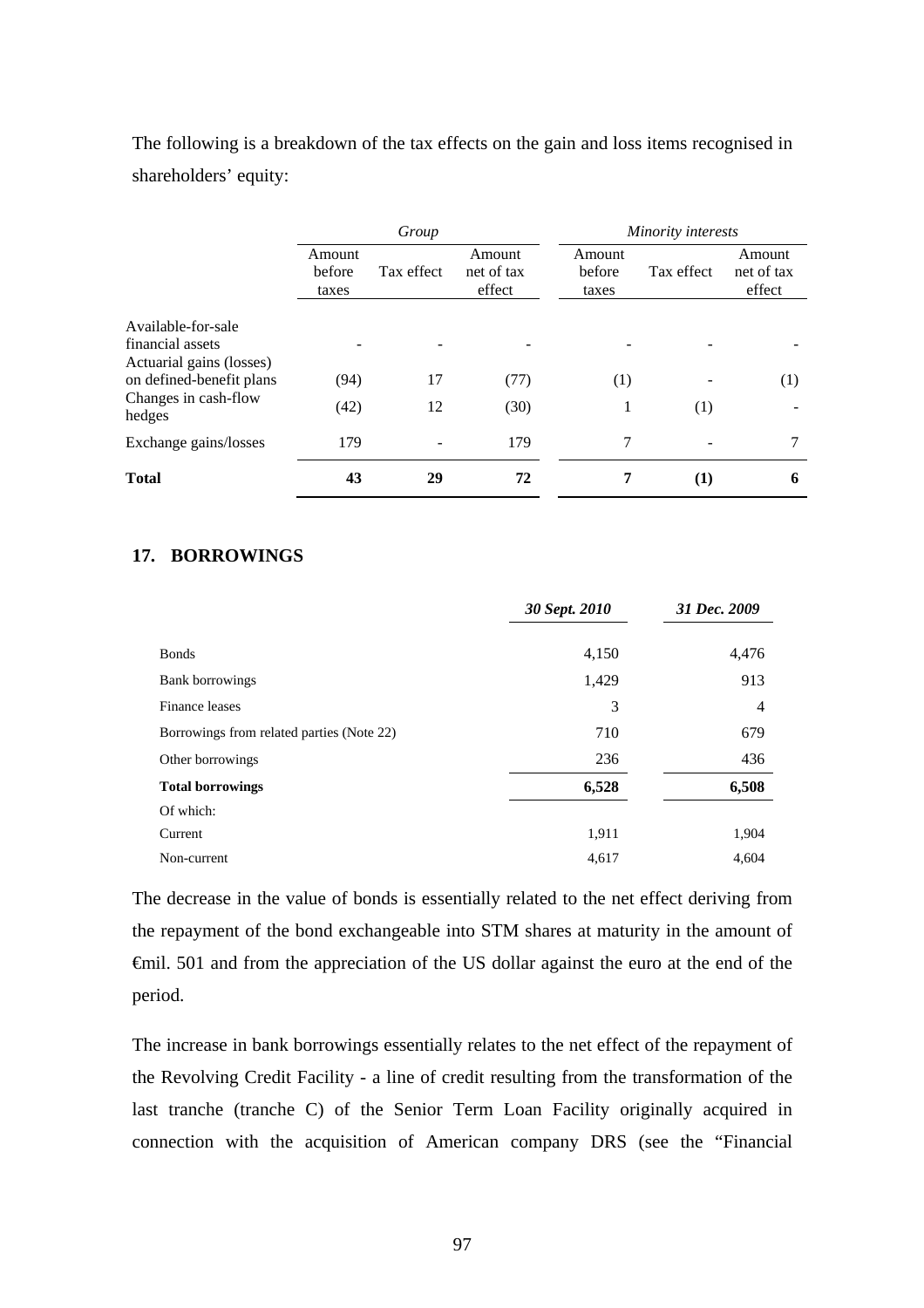transactions" section for more information) -, the use of loans granted to Finmeccanica by the European Investment Bank (EIB) (see the "Financial transactions" section for more information) and the use of short-term lines of credit to finance Group activities.

The decrease in other borrowings is the result of the net effect of reimbursements in the period and the change in the scope of consolidation due to the inclusion of the Polish group PZL - SWIDNIK.

Borrowings from related parties of €mil. 710 (€mil. 679 at 31 December 2009) include the amount of €mil. 638 (€mil. 646 at 31 December 2009) of the Group companies from MBDA and Thales Alenia Space joint ventures, for the unconsolidated portion, and payables of €mil. 68 (€mil. 23 at 31 December 2009) to Eurofighter, held by Alenia Aeronautica (21%), which, due to the new cash pooling agreement, distributed the cash surplus available from time to time.

*Below is the financial information required under CONSOB communication no. DEM/6064293 of 28 July 2006:* 

| $\epsilon$ <i>million</i>                 | 30 Sept. 2010 | 31 Dec. 2009 |
|-------------------------------------------|---------------|--------------|
|                                           |               |              |
| Cash and cash equivalents                 | (860)         | (2,630)      |
| Securities held for trading               | (1)           | (11)         |
| <b>LIQUIDITY</b>                          | (861)         | (2, 641)     |
| <b>CURRENT FINANCIAL RECEIVABLES</b>      | (770)         | (797)        |
| Current bank payables                     | 815           | 200          |
| Current portion of non-current borrowings | 272           | 713          |
| Other current borrowings                  | 824           | 991          |
| <b>CURRENT FINANCIAL DEBT</b>             | 1,911         | 1,904        |
| <b>CURRENT NET FINANCIAL DEBT (CASH)</b>  | 280           | (1,534)      |
| Non-current bank payables                 | 614           | 713          |
| <b>Bonds</b> issued                       | 3,878         | 3,763        |
| Other non-current payables                | 125           | 128          |
| <b>NON-CURRENT FINANCIAL DEBT</b>         | 4,617         | 4,604        |
| <b>NET FINANCIAL DEBT</b>                 | 4,897         | 3,070        |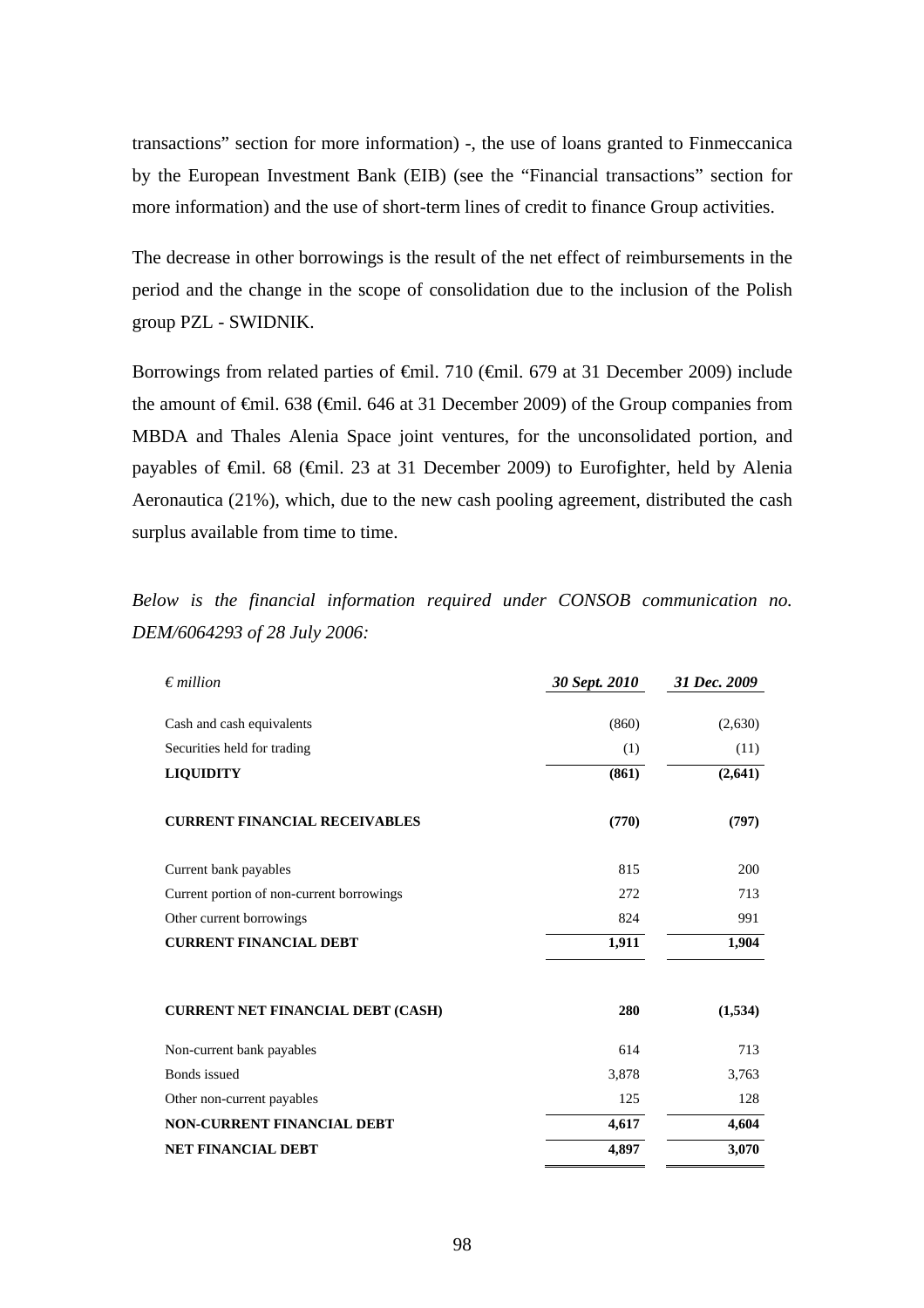|                    | 30 September 2010  |                | 31 December 2009 |                |  |
|--------------------|--------------------|----------------|------------------|----------------|--|
|                    | <b>Non-current</b> | <b>Current</b> | Non-current      | <b>Current</b> |  |
| Guarantees given   | 22                 | 33             | 24               | 34             |  |
| Restructuring      | 9                  | 14             | 12               | 15             |  |
| Penalties          | 62                 | 20             | 62               | 20             |  |
| Product guarantees | 106                | 126            | 106              | 117            |  |
| Other              | 177                | 402            | 160              | 409            |  |
|                    | 376                | 595            | 364              | 595            |  |

### **18. PROVISIONS FOR RISKS AND CHARGES**

Other provisions for risks and charges came to a total of  $\theta$ mil. 579 ( $\theta$ mil. 569 at 31 December 2009) and specifically include:

- the provision for risks on the business of GIE ATR in the amount of  $\epsilon$ mil. 68 (unchanged from 31 December 2009);
- the provision for risks and contractual charges in the amount of  $\epsilon$ mil. 80 (€mil.84 at 31 December 2009) related, in particular, to business in the Defence and Security Electronics, Space, Defence Systems and Other Activities divisions;
- the provision for losses related to shares of  $\epsilon$ mil. 17 ( $\epsilon$ mil. 15 at 31 December 2009);
- the provision for taxes in the amount of  $\epsilon$ mil. 75 ( $\epsilon$ mil. 72 at 31 December 2009);
- the provision for litigation with employees and former employees in the amount of €mil. 29 (€mil. 30 at 31 December 2009);
- the provision for pending litigation in the amount of  $\widehat{\mathsf{f}}$ mil. 121 ( $\widehat{\mathsf{f}}$ mil. 96 at 31 December 2009);
- the provisions for risk on contract-related losses in the amount of  $\epsilon$ mil. 22 (€mil. 36 at 31 December 2009);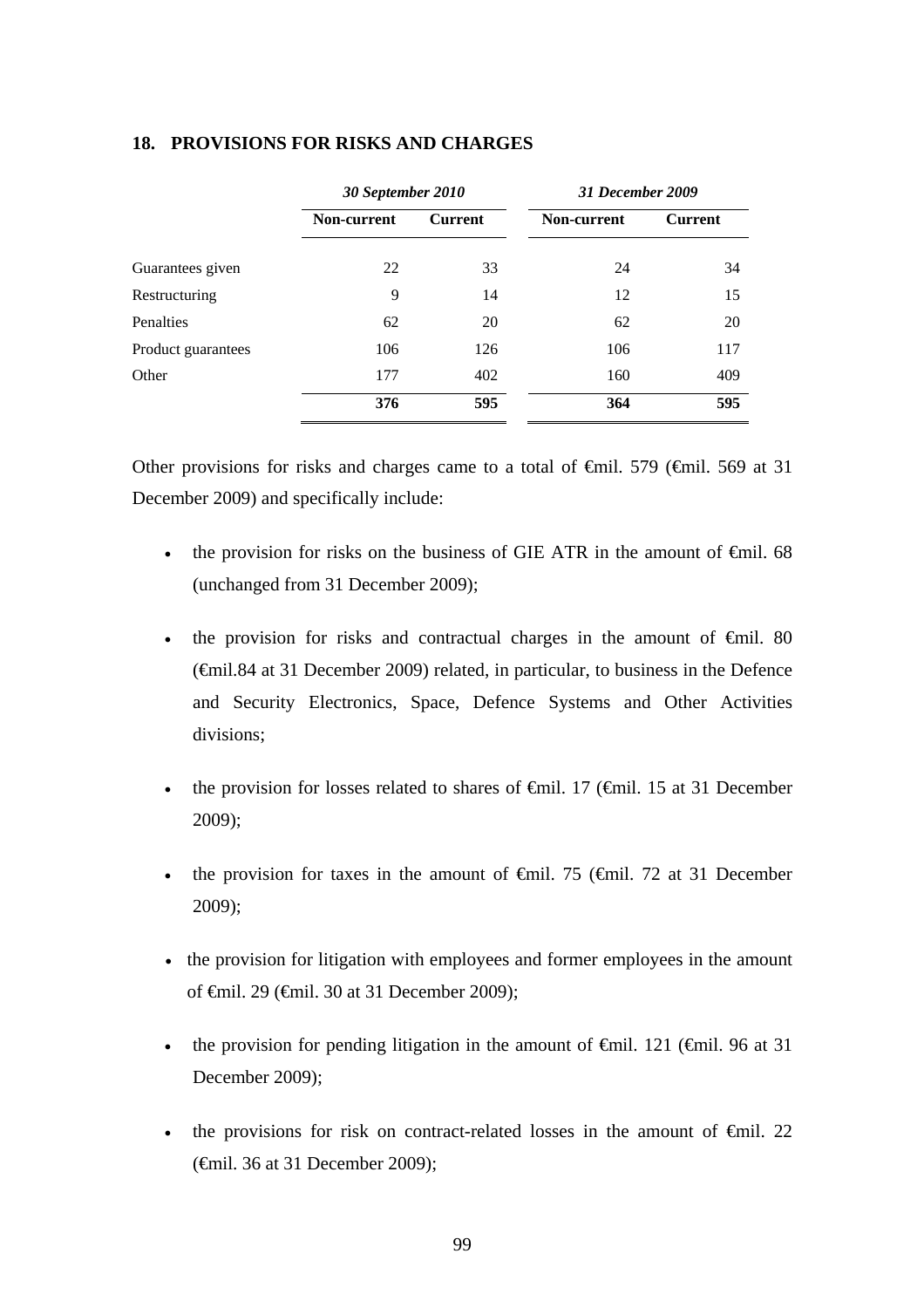• other provisions in the amount of  $\oplus$  fiil. 167 ( $\oplus$  fiil. 168 at 31 December 2009).

With regard to the risk provisions, the Group's operations regard industries and markets where many disputes are settled only after a considerable period of time, especially in cases where the customer is a government entity.

Of course, in application of related accounting standards, provisions have been made for obligations related to probable and quantifiable risks. Likewise, to the best of our knowledge, regarding other disputes against the Group, no specific allocation has been made since the Group reasonably believes that such disputes may be resolved satisfactorily and without any significant impact on the results.

The situations below, in which there have been changes since the preparation of the 2009 annual financial statements (which should be consulted for further information), are mentioned here for the purposes of full disclosure:

#### Of particular note:

o the dispute initiated by former Oto Melara SpA, later merged into Finmeccanica in 2001, in relation to the VAT adjustment notification for the year 1988 for about €mil. 11, with which the Tax Authority mainly claimed the alleged nondeductibility of VAT paid on the fees given as part of a lease-back agreement, which was mistakenly considered by the Tax Office as a (VAT-free) financial transaction. The courts of first and second instance both found in favour of the company, but the Central Tax Commission accepted the Tax Office's appeal with a ruling filed in October 2009. The company will challenge this ruling based on the belief that there are valid grounds for which its own reasons can be accepted, even considering consolidated case law and the Tax Authority's guidelines. Following the Central Tax Commission's decision, the Tax Authority served the company with a tax collection notice for a total of around  $\oplus$  mil. 12 containing the challenged amount, plus penalties and interest. In turn, the company has taken steps to have the tax collection notice nullified;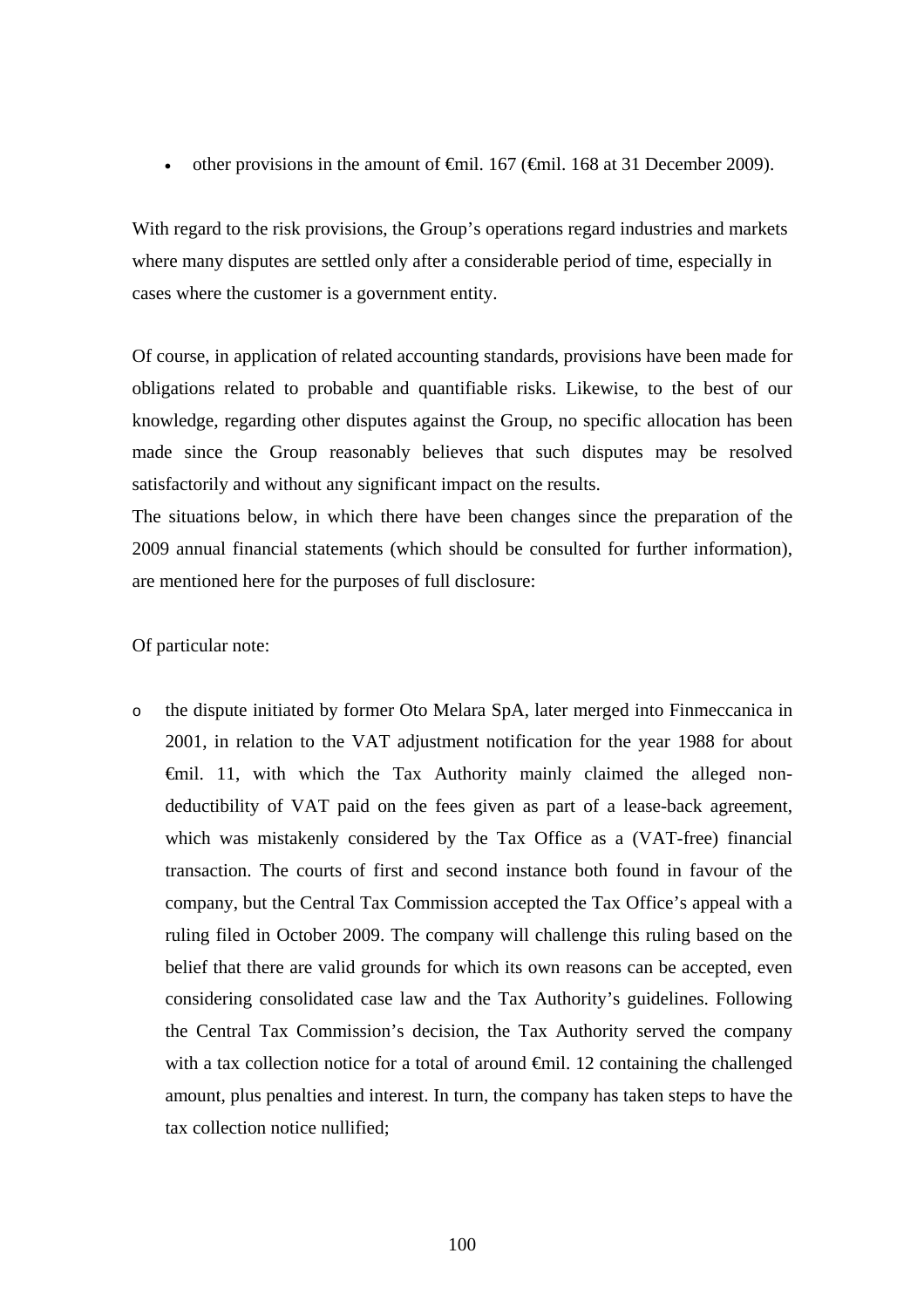o the dispute initiated by SO.GE.PA. SpA against the Agenzia delle Entrate, Rome District 4 challenging a tax assessment regarding direct income taxation (IIDD) for the year 2001, which contained a demand for a total of about €mil. 18 consisting of additional taxes, penalties and interest. The tax claim served on 27 December 2006 traces back to a tax audit completed in 2004 against ALS SpA, a Finmeccanica Group company absorbed by SO.GE.PA. in 2006, in which the tax inspectors without including any formal comments - merely notified the tax office responsible for the assessment of possible violations in applying the regulations concerning the tax appraisal of work in progress inventories within the context of the long-term contract for the provision and launching of the Atlantic Bird1 satellite obtained in 2000. Specifically, the warning originates from the fact the company had, over the years, accounted for these inventories based on the percentage completed (calculated using the cost-to-cost method), thereby rendering the settlement and payments received over the medium term upon the achievement of various milestones irrelevant since they are not, under the contract, final settlements and therefore recognising as revenues (and therefore taxable) the entire amount of the inventories only when ownership of the satellite was transferred in 2002 upon acceptance in orbit of the satellite by the customer as contractually agreed. By contrast, the tax inspectors asked the competent tax office to assess whether, in reality, under the contract, the various milestones could have been treated using the Work Status (WS) process, so as to include in the tax assessment of work in progress inventories the payments received based on the achievement of the WS objectives, regardless of the amounts recognised in the financial statements, on the assumption that the object of the contract could be divided into individual, "autonomous" lots for which each payment represents a final settlement of payments owed.

The tax officials, receiving the auditors' report and without carrying out any further analysis of the matter although it involves a rather complex contractual relationship, issued the notice of assessment against the company. The court of first instance upheld the company's appeal with ruling filed in October 2008. However, the Regional Tax Commission issued a decision in September 2010 granting the tax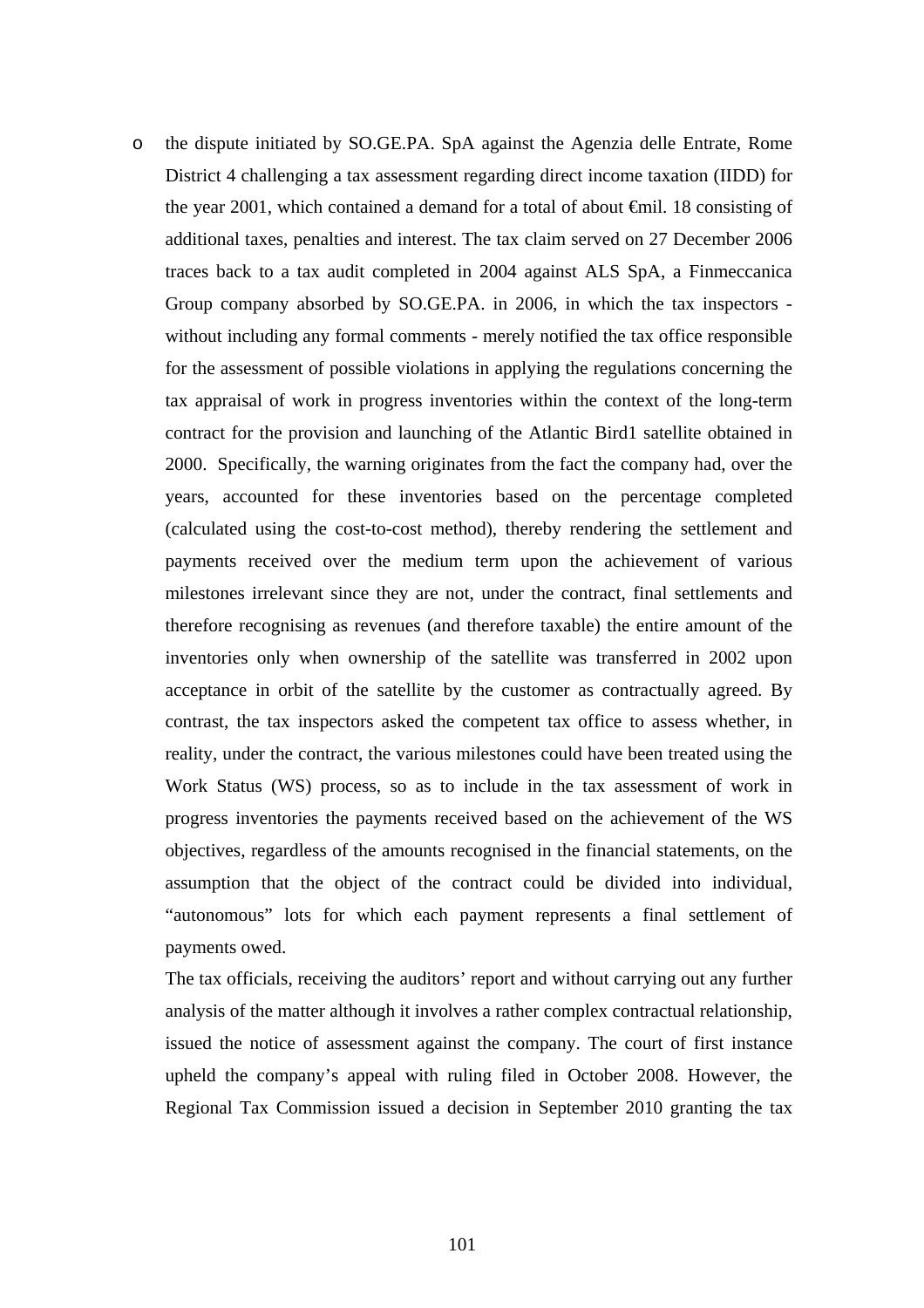office's appeal. The company is currently considering the most appropriate course of action for opposing a tax claim it believes to be baseless;

- o the dispute initiated by Telespazio SpA against the Agenzia delle Entrate, Rome District 4 challenging a tax assessment regarding direct income taxation (IIDD) for the year 2000, which contained a demand for a total of about €mil. 30 consisting of additional taxes, penalties and interest. The notice of assessment, served on 27 November 2006, relates to a tax audit completed in 2001 in which the Tax Authority challenged the deductibility of the loss regarding receivables from a foreign company taken by Telespazio SpA within the context of a non-recourse sale carried out following many fruitless attempts to recover these receivables. Specifically, the Tax Authority, deeming the actions undertaken by the Company to forcibly collect the receivables and therefore the evidence of the foreign debtor's solvency or lack thereof to be insufficient, found that the requirements of certainty and precision under the law were not met to allow the loss to be fully deducted, regardless of the fact that the loss was conclusively realised by Telespazio SpA within the context of the non-recourse sale of the receivables arguing that sale per se guarantees certainty only of the legal loss of the receivable but not the financial loss. The court of first instance upheld the company's appeal with ruling filed on 25 September 2008. The ruling was appealed by the Tax Authority, an appeal the regional Tax Commission denied on 30 March 2010. The deadline for appeal of the decision to the Supreme Court by the Tax Authority has not yet expired;
- o with regard to work to build Line 6 of the Naples metro, in 1995 the Regional Prosecutor's Office attached to the State Auditors' Court brought an action against the directors of Azienda Tranvie Autofilovie Napoli (now Azienda Napoletana Mobilità) and the former Ansaldo Trasporti seeking compensation for damages amounting to €mil. 100 from all the defendants jointly and severally. In the first instance, the State Auditors' Court rejected the petition due to lack of jurisdiction. The Regional Prosecutor's Office attached to the State Auditors' Court challenged the decision, bringing Finmeccanica into the action as successor to Ansaldo Trasporti as a result of the merger in September 2001. The Company objected, arguing that it lacked capacity to be sued since, prior to the merger, the contract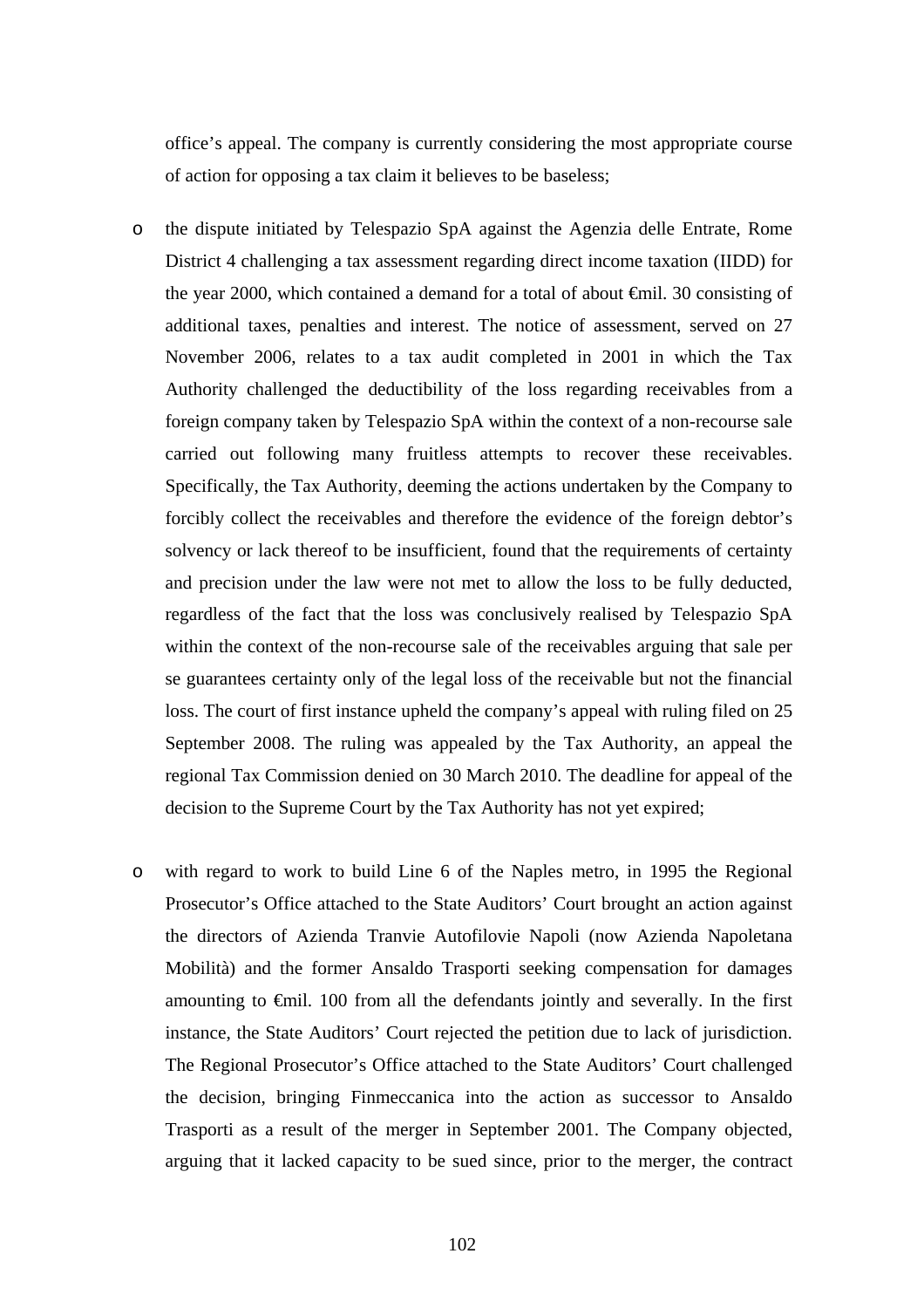was transferred to Ansaldo Trasporti Sistemi Ferroviari (now Ansaldo STS), which would be the company to suffer any negative consequences. On 20 March 2007, the Appellate Section of the State Auditors' Court reversed the decision of the court of first instance and found the existence of accounting jurisdiction, even against the former directors of Ansaldo Trasporti. It referred the action to the court of first instance of the local Section for a decision on the merits. This finding was challenged before the Supreme Court, which affirmed, in its decision of 18 July 2008, that the State Auditor's Court had jurisdiction. The State Attorney's Office attached to the State Auditors' Court reinstated the action before the Jurisdictional Section of the State Auditors' Court of Campania for the decision on the merits. The State Auditors' Court issued a decision on 14 July 2010 rejecting the tax claims and finding in favour of all the defendants;

o in May 2007 Finmeccanica voluntarily intervened in a suit brought by Calyon SA (now Credit Agricole Corporate and Investment Bank) against the Agenzia delle Entrate before the Court of Rome seeking payment of a tax receivable of roughly €mil. 71, plus interest of €mil. 34, transferred by Finmeccanica in May 2004. The Agenzia delle Entrate challenged on the grounds that Calyon lacked standing since Finmeccanica had, in the past, transferred the same tax receivable to Mediofactoring SpA (the sale was later rescinded due to breach and the receivable was returned to Finmeccanica) and that the action on the receivable was timebarred. Finmeccanica intervened in the civil suit on behalf of Calyon and to protect its own interests related to any resulting right to restitution of the credit by Calyon.

On 30 December 2009, the Tax Authorities repaid the credit to Calyon, partly in view of the successful action brought simultaneously by Calyon before the tax court.

The judge dismissed the action due to the parties' failure to appear for a second time at the 30 September 2010 hearing. The decision will be set aside if the action is revived within one year's time.

o in November 1997, in relation to a contract commissioned by Prepa, the Puerto Rican Electric Power Authority, the company Abengoa awarded to Ansaldo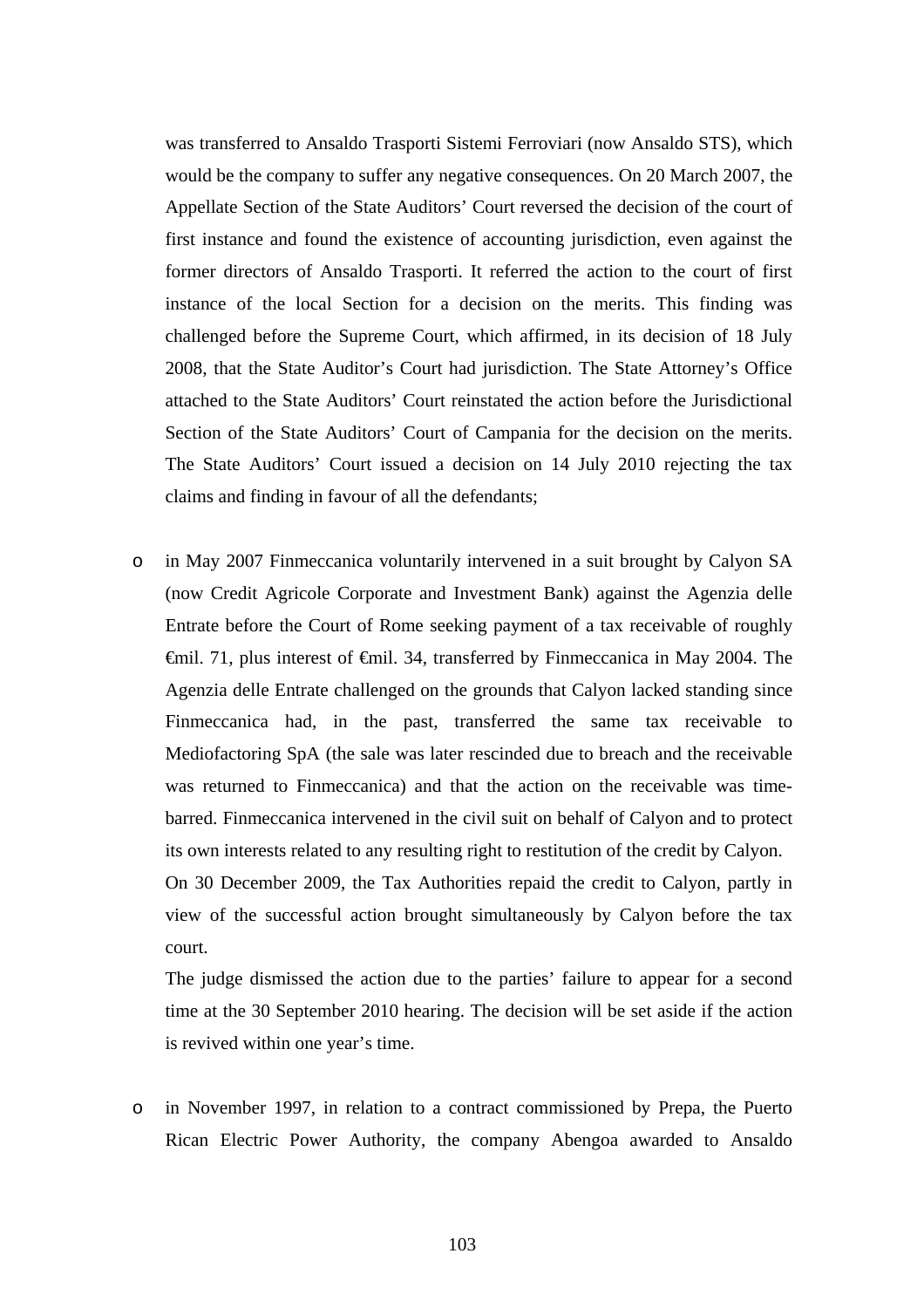Energia a sub-supplier contract for expansion work on the San Juan, Puerto Rican power plant. In connection with the contract between Abengoa and Prepa, American International Insurance Company of Puerto Rico ("AIIP"), a member of the AIG Group, issued a performance bond and a payment bond, each in the amount of USD mil. 125, in favour of Prepa which Ansaldo Energia, as a supplier, counter-guaranteed in relation to the sub-supply. In 2000, Abengoa unilaterally terminated its contract without informing Ansaldo Energia and filed suit against the customer in the Court of Puerto Rico seeking compensation for damages it allegedly suffered. Prepa in turn filed an appeal demanding that Abengoa be sentenced to pay the compensation for damages and filed suit against AIIP to obtain the payment of the bonds issued by it as a security for the proper performance of work. Ansaldo Energia is not a party to the suit. In 2001, Ansaldo Energia initiated arbitration proceedings in Paris seeking a finding that Abengoa breached the contract by terminating its agreement with Prepa without notifying Ansaldo Energia in advance. The arbitration award, issued in March 2003, came out in favour of Ansaldo Energia. In order to avoid any enforcement of the aforementioned counterguarantee, on 13 May 2005, Ansaldo Energia brought an action against Abengoa, AIG and AIIP before the Court of Milan, requesting that the same be found void, or, in the alternative, that the amount of the guarantee be assessed up to US\$mil. 36 and that it be held harmless by Abengoa. In this suit AIIP asked that Ansaldo Energia be held jointly liable to hold harmless AIG in the event it loses the case. A decision was due after the final part of the pre-trial hearing of 22 December 2009. In the opinion of its legal team, even if the court does not accept the company's arguments and if the counter-guarantee is enforceable, the company could, in any case, initiate an action against Abengoa based on the aforementioned arbitration award. On 9 July 2010, the Court of Milan issued its decision finding that the first demand guarantee cannot be enforced and that Ansaldo Energia has an obligation to pay AIIP only if the Court of Puerto Rico should order it Abengoa to make payment and it fails to do so. The decision rejected Ansaldo Energia's motion to establish the amount up to US\$mil. 36.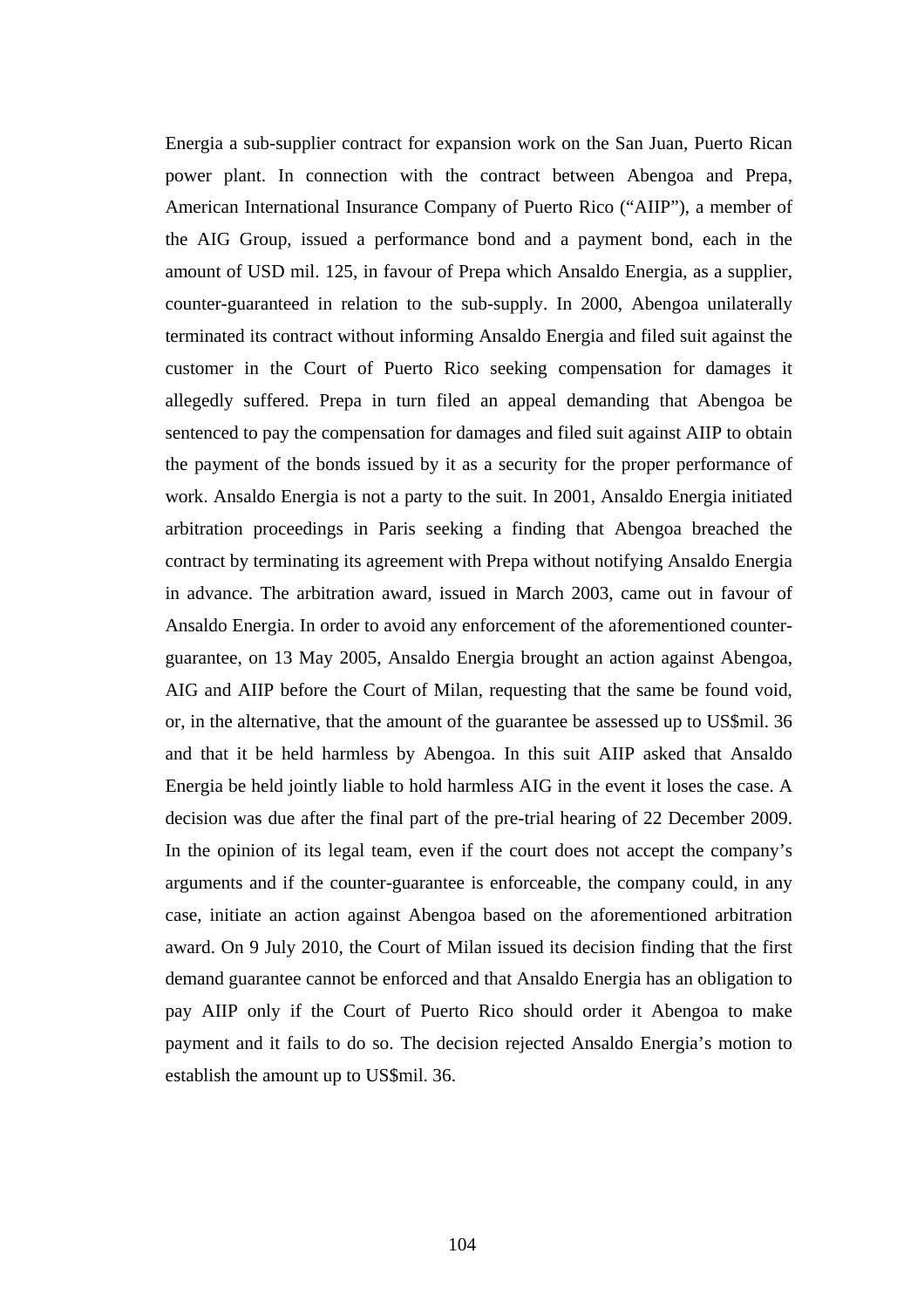The company's legal advisors believe that this is a positive decision since it defines Ansaldo Energia's obligation as a resource guarantor with a right to seek compensation from Abengoa, which is a solvent company;

- o in January 2009, Pont Ventoux Scrl initiated an arbitration with the joint venture formed by Ansaldo Energia, as representative (31%), Alstom Power Italia SpA (17%) and Voith Siemens Hydro Power Generation SpA (52%) concerning a contract worth €mil. 15 to supply two electric generators as part of the project to build a hydroelectric plant in Val di Susa (Italy). The plaintiff is seeking payment for alleged damages, both direct and consequential, and harm to its image, totalling about €mil. 90. It asserts that the serious fault renders the clause that limits the liability of the joint venture to the contract amount inapplicable. Ansaldo Energia maintains that it supplied the products required and that it carried out its responsibilities as representative with the greatest diligence, underlining that it has nothing to do with the objections raised by Pont Ventoux regarding delays and nonperformance of the contract. The court expert's report was submitted at the most recent hearing held on 12 May 2010 and is currently being examined;
- o in December 2007, EADS ATR initiated arbitration proceedings with the International Chamber of Commerce of Paris (Lausanne branch) to challenge an alleged breach by Alenia Aeronautica in relation to an agreement signed in May 2001 for the transfer to GIE ATR (in which EADS ATR and Alenia own a 50% stake) of ATR 42 and ATR 72 aircraft components made by Alenia Aeronautica and EADS ATR. The plaintiff claimed that Alenia Aeronautica had withdrawn from its contractual obligation to renegotiate the prices established in that contract. These prices have not been valid since 2003 and the plaintiff demanded that the company be ordered to pay US\$mil. 32, plus interest, as compensation for the damages resulting from that breach. EADS ATR also demanded that the arbitration panel determine a new price for the transfer to GIE ATR of the components made by the parties based on their actual industrial costs. In its appeal, Alenia Aeronautica challenged the plaintiff's claim and filed counterclaims. On 29 September 2008, EADS ATR served on Alenia Aeronautica a brief increasing the amount of damages from US\$mil. 32 to US\$mil. 55. On 20 October 2009, the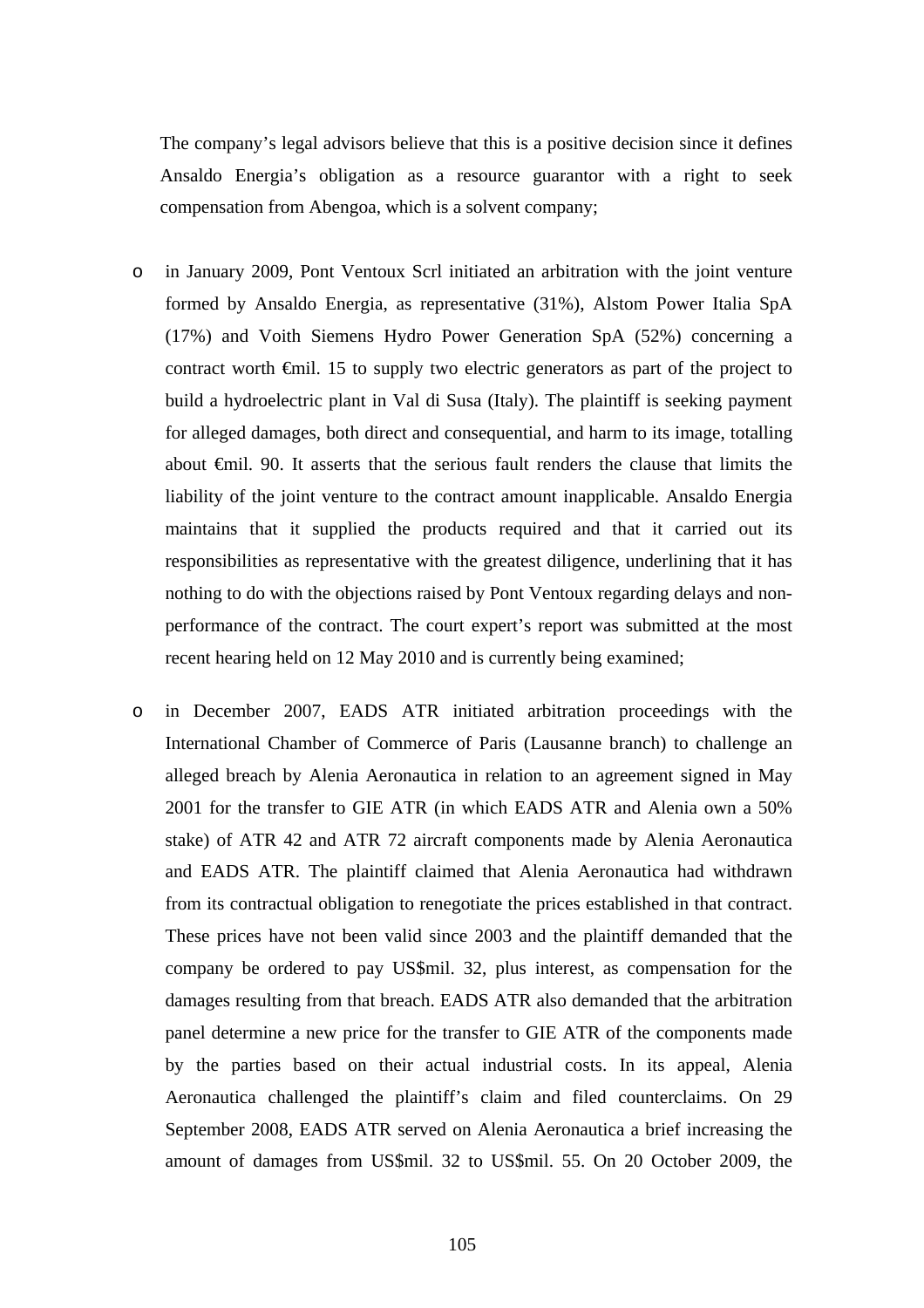arbitration panel rendered its partial award rejecting EADS ATR's claims and partially upholding Alenia Aeronautica's claims (Alenia quantified its counterclaim in the amount of US\$mil. 2). On 20 November 2009 the counterparty challenged this award before the Federal Court of Lausanne which, on 18 March 2010, denied EADS ATR's appeal. Having assessed the situation, the company continued the arbitration solely as to the issue of legal costs and, on 11 August 2010, the arbitration panel issued its final decision, requiring EADS to pay 70% of the expenses incurred by Alenia Aeronautica in the course of the arbitration proceeding.

Finally, on 10 March 2010, the Tax Investigation Unit of the Tax Police of Genoa conducted an audit of the former Datamat SpA (merged with the present ElsagDatamat SpA in 2007) for the years 2003 and 2004.

Specifically, investigators allege that invoices were issued for non-existent transactions, which could result in a finding that tax laws were violated.

These violations are alleged to have occurred prior to Finmeccanica's acquisition of Datamat in 2005. Therefore, Finmeccanica has initiated procedures aimed at protecting its financial position, based, among other things, on the purchase agreement signed.

|                                                             | 30 September 2010  |        | 31 December 2009 |                    |               |            |
|-------------------------------------------------------------|--------------------|--------|------------------|--------------------|---------------|------------|
|                                                             | <b>Liabilities</b> | Assets | <b>Net</b>       | <b>Liabilities</b> | <i>Assets</i> | <b>Net</b> |
| Severance obligations                                       | 652                |        | 652              | 640                |               | 640        |
| Defined-benefit retirement<br>plans<br>Share of MBDA joint- | 418                |        | 418              | 382                | 11            | 371        |
| venture pension obligation                                  | 95                 |        | 95               | 88                 |               | 88         |
| Other employee funds                                        | 20                 |        | 20               | 26                 |               | 26         |
|                                                             | 1,185              |        | 1,185            | 1,136              | 11            | 1,125      |

#### **19. EMPLOYEE LIABILITIES**

Below is a breakdown of defined-benefit plans and statistical information regarding the excess (deficit) of the plans: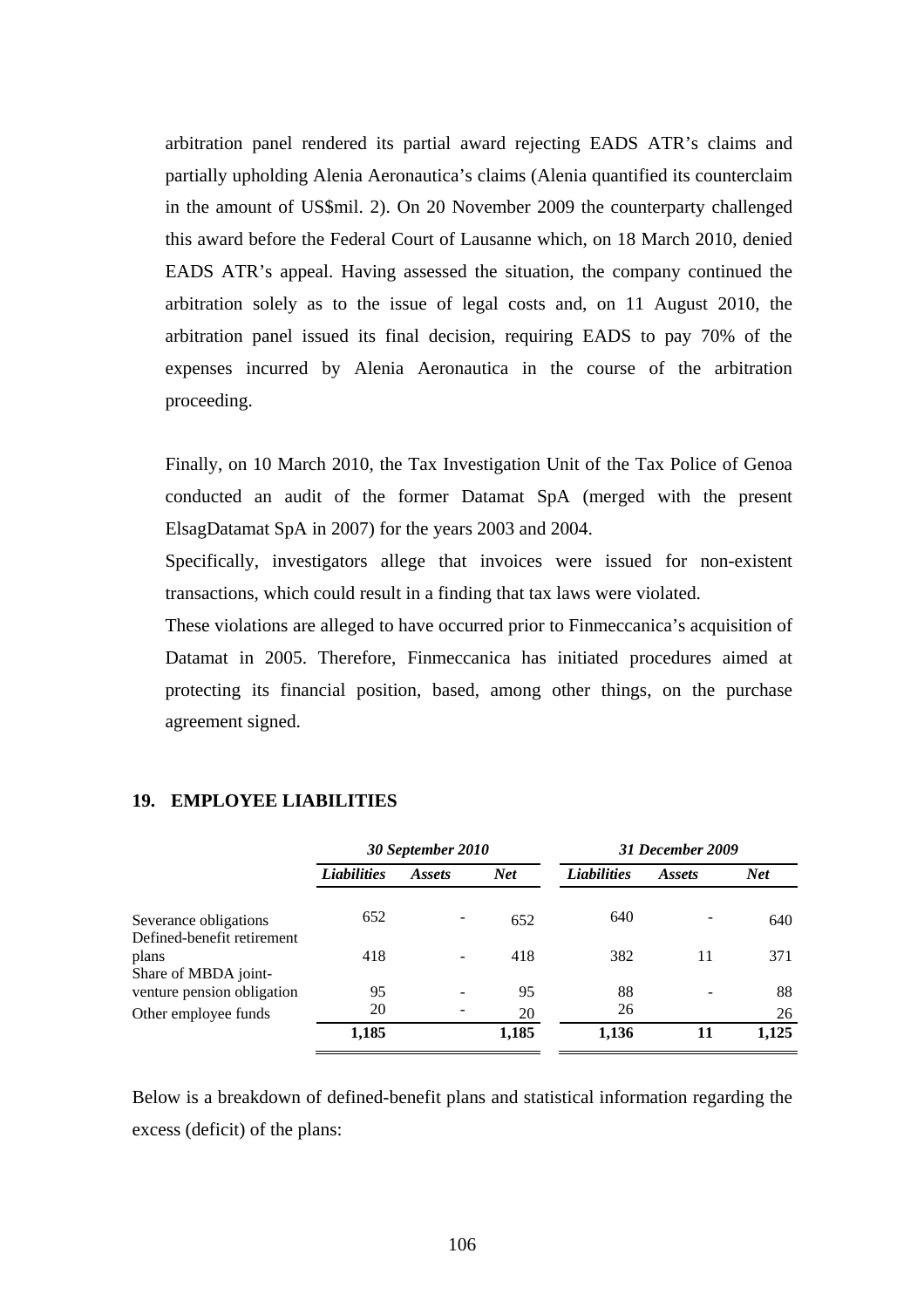|                              | <b>30 Sept.</b><br><i>2010</i> | 31 Dec.<br>2009 | 31 Dec.<br><b>2008</b> | 31 Dec.<br>2007 | 31 Dec.<br>2006 |
|------------------------------|--------------------------------|-----------------|------------------------|-----------------|-----------------|
| Present value of obligations | 1,616                          | 1.409           | 1,055                  | 1,038           | 1,126           |
| Fair value of plan assets    | (1,198)                        | (1,038)         | (846)                  | (886)           | (796)           |
| Plan excess (deficit)        | (418)                          | (371)           | (209)                  | (152)           | (330)           |
| of which related to:         |                                |                 |                        |                 |                 |
| - net liabilities            | (418)                          | (382)           | (248)                  | (152)           | (330)           |
| - net assets                 | ۰                              | 11              | 39                     | -               |                 |

The total net deficit mainly relates to plans for which the Group is a sponsor in the United Kingdom ( $\oplus$ mil. 228) and in the USA ( $\oplus$ mil. 80).

The increase in the net deficit is essentially due to the effect of the appreciation of the US dollar and the pound sterling against the euro and is attributable for  $\epsilon$ mil. 10 to the provision of Westland Helicopters Ltd, for €mil. 9 to the provision of Selex Galileo Ltd and for €mil. 3 to the provision of DRS Technologies Inc. The increase is also the result of the change in the scope of consolidation following the acquisition of the PZL - SWIDNIK group for <del>€</del>mil. 7.

The amount recognised in the income statement for defined-benefit plans was calculated as follows:

|                                 | For the nine months ended 30<br><i>September</i> |      |  |
|---------------------------------|--------------------------------------------------|------|--|
|                                 | <b>2010</b>                                      | 2009 |  |
| Costs of current services       | 46                                               | 36   |  |
| Total "personnel costs"         | 46                                               | 36   |  |
| Interest expense                | 79                                               | 81   |  |
| Expected return on plan assets  | (54)                                             | (52) |  |
| Costs booked as "finance costs" | 25                                               | 29   |  |
|                                 | 71                                               | 65   |  |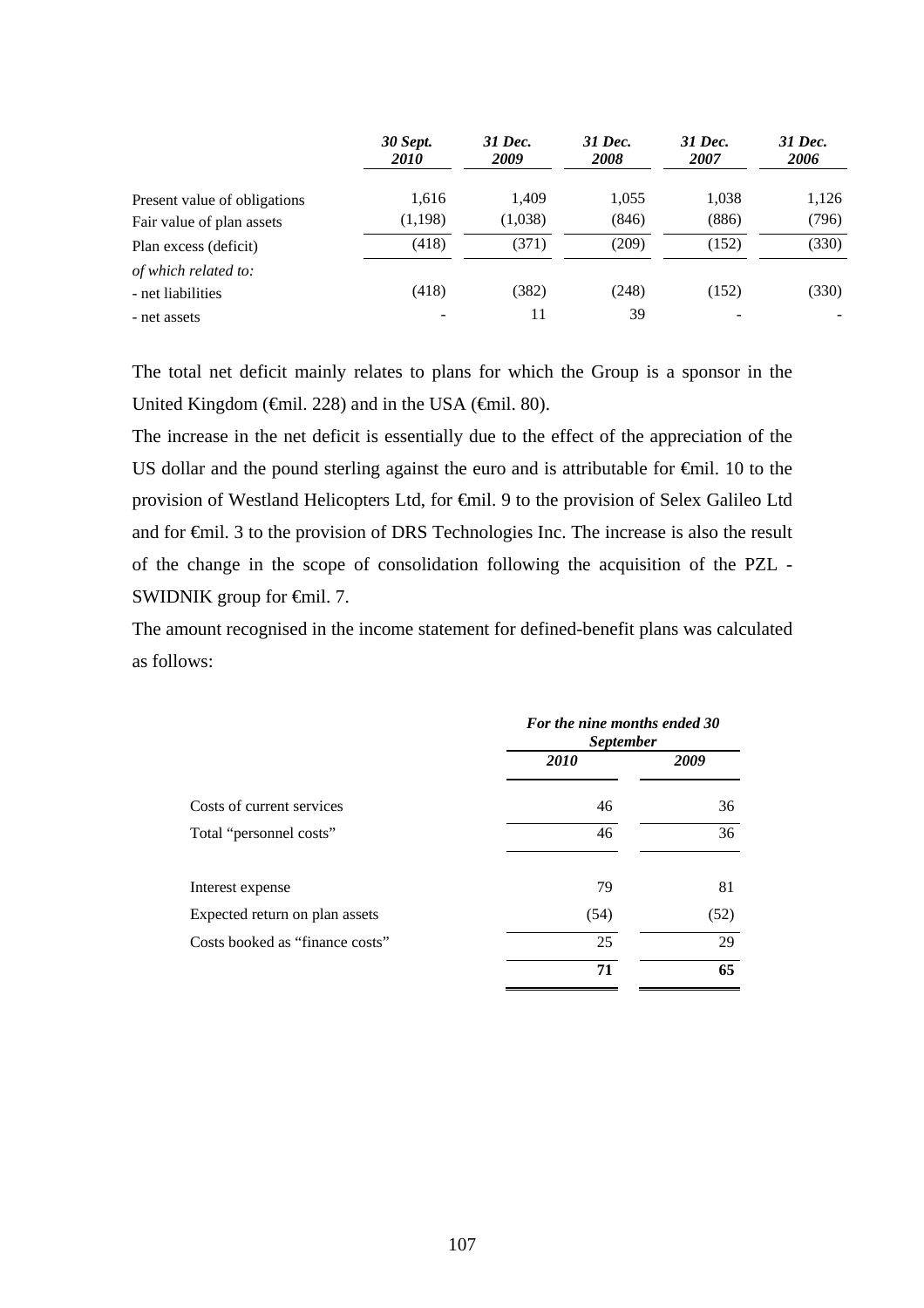#### **20. OTHER LIABILITIES**

|                                                                                  | Non-current                    |             | <b>Current</b>                 |             |
|----------------------------------------------------------------------------------|--------------------------------|-------------|--------------------------------|-------------|
|                                                                                  | <b>30 Sept.</b><br><i>2010</i> | 31 Dec 2009 | <b>30 Sept.</b><br><i>2010</i> | 31 Dec 2009 |
| Employee obligations                                                             | 57                             | 59          | 498                            | 468         |
| Deferred income                                                                  | 30                             | 25          | 77                             | 82          |
| Social security payable                                                          | 7                              | 5           | 267                            | 302         |
| Payable to MED Law 808/85                                                        | 270                            | 267         | 36                             | 36          |
| Payable to MED for monopoly rights Law<br>808/85<br>Other liabilities Law 808/85 | 83<br>117                      | 77<br>113   | 36                             | 35          |
| Indirect tax payables                                                            |                                |             | 151                            | 182         |
| Other payables to related parties (Note 22)                                      |                                |             | 9                              | 13          |
| Other payables                                                                   | 91                             | 105         | 460                            | 462         |
|                                                                                  | 655                            | 651         | 1,534                          | 1,580       |

The payables to the Ministry of Economic Development (MED) relate to the payables for royalties accrued pursuant to Law 808/85 for "national security" and similar projects, in addition to payables for disbursement received from the MED supporting development of non-national security and similar programmes eligible for the incentives under Law 808/85. The payables are reimbursed on the basis of a scheduled repayment plan, without the payment of finance costs.

The item Other liabilities Law 808/1985 includes the differential between the monopoly rights charged for the programmes of national security and the effective payable accrued based on the established reimbursement ratio.

Other payables include:

 the payable to Bell Helicopters of €mil. 67 (€mil. 78 at 31 December 2009), of which €mil. 50 carried as a non-current liability (€mil. 64 at 31 December 2009), arising from the "BAAC reorganisation" which involved the acquisition of 100% of the construction and marketing rights for the helicopter AW139, previously owned by Bell Helicopters;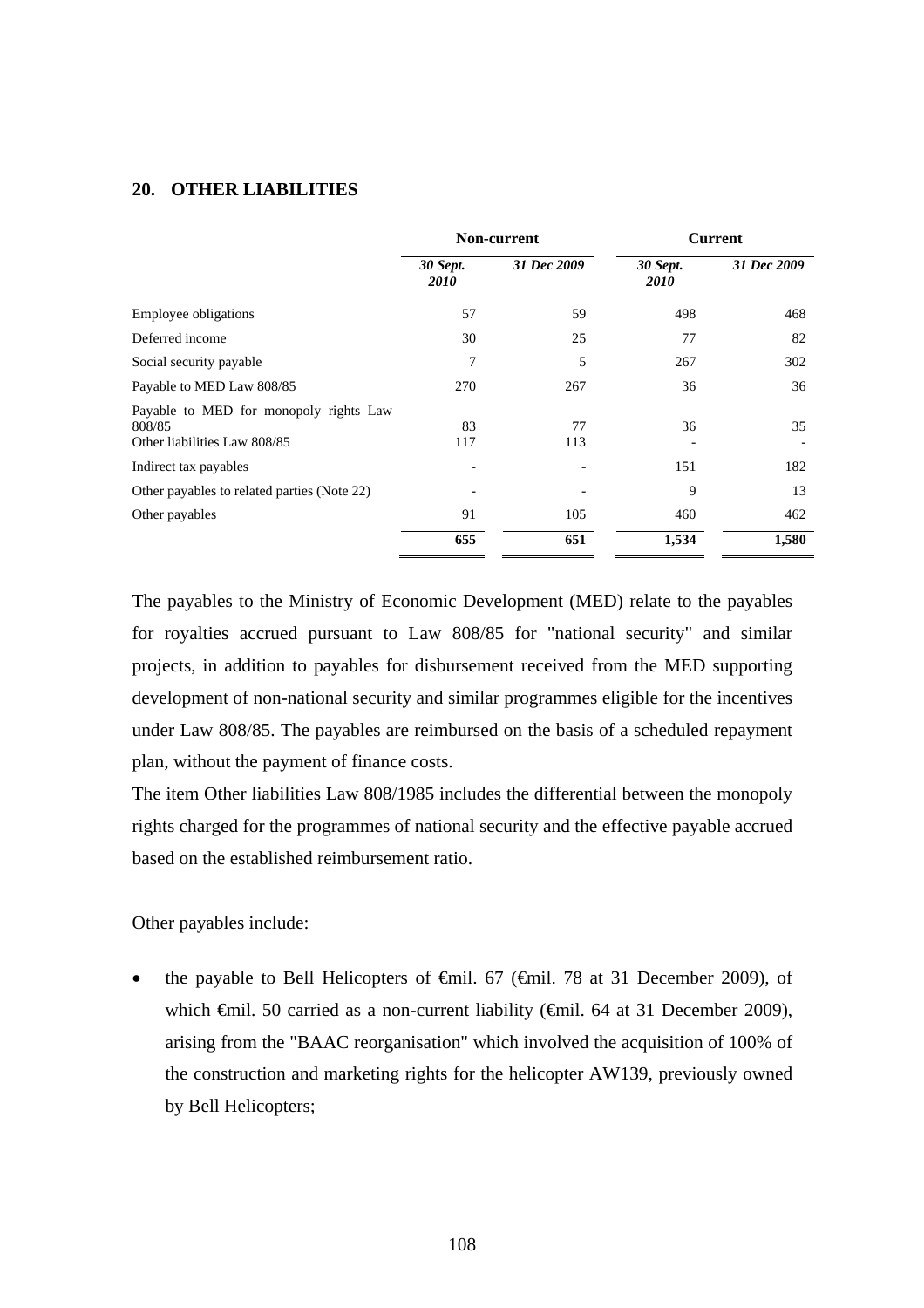- the payable to EADS NV due from GIE ATR (50/50 consortium owned by Alenia Aeronautica SpA and EADS NV) in the amount of €mil. 22 (€mil. 6 at 31 December 2009);
- the payable for customer deposits in the amount of  $\theta$ mil. 44 ( $\theta$ mil. 28 at 31 December 2009);
- the payable for contractual penalties in the amount of  $\theta$ mil. 15 ( $\theta$ mil. 15 at 31 December 2009);
- the payable for the repurchase of a G222 aircraft in the amount of  $\epsilon$ mil. 7 ( $\epsilon$ mil. 8 at 31 December 2009);
- commissions due in the amount of  $\theta$ mil. 30 ( $\theta$ mil. 24 at 31 December 2009);
- royalties due in the amount of €mil. 22 (€mil. 28 at 31 December 2009);
- payables for insurance in the amount of  $\theta$ mil. 5 ( $\theta$ mil. 16 at 31 December 2009).

## **21. TRADE PAYABLES, INCLUDING NET ADVANCES FROM CUSTOMERS**

|                                             | 30 Sept. 2010 | 31 Dec 2009 |
|---------------------------------------------|---------------|-------------|
| Trade payables                              | 4,373         | 4,512       |
| Trade payables to related parties (Note 22) | 102           | 99          |
|                                             | 4,475         | 4,611       |
| Advances from customers (gross)             | 17,802        | 16,929      |
| Work in progress                            | (9,597)       | (9,140)     |
| Advances from customers (net)               | 8,205         | 7,789       |
| <b>Total trade payables</b>                 | 12,680        | 12,400      |

Trade payables to related parties mainly refer to the non-eliminated portion of payables to joint ventures and to the Start Consortium for the supply of software for Defence and Security Systems.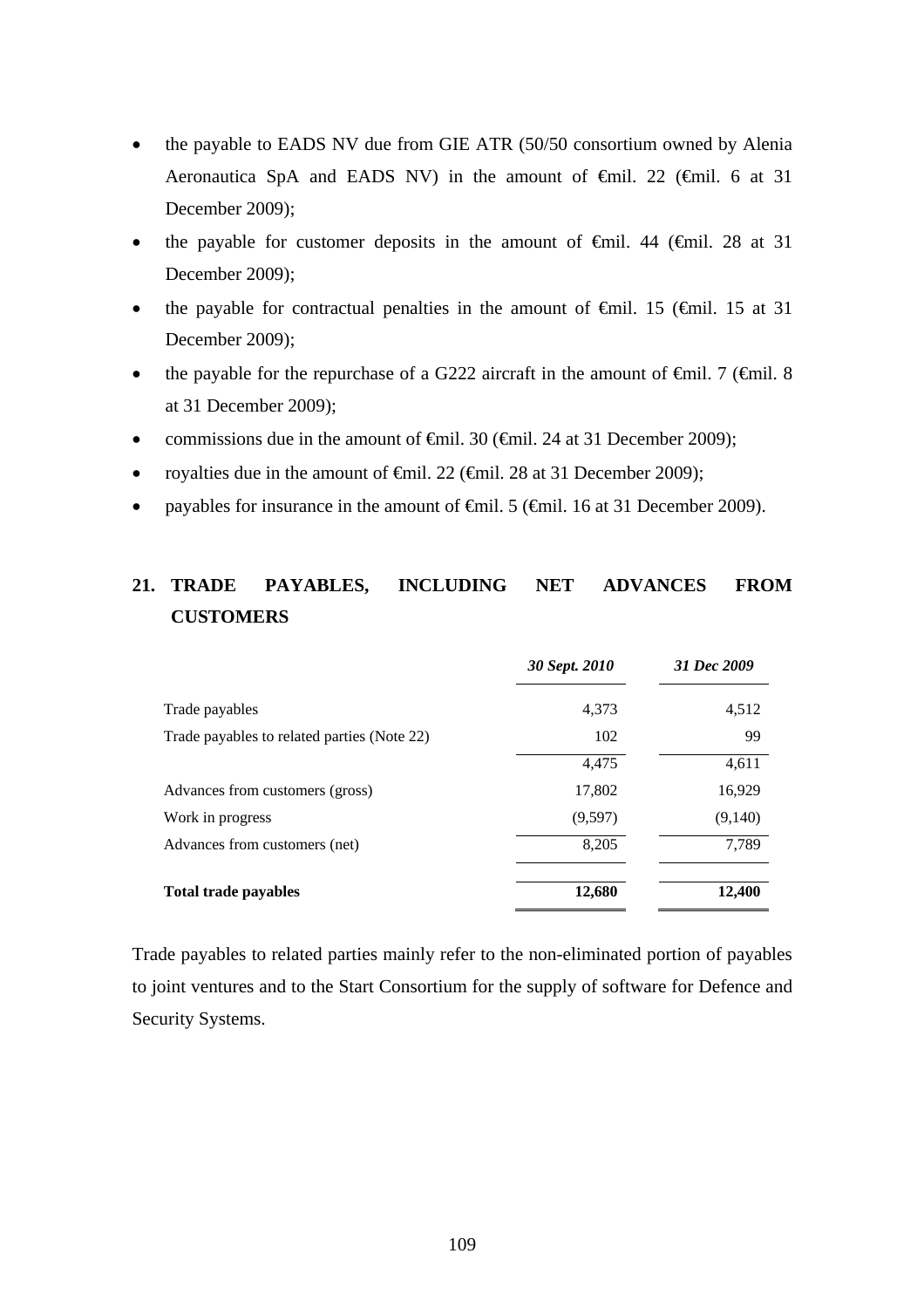### **22. TRANSACTIONS WITH RELATED PARTIES**

In general, commercial relations with related parties are carried out at arm's length, as is settlement of the interest-bearing receivables and payables when not governed by specific contractual conditions. The following table summarises the impact on the balance sheet and income statement. The impact of transactions with related parties on cash flows is reported directly in the statement of cash flows.

| (millions of euros)<br><b>RECEIVABLES AT 30 SEPTEMBER 2010</b>  | Non-<br>current<br>financial<br>receivables receivables | Other<br>non-<br>current | <b>Current</b><br>financial<br>receivables | <b>Trade</b><br>receivables | Other<br>current<br>receivables | <b>Total</b> |
|-----------------------------------------------------------------|---------------------------------------------------------|--------------------------|--------------------------------------------|-----------------------------|---------------------------------|--------------|
| <b>Subsidiaries</b>                                             |                                                         |                          |                                            |                             |                                 |              |
| Cisdeg SpA                                                      |                                                         |                          |                                            | 9                           |                                 | 9            |
| Alifana Due Scarl                                               |                                                         |                          |                                            | 5                           |                                 | 5            |
| Other companies with unit amount lower than $\epsilon$ mil. 5   |                                                         |                          | 11                                         | 3                           |                                 | 14           |
| <b>Associates</b>                                               |                                                         |                          |                                            |                             |                                 |              |
| Eurofighter Jagdflugzeug GmbH                                   |                                                         |                          |                                            | 87                          |                                 | 87           |
| Iveco - Oto Melara Scarl                                        |                                                         |                          |                                            | 39                          |                                 | 39           |
| NH Industries Sarl                                              |                                                         |                          |                                            | 35                          |                                 | 35           |
| Orizzonte - Sistemi Navali SpA                                  |                                                         |                          |                                            | 21                          |                                 | 21           |
| Abruzzo Engineering Scpa                                        |                                                         |                          |                                            | 20                          |                                 | 20           |
| Metro 5 SpA                                                     |                                                         | $\mathbf{1}$             |                                            | 17                          |                                 | 18           |
| Eurosisnav SAS                                                  |                                                         |                          |                                            | 11                          |                                 | 11           |
| Joint Stock Company Sukhoi Aircraft                             |                                                         |                          |                                            | 8                           |                                 | 8            |
| Euromids SAS                                                    |                                                         |                          |                                            | 5                           |                                 | 5            |
| Other companies with unit amount lower than $\bigoplus$ nil. 5  | $\overline{2}$                                          |                          | $\mathbf{1}$                               | 26                          | $\mathbf{1}$                    | 30           |
| <i><u><b>Joint ventures</b></u></i> (*)                         |                                                         |                          |                                            |                             |                                 |              |
| <b>MBDA SAS</b>                                                 |                                                         |                          |                                            | 87                          |                                 | 87           |
| Thales Alenia Space SAS                                         | 3                                                       |                          | 6                                          | 20                          |                                 | 29           |
| <b>GIE ATR</b>                                                  |                                                         |                          |                                            | 13                          | 21                              | 34           |
| Telespazio SpA                                                  |                                                         |                          | 21                                         | 1                           | 1                               | 23           |
| Rotorsim Srl                                                    |                                                         |                          | 10                                         | $\overline{c}$              |                                 | 12           |
| Aviation Training International Ltd.                            | 5                                                       |                          | 1                                          |                             |                                 | $\sqrt{6}$   |
| Superjet International SpA                                      |                                                         |                          |                                            | 5                           |                                 | $\sqrt{5}$   |
| Other companies with unit amount lower than €mil. 5             |                                                         |                          |                                            | $\mathbf{1}$                |                                 | $\mathbf{1}$ |
| Consortiums (**)                                                |                                                         |                          |                                            |                             |                                 |              |
| Ferroviario Vesuviano                                           |                                                         |                          |                                            | 13                          |                                 | 13           |
| Saturno                                                         |                                                         |                          |                                            | 12                          | 1                               | 13           |
| Trevi - Treno Veloce Italiano                                   |                                                         |                          |                                            | 9                           |                                 | 9            |
| S3Log                                                           |                                                         |                          |                                            | 5                           |                                 | 5            |
| Other consortiums with unit amount lower than $\epsilon$ mil. 5 |                                                         |                          | 1                                          | 13                          | $\mathbf{1}$                    | 15           |
| <b>Total</b>                                                    | 10                                                      | 1                        | 51                                         | 467                         | 25                              | 554          |
| % incidence on the total for the period                         | 13.8                                                    | 3.1                      | 6.6                                        | 9.2                         | 0.1                             |              |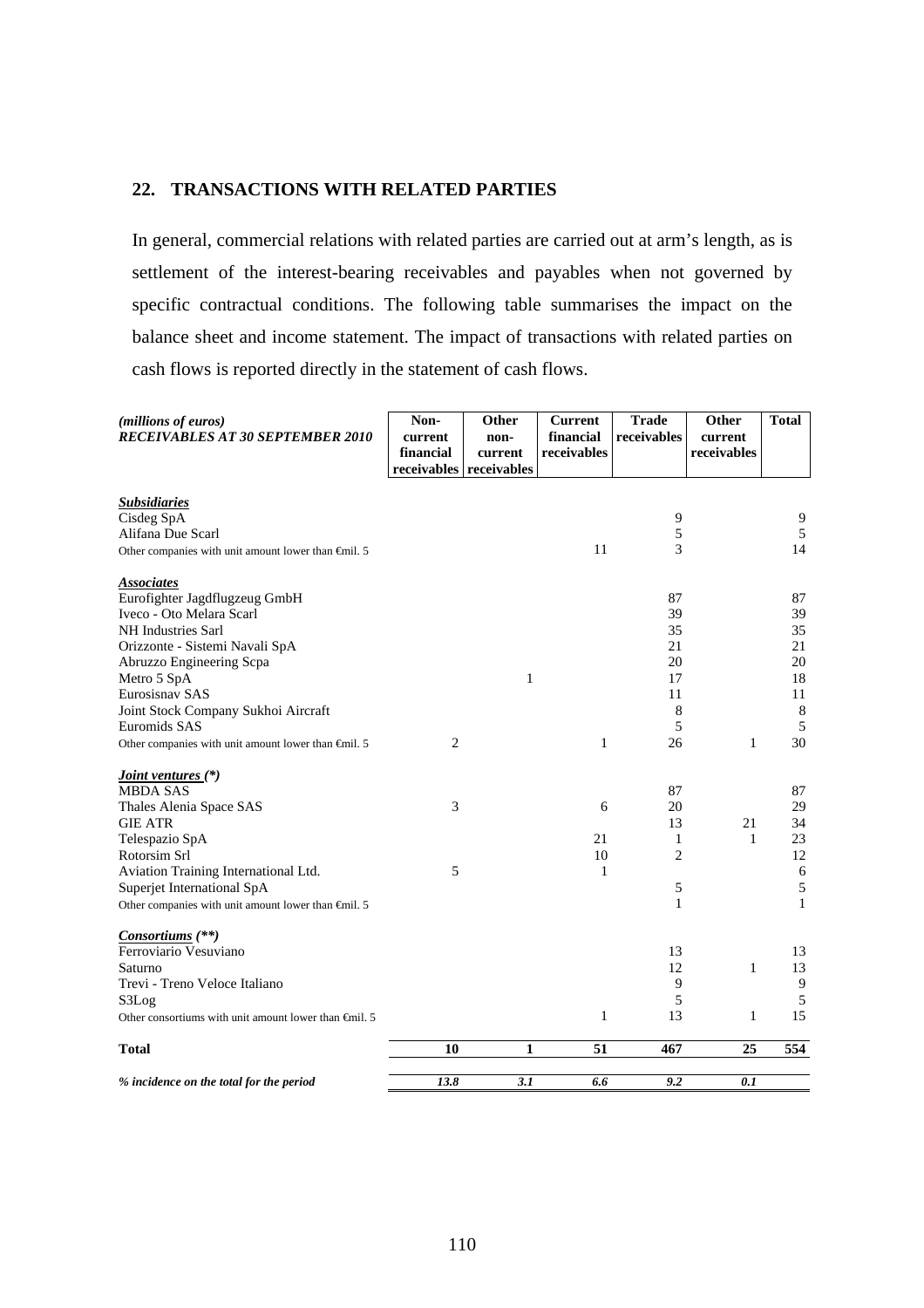| (millions of euros)<br><b>PAYABLES AT 30 SEPTEMBER 2010</b>     | Non-<br>current<br>borrowings | Other<br>non-<br>current<br>payables | <b>Current</b><br>borrowingss | <b>Trade</b><br>payables | Other<br>current<br>payables | <b>Total</b> | Guaran-<br>tees |
|-----------------------------------------------------------------|-------------------------------|--------------------------------------|-------------------------------|--------------------------|------------------------------|--------------|-----------------|
| <b>Subsidiaries</b>                                             |                               |                                      |                               |                          |                              |              |                 |
| Alifana Due Scrl                                                |                               |                                      |                               | 6                        |                              | 6            |                 |
| Other companies with unit amount lower than $\epsilon$ mil. 5   |                               |                                      | 1                             | 16                       |                              | 17           |                 |
| <b>Associates</b>                                               |                               |                                      |                               |                          |                              |              |                 |
| Eurofighter Jagdflugzeug Gmbh                                   |                               |                                      | 68                            | 4                        |                              | 72           |                 |
| Consorzio Start SpA                                             |                               |                                      |                               | 28                       |                              | 28           |                 |
| Iveco - Oto Melara Scarl                                        |                               |                                      |                               |                          | 5                            | 5            |                 |
| Other companies with unit amount lower than $\epsilon$ mil. 5   |                               |                                      | 3                             | 13                       |                              | 16           |                 |
| <i><u><b>Joint ventures</b></u></i> (*)                         |                               |                                      |                               |                          |                              |              |                 |
| <b>MBDA SAS</b>                                                 |                               |                                      | 566                           | 9                        | 1                            | 576          | 90              |
| Thales Alenia Space SAS                                         |                               |                                      | 72                            | 12                       |                              | 84           | 1               |
| Telespazio SpA                                                  |                               |                                      |                               |                          |                              |              | 211             |
| Rotorsim Srl                                                    |                               |                                      |                               | $\sqrt{5}$               |                              | 5            |                 |
| Other companies with unit amount lower than $\epsilon$ mil. 5   |                               |                                      |                               | 3                        | $\overline{c}$               | 5            |                 |
| <i>Consortiums</i> (**)                                         |                               |                                      |                               |                          |                              |              |                 |
| Other consortiums with unit amount lower than $\epsilon$ mil. 5 |                               |                                      |                               | 6                        | 1                            | 7            |                 |
| <b>Total</b>                                                    |                               |                                      | 710                           | 102                      | 9                            | 821          | 302             |
| % incidence on the total for the period                         |                               |                                      | 37.2                          | 2.3                      | 0.6                          |              |                 |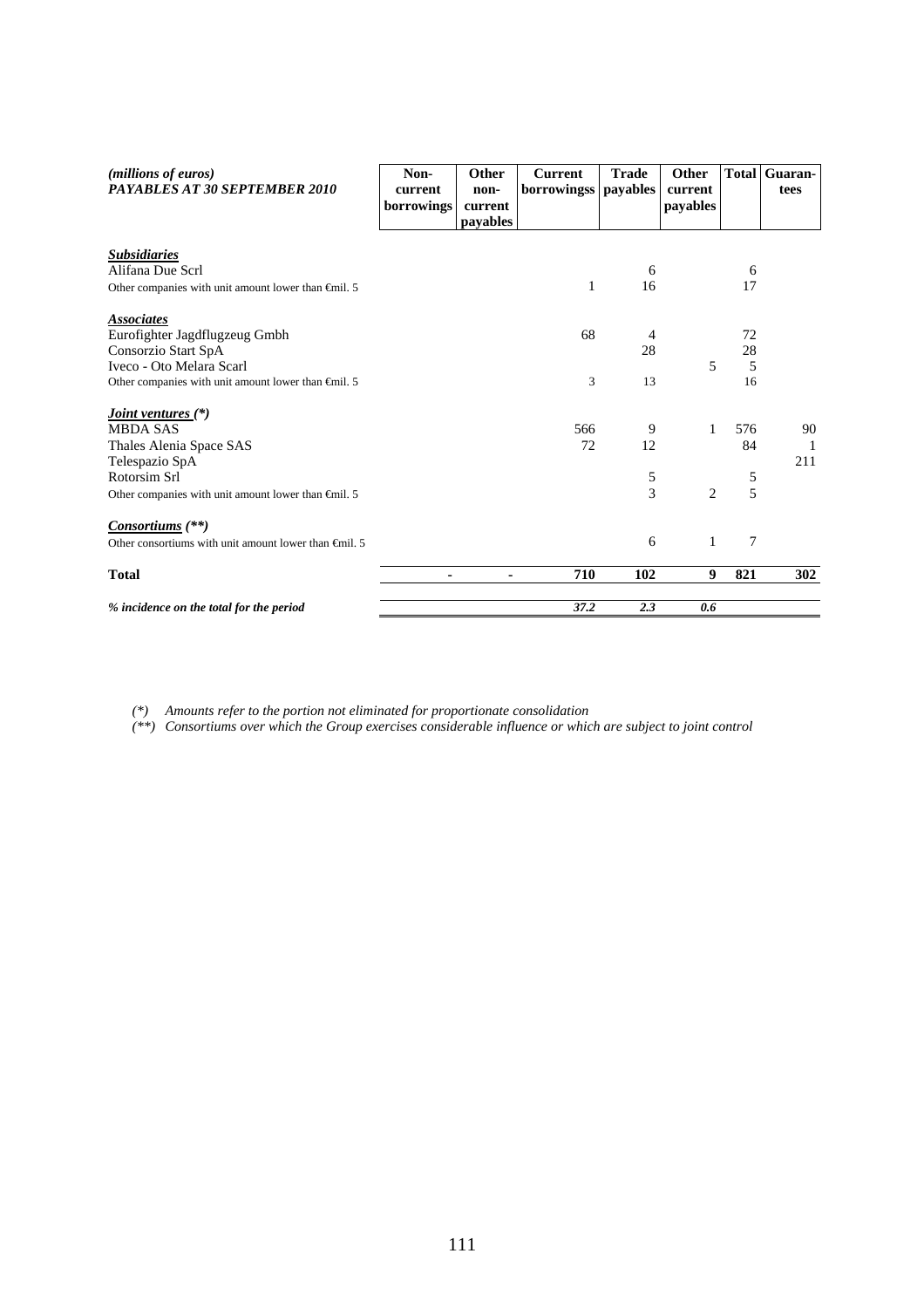| (millions of euros)<br><b>RECEIVABLES AT 31 DECEMBER 2009</b>                                                                                                                                                                                              | Non-<br>current<br>financial<br>receivables | Other<br>non-<br>current<br>receivables | <b>Current</b><br>financial<br>receivables | <b>Trade</b><br>receivables                     | Other<br>current<br>receivables | <b>Total</b>                                                  |
|------------------------------------------------------------------------------------------------------------------------------------------------------------------------------------------------------------------------------------------------------------|---------------------------------------------|-----------------------------------------|--------------------------------------------|-------------------------------------------------|---------------------------------|---------------------------------------------------------------|
| <b>Subsidiaries</b><br>Other companies with unit amount lower than $\bigoplus$ nil. 5                                                                                                                                                                      |                                             |                                         | 11                                         | 6                                               | $\mathbf{1}$                    | 18                                                            |
| <b>Associates</b><br>Eurofighter Jagdflugzeug GmbH<br>Iveco - Oto Melara Scarl<br>Metro 5 SpA<br>Orizzonte - Sistemi Navali SpA<br>NH Industries Sarl<br>Abruzzo Engineering Scpa<br>Euromids SAS<br>Joint Stock Company Sukhoi Aircraft<br>Eurosysnav SAS |                                             |                                         |                                            | 81<br>55<br>34<br>21<br>18<br>17<br>7<br>6<br>5 |                                 | 81<br>55<br>34<br>21<br>18<br>17<br>$\tau$<br>$\sqrt{6}$<br>5 |
| Other companies with unit amount lower than $\epsilon$ mil. 5                                                                                                                                                                                              | $\mathbf{2}$                                |                                         | $\mathbf{1}$                               | 24                                              |                                 | 27                                                            |
| <i><u><b>Joint ventures</b></u></i> (*)<br><b>MBDA SAS</b><br>Thales Alenia Space SAS<br><b>GIE ATR</b>                                                                                                                                                    | 5                                           |                                         | 5                                          | 75<br>32<br>11                                  | 6                               | 75<br>42<br>17                                                |
| Rotorsim Srl<br>Aviation Training International Ltd<br>Other companies with unit amount lower than $\oplus$ nil. 5                                                                                                                                         | 5                                           |                                         | 10<br>6                                    | 1<br>8                                          |                                 | 11<br>5<br>14                                                 |
| <i>Consortiums</i> (**)<br>Saturno<br>Ferroviario Vesuviano<br>Trevi - Treno Veloce Italiano<br>Cisdeg<br>S3Log<br>Other consortiums with unit amount lower than $\epsilon$ mil. 5                                                                         |                                             |                                         | $\mathbf{1}$                               | 67<br>14<br>12<br>10<br>5<br>14                 | 2                               | 69<br>14<br>12<br>10<br>5<br>15                               |
| <b>Total</b>                                                                                                                                                                                                                                               | 12                                          | ۰                                       | 34                                         | 523                                             | 9                               | 578                                                           |
| % incidence on the total for the period                                                                                                                                                                                                                    | 14.3                                        |                                         | 4.3                                        | 11.0                                            | 0.1                             |                                                               |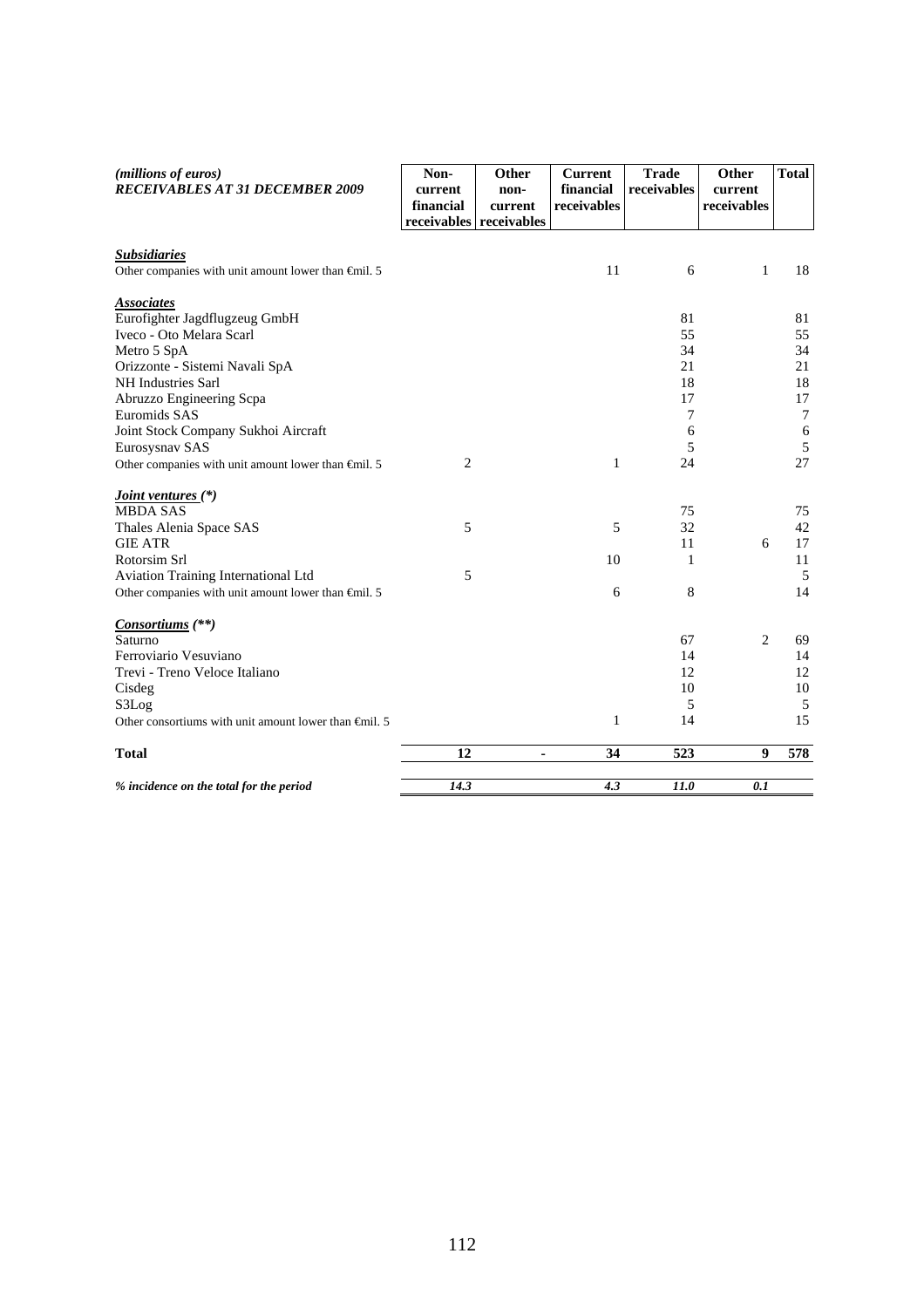| ( <i>millions of euros</i> )<br>PAYABLES AT 31 DECEMBER 2009    | Non-<br>current | Other<br>non-       | <b>Current</b><br>borrowingss payables | <b>Trade</b>     | Other<br>current | <b>Total</b>   | Guaran-<br>tees |
|-----------------------------------------------------------------|-----------------|---------------------|----------------------------------------|------------------|------------------|----------------|-----------------|
|                                                                 | borrowings      | current<br>payables |                                        |                  | payables         |                |                 |
| <b>Subsidiaries</b>                                             |                 |                     |                                        |                  |                  |                |                 |
| Other companies with unit amount lower than $\epsilon$ mil. 5   |                 |                     | 1                                      | 18               |                  | 19             |                 |
| <b>Associates</b>                                               |                 |                     |                                        |                  |                  |                |                 |
| Eurofighter Jagdflugzeug Gmbh                                   |                 |                     | 23                                     | 3                |                  | 26             |                 |
| Consorzio Start SpA                                             |                 |                     |                                        | 22               |                  | 22             |                 |
| Eurosysnav SAS                                                  |                 |                     | 6                                      |                  |                  | 6              |                 |
| Other companies with unit amount lower than $\epsilon$ mil. 5   |                 |                     | $\mathbf{1}$                           | 12               | 5                | 18             |                 |
| <i>Joint ventures.</i> (*)                                      |                 |                     |                                        |                  |                  |                |                 |
| <b>MBDA SAS</b>                                                 |                 |                     | 601                                    | 9                | $\mathbf{1}$     | 611            | 116             |
| Thales Alenia Space SAS                                         |                 |                     | 45                                     | 16               |                  | 61             |                 |
| Telespazio SpA                                                  |                 |                     |                                        | $\boldsymbol{2}$ | $\sqrt{2}$       | $\overline{4}$ | 164             |
| Other companies with unit amount lower than $\epsilon$ mil. 5   |                 |                     | 2                                      | 5                | 5                | 12             |                 |
| Consortiums $(**)$                                              |                 |                     |                                        |                  |                  |                |                 |
| Other consortiums with unit amount lower than $\epsilon$ mil. 5 |                 |                     |                                        | 12               |                  | 12             |                 |
| <b>Total</b>                                                    | ۰               | ٠                   | 679                                    | 99               | 13               | 791            | 281             |
| % incidence on the total for the period                         |                 |                     | 35.6                                   | 2.1              | 0.9              |                |                 |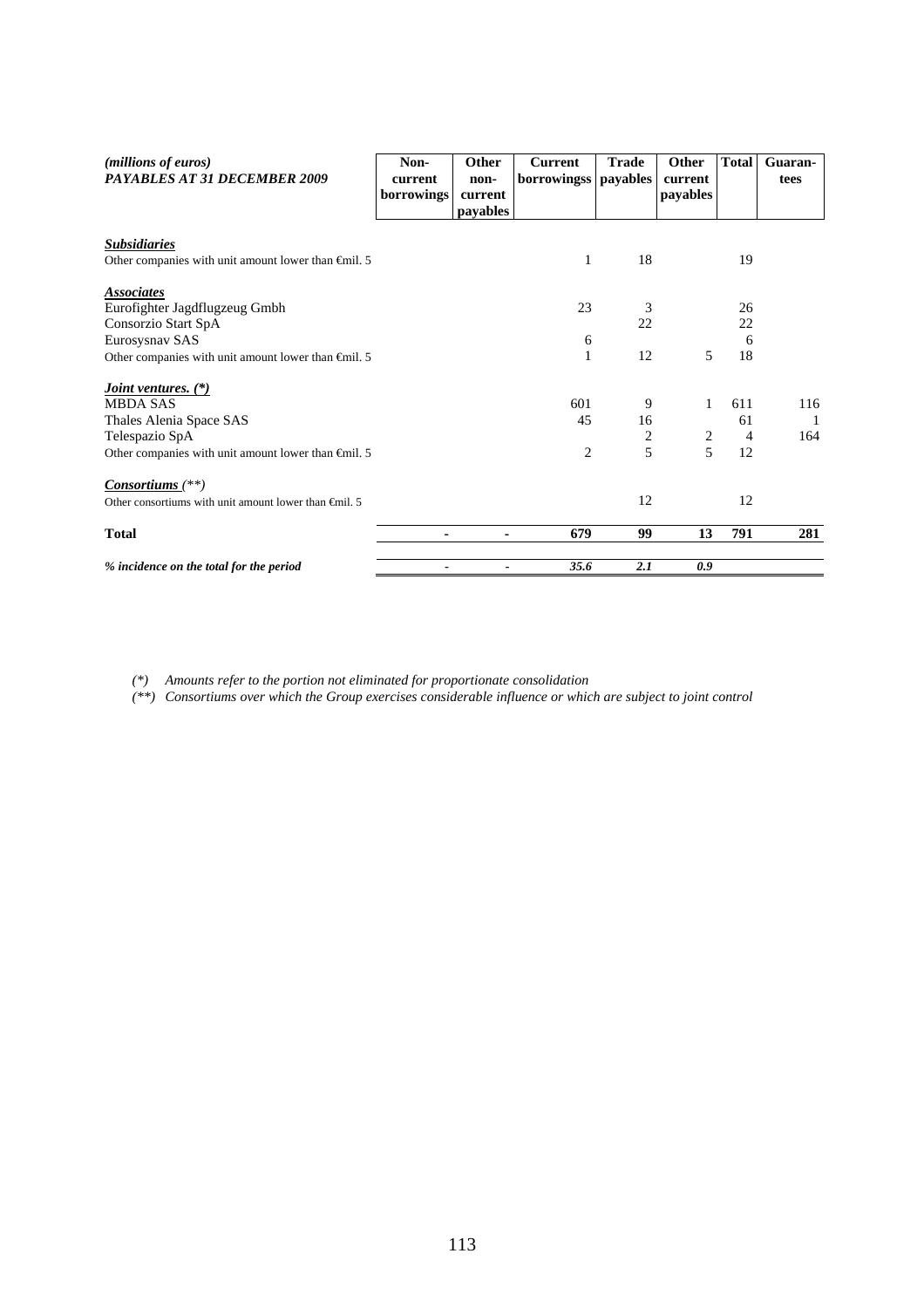| For the nine months ended 30 September 2010                   | Revenue | <b>Other</b>   | <b>Costs</b> | Other        | <b>Finance</b> | <b>Finance</b>          |
|---------------------------------------------------------------|---------|----------------|--------------|--------------|----------------|-------------------------|
|                                                               |         | operating      |              | operating    | income         | costs                   |
| (millions of euros)                                           |         | income         |              | expenses     |                |                         |
| <b>Subsidiaries</b>                                           |         |                |              |              |                |                         |
| Alifana Due Scrl                                              | 5       |                | 7            |              |                |                         |
| Finmeccanica UK Ltd                                           |         |                | 6            |              |                |                         |
| Finmeccanica North America Inc.                               |         |                | 6            |              |                |                         |
| Other companies with unit amount lower than $\epsilon$ mil. 5 | 3       |                | 9            |              |                |                         |
| <b>Associates</b>                                             |         |                |              |              |                |                         |
| Eurofighter Jagdflugzeug Gmbh                                 | 477     |                |              |              |                |                         |
| NH Industries Sarl                                            | 123     |                |              |              |                |                         |
| Orizzonte Sistemi Navali SpA                                  | 68      |                | 1            |              |                |                         |
| Iveco - Oto Melara Scarl.                                     | 65      |                | $\mathbf{1}$ | $\mathbf{1}$ |                | 1                       |
| Metro 5 SpA                                                   | 14      |                |              |              |                |                         |
| Eurofighter Simulation Sistems GmbH                           | 13      |                |              |              |                |                         |
| Macchi Hurel Dubois SAS                                       | 10      |                |              |              |                |                         |
| Eurosysnav SAS                                                | 6       |                |              |              |                |                         |
| A4Essor SAS                                                   | 6       |                |              |              |                |                         |
| Consorzio Start SpA                                           | 1       |                | 20           |              |                |                         |
| Other companies with unit amount lower than $\epsilon$ mil. 5 | 9       | $\mathbf{1}$   | 8            |              |                |                         |
| <i>Joint ventures</i> (*)                                     |         |                |              |              |                |                         |
| <b>GIE ATR</b>                                                | 53      |                |              |              |                |                         |
| <b>MBDA SAS</b>                                               | 64      |                |              |              |                | 3                       |
| Thales Alenia Space SAS                                       | 21      |                | 3            |              |                |                         |
| Telespazio SpA                                                |         |                | 5            |              |                |                         |
| Rotorsim Srl                                                  |         | 1              | 5            |              |                |                         |
| Other companies with unit amount lower than $\epsilon$ mil. 5 | 2       |                |              |              | $\mathbf{1}$   |                         |
| <i>Consortiums</i> (**)                                       |         |                |              |              |                |                         |
| Saturno                                                       | 26      |                | 2            |              |                |                         |
| Other consortiums with unit amount lower than $\oplus$ nil. 5 | 7       |                | $\mathbf{1}$ |              |                |                         |
| <b>Total</b>                                                  | 973     | $\overline{2}$ | 74           | 1            | 1              | $\overline{\mathbf{4}}$ |
| % incidence on the total for the period                       | 7.5     | 0.6            | 0.9          | 0.2          | 0.1            | 0.4                     |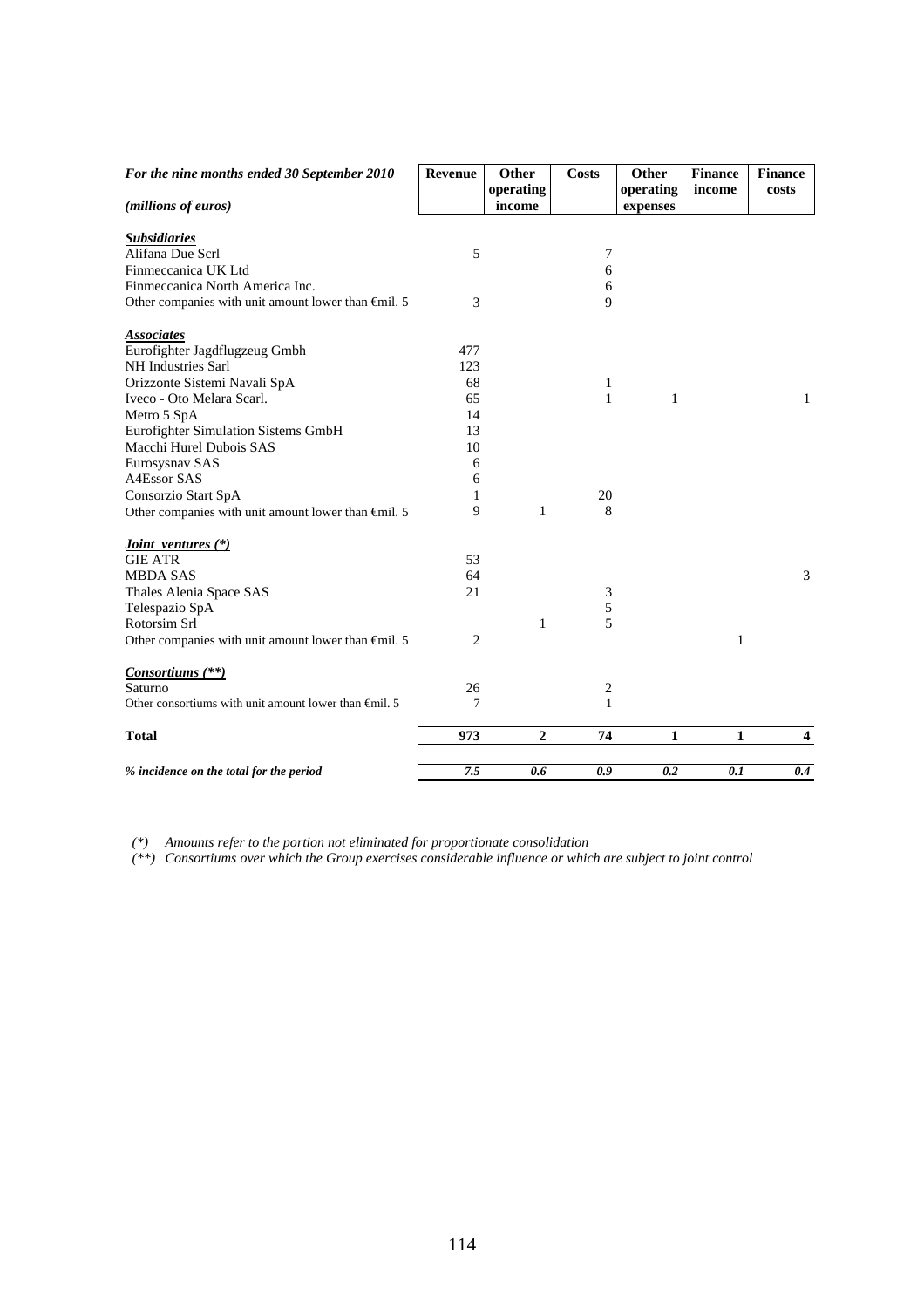| For the nine months ended 30 September 2009                     | Revenue | Other               | <b>Costs</b>   | Other                 | <b>Finance Finance</b> |                |
|-----------------------------------------------------------------|---------|---------------------|----------------|-----------------------|------------------------|----------------|
| (millions of euros)                                             |         | operating<br>income |                | operating<br>expenses | income                 | costs          |
| <b>Subsidiaries</b>                                             |         |                     |                |                       |                        |                |
| Alifana Due Scrl                                                | 8       |                     | 8              |                       |                        |                |
| Finmeccanica UK Ltd                                             |         |                     | 6              |                       |                        |                |
| Sel Proc Scrl                                                   | 6       |                     |                |                       |                        |                |
| Other companies with unit amount lower than $\epsilon$ mil. 5   | 1       |                     | 8              |                       |                        |                |
| <b>Associates</b>                                               |         |                     |                |                       |                        |                |
| Eurofighter Jagdflugzeug GmbH                                   | 468     |                     |                |                       |                        |                |
| Iveco - Oto Melara Scarl                                        | 88      |                     | $\mathbf{1}$   |                       |                        | $\mathbf{1}$   |
| Orizzonte - Sistemi Navali SpA                                  | 39      |                     |                |                       |                        |                |
| NH Industries Sarl                                              | 38      |                     |                |                       |                        |                |
| <b>International Metro Service Srl</b>                          |         |                     | 27             |                       |                        |                |
| Metro 5 S.p.A.                                                  | 21      |                     | 1              |                       |                        |                |
| Macchi Hurel Dubois SAS                                         | 16      |                     |                |                       |                        |                |
| Eurofighter Simulation System GmbH                              | 14      |                     |                |                       |                        |                |
| Eurosysnav SAS                                                  | 11      |                     |                |                       |                        |                |
| Consorzio Start SpA                                             | 1       |                     | 16             |                       |                        |                |
| Euromids SAS                                                    | 9       |                     |                |                       |                        |                |
| Other companies with unit amount lower than $\epsilon$ mil. 5   | 14      |                     | 13             | $\mathbf{1}$          | 5                      | 1              |
| $J. V./(*)$ .                                                   |         |                     |                |                       |                        |                |
| <b>GIE ATR</b>                                                  | 77      |                     | 5              |                       |                        |                |
| <b>MBDA SAS</b>                                                 | 61      |                     |                |                       |                        | 5              |
| Thales Alenia Space SAS                                         | 23      |                     | 3              |                       |                        |                |
| Other companies with unit amount lower than $\epsilon$ mil. 5   | 5       | $\mathbf{1}$        | $\overline{2}$ |                       | $\mathbf{1}$           |                |
| Consortiums (**)                                                |         |                     |                |                       |                        |                |
| Saturno                                                         | 59      |                     | 2              |                       |                        |                |
| Ferroviario Vesuviano                                           | 5       |                     |                |                       |                        |                |
| Other consortiums with unit amount lower than $\epsilon$ mil. 5 | 10      |                     | 3              |                       |                        |                |
| Total                                                           | 974     | 1                   | 95             | 1                     | 6                      | $\overline{7}$ |
| % incidence on the total for the period                         | 7.7     | 0.3                 | 1.2            | 0.3                   | 0.8                    | 0.7            |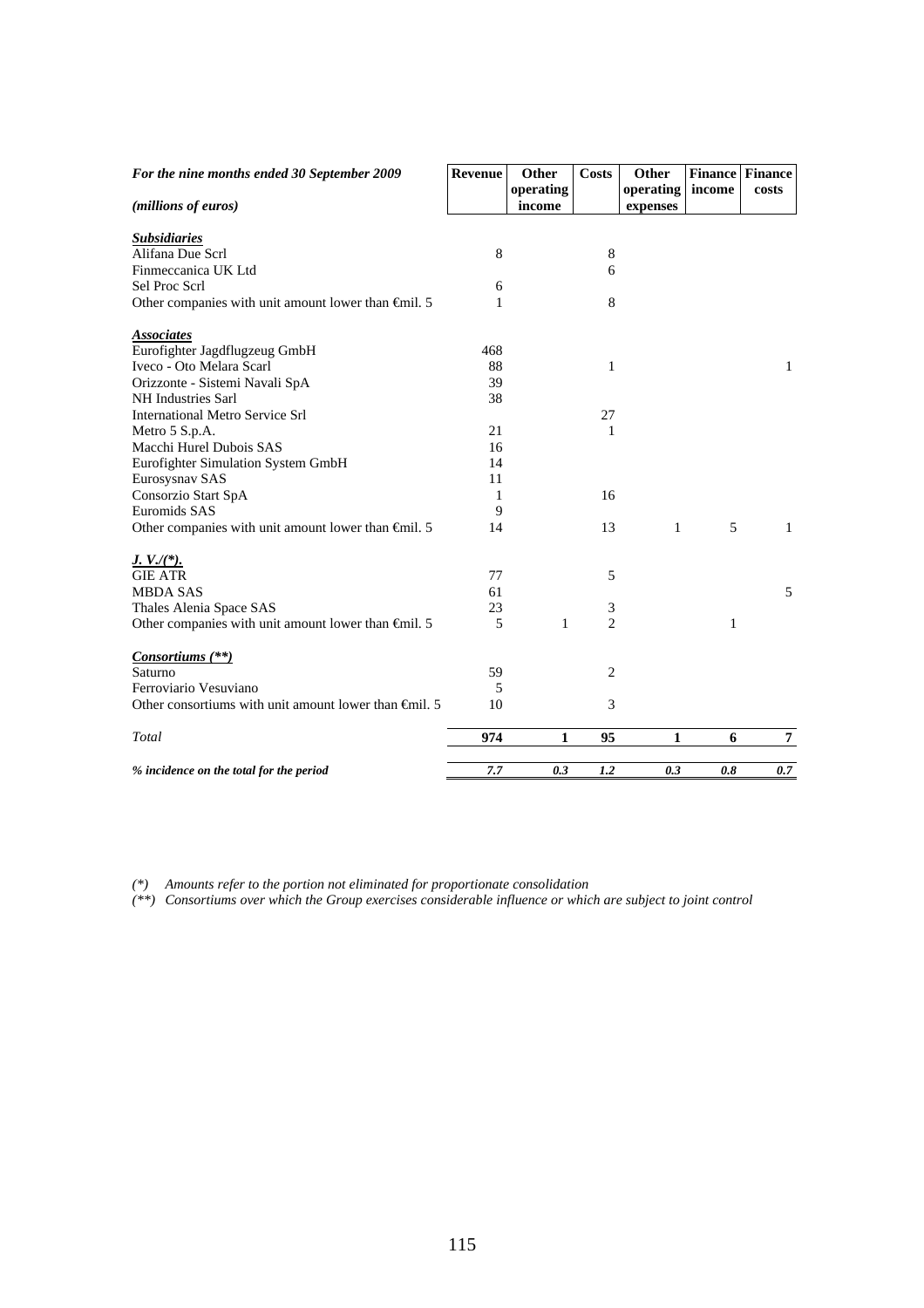#### **23. OTHER OPERATING INCOME (EXPENSES)**

#### These regard:

|                                                                      | For the nine months ended 30 September |                |            |               |                |                |  |
|----------------------------------------------------------------------|----------------------------------------|----------------|------------|---------------|----------------|----------------|--|
|                                                                      |                                        | 2010           |            | 2009          |                |                |  |
|                                                                      | <b>Income</b>                          | <b>Expense</b> | <b>Net</b> | <b>Income</b> | <b>Expense</b> | <b>Net</b>     |  |
| Grants for research and development                                  | 55                                     |                | 55         | 33            |                | 33             |  |
| Exchange rate difference on operating items                          | 169                                    | (175)          | (6)        | 146           | (142)          | $\overline{4}$ |  |
| Indirect taxes                                                       |                                        | (37)           | (37)       |               | (32)           | (32)           |  |
| Gains/losses on sales of assets                                      |                                        | (3)            | (3)        | 3             | (1)            | 2              |  |
| Insurance reimbursements                                             | 18                                     |                | 18         | 27            | -              | 27             |  |
| Reversal of impairment of receivables                                | 8                                      |                | 8          | 4             |                | 4              |  |
| Gains/losses on operating receivables                                |                                        |                |            |               |                |                |  |
| Restructuring costs                                                  |                                        | (4)            | (4)        |               | (3)            | (3)            |  |
| Reversals of/Accruals to provisions                                  | 41                                     | (103)          | (62)       | 37            | (98)           | (61)           |  |
| Other operating income (expenses)                                    | 54                                     | (83)           | (29)       | 96            | (98)           | (2)            |  |
| Other operating income (expenses) attributable<br>to related parties | 2                                      | (1)            | 1          | 1             | (1)            |                |  |
| <b>Total</b>                                                         | 347                                    | (406)          | (59)       | 347           | (375)          | (28)           |  |

The "reversals of provisions for risks and charges" regarded, among other things, the provision for product guarantees, the provision for guarantees given and the provision for penalties. The "accruals of provisions for risks and charges" regarded, among other things, the provision for product guarantees, the provision for guarantees given, the provision for penalties, and the provision for risks and contractual charges.

Other "operating income and expenses" includes, among others, interest income and expense on commercial transactions and contractual penalties. Restructuring costs also include reversals and accruals to the "provision for restructuring risks".

"Other operating income and expenses" for the third quarter of 2010 came to €mil. 20 in net expenses (€mil. 75 in income and €mil. 95 in expenses) compared with €mil. 5 in net expenses (€mil. 109 in income and €mil. 114 in expenses) for the third quarter of 2009.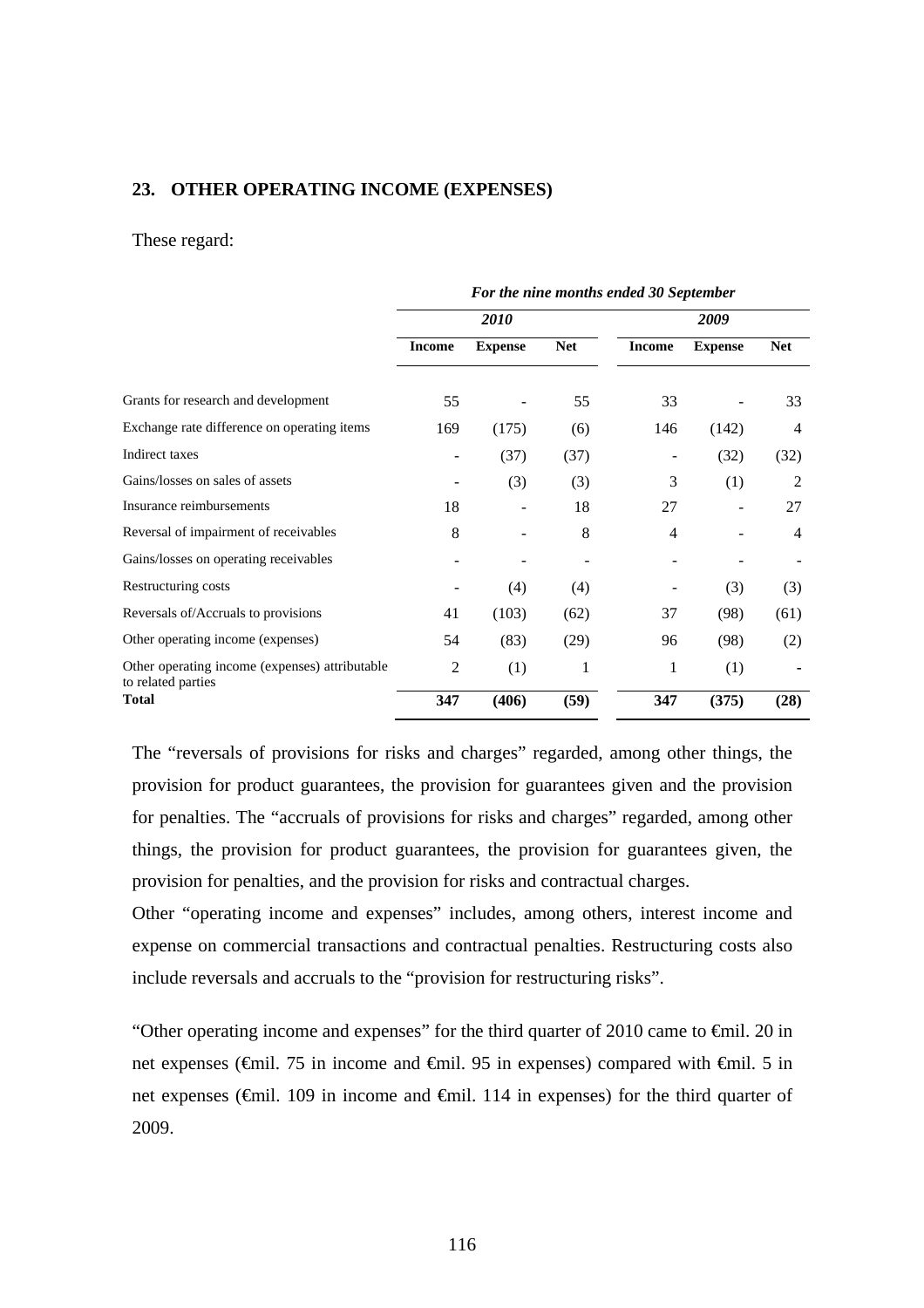# **24. RAW MATERIALS AND CONSUMABLES USED AND PERSONNEL COSTS**

In particular, these include:

|                                                                                                                                   | For the nine months ended 30 September |               |       |                |  |  |
|-----------------------------------------------------------------------------------------------------------------------------------|----------------------------------------|---------------|-------|----------------|--|--|
|                                                                                                                                   | 2010                                   |               | 2009  |                |  |  |
| Raw materials and consumables used                                                                                                |                                        | 4,293         |       | 4,682          |  |  |
| Purchase of services                                                                                                              |                                        | 4,073         |       | 3,886          |  |  |
| Costs to related parties (Note 22)                                                                                                |                                        | 74            |       | 95             |  |  |
| Personnel costs                                                                                                                   |                                        | 3,572         |       | 3,450          |  |  |
| Wages, salaries and contributions                                                                                                 | 3,263                                  |               | 3,196 |                |  |  |
| Cost of stock grant plans                                                                                                         | 38                                     |               | 25    |                |  |  |
| Costs related to defined-benefit plans                                                                                            | 46                                     |               | 36    |                |  |  |
| Costs related to defined-contribution plans                                                                                       | 105                                    |               | 87    |                |  |  |
| Restructuring costs                                                                                                               | 20                                     |               | 7     |                |  |  |
| Other personnel costs                                                                                                             | 100                                    |               | 99    |                |  |  |
| Changes in inventories of work in progress,<br>finished and semi-finished products<br>Work performed by the Group and capitalised |                                        | (27)<br>(379) |       | (308)<br>(480) |  |  |
| Total raw materials and consumables used<br>and personnel costs                                                                   |                                        | 11,606        |       | 11,325         |  |  |

Regarding personnel, the average workforce went from 72,732 in the first nine months of 2009 to 75,359 in the same period of the current year, with a net increase in the foreign component of the Group, essentially due to the acquisition of the Polish group PZL - SWISNIK in January 2010.

The workforce at 30 September 2010 came to 75,733 from 73,056 at 31 December 2009, showing an increase deriving from a positive net change in the scope of consolidation, offset by a general decrease in various Group segments as a result of rationalisation and efficiency boosting processes underway and due to turnover, in particular in the Aeronautics, Helicopters and Defence and Security Electronics divisions.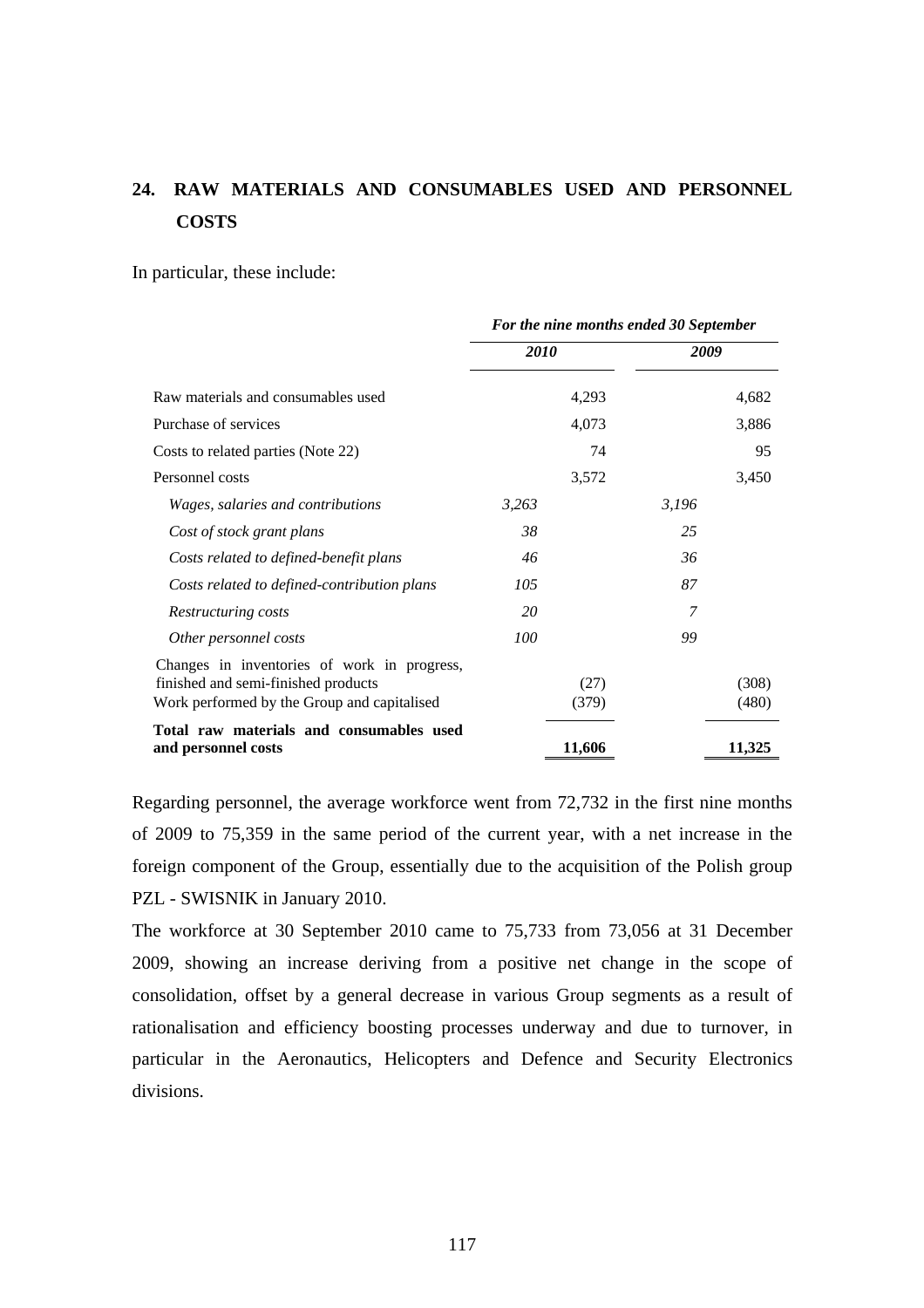Personnel costs of  $\epsilon$ mil. 3,572 in the first nine months of 2010 as compared with  $\theta$ mil.3,450 in the same period of 2009, with a change of  $\theta$ mil. 122, essentially reflect the increase in average workforce.

Cost of stock grant plans relates to the third tranche of the stock-grant plan 2008-2010. Restructuring costs include the costs of company reorganisations, affecting, in particular, the Helicopters, Aeronautics and Defence and Security Electronics divisions.

Personnel costs for the third quarter of 2010 came to  $\epsilon$ mil. 1,147 compared with €mil.1,100 for the same period of 2009.

Purchase of services include, among other things, costs for acquisition of satellite capacity of the Telespazio joint venture, which are more than offset by revenue from sales (€mil. 48 from €mil. 46 at 30 September 2009), costs for airplane leases of GIE ATR (€mil. 3 from €mil. 7 at 30 September 2009) and costs of rents, operating leases and hires (€mil. 170 from €mil. 155 at 30 September 2009).

Purchases of raw materials and consumables and services in the third quarter of 2010 came to €mil. 2,832 compared with €mil. 2,819 for the same period of 2009.

### **25. AMORTISATION, DEPRECIATION AND IMPAIRMENT**

|                                                         | For the nine months ended 30 Sept. |     |            |     |
|---------------------------------------------------------|------------------------------------|-----|------------|-----|
|                                                         | <i>2010</i>                        |     | 2009       |     |
| Depreciation and amortisation:                          |                                    |     |            |     |
| Amortisation of intangible assets (Note 9)<br>$\bullet$ |                                    | 190 |            | 192 |
| Development costs                                       | 42                                 |     |            |     |
| Non-recurring costs                                     | 19                                 |     | 20         |     |
| Acquired through a business combination                 | 64                                 |     | 61         |     |
| <i>Other</i>                                            | 65                                 |     | <i>111</i> |     |
| • Depreciation of property, plant and equipment         |                                    | 285 |            | 264 |
| Impairment:                                             |                                    |     |            |     |
| • non-current assets and investment properties          |                                    | 4   |            | 5   |
| • goodwill                                              |                                    |     |            |     |
| • operating receivables                                 |                                    | 12  |            | 12  |
| Total amortisation, depreciation and impairment         |                                    | 491 |            | 473 |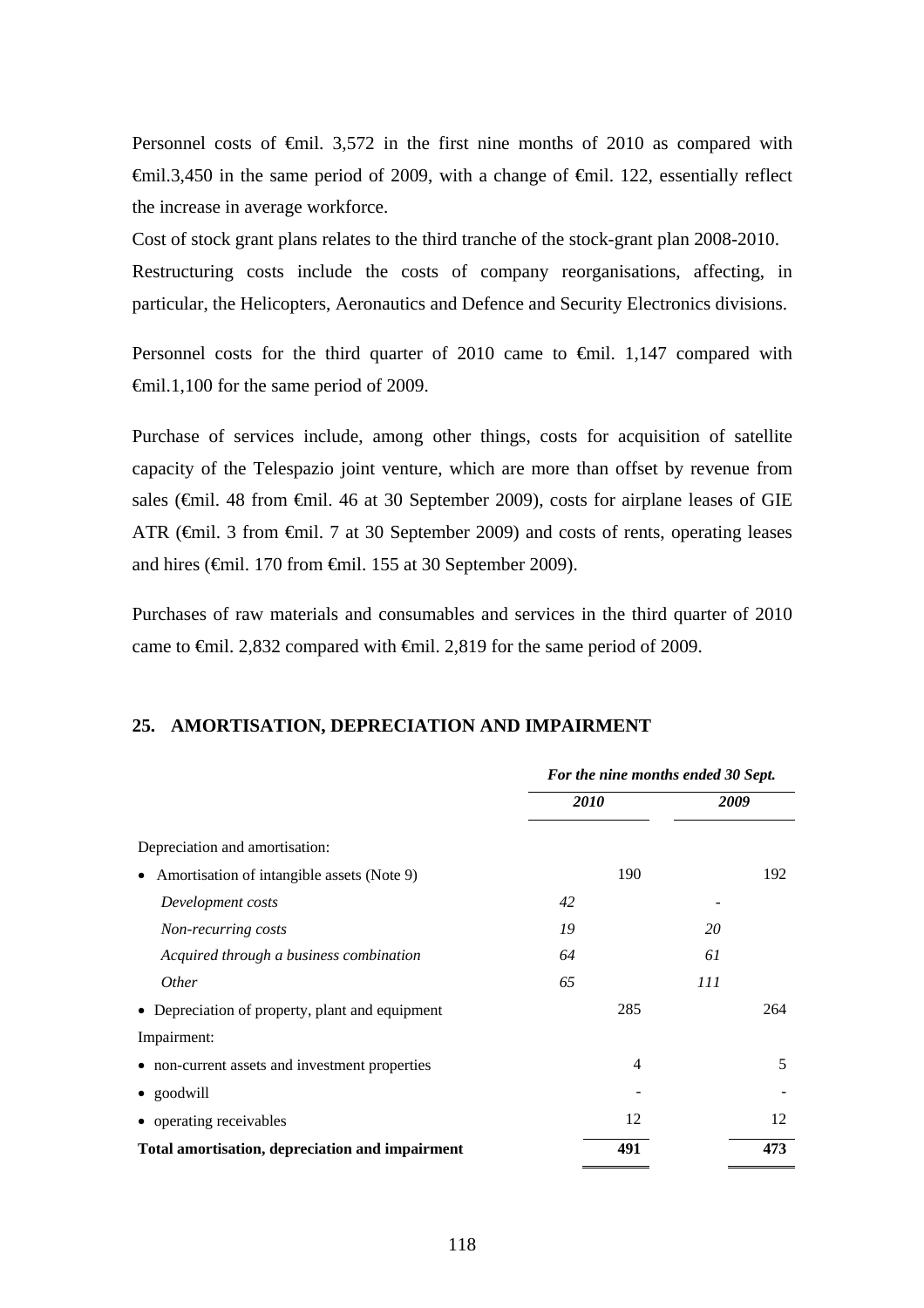Amortisation and depreciation for the period amounted to €mil. 156 (amortisation €mil.54 and depreciation €mil. 81) compared to €mil. 153 (amortisation €mil. 62 and depreciation €mil. 91) in the corresponding prior year period. Impairment totalled €mil.4 vs. €mil. 2 in the third quarter of 2009.

#### **26. FINANCE INCOME AND COSTS**

Below is a breakdown of finance income and costs:

|                                                                                                                                         | For the nine months ended 30 September |              |            |               |               |              |  |
|-----------------------------------------------------------------------------------------------------------------------------------------|----------------------------------------|--------------|------------|---------------|---------------|--------------|--|
|                                                                                                                                         |                                        | 2010         |            |               | 2009          |              |  |
|                                                                                                                                         | <b>Income</b>                          | Costs        | <b>Net</b> | <b>Income</b> | Costs         | <b>Net</b>   |  |
| Dividends                                                                                                                               | 3                                      |              | 3          | 5             |               | 5            |  |
| Gains on investments and securities                                                                                                     |                                        |              |            | 4             |               | 4            |  |
| Discounting of receivables, payables and<br>provisions<br>Interest                                                                      | 3<br>47                                | (3)<br>(280) | (233)      | 6<br>34       | (13)<br>(305) | (7)<br>(271) |  |
| Commissions (including commissions on<br>non-recourse items)<br>Fair value adjustments through profit or loss                           | 1<br>114                               | (34)<br>(85) | (33)<br>29 | 1<br>133      | (40)<br>(37)  | (39)<br>96   |  |
| Premiums paid/received on forwards                                                                                                      | 5                                      | (4)          | 1          | 11            | (6)           | 5            |  |
| Exchange-rate differences                                                                                                               | 508                                    | (465)        | 43         | 569           | (576)         | (7)          |  |
| Adjustments of equity investments                                                                                                       |                                        | (2)          | (2)        |               | (1)           | (1)          |  |
| Interest cost on defined-benefit plans (less)<br>expected returns on plan assets - Note 19)<br>Finance income (costs) - related parties |                                        | (25)         | (25)       |               | (29)          | (29)         |  |
| (Note 22)                                                                                                                               | 1                                      | (4)          | (3)        | 6             | (7)           | (1)          |  |
| Other finance income and (costs)                                                                                                        | 12                                     |              | 12         | 2             | (1)           | 1            |  |
|                                                                                                                                         | 694                                    | (902)        | (208)      | 771           | (1,015)       | (244)        |  |

During the period the Group reported a decrease in net finance costs as compared with the first nine months of 2009, mainly due to lower interest.

This is broken down as follows:

 net interest costs of €mil. 233 (€mil. 271 at 30 September 2009) inclusive of the premiums collected/paid on the hedging of interest-rate risk (interest-rate swaps)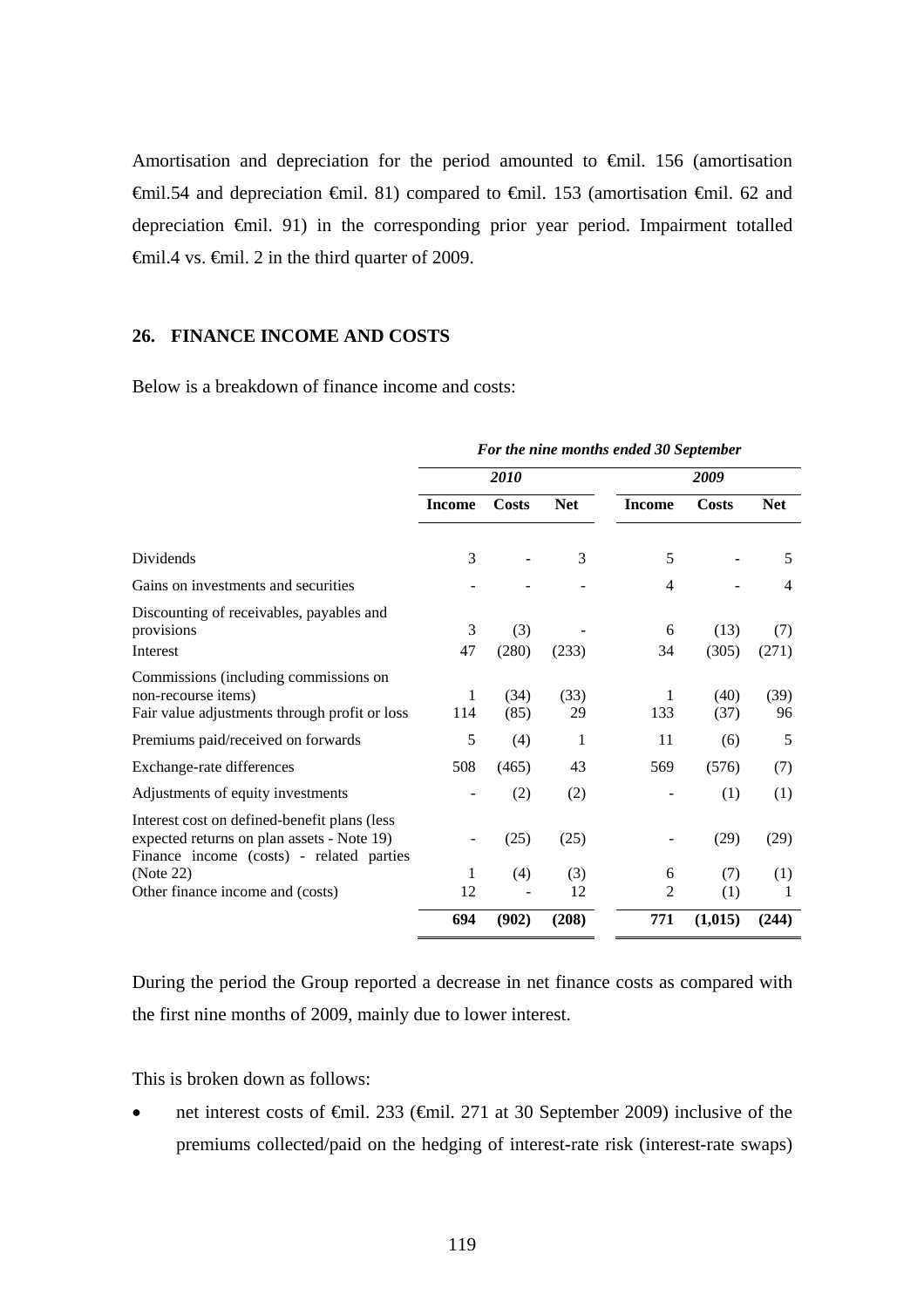for a net costs of  $\theta$ mil. 2 (net cost of  $\theta$ mil. 47 in the same period of 2009). In particular, the figure for the first nine months of 2010 includes  $\epsilon$ mil. 215 (€mil.148 at 30 September 2009) of interest on bonds.

The improvement is essentially due to the combined effect of the low floating rates to which some of the bond issues were converted, lower costs for premiums collected/paid on the hedging of interest rate risk (interest rate swaps) and the closing of floating rate IRSs on the pound sterling bond issue, resulting in income of around €mil. 24.

 net income arising from exchange-rate differences of €mil 43 (€mil. 7 in net costs for the corresponding period of 2009). The improvement is due mainly to the impact of the exchange rate on derivatives hedging the pound sterling bond issue and is offset by an analogous opposite effect reflected in the fair value (exchange rate swaps).

|                                                                      |                               | For the nine months ended 30 September |             |               |             |            |  |  |  |  |  |
|----------------------------------------------------------------------|-------------------------------|----------------------------------------|-------------|---------------|-------------|------------|--|--|--|--|--|
|                                                                      |                               | 2010                                   |             |               | 2009        |            |  |  |  |  |  |
|                                                                      | <b>Income</b>                 | <b>Costs</b>                           | <b>Net</b>  | <b>Income</b> | Costs       | <b>Net</b> |  |  |  |  |  |
| Exchange rate swaps                                                  | 7                             | (47)                                   | (40)        | 5             | (10)        | (5)        |  |  |  |  |  |
| Forex options                                                        | 9                             | (1)                                    | 8           | 34            |             | 34         |  |  |  |  |  |
| Interest rate swaps                                                  | 94                            |                                        | 94          | 76            |             | 76         |  |  |  |  |  |
| Options on STM                                                       |                               |                                        |             |               | (9)         | (9)        |  |  |  |  |  |
| Ineffective component of<br>hedging on swaps<br>Embedded derivatives | 4<br>$\overline{\phantom{0}}$ | (12)<br>(18)                           | (8)<br>(18) | 18            | (7)<br>(11) | 11<br>(11) |  |  |  |  |  |
| Other equity derivatives                                             |                               | (7)                                    | (7)         |               |             |            |  |  |  |  |  |
|                                                                      | 114                           | (85)                                   | 29          | 133           | (37)        | 96         |  |  |  |  |  |

 net income arising from the application of fair value to the income statement of €mil. 29 (€mil. 96 of net income in the same period of 2009), as detailed below:

net costs on exchange rate swaps include the effects of trading derivative instruments or instruments which, although they meet the objective of limiting the fluctuations of the underlying position within a specific range, do not meet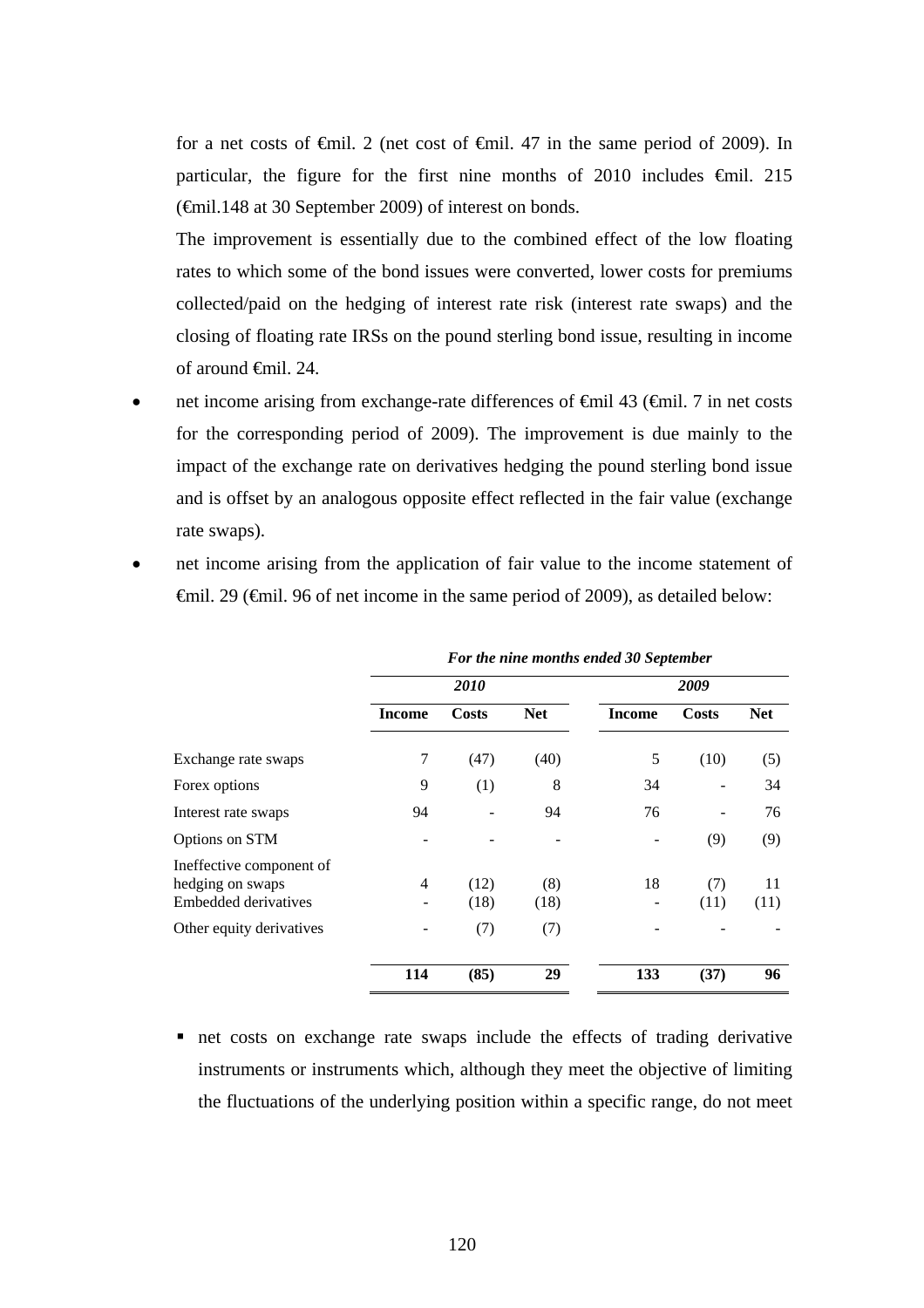the conditions of IAS 39, either because of the nature of the instruments themselves or the inability to mathematically demonstrate their effectiveness;

- net costs on forex options relating to options obtained to hedge underlying instruments in foreign currencies which, although they meet the objective of limiting the fluctuations of the underlying position within a specific range, do not meet the conditions of IAS 39, either because of the nature of the instruments themselves or the inability to mathematically demonstrate their effectiveness;
- net income from interest-rate swaps reflects the significant reduction of interest rates (estimated on the forward curve for future rates) of which the Group could benefit thanks to the increase of the portion of bond issues transformed into variable-rate instruments via the use of derivatives (Note 14);
- the embedded derivatives are related to commercial contracts denominated in currencies other than the currencies of the contractually involved parties and that generally used in the markets of reference. This component is separated from the commercial contract and valued at fair value through the income statement;
- in the first quarter, Finmeccanica sold an option mirroring the earn out option held under the agreement signed with Cassa Depositi e Prestiti for the sale of its stake in STM at the end of 2009. As a result of this transaction, Finmeccanica received a total of around €mil. 8 - with the recognition of an expense over the fair value of  $\oplus$ mil. 7, correlated with income of  $\oplus$ mil. 8 reported among other financial income - thereby almost completely neutralising any further change in value.

During the third quarter of 2010, the Group reported a  $\epsilon$ mil. 52 decrease in net finance costs compared with the same period of  $2009$  ( $\theta$ mil. 25 in net costs in the third quarter of 2010 compared with €mil. 77 in Q3 2009). This change is mainly due to lower costs for premiums collected/paid on the hedging of interest-rate risk (interest-rate swaps), to higher net income relating to exchange-rate differences, as well as the effects of the application of the fair value method. Interest on bond issues came to €mil. 69, compared with  $\epsilon$ mil. 60 in interest in the third quarter of 2009.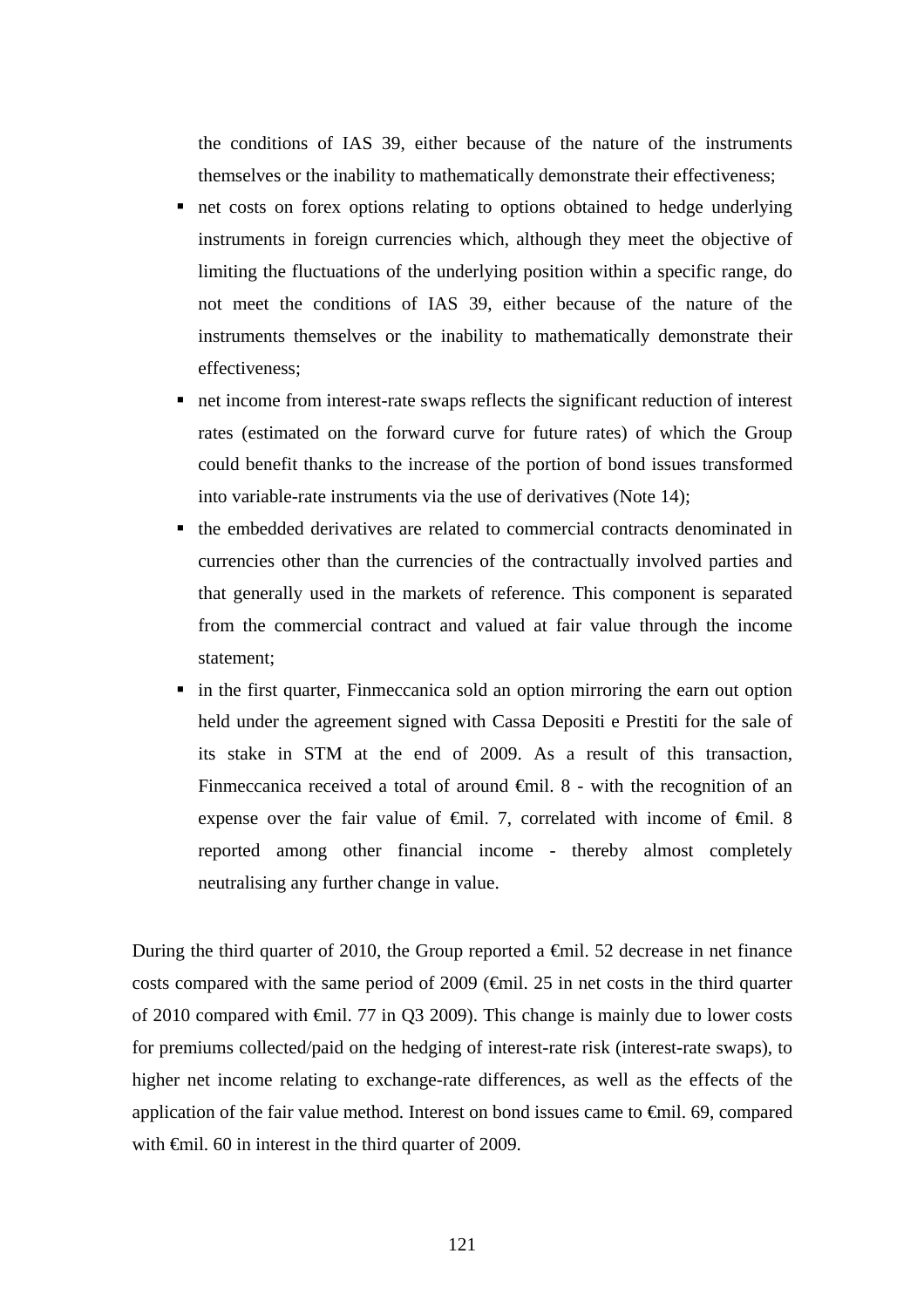## **27. INCOME TAXES**

Income taxes amounted to €mil. 225 (€mil. 220 for the corresponding period of 2009). The algebraic sum breaks down as follows:

|                                              | For the nine months ended 30 September |      |
|----------------------------------------------|----------------------------------------|------|
|                                              | <b>2010</b>                            | 2009 |
| Corporate income tax (IRES)                  | 129                                    | 190  |
| Regional tax on productive activities (IRAP) | 74                                     | 78   |
| Benefit under consolidated tax mechanism     | (51)                                   | (83) |
| Other income taxes                           | 78                                     | 63   |
| Tax related to previous periods              | (24)                                   | (3)  |
| Provisions for tax disputes                  | 2                                      | 5    |
| Deferred tax liabilities (assets) - net      | 17                                     | (30) |
|                                              | 225                                    | 220  |

The decline in IRES is due to the deterioration in the tax base, while the decrease in the consolidated tax mechanism benefit was instead caused by fewer losses generated during the period and by the exhaustion of available tax losses carried forward.

Income taxes for the third quarter of 2010 amounted to €mil. 78, compared with €mil.59 for the same period of 2009.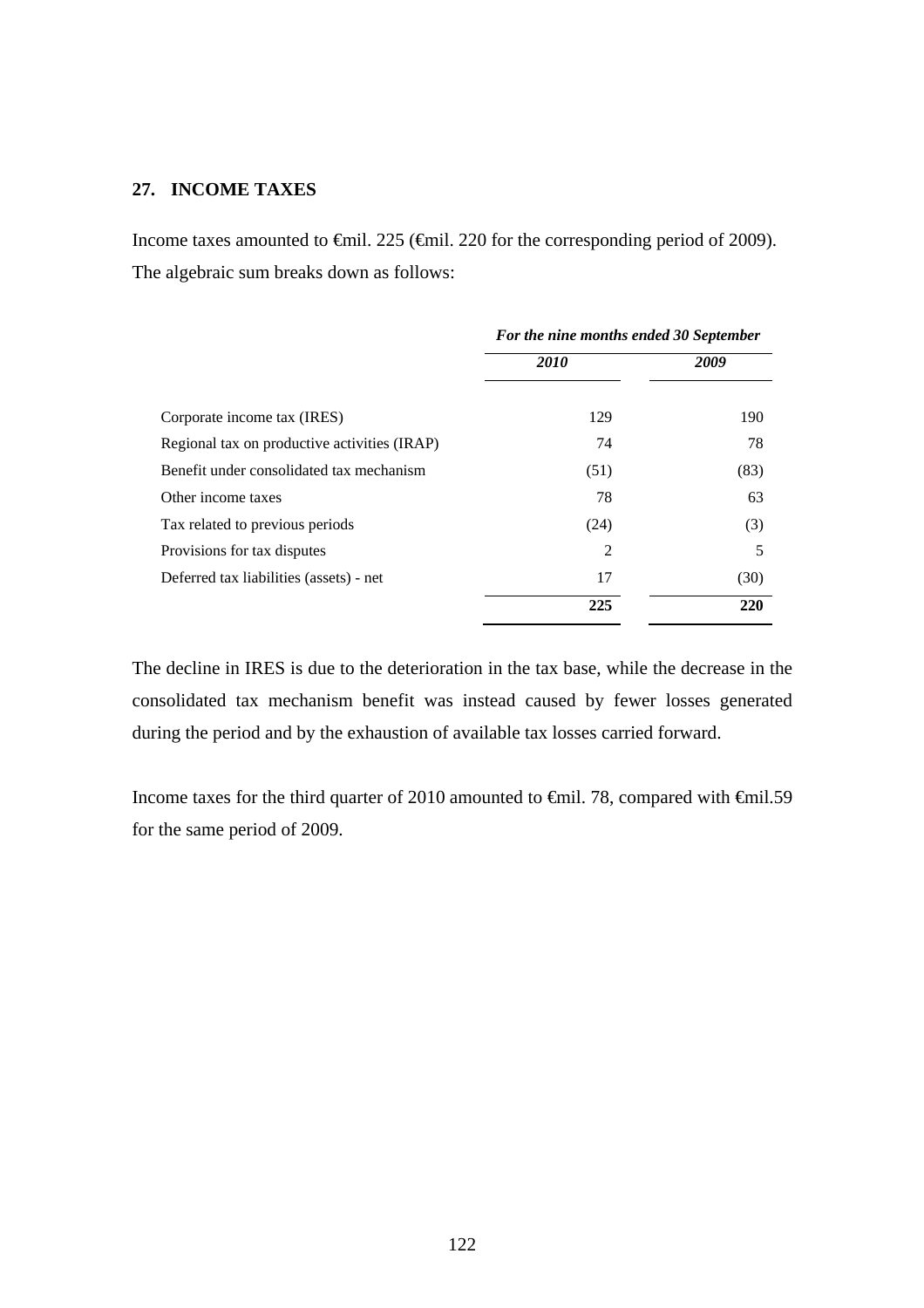|                                                        | For the nine months ended 30 September |       |
|--------------------------------------------------------|----------------------------------------|-------|
| Cash flow from operating activities                    | 2010                                   | 2009  |
| Net result                                             | 321                                    | 364   |
| Depreciation, amortisation and impairment              | 491                                    | 473   |
| Share of profit (loss) of equity accounted investments | 14                                     | (14)  |
| Income taxes                                           | 225                                    | 220   |
| Costs of pension and stock grant plans                 | 86                                     | 61    |
| Net finance costs (income)                             | 208                                    | 244   |
| Other non-monetary items                               | 101                                    | 97    |
|                                                        | 1,446                                  | 1,445 |

## **28. CASH FLOW FROM OPERATING ACTIVITIES**

Costs of pension and stock grant plans include the portion of costs relating to defined benefit pension plans that is recognised as a personnel cost (the portion of costs relating to interest is carried among net finance costs). They also include the cash outlays relating to the stock grant plan classified among "cost of services" (€mil. 2).

The changes in working capital, net of the effects of the acquisition and sale of consolidated companies and exchange gains/losses, are as follows:

|                                                 | For the nine months ended 30 September |          |  |
|-------------------------------------------------|----------------------------------------|----------|--|
|                                                 | <i>2010</i>                            | 2009     |  |
| Inventories                                     | (78)                                   | (649)    |  |
| Contract work in progress and advances received | (725)                                  | (671)    |  |
| Trade receivables and payables                  | (483)                                  | (163)    |  |
| <b>Changes in working capital</b>               | (1,286)                                | (1, 483) |  |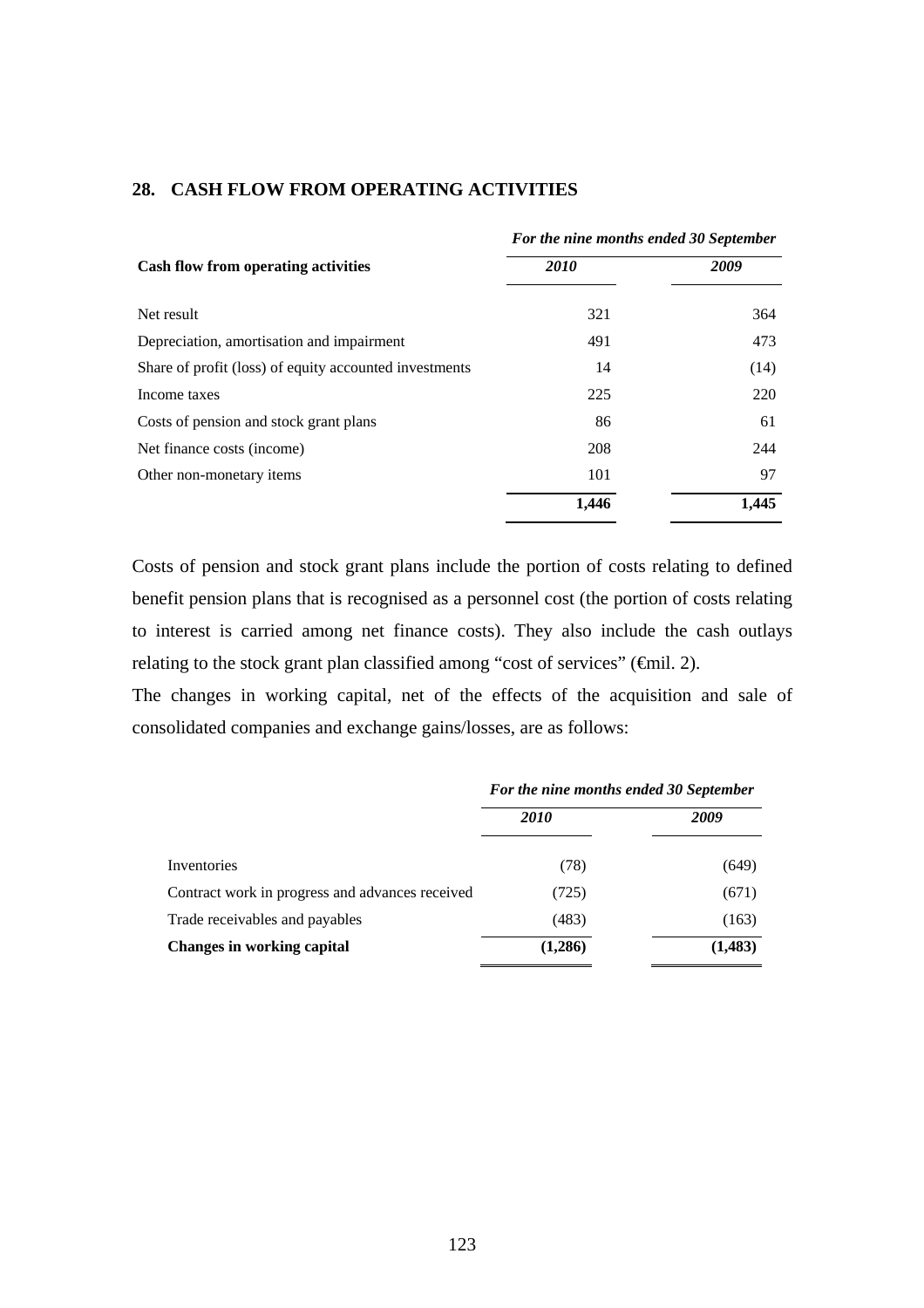#### 29. EARNINGS PER SHARE

Earnings per share (EPS) are calculated as follows:

- for basic EPS, by dividing net profit attributable to holders of ordinary shares by  $\bullet$ the average number of ordinary shares for the period less treasury shares;
- for diluted EPS, by dividing net profit by the average number of ordinary shares  $\bullet$ and the average number of ordinary shares potentially deriving from the exercise of all the option rights for stock option plans less treasury shares.

|                                                                                                             | For the nine months ended 30 Sept. |              |
|-------------------------------------------------------------------------------------------------------------|------------------------------------|--------------|
| <b>Basic EPS</b>                                                                                            | <i>2010</i>                        | <i>2009</i>  |
| Average number of shares for the period (in thousands)                                                      | 577,006                            | 577,031      |
| Net result (not including minority interests) $(\text{Emil.})$                                              | 284                                | 328          |
| Result of continuing operations (not including minority<br>interests) $(\epsilon$ mil.)<br><b>Basic EPS</b> | 284<br>0.492                       | 328<br>0.568 |
| <b>Basic EPS from continuing operations</b>                                                                 | 0.492                              | 0.568        |

| <b>Diluted EPS</b>                                                                             | For the nine months ended 30 Sept. |         |
|------------------------------------------------------------------------------------------------|------------------------------------|---------|
|                                                                                                | <i>2010</i>                        | 2009    |
| Average number of shares for the period (in thousands)                                         | 577,665                            | 577,690 |
| Adjusted result (not including minority interests) ( $\epsilon$ mil.)                          | 284                                | 328     |
| Adjusted result of continuing operations (not including<br>minority interests) $(\text{emit})$ | 284                                | 328     |
| Diluted EPS                                                                                    | 0.492                              | 0.567   |
| Diluted EPS from continuing operations                                                         | 0.492                              | 0.567   |

For the Board of Directors the Chaiman and Chief Executive Officer (Pier Francesco/Guarguaglini)